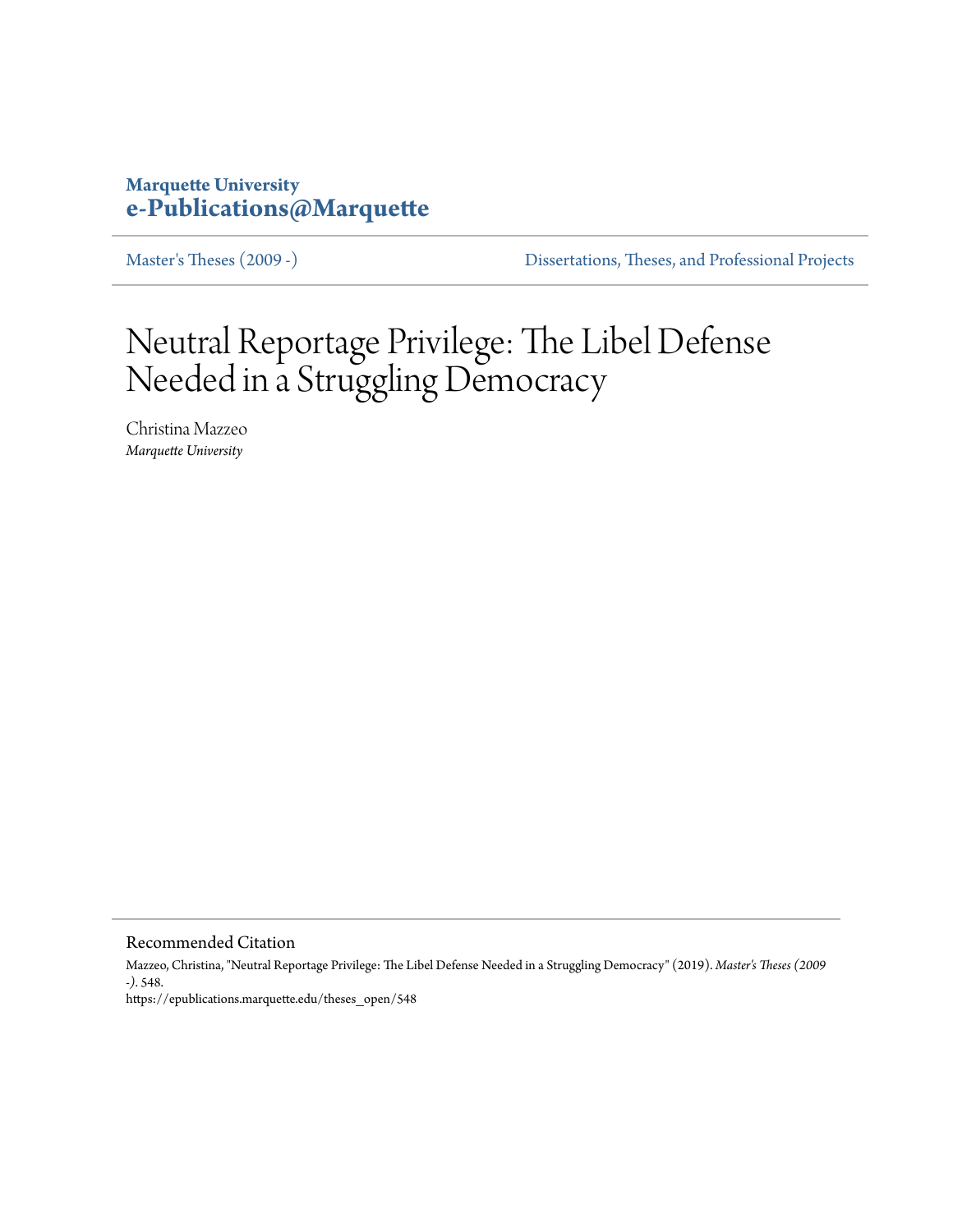# NEUTRAL REPORTAGE PRIVILEGE: THE LIBEL DEFENSE NEEDED IN A STRUGGLING DEMOCRACY

by

Christina M. Mazzeo

A Thesis submitted to the Faculty of the Graduate School, Marquette University, in Partial Fulfillment of the Requirements for the Degree of Master of Arts, Communication

Milwaukee, Wisconsin

August 2019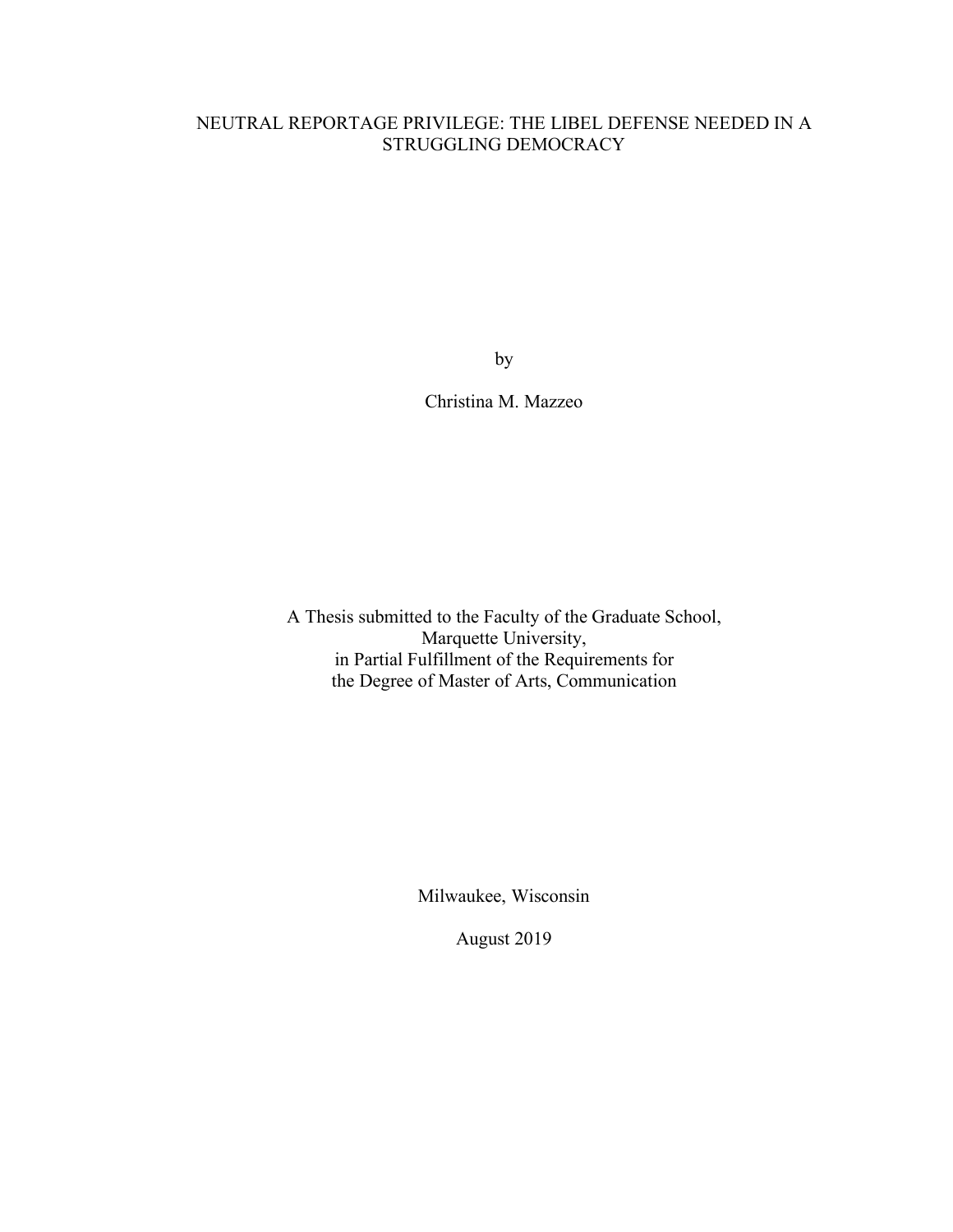# ABSTRACT NEUTRAL REPORTAGE PRIVILEGE: THE LIBEL DEFENSE NEEDED IN A STRUGGLING DEMOCRACY

Christina M. Mazzeo

Marquette University, 2019

This study aimed to understand the U.S. courts reasoning for either accepting or rejecting the neutral reportage privilege, a libel defense that protects individuals who republish defamatory statements for a newsworthy purpose. A systematic analysis of federal and state court cases regarding the privilege was performed to determine how the courts view neutral reportage and what their rationales were for their decisions. The analysis showed the courts' unnecessary reliance on Supreme Court precedent and an inconsistent application of the privilege. This paper offers a proposal for how the courts, journalists, other citizens, and social media platforms should view and utilize the neutral reportage privilege without rewarding the circulation of disinformation.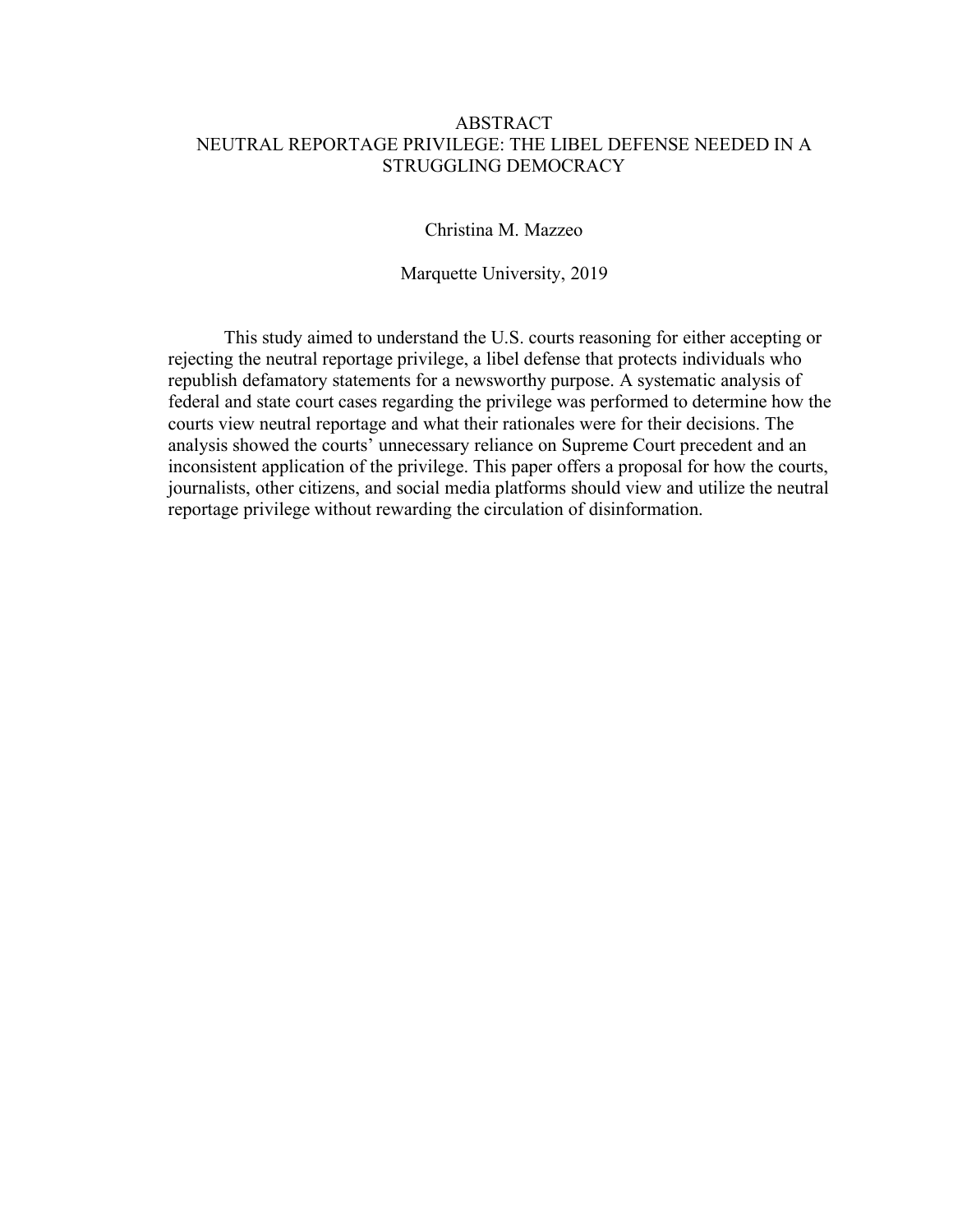## ACKNOWLEDGMENTS

## Christina M. Mazzeo

I would first like to thank my support system at Marquette University. Thank you to my professors, classmates, and friends for their advice and for being the reason why my time at Marquette was so enjoyable. I would especially like to thank my thesis committee: Dr. Ana Garner, Dr. A.Jay Wagner, and Dr. Erik Ugland. Each of them has guided me in many ways aside from this thesis.

Dr. Garner, you have been a constant source of help and reassurance ever since undergrad. I am very fortunate I was given the chance to work with you, and I learned so much while writing our papers together. Thank you for giving me opportunities to grow and succeed, and for reminding me to always be proud of my accomplishments.

Dr. Wagner, you have been unbelievably encouraging since we first met, and I am so lucky I was able to help you with your many projects. I am in awe of your thoughtfulness, your passion for your research, and your relentless work ethic. Thank you for all of your advice and for holding me to high standards.

Dr. Ugland, you are the GOAT for your invaluable direction and insight on this project since day one; for editing this and many of my other papers over the years; and for your teaching and knowledge which has inspired my passion for media law. You were crazy for continuously agreeing to be my professor, adviser, and thesis chair, but I could not be more grateful. The only way you could be a better mentor is if you bled green and gold instead of purple and gold.

I would also like to thank my support system at home. My parents and siblings have been nothing but encouraging throughout this experience and during the rest of my time at Marquette.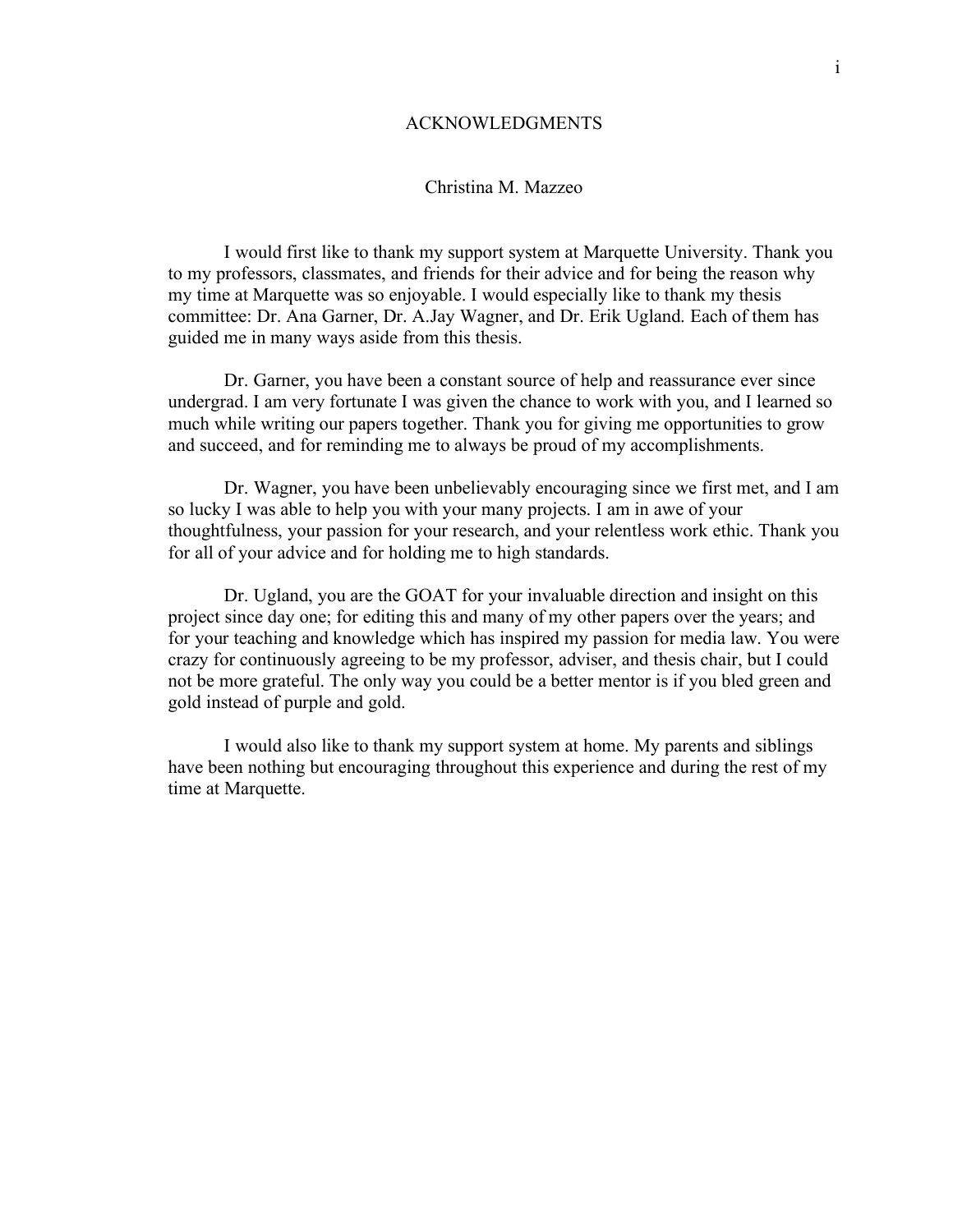| <b>CHAPTERS</b> |
|-----------------|
|                 |
|                 |
|                 |
|                 |
|                 |
|                 |
|                 |
|                 |
|                 |
|                 |
|                 |
|                 |
|                 |
|                 |
|                 |
|                 |
|                 |
|                 |

# TABLE OF CONTENTS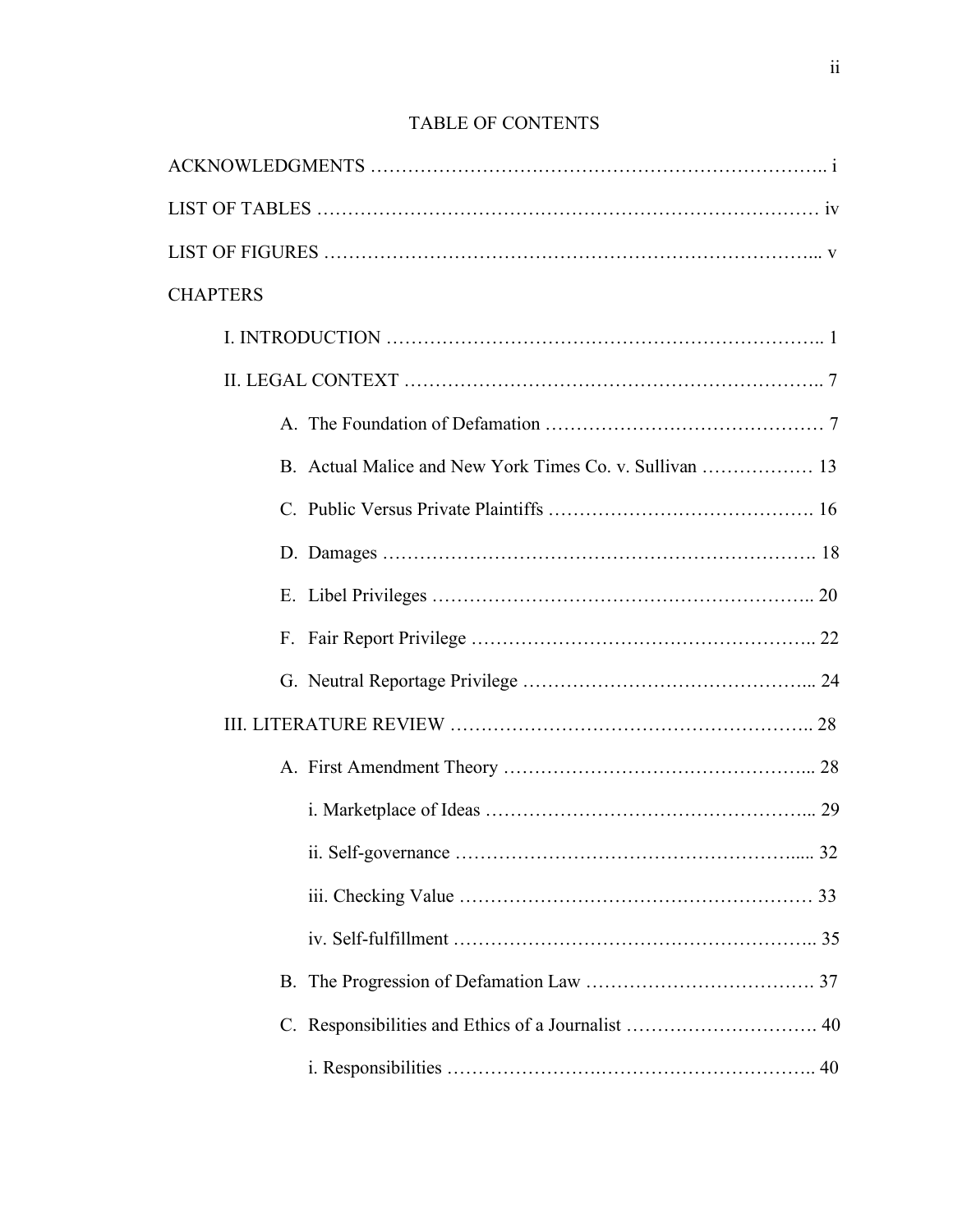| C. Jurisdictional and Time Trends of the Neutral |  |
|--------------------------------------------------|--|
|                                                  |  |
|                                                  |  |
|                                                  |  |
|                                                  |  |
|                                                  |  |
|                                                  |  |
|                                                  |  |
|                                                  |  |
|                                                  |  |
|                                                  |  |
|                                                  |  |
|                                                  |  |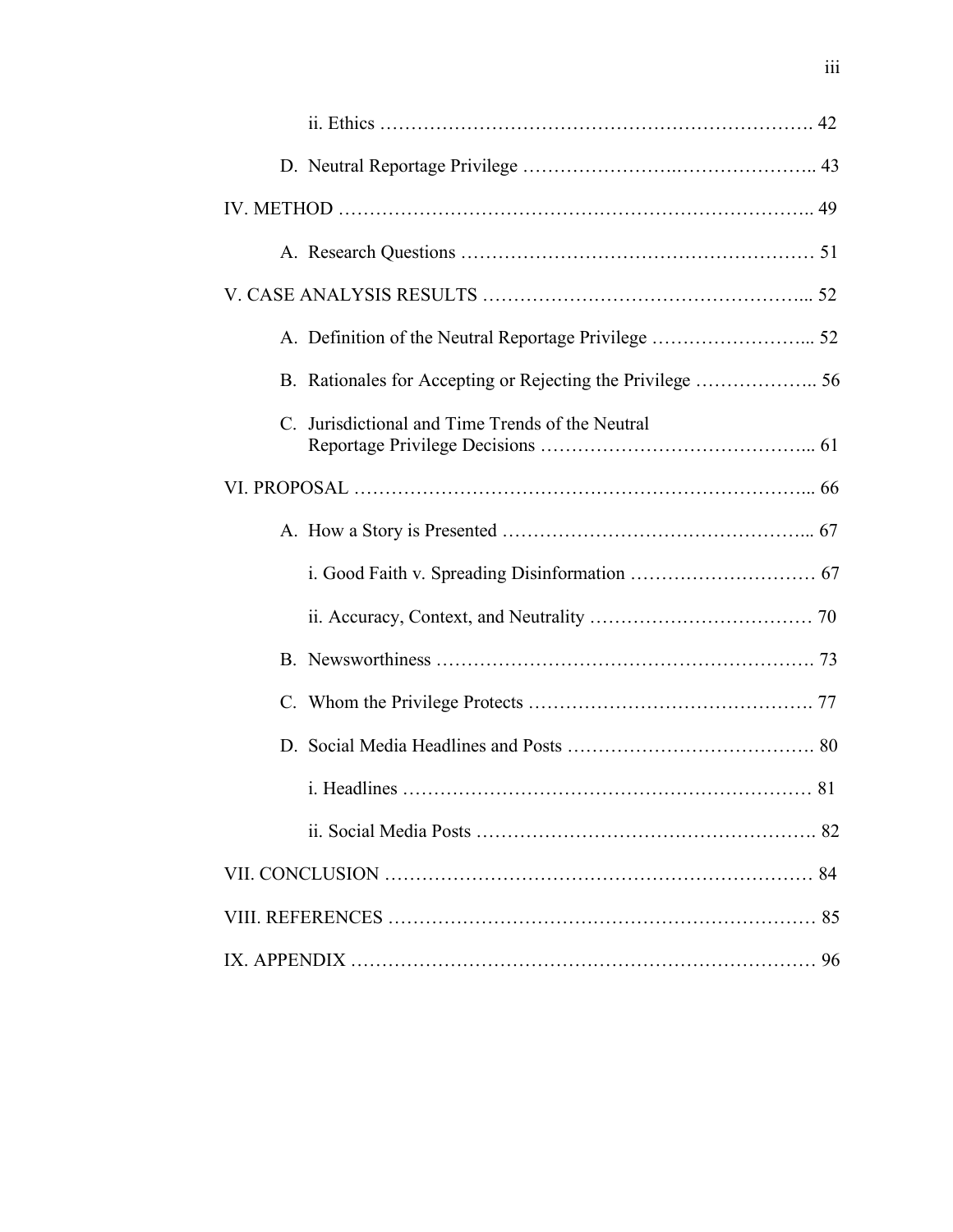# LIST OF TABLES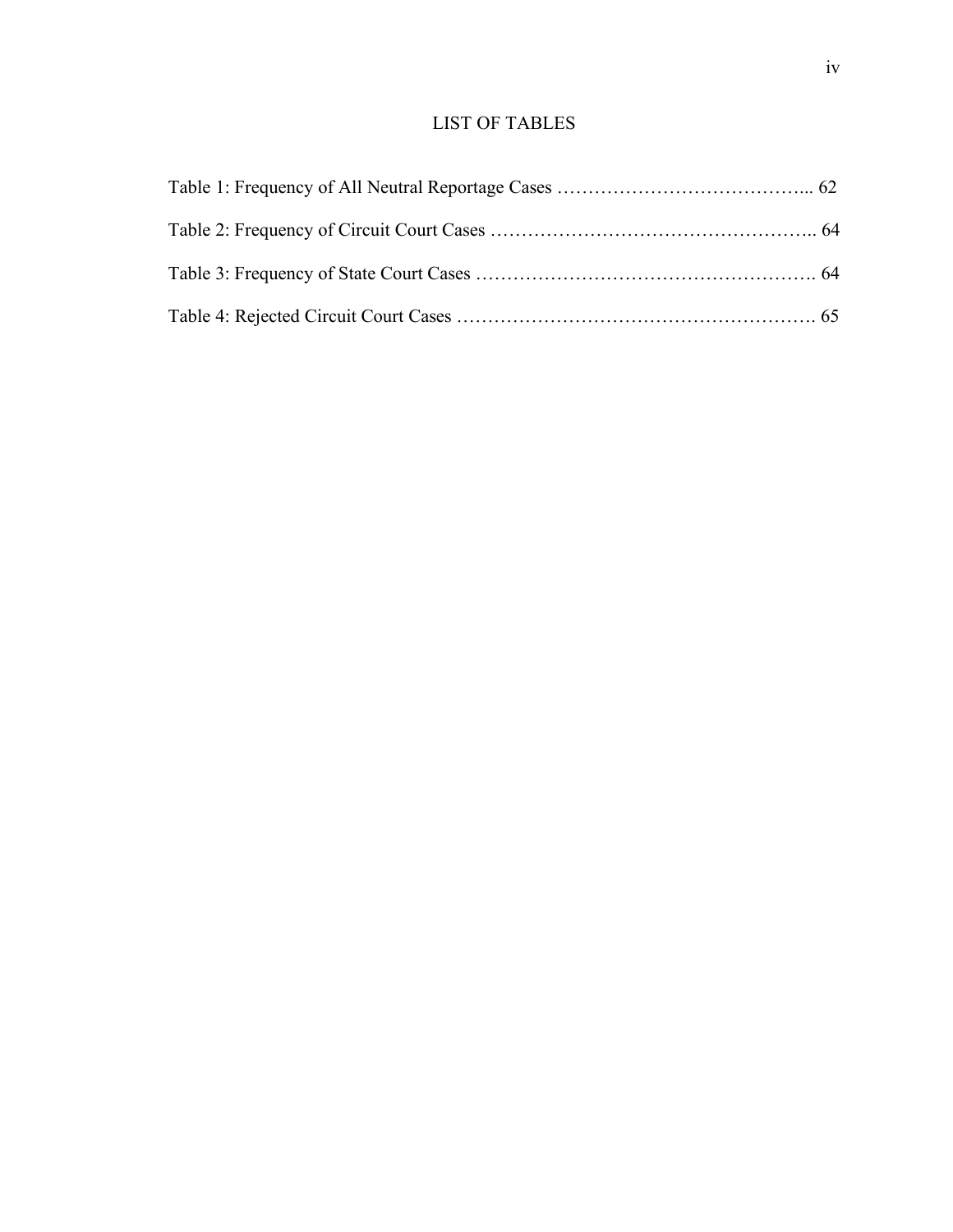# LIST OF FIGURES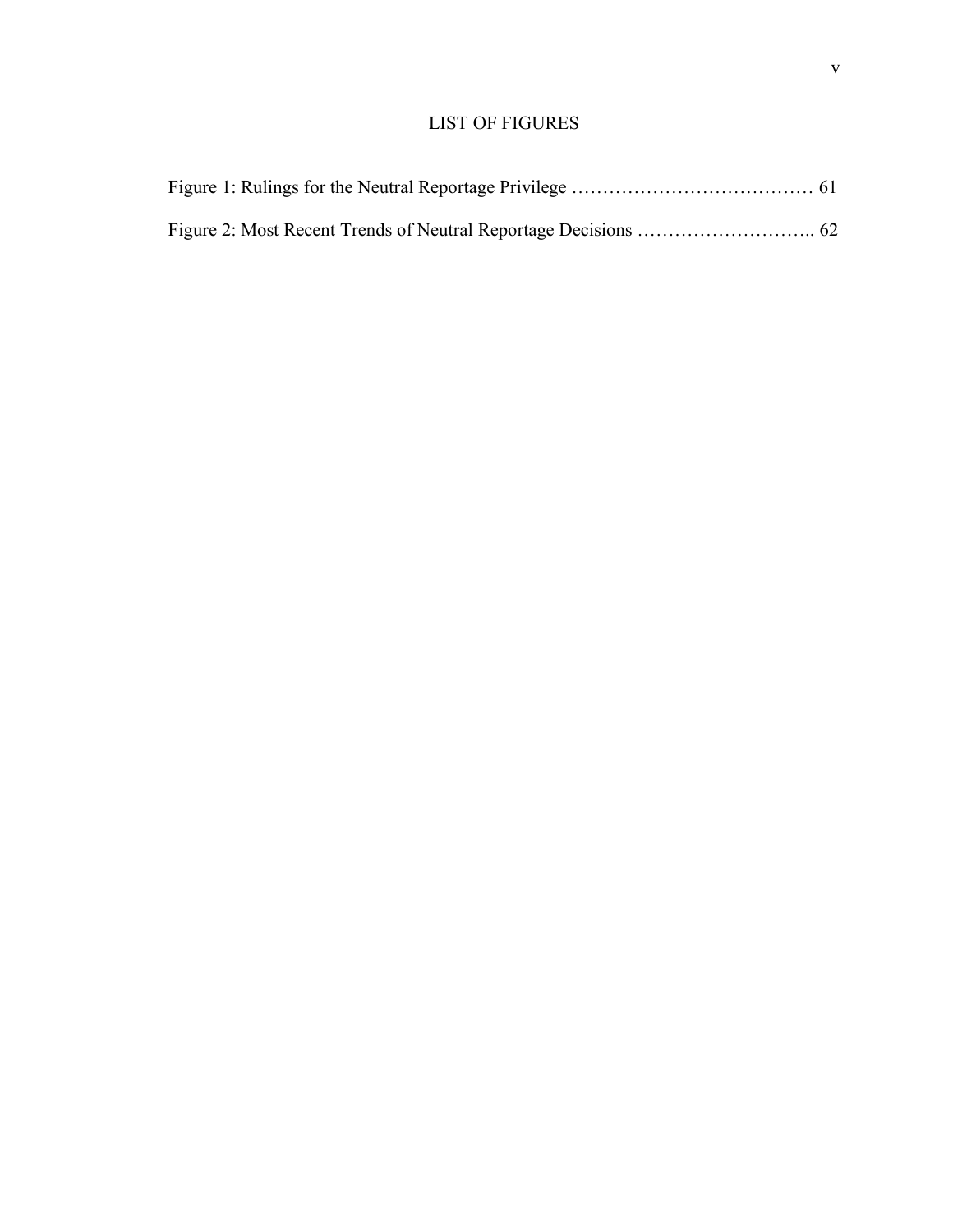## **I. Introduction**

Although the President of the United States, Donald Trump, frequently accuses journalists of reporting fake news and claims that they are "the enemy of the people" (Stewart, 2018), he cannot sue them for libel merely because he does not like what they report. The Supreme Court made clear in *New York Times v. Sullivan* (1964) that public officials cannot sue for libel unless the material published about them was made "with knowledge that it was false or with reckless disregard of whether it was false or not" (p. 280). What has been settled law for over half a century, however, is now up for debate again, after Trump insisted on the campaign trail that he intended to "open up libel laws" to make it easier for plaintiffs to sue, and after Supreme Court Justice Clarence Thomas recently stated that *Sullivan* ought to be reversed, or at least reassessed (*McKee v. Cosby*, 2019).

Without *Sullivan*, journalists would be left without protection if they made minor mistakes in their reporting. They would not have the "breathing space" (*NAACP v. Button*, 1963, p. 433) to investigate public officials and figures if even the smallest misstep would put them in jeopardy. Not only is there a need to maintain robust protections against libel suits by public people, existing libel laws generally do not go far enough to ensure that these people are held accountable and that there is an environment of "uninhibited, robust and wide-open" debate (*New York Times v. Sullivan*, 1964, p. 270). One area that must be strengthened is the neutral reportage privilege. Under traditional libel principles, when someone repeats a defamatory remark, the person effectively claims it as their own and can be sued to the same extent as the original defamer. Although there is nothing newsworthy about false information, there are times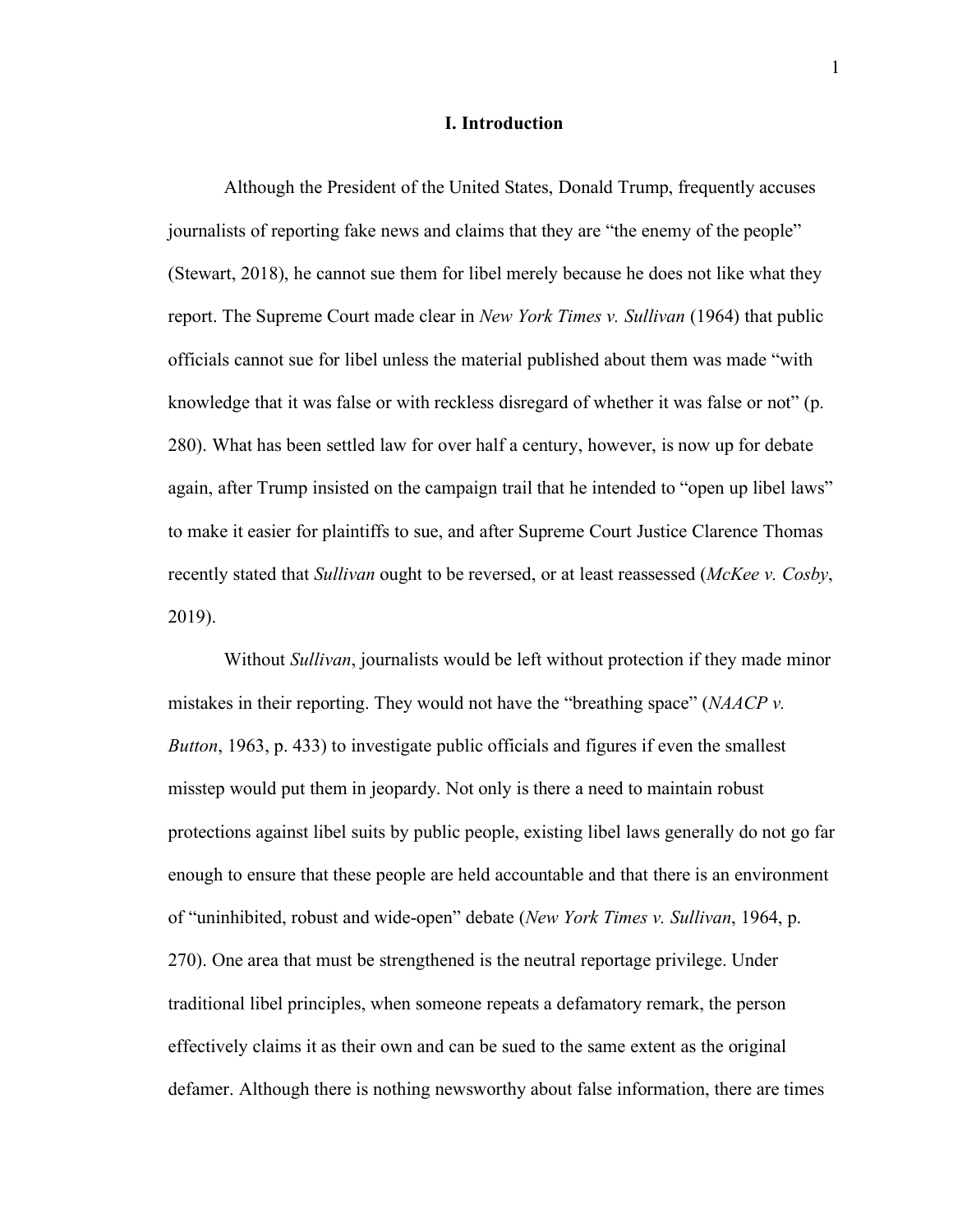when the making of the false statement is itself newsworthy. If a person like Donald Trump were to defame someone, it would be of public concern because it reveals the character and integrity of the President of the United States. When journalists want to report on events like this, the neutral reportage privilege will protect them when they feel it is in the public's interest to republish defamatory statements even when they have doubts about the veracity of those statements (*Edwards v. National Audubon Society*, 1977).

The neutral reportage privilege was first recognized in 1977 by the U.S. Court of Appeals for the Second Circuit in *Edwards v. National Audubon Society*. The case was between the National Audubon Society (NAS) and a group of scientists the organization had defamed. The NAS accused these scientists of being paid by pesticide companies to lie to the public about the effects of DDT on birds. After the *New York Times* wrote about this story, the scientists sued the newspaper as well as the NAS. The court ruled in favor of the *Times* because they believed that "when a responsible, prominent organization like the National Audubon Society makes serious charges against a public figure, the First Amendment protects the accurate and disinterested reporting of those charges, regardless of the reporter's private views regarding their validity" (p. 120). In the subsequent four decades, some courts have embraced the neutral reportage defense, but many have not. This thesis seeks to understand the reasons for those mixed outcomes by systematically examining all federal and state court decisions that have addressed the privilege since *Edwards*. The aim is to understand the rationales offered by the courts for accepting or rejecting the privilege, the ways in which the privilege was conceptualized and articulated by the courts (who qualifies for the protection and under what conditions), and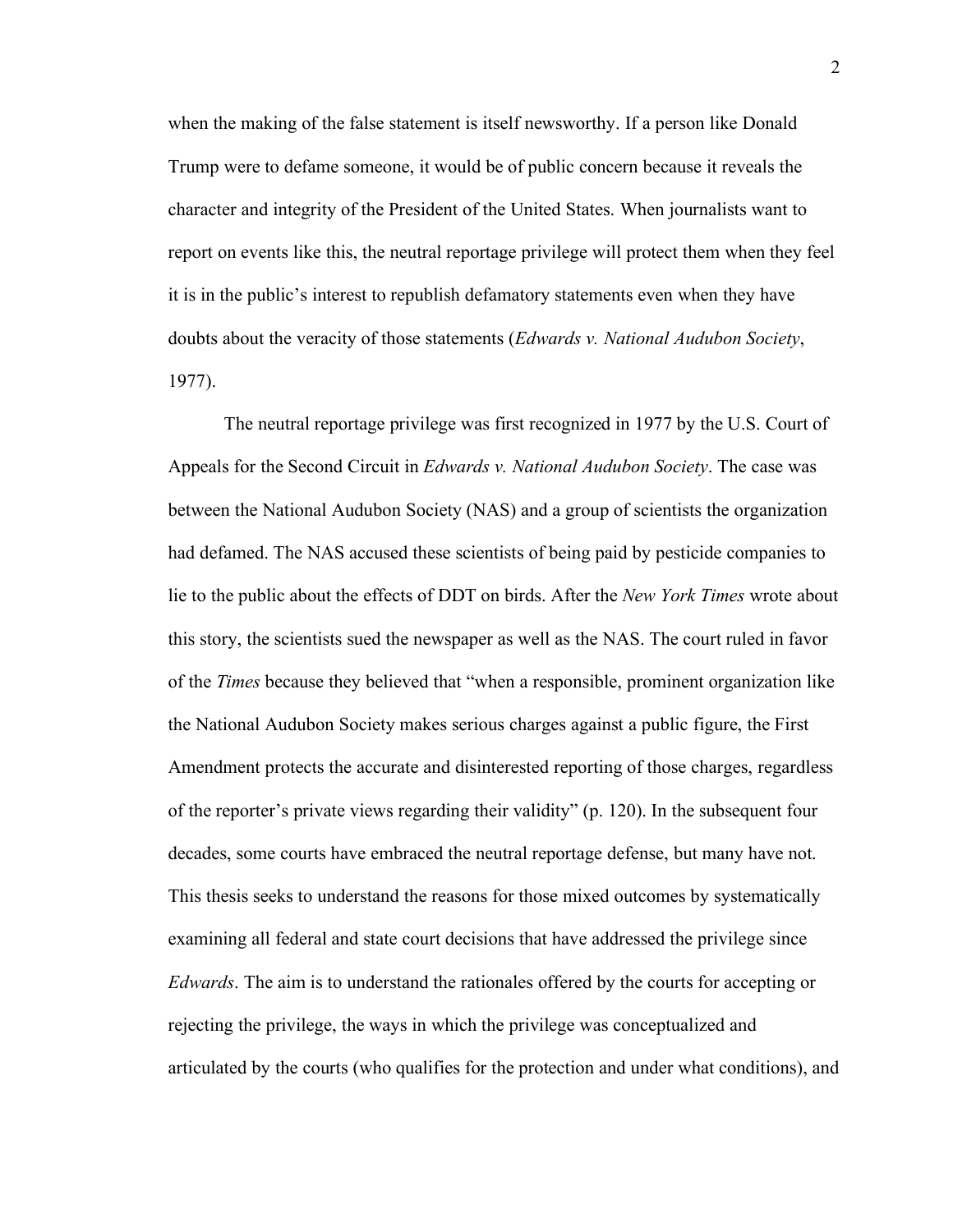to identify any trends over time. This thesis also offers a proposal and justification for recognition of the privilege, which takes account of the extraordinary ways in which the media landscape has changed.

Since *Edwards*, the internet has become a monolithic power in society. It has reconfigured how people communicate by creating a 24/7 news cycle, spawning social platforms that enable people to effortlessly share information with mass audiences, and allowing people to rapidly absorb massive amounts of information. These changes put all communicators in danger of libel lawsuits, especially journalists who are now sharing all of their work on social media. Without strong legal protections, including neutral reportage protection, citizens and journalists will be more likely to self-censor and to withhold newsworthy information to avoid being sued. A recent example occurred during the 2018 midterm elections. The race for one of Florida's U.S. Senate seats was tightly contested between Florida Senator Bill Nelson and Florida Governor Rick Scott (Griffiths, 2018). Scott was leading by the end of election day, but it seemed like a recount was imminent when Nelson's numbers went up a few days later. As a response to this news, Scott appeared on *Fox News Sunday* and said, "Senator Nelson is trying to commit fraud to win this election" (Griffiths, 2018, para. 2). It is clear that people should know Scott said this, but by repeating these claims against Nelson, news outlets were risking a defamation lawsuit. This gap in defamation law, which chills speech about newsworthy remarks, needs to be filled.

A problem some have with the neutral reportage privilege is that it permits people to feature false and defamatory statements during a time when society is trying to combat inaccurate narratives. There are several reasons why incorporating this privilege into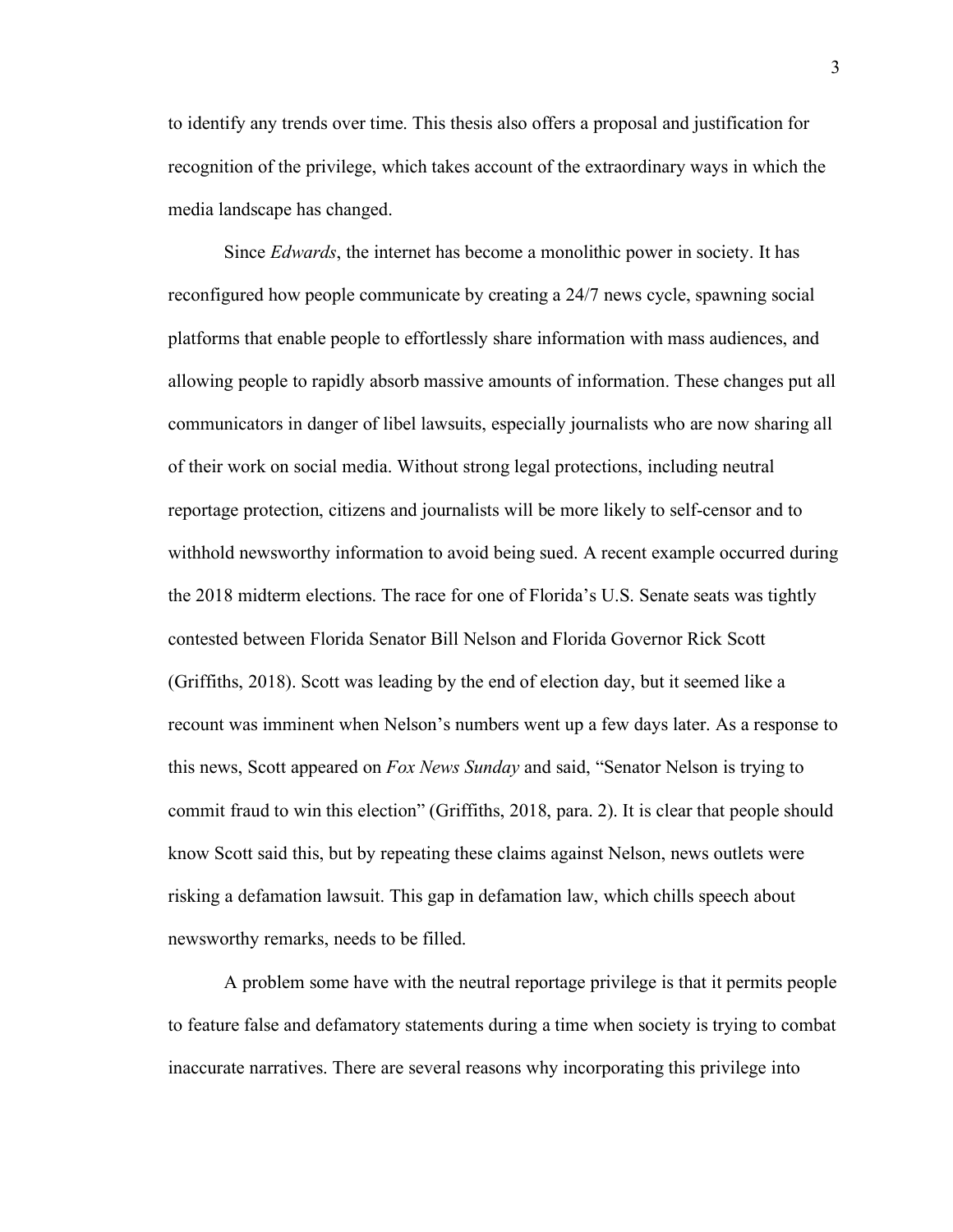defamation law outweighs the dangers of promoting false information, and one of them is that sometimes even the *making* of defamatory statements is newsworthy. When prominent figures make such remarks, it serves the public interest for people to know they were made. Public officials and figures can have great influence on society, and the public's need to gauge their behavior and character takes precedence over avoiding the spread of untrue statements. In the case of Rick Scott, journalists were able to publicize the fact that he was trying to undermine an election, but they should not have to do it with the added legal risk of being sued. Reporters who are not backed by strong institutions with vast resources might not have even taken the chance of disseminating this story. People should not fear republishing these types of statements because it allows the public to understand who their government leaders are and consider if they still want them as their representatives in the future.

The consistent implementation of the neutral reportage privilege will also promote a free press. The intended purpose of the First Amendment is to protect citizens' rights to express themselves freely without repercussions. This includes their right to report on an event of public concern. If an article is accurate, fair, and retells a complete account of the events, the individual's First Amendment rights should not be limited because of the legitimacy of what they are republishing. Even if someone is publishing something shorter than a full-length news story, like a tweet for example, they should still have a defense as long as they make the context clear to the reader. They are contributing to the marketplace of ideas where "the ultimate good desired is better reached by free trade in ideas -- that the best test of truth is the power of the thought to get itself accepted in the competition of the market" (*Abrams v. United States*, 1919, p. 630). It is unrealistic,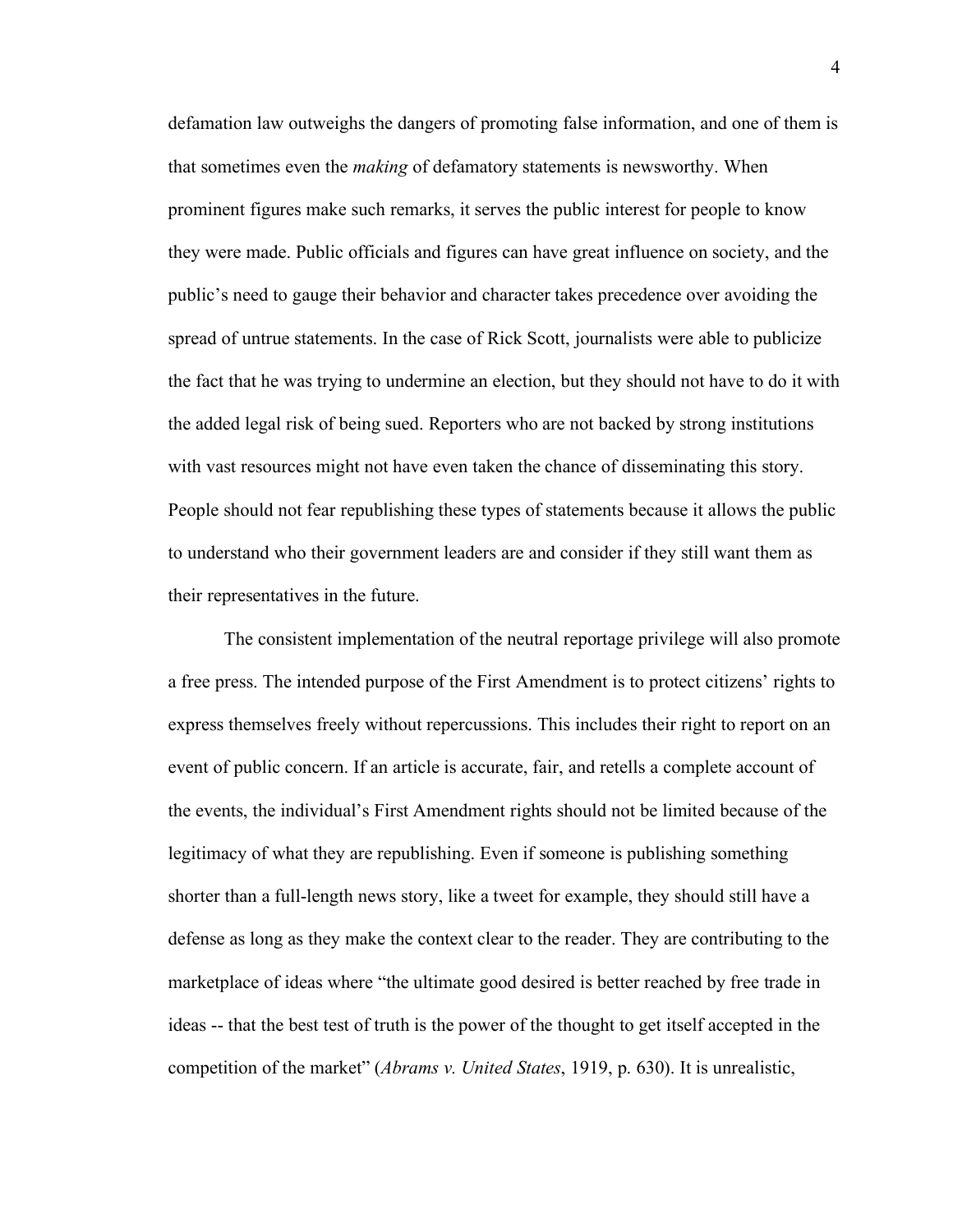particularly at a time of rapid information flows on social media, for people to be expected to independently investigate every utterance from a public person before sharing that information with others. This issue may not come up as often as other areas of defamation law do, but that does not mean it is not a problem. When neutral reportage situations do arise, both journalists and citizens who share newsworthy information are left without legal protection, and press freedom is hindered.

There is reason to believe situations concerning neutral reportage will rise because of the way social media is used today. Twitter is now a place people turn to for breaking news and announcements from the President, yet there is not a lot of protection for users who republish this content. The platform itself is immune to defamation lawsuits thanks to Section 230 of the Communications Decency Act, which websites and platforms from liability for information posted by third-party users. But journalists who use these apps, platforms and services to report their stories are not provided any unusual protections. As the way we communicate through social media advances, there need to be protections that give "breathing space" to those who report on and share information online. Recognizing the neutral reportage privilege would be a good first step. There will be no harm in providing a safeguard for individuals reporting newsworthy remarks by prominent figures if they do it in an honest, accurate, and unbiased way.

The next chapter addresses the basics of defamation law and discusses the tort's rationales and relevant case law. It also assesses what the neutral reportage privilege requires and who it protects. Chapter Three reviews the key theories and literature that contribute to the conversation about the neutral reportage privilege. This includes evaluating theories that deal with the meaning and purpose of the First Amendment and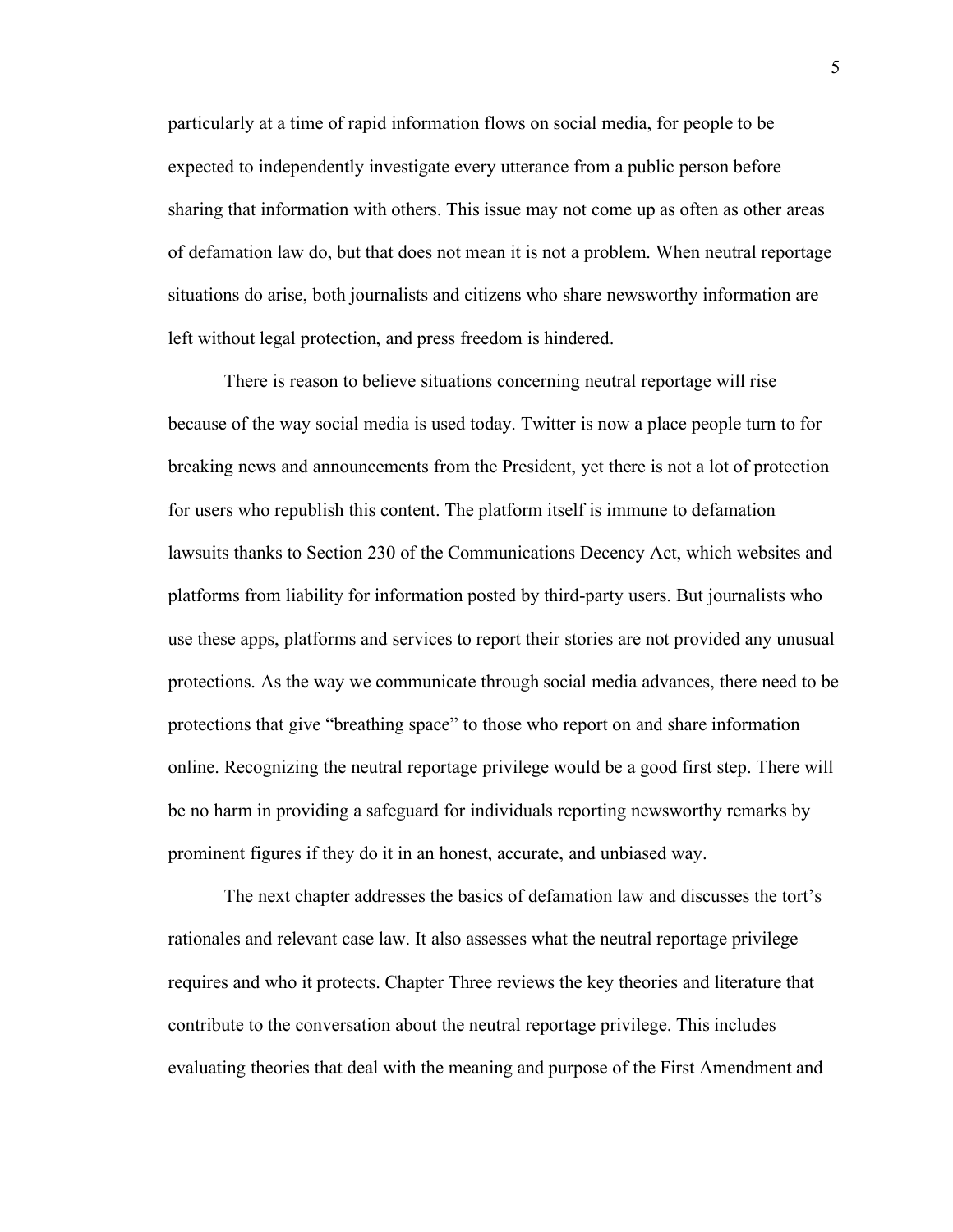the landscape of defamation law research. Chapter Four presents the research questions and describes the research methods used to gather and analyze the cases for this study. Chapter Five provides the results of the study and Chapter Six critiques these results and offers a proposal of what can be improved upon in this area of law.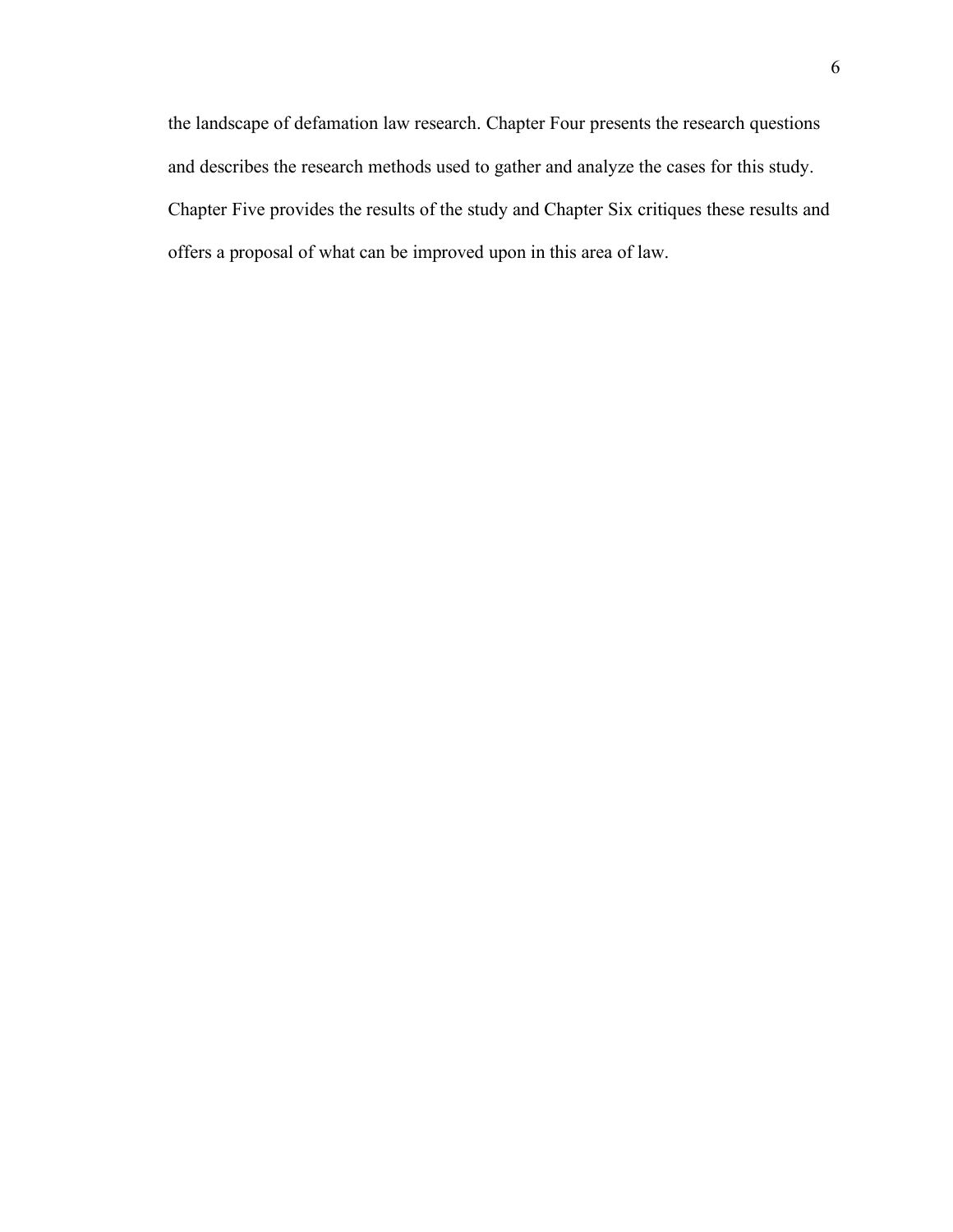#### **II. Legal Context**

The neutral reportage privilege is a part of one of the more intricate areas of law, defamation law. Defamation is a multi-layered tort that hinges on context, so the following chapter thoroughly explains the law's essential aspects.

## **A. The Foundation of Defamation**

A person's name and reputation are integral to their personal and professional success. Having a name in good standing is particularly important today because of people's easy access to smartphones and search engines. If people believe their reputations have been harmed, they can seek recourse through the tort law claim of defamation. Defamation is a publication or statement that is false and is damaging to another's reputation (Garner & Black, 2014). As Justice Potter Stewart stated in *Rosenblatt v. Baer* (1966), this area of law was established because "society has a pervasive and strong interest in preventing and redressing attacks upon reputation" (p. 92). Defamation law can help a person rebuild their life through the monetary damages they can receive (*Jewell v. NYP Holdings, Inc.*, 1998). But it can also stall reporting practices of newsrooms and, for better or for worse, make them more cautious with their journalistic efforts (*Henry v. Lake Charles Am. Press, LLC.*, 2009).

Defamation is an overarching term for two related civil tort claims: libel and slander. Libel is commonly defined as written defamatory communication and slander as spoken defamatory communication (Garner & Black, 2014). This differentiation was treated more seriously before the age of broadcast media; the courts measured libel as a harsher offense than slander given that written defamatory statements tend to be more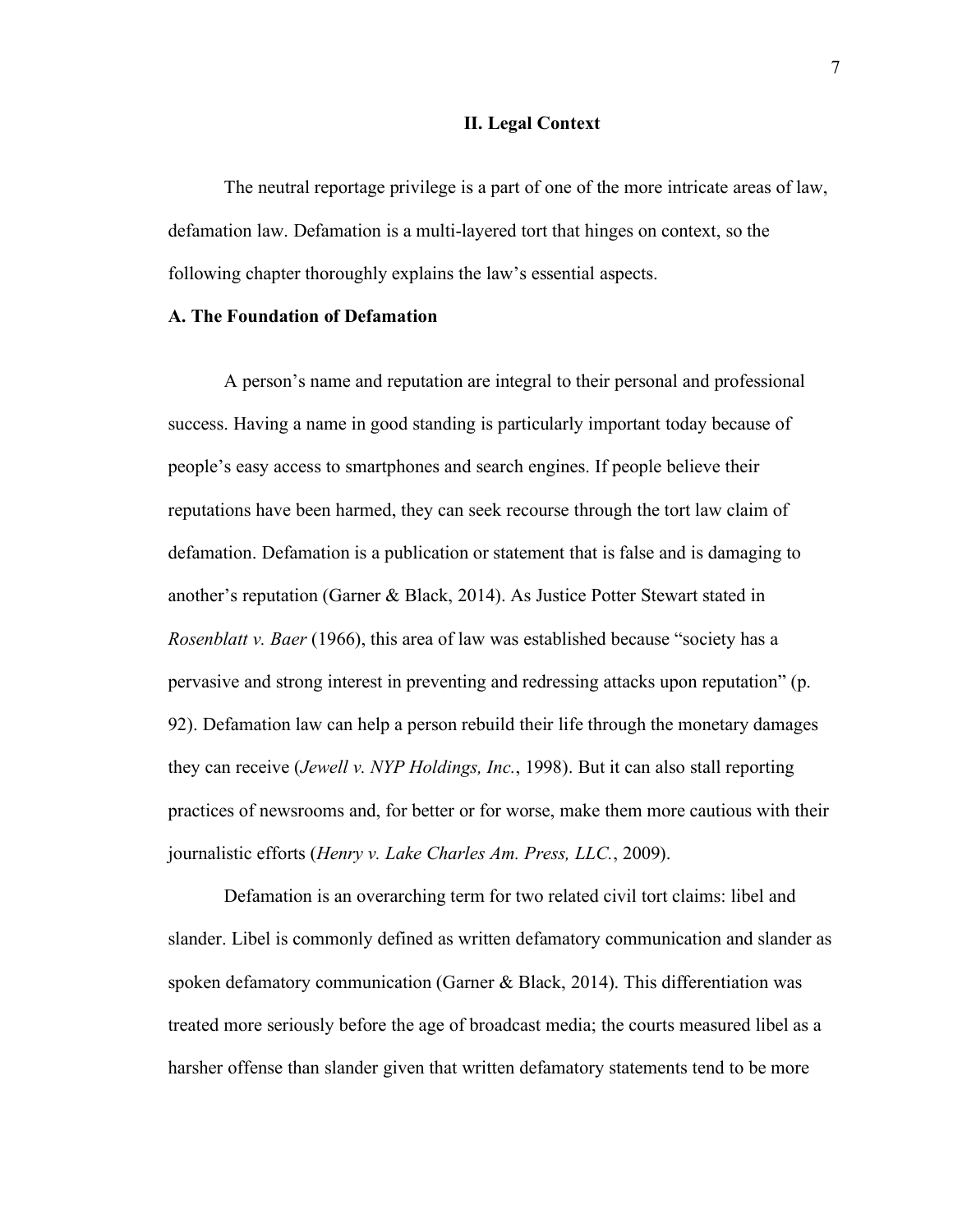deliberate and organized (*Sorenson v. Wood*, 1932; *Remington v. Bentley*, 1949). As radio, television, and film gained prominence, purely spoken communication became blended with mediated communication. These platforms all had scripts, recorded footage, and were circulated just as much as written communication (*Varian Medical Systems, Inc., v. Delfino*, 2003; *McLaughlin v. Rosanio, Bailets & Talamo, Inc.*, 2000). This transition of technology has influenced most state courts to treat the offenses of libel and slander as akin to one another (Wade, 1979; *Grotti v. Belo Corp.*, 2006). The real difference judges and juries now take into consideration is between any published communication and interpersonal conversation (Harmon, 2011). Because most information today is carried through various forms of mass medium, most defamation claims are treated as libel rather than slander (Beattie, 2007).

A factor of defamation is there must be some form of proof that the plaintiff's reputation was injured (McNamara, 2007). If the plaintiff cannot present any evidence that the defendant's statements harmed their reputation, the judge or the jury will typically not grant monetary damages. Although proof is usually difficult to provide in these situations, there are instances when plaintiffs are "libel-proof" (*Cerasani v. Sony Corp.*, 1998). Many would argue that people like Donald Trump, Bill Cosby, and Harvey Weinstein have destroyed their reputations through their actions to a point where certain stories will not harm their reputations further. If someone were to make defamatory statements about their professional or personal life, it would most likely not lower the public's perception of their respectability. Depending on the statement, it would be hard for them to bring a successful libel suit to court because the evidence they present would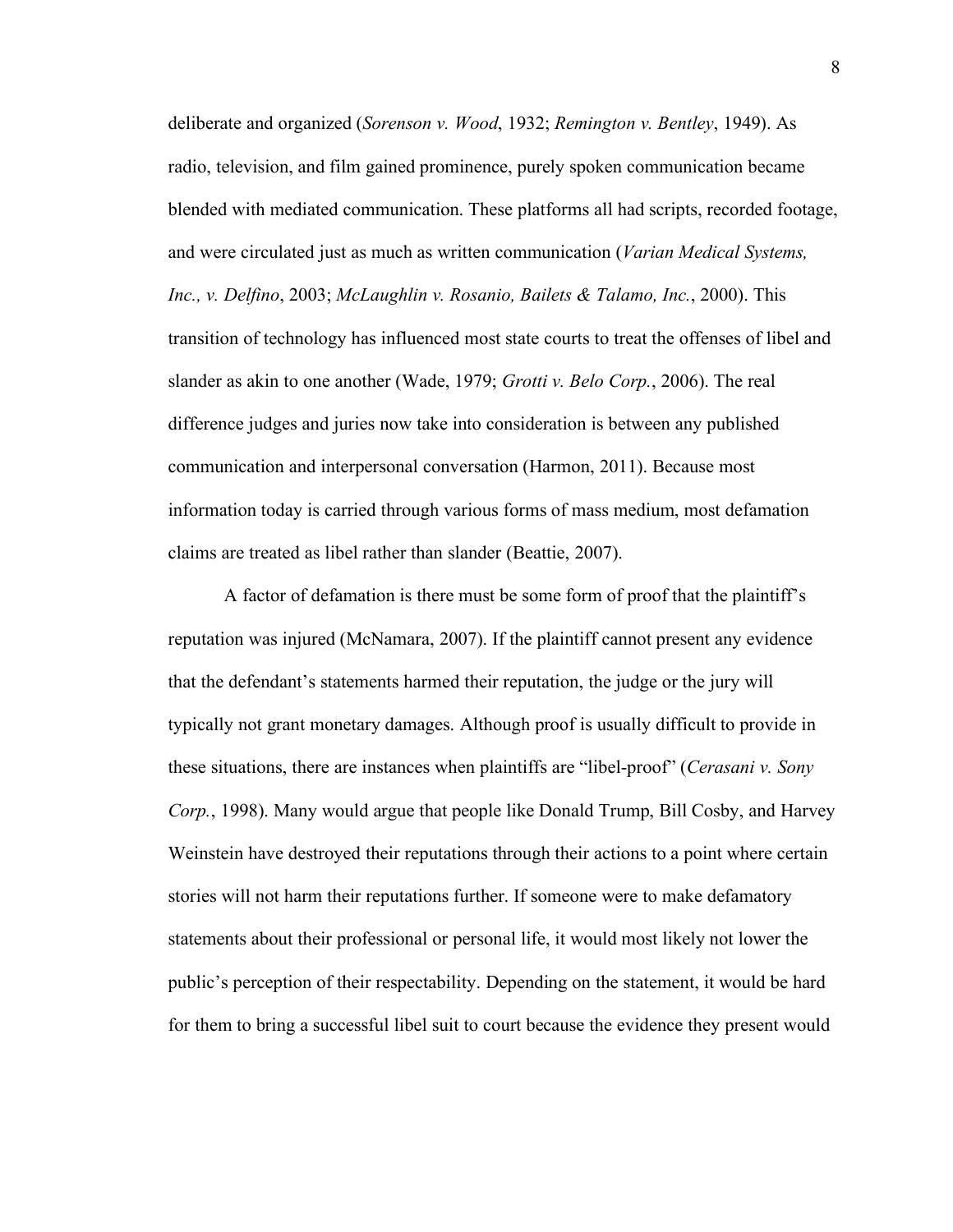not be enough to convince a judge or jury that their reputations have been tarnished (Youm, 1991) and that they have therefore suffered harm.

Another part to defamation law is that a substantial amount of the community has to believe that the plaintiff's reputation is negatively affected by the libelous claims (Kenyon, 2006). The law examines if a reasonable person believed the accusations were defamatory or if the statements were innocuous. (*Clawson v. St. Louis Post-Dispatch, LLC*, 2006) gives an example of this. Patrick Clawson, an investigative reporter and private investigator, sued the St. Louis Post-Dispatch for publishing a paper saying Clawson was a "1970s-era St. Louis journalist turned private eye turned FBI informant" (*Clawson*, 2006). Clawson believed the paper calling him an informant was defamatory and wanted to be known as a whistleblower, which he thought was a more accurate description. Whistleblowers are "courageous law-abiding citizens," he said, whereas informants are "disdained" and "act in their own self-interest" (p. 309). The court concluded that while criminals may believe the term informant stains a person's reputation, the average person would not. This shows that when making judgments about what types of statements or characterizations are defamatory, judges will examine them through the eyes of the average person. These aspects of a libel claim are central to every plaintiff's suit.

The elements of a plaintiff's prima facie case are complex and include several layers to establish the claim (Franklin & Bussel, 1984). The plaintiff has the burden of proof and for their lawsuit to succeed they must exhibit that the defendant's statement has these five elements: the statement is published, is about the plaintiff, is defamatory, is false, and the statement was published with some degree of fault (Sack, 1999). The first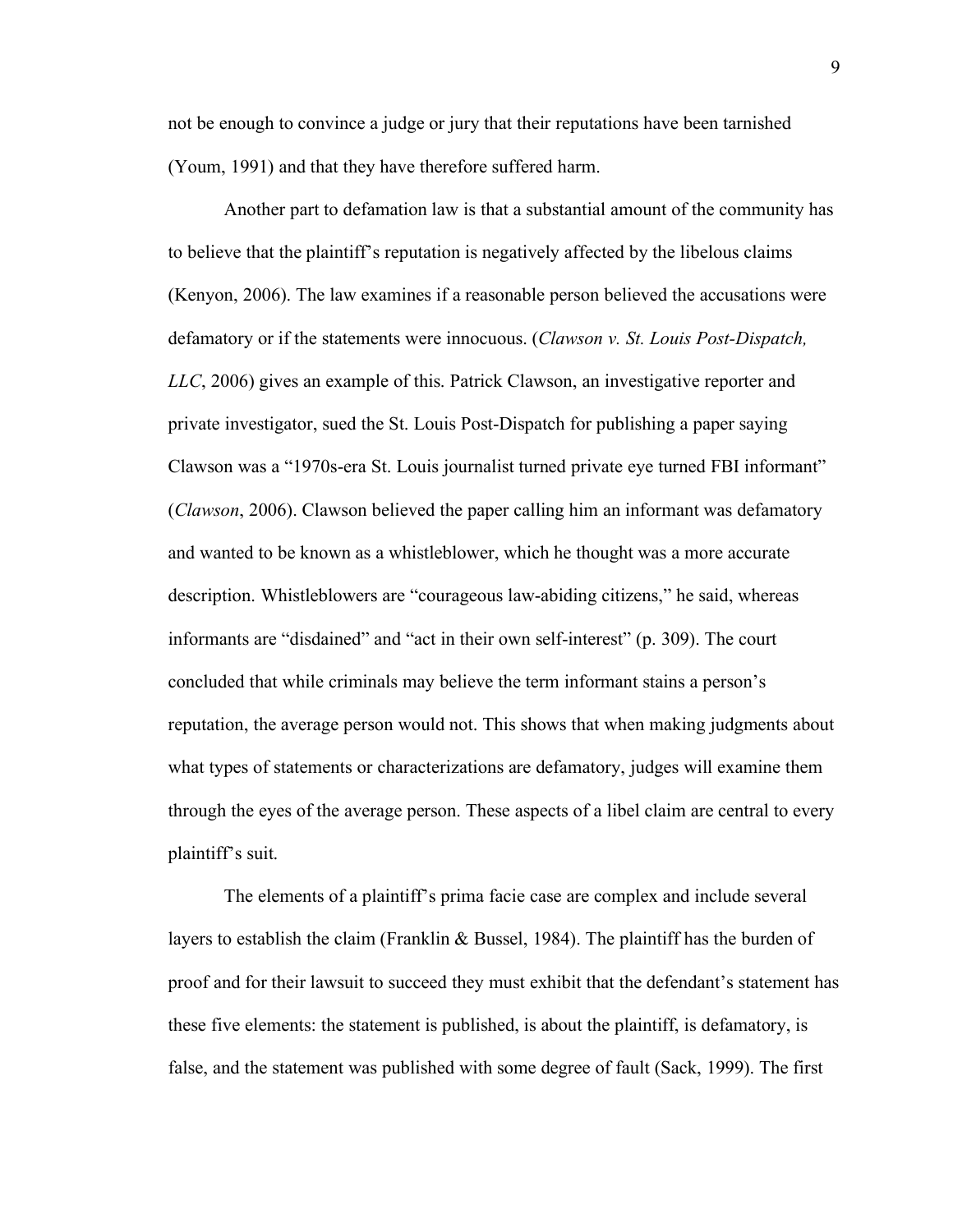task for the plaintiff is to prove that the material in question was published. This may mean that the libel occurred on a nationally broadcast television show or that a local newspaper printed defamatory comments (*Hornby v. Hunter*, 1964). As long as a third party sees or hears defamatory material between the plaintiff and the defendant, it is considered published under defamation law, and the court will consider that part of the claim to be satisfied (Smolla, 1999). There is also a strong possibility that others will republish the libelous statements, in which case those republishers could become libel defendants as well. (*Houston Chronicle Publishing Co. v. Wegner*, 1915). Even if the person does not know they are repeating a defamatory story or are simply relaying what they believe to be a newsworthy item, they could be sued. This can restrict journalists and citizens who are trying to report about public figures who made defamatory comments. When someone who is in the public eye makes a statement like this it becomes a matter of public interest. If a reporter republishes these remarks with the belief that they are not true, they are in as much danger of a lawsuit as the person who made the comments.

The next thing that libel plaintiffs have to prove is that they are identified by the content in question (Sack, 1999). The court in *Hanks v. Wavy Broadcasting, LLC* (2012) ruled that the defamatory statement needs to be "of or concerning" the injured party. Identification can happen in various ways, but enough people need to recognize that the content is undoubtedly referring to the plaintiff for the case to continue. This also relates to the plaintiff's obligation to show that his or her reputation was harmed. The plaintiff will not win the case if only a small number of people are able to see the connection between the statement and the plaintiff (*Allied Marketing Group Inc. v. Paramount Pictures Corp.*, 2003).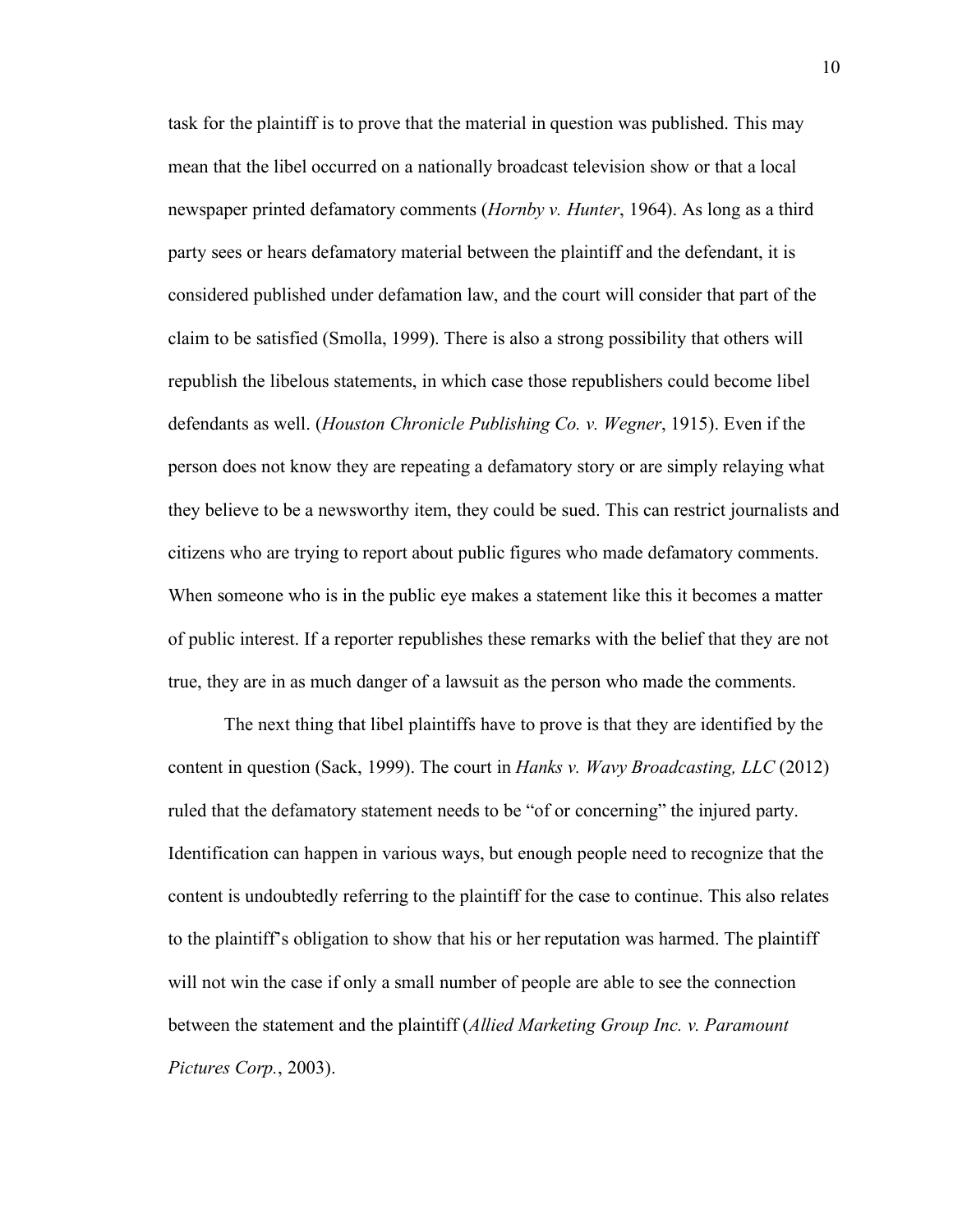After proving publication and identification, the plaintiff has to prove if and how the statements are defamatory (Sack, 1999). There are not a particular set of words that are automatically libelous because each situation is contextual and the meaning of words change over time. Calling someone a "communist" during the Second Red Scare in the 1950s would most likely have been considered defamatory, but using the word today would probably not have the same effect (*Solosko v. Paxton*, 1956; *Remington v. Bentley*, 1949). The specific situation surrounding the libelous comments also has to be taken into consideration because someone may be making statements in jest or as an opinion and neither of these will be ruled as defamatory (*Milkovich v. Lorain Journal Co.*, 1991). In *Milkovich v. Lorain Journal Co.*, the Supreme Court ruled that the First Amendment protects a statement of pure opinion regarding a matter of public concern. Courts can use precedents like *Milkovich* to guide their decisions, but they have to consider the exact words used and the situation they were used in to conclude if they are false and harmful. They judge this by categorizing defamatory material between libel per se and libel per quod. Libel per se signifies comments that are defamatory on their face (*Levy v. Gelber*, 1941). This may include accusations of criminal conduct (*MacDonald v. Riggs*, 2007), marital infidelity (*Firestone v. Time, Inc.*, 1974), or statements that directly impact a person's business or livelihood (*McGarry v. University of San Diego*, 2007). These are statements that would affect anyone's reputation and is apparent to the reasonable person that the content is defamatory.

Libel per quod are statements that require extrinsic knowledge. The statement by itself might not be defamatory, but with further background information, it becomes a libelous accusation. An example of this comes from *Karrigan v. Valentine* (1959). Philip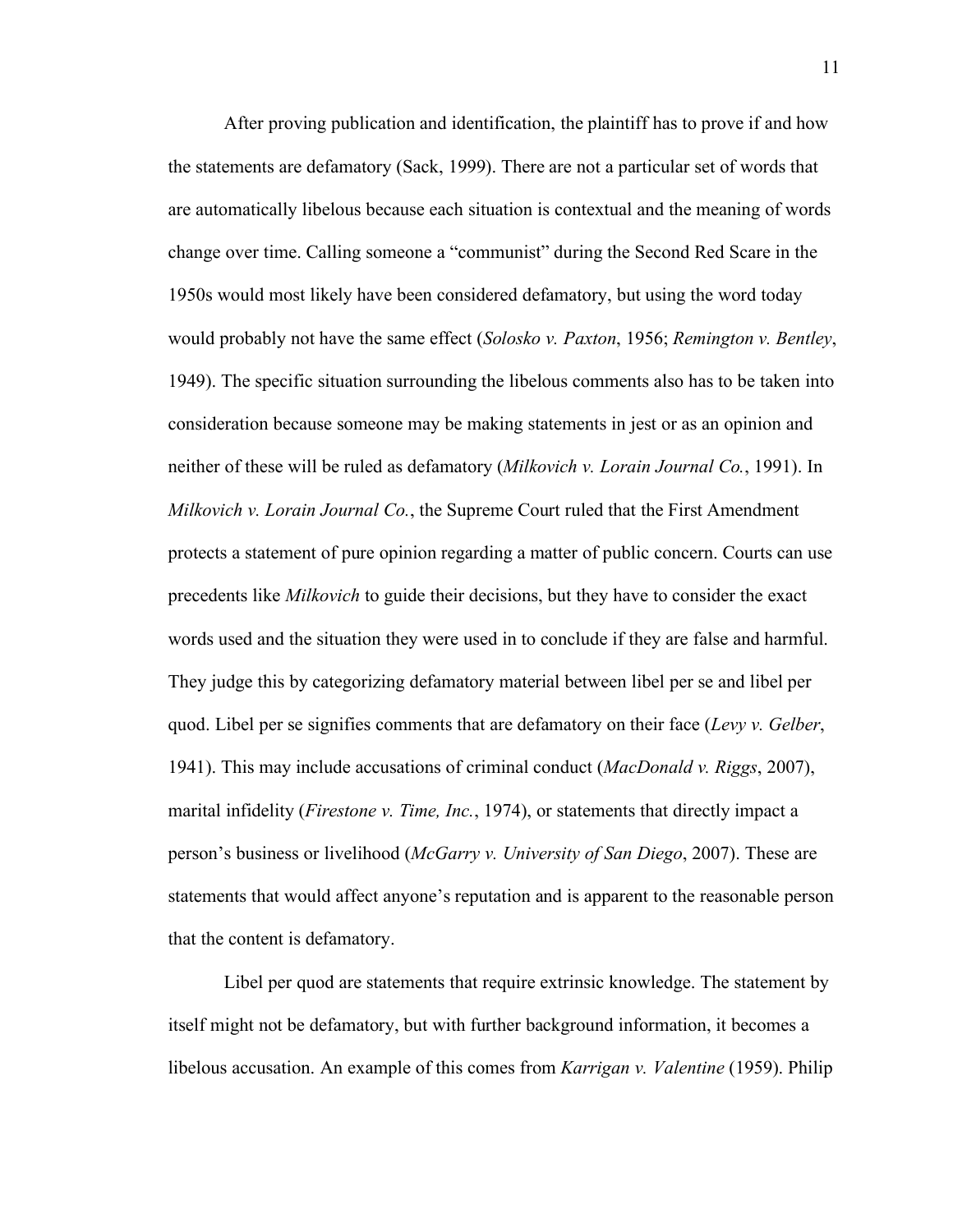Karrigan, a single man who lived in Clay Center, Kansas, sued the *Clay Center Dispatch* for printing a story that announced the birth of Karrigan and Betty Ellen Carpenter's daughter. To the average reader, this statement would seem innocuous, but to those who knew that Carpenter was "a woman of ill repute" (p. 53), it conveyed a different and clearly defamatory meaning, so the Kansas Supreme Court ruled for Karrigan, concluding that the newspaper story was a libel per quod. The distinction between libel per se and per quod was stricter at one time than it is today. Plaintiffs only had to prove reputational damage for libel per quod while damages were presumed with libel per se. Today, plaintiffs need to provide evidence of reputational harm for both forms of libel (Sack, 1999).

The fourth element plaintiffs have to prove in a defamation case is falsity (Sack, 1999). Defamatory statements are not opinions, and they are not truthful; they are false statements of fact. Proving falsity is different for public-person plaintiffs versus privateperson plaintiffs. There are several types of public plaintiffs including government officials, celebrities, and well-known CEOs. Private plaintiffs are people not in the public eye. All public plaintiffs have to prove falsity to win their libel suits, but that is only the case with some types of private plaintiffs (*Philadelphia Newspapers v. Hepps*, 1986). The Supreme Court ruled in *Philadelphia Newspapers v. Hepps* that a private person only has to prove falsity when the case involves a matter of public concern. The Court has never defined what a matter of public concern may entail, but in *Dun & Bradstreet v. Greenmoss* (1985), the Court stated that the matter must pertain to the statement's "content, form and context" (p. 761). This explanation is vague, yet courts continue to develop a more detailed description of what constitutes a matter of public concern.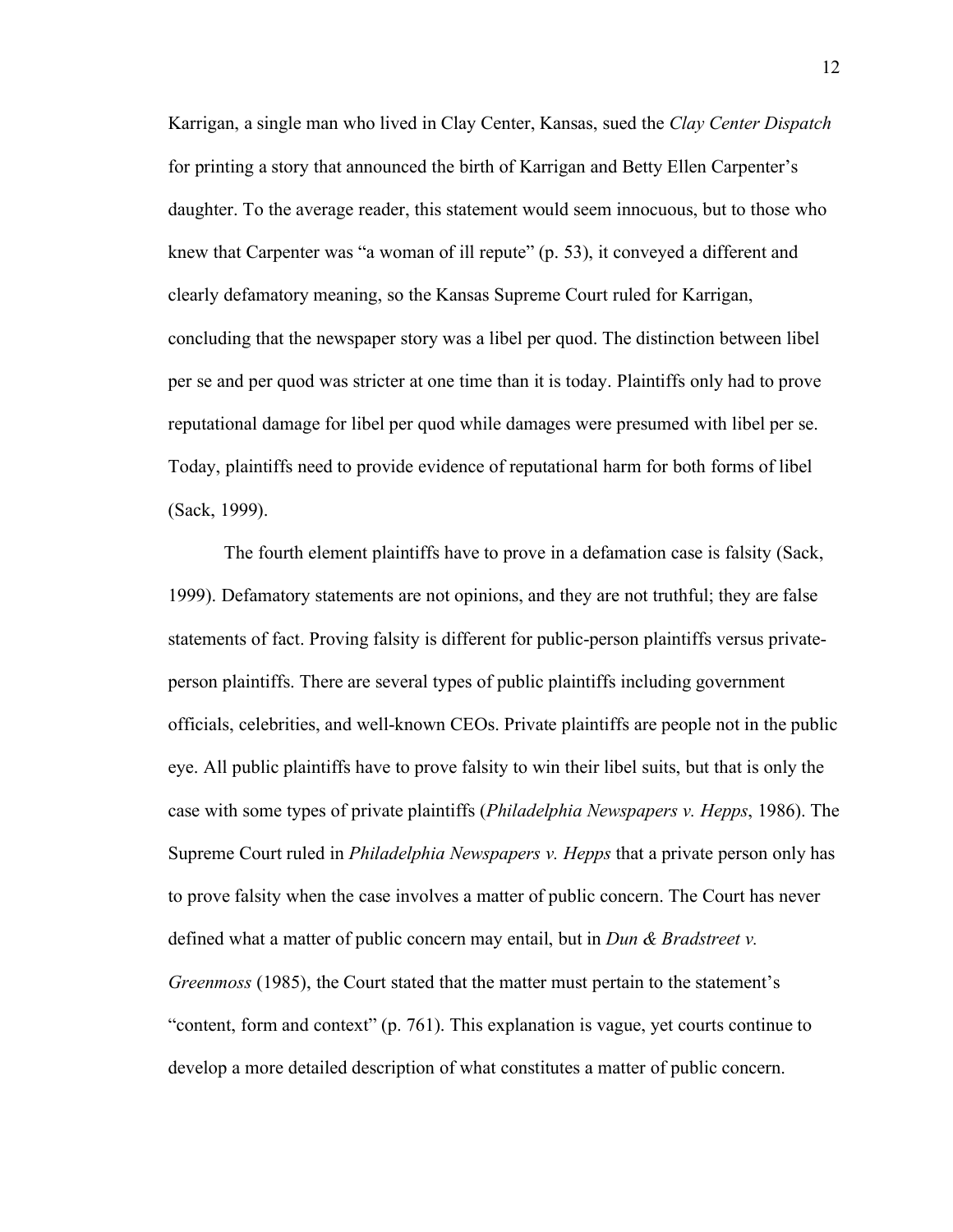The fifth requirement of the plaintiff's burden of proof is fault (Sack, 1999). Fault delves into the defendant's state of mind when they published the defamatory statements. The Supreme Court began to flesh out the different fault standards in 1964 in *New York Times Co. v. Sullivan*.

#### **B. Actual Malice and** *New York Times Co. v. Sullivan*

Before 1964, a plaintiff's prima facie case was simple: the defendant could be sued for libel regardless of whether they were aware the statements they published were truthful or not (Lewis, 1991; *Farmers Educational & Cooperative Union of America v. WDAY, Inc.*, 1959). The defendant's state of mind was irrelevant, and it did not matter if the error was an innocent mistake. To evade liability, the burden to prove the accuracy of the statement fell on the defendant instead of the plaintiff, because all defamatory statements were presumed false. This facet of defamation law was present in the majority of jurisdictions in America until *Sullivan* (Powe, 1991). *Sullivan* introduced First Amendment protections into defamation law and complicated a relatively simple tort, but in a way that significantly expanded protections for libel defendants. During the 1950s and 1960s, the nation watched the civil rights movement in the South. While newspapers tried to inform the country about the latest developments, those outlets were regularly in danger of southern state officials suing them for libel, even over truthful, accurate news reports. These officials would sue over inconsequential errors to silence their critics and to curb the reporting of their misdeeds (*New York Times Co. v. Sullivan*, 1962). By the early 1960s, news organizations were forced to pay \$300 million in libel damages to southern law enforcement officials who had sued for libel; often over stories that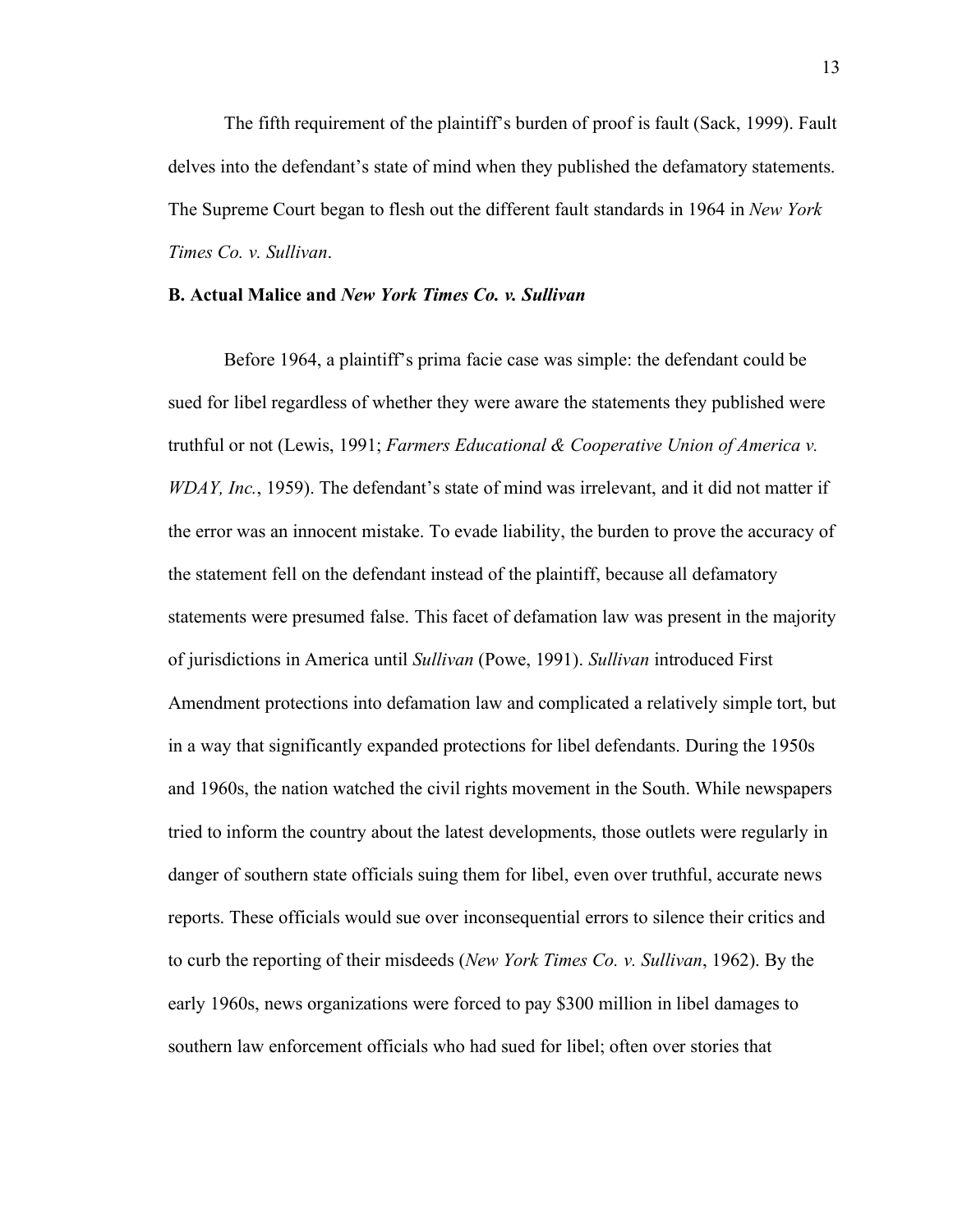contained only trivial inaccuracies (Lewis, 1991). Newspapers became overwhelmed by these charges and grew more cautious in their reporting.

The Supreme Court put an end to this in *Sullivan* when the justices ruled in favor of the *New York Times* and a coalition of civil rights leaders after those leaders had placed an ad in the paper that contained some minor errors (*New York Times Co. v. Sullivan*, 1964). The ad accused southern public officials of using violence and participating in illegal activities to subdue the protests of the peaceful civil rights activists. L.B. Sullivan, the Montgomery, Alabama, commissioner in charge of the police, was not named in the advertisement but he believed it defamed him by representing how he and his officers were handling the protests. Although the central accusations in the advertisement were true, some statements were not completely factual. The inaccuracies led a jury in Alabama state court and the Alabama Supreme Court to rule in Sullivan's favor (*New York Times Co. v. Sullivan*, 1962). The U.S. Supreme Court, however, in a unanimous decision, reversed those verdicts, citing the state of mind of the defendant, the inconsequential nature of the errors, and the need for reporting and commentary about public officials to be "uninhibited, robust and wide-open" (*Sullivan*, 1964, p. 270).

Justice William Brennan, the author of the majority opinion, stressed that state libel laws "must be measured by standards that satisfy the First Amendment" (*New York Times Co. v. Sullivan*, 1964, p. 269). Brennan believed a press constrained by liability for innocent mistakes led to "self-censorship" (p. 279) and "dampens the vigor and limits the variety of public debate" (p. 279), which undermines the aims of the First Amendment. It was evident that libel law needed to mitigate the power public officials had over newspapers. To limit their dominance and ensure the freedom of the press, the Court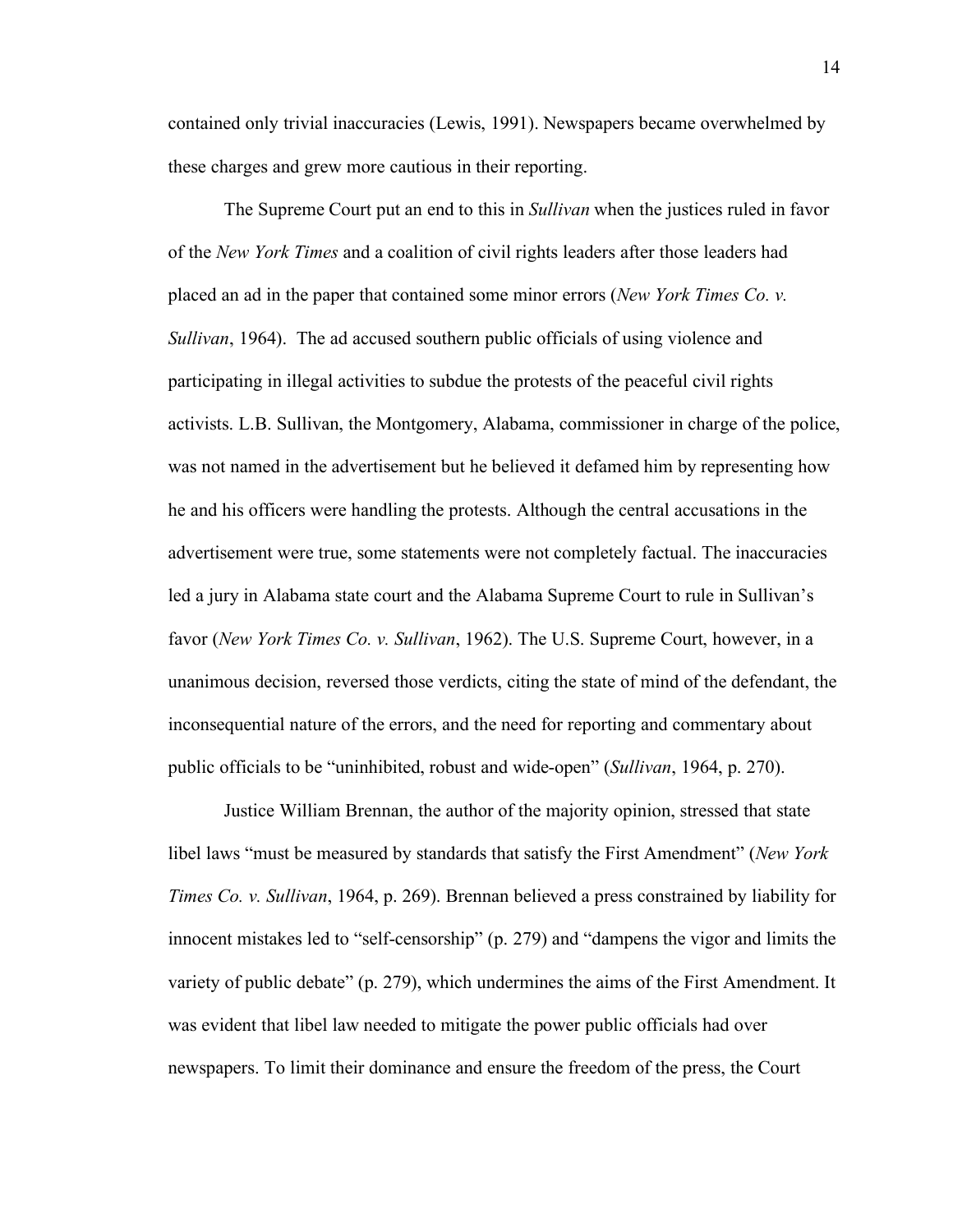introduced the actual malice standard. Actual malice concerns the state of mind of the defendant when publishing the defamatory statements and if the statement was made with "knowledge that it was false or with reckless disregard of whether it was false or not" (p. 280). It addresses the defendant's actual beliefs about the veracity of the claims they published. Instead of presuming the statements were defamatory, public officials now had to prove the press knowingly published false statements or had obvious reasons to doubt the information. This made it more difficult for public officials to win libel lawsuits and gave reporters more leniency to do their jobs without the fear of liability for trivial mistakes. The *Sullivan* precedent of actual malice only applied to public officials, but the Supreme Court extended the standard to public figures in 1967 (*Curtis Publishing Co. v. Butts*).

After *Sullivan*, several aspects of defamation law were altered as a result of a handful of significant libel cases. The Court refined certain burden of proof requirements through the decades by strengthening the definition of reckless disregard (*Curtis Publishing Co. v. Butts*, 1967; *St. Amant v. Thompson*, 1968; *Harte-Hanks Communications, Inc. v. Connaughton*, 1989), allowing private plaintiffs to win on negligence claims (*Gertz v. Robert Welch, Inc.*, 1974), and expanding the protection of defendants for minor inaccuracies (*Masson v. New Yorker Magazine, Inc.*, 1991). In respect to reckless disregard, the Court in *St. Amant v. Thompson* concluded that "recklessness may be found where there are obvious reasons to doubt the veracity of the information or the accuracy of [the defendant's] reports" (p. 732), but the Court later stated in *Harte-Hanks Communications, Inc. v. Connaughton* that the "purposeful avoidance of the truth is in a different category" (p. 692). These explanations fortified the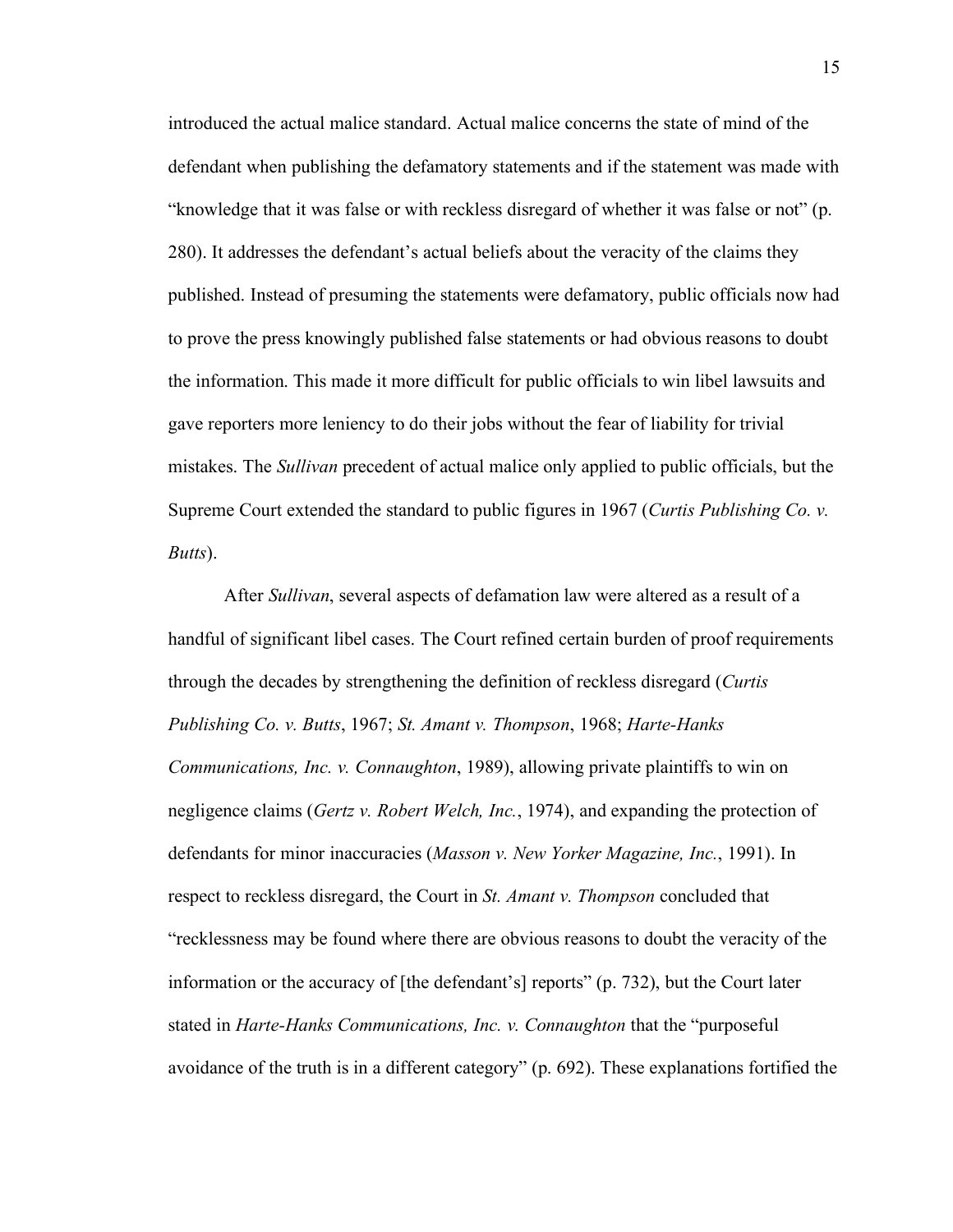standard of reckless disregard and were also precursors for *Masson v. New Yorker Magazine, Inc*. The Court held in *Masson* that defamation law "overlooks minor inaccuracies and concentrates upon substantial truth" (p. 516). Similar to *Sullivan*, this guideline gives reporters more breathing room to do their jobs. Despite the efforts of these case decisions to clarify defamation law, the variance between a public and private plaintiff is still intricate.

## **C. Public Versus Private Plaintiffs**

The precedent for public and private defamation plaintiffs starts with two Supreme Court cases, *Curtis Publishing Co. v. Butts* (1967) and *Gertz v. Robert Welch, Inc.* (1974). *Butts* picked up where *Sullivan* left off and extended actual malice to libel plaintiffs who are public figures. The Supreme Court combined *Butts* with another public-figure plaintiff case, *Associated Press v. Walker* (1967), as both cases concerned a defendant's right of protecting themselves from libel lawsuits brought by public figures. The Court realized that *Sullivan* did not go far enough with the actual malice standard and that public figures had to be held to the same standards as public officials when suing for defamation. Chief Justice Earl Warren indicated that the influence a public figure has on a community is similar to the effect a public official has, and they will usually have a greater opportunity to plead their case to media outlets than a private citizen (*Curtis Publishing Co. v. Butts*, 1967). The discussion around public figure plaintiffs continued several years later in *Gertz*, which started the conversation about private plaintiffs as well.

In 1974, a magazine titled *American Opinion* accused attorney Elmer Gertz of being a "Leninist" and a "Communist-fronter" for representing a family who was suing a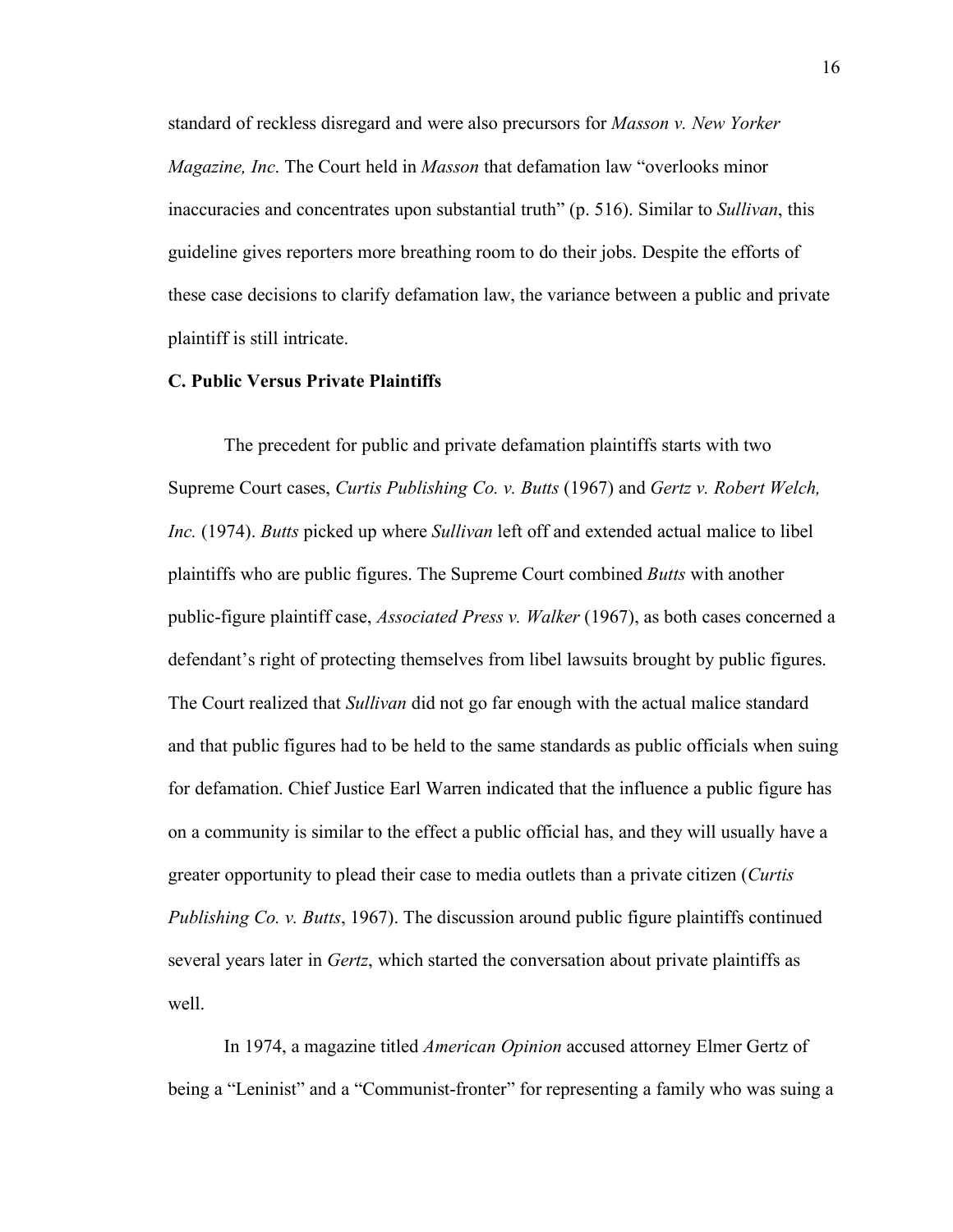police officer for killing one of their family members. Gertz lost his initial libel suit because the judge believed the magazine was not acting with actual malice. When the case reached the Supreme Court, the Justices concluded that *American Opinion* did defame Gertz, but the precedent set by *Sullivan* and *Butts* did not apply because Gertz was not a public official or a public figure. The Court furthered the distinction of a public figure by breaking the classification down to all-purpose public figures and limitedpurpose public figures. An all-purpose public figure is someone who "achieves such a pervasive fame or notoriety that he [or she] becomes a public figure for all purposes and in all contexts" (p. 351). A limited-public figure is "an individual [who] voluntarily injects [themselves] or is drawn into a particular public controversy" (p. 351). The Court specified these definitions because they held that the status of the plaintiff, public or private, establishes the constitutional protection given to the defendant.

The *Gertz* Court also introduced negligence for private plaintiffs. The Court decided states were free to choose their own fault standard for private plaintiffs, but the minimum requirement is negligence. Historically, the reputation of private plaintiffs has been held in higher regard than the reputation of a public plaintiff, and the Court believed private plaintiffs should not have to offer as much evidence of reputational harm to win monetary damages. Negligence on the part of the defendant is essentially the failure to exercise reasonable care (*Gertz v. Robert Welch, Inc.*, 1974). While actual malice is the knowledge that the statements are false, negligence is not taking the necessary steps to verify the statements. This may be the defendant not performing enough background research, trusting an unreliable source, or being careless when putting the story together. It all depends on if the defendant made a good faith effort to verify the accuracy of their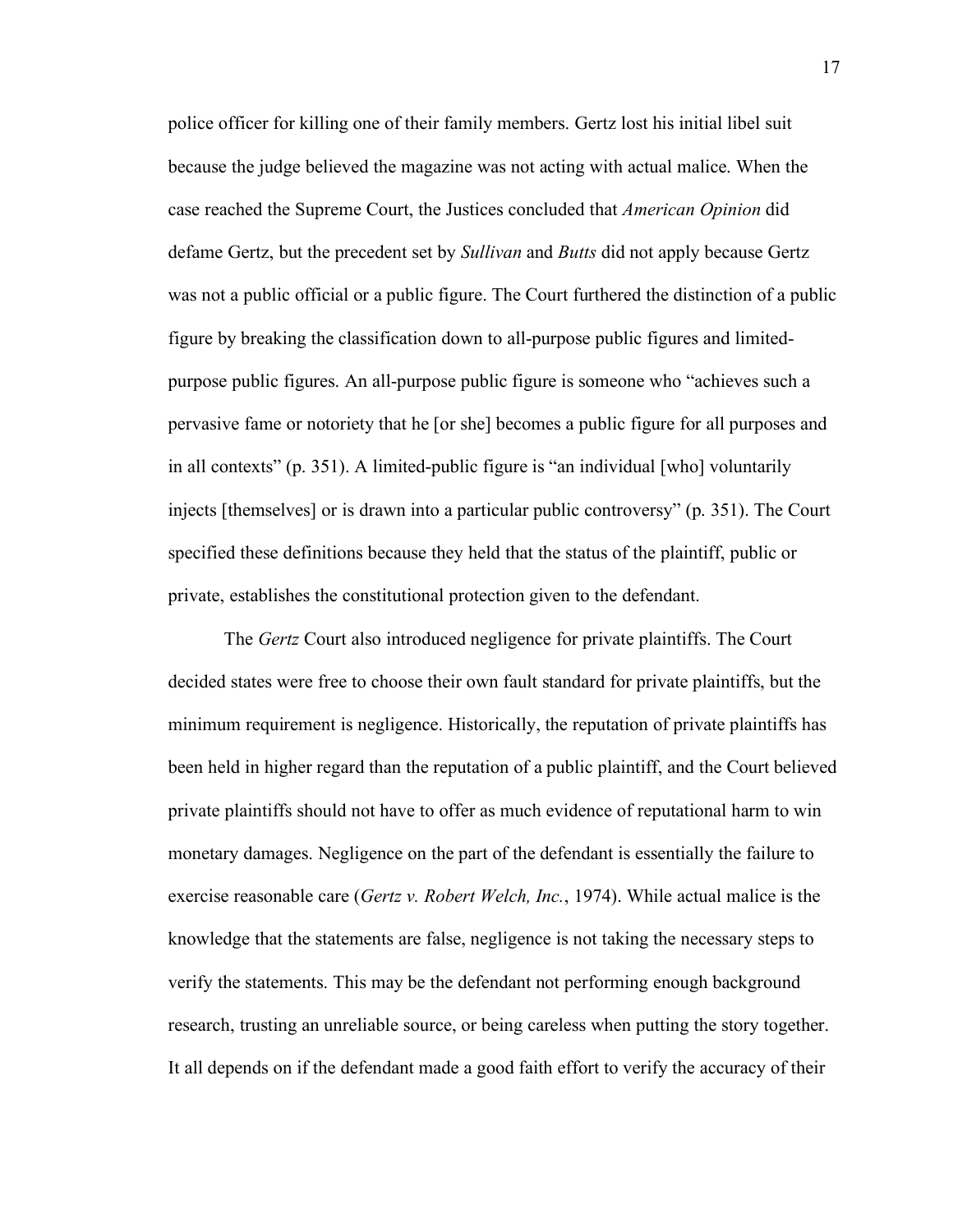claims. Although public officials and figures have to prove actual malice to win the case and receive damages, private plaintiffs have the option to prove negligence instead and still collect restitution.

#### **D. Damages**

There are not many courses of action a plaintiff can take to repair their injured reputation, so most seek monetary damages as compensation. The plaintiff may be able to have the defendant retract the defamatory statements or issue an apology, but the harm to the plaintiff's reputation has already occurred, and the next best option is financial restitution. Defamation plaintiffs can sue for four different types of damages: actual, special, presumed, and punitive. The plaintiff has to show specific types of evidence for each category of damage. Actual damages are the most common (Bunker, 1992). These are awarded when the plaintiff can prove that they have suffered actual harm, which could be reputational injury, monetary loss, or mental anguish (*Gertz v. Robert Welch, Inc.*, 1974). The process of granting actual damages is imprecise. Whether it be a judge or jury deciding the outcome, there is no way to know how they will react or relate to the plaintiff's case. This is one of the reasons why defendants try to settle the case before going to trial. The awards for special damages are more specific than actual damages because they come from exact fines caused by the defamatory statements (Renas, Hartmann, & Walker, 1990). For example, if the publication leads to the plaintiff being fired, and the plaintiff can prove the he or she lost exactly \$12,173.32 in wages, the plaintiff might be able to recover that exact amount. Special damages only represent a plaintiff's loss of capital, not a loss of standing in the community or personal humiliation.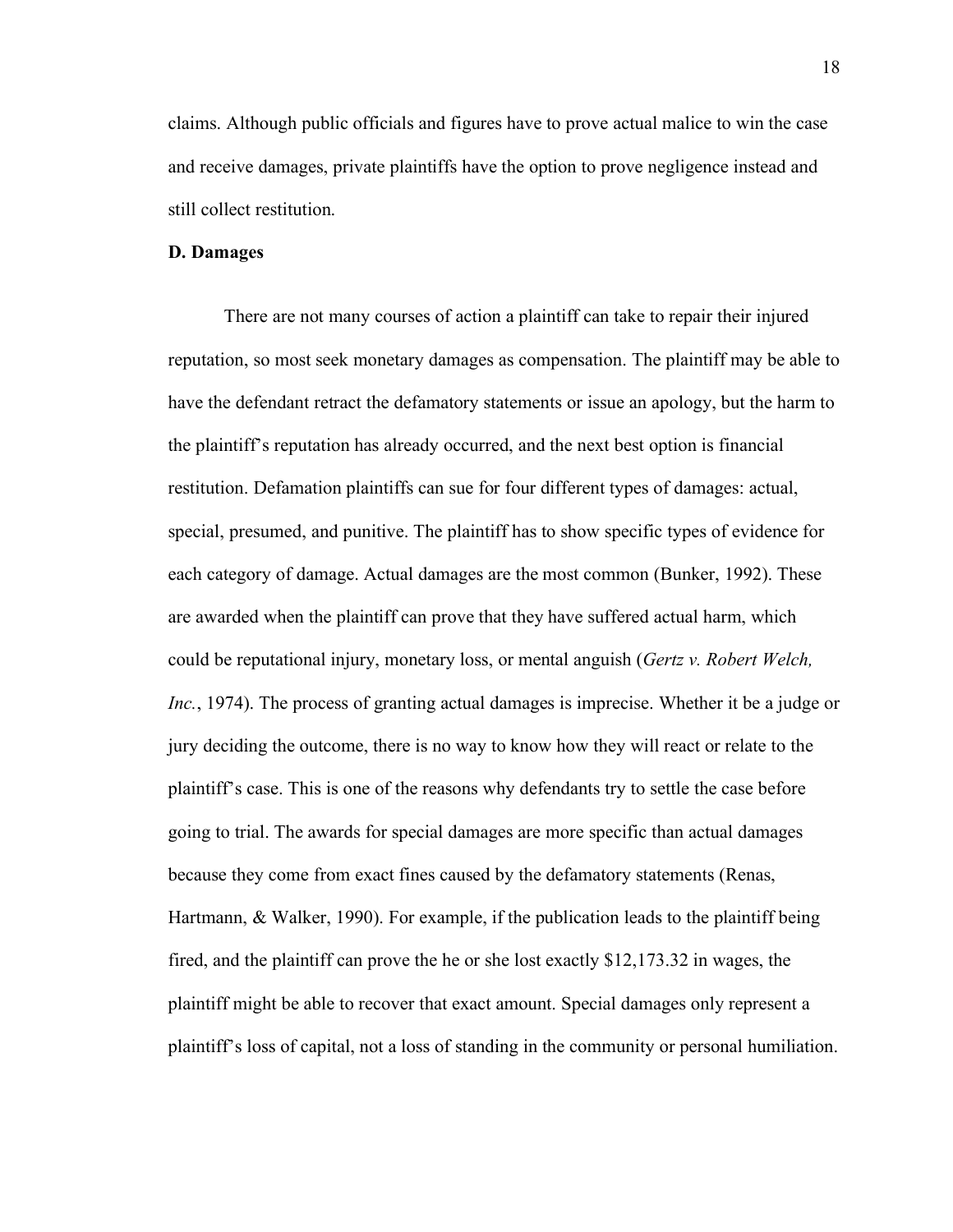It is of greater likelihood that private plaintiffs will walk away with these rewards because they only have to prove the defendant acted with negligence.

Presumed and punitive damages are typically more severe than the previous two in terms of award size. Presumed damages are the opposite of actual damages, where the plaintiff does not have to prove injury or harm to receive the compensation (*Gertz v. Robert Welch, Inc.*, 1974). Punitive damages are not there to reimburse the plaintiff but to punish the defendant. They use the defendant as an example of their misdeeds and are meant to deter others from committing similar actions (McGovern, 2010). The caveat to presumed and punitive damages is that both public and private plaintiffs need to prove actual malice to recover these awards (*Gertz v. Robert Welch, Inc.*, 1974). The *Gertz* Court thought that these damages might encourage "juries to punish unpopular opinion rather than to compensate individuals for injury sustained by the publication of a false fact" (p. 349). The Supreme Court backtracked these requirements more than a decade later in *Dun & Bradstreet v. Greenmoss Builders* (1985) when the Justices decided that *Gertz* did not apply "when the defamatory statements do not involve matters of public concern" (p. 763). This allows private plaintiffs who are suing about a private issue to collect presumed and punitive damages by only proving negligence. For the most part, plaintiffs have to prove actual malice to win damages unless they are private plaintiffs suing for actual or special damages.

These damage awards may help plaintiffs rebuild their reputations and dissuade others from making defamatory statements, but they also discourage the press from fulfilling their responsibilities. Plaintiffs winning big lawsuits at the expense of news outlets can create a chilling effect on daily reporting. Even when media defendants win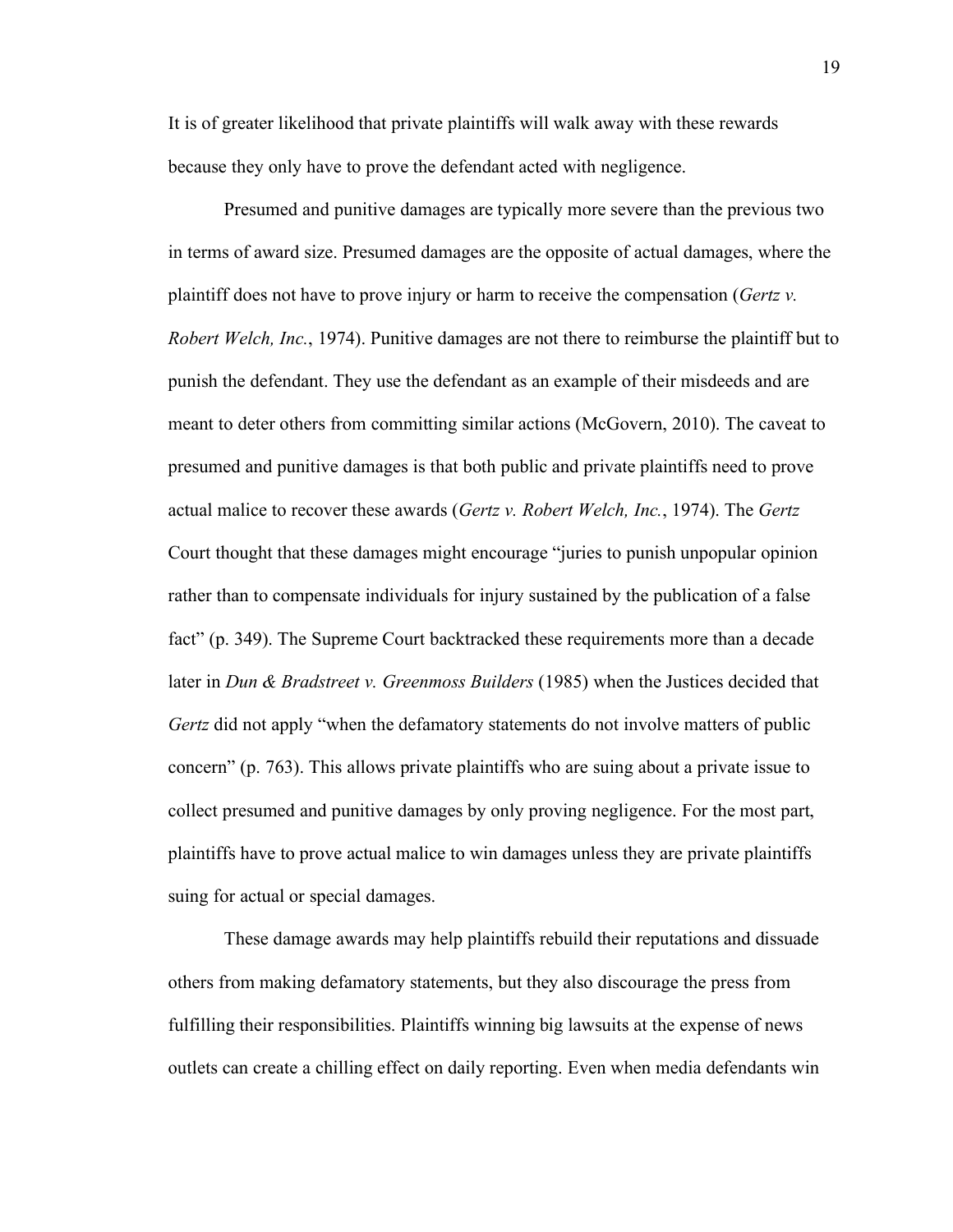their cases, they still lose a considerable amount of time and money defending themselves. There are several libel defenses defendants can raise to avoid liability, although they are not always effective, and not all of them are recognized in every jurisdiction.

#### **E. Libel Privileges**

In the United States, it is vital that people have the right to speak freely and to report news stories without fear. Defamation is one of the few exceptions to these rights, yet there are still defenses, or privileges, people can utilize to protect themselves from defamation lawsuits. One of the privileges that defend false statements of fact is the absolute privilege. The absolute privilege applies to those who are participants in official government proceedings (*Barr v. Matteo*, 1959; *Hutchinson v. Proxmire*, 1979). Examples of whom this privilege may protect are senators speaking on the Senate floor, an official issuing a press release from the governor's office (Barr v. Matteo, 1959) or a witness testifying in court. The absolute privilege encourages the free flow of information to the public by allowing an individual to speak in these situations without worrying about liability for what they say, but the statements need to be spoken or published as a part of administrative proceedings (*Bochetto v. Gibson*, 2004). The qualified privilege also corresponds with government communications, yet it guards the rights of the person reporting about them. Although this privilege varies from jurisdiction to jurisdiction, the qualified privilege defends individuals who accurately and fairly describe the synopsis of public government activities that the reporter themselves believes is true (American Law Institute, 1975).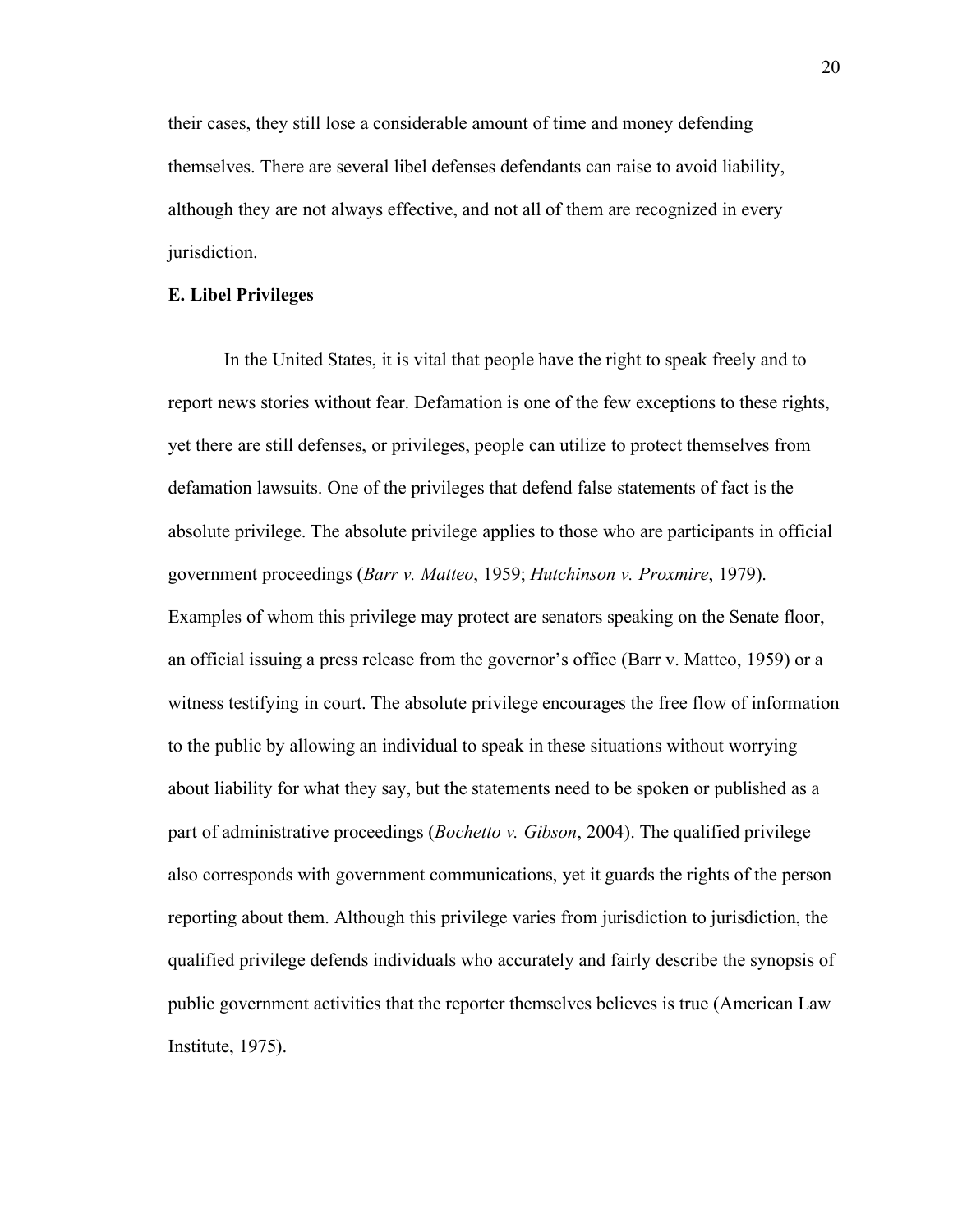Other defamation defenses people can use to their advantage are fair comment and the wire service defense. Fair comment is a common law privilege that defends opinions that are fair, factually based, and concern matters of legitimate public interest (Sack, 1999). Food and movie critics are generally safe under fair comment, and the privilege also protects online reviewers who have shared their opinion about myriad of places and services (*Burleson v. Toback*, 2005). The wire service defense is for intermediaries who do not create or alter any of the content they are providing (*Layne v. Tribune Co.*, 1933). Libraries are not liable for the books they offer, and telephone service providers are not liable for the conversations had on their phone lines. There are also anti-SLAPP laws. Strategic Lawsuits Against Public Participation (SLAPP) are defamation suits designed to intimidate and chill the speech of critics (Silver, 2017). The purpose of these suits is not to win damages but to make the defendant spend time and money defending themselves in court. For example, a person who is the subject of a news story may sue the news outlet so the station or newspaper depletes their resources on the lawsuit instead of other journalistic practices. Anti-SLAPP statutes provide a remedy to these suits by allowing the defendant to have the case dismissed at an early stage and even recover fees that are incurred during the legal process (Silver, 2017). Because of anti-SLAPP laws, journalists can do their jobs without the threat of a financial burden to themselves or their newsrooms.

These privileges shield necessary conversations and debate from liability, but two other defamation defenses coincide directly with the focus of this thesis. The fair report privilege is a special class of the qualified privilege, and the neutral reportage privilege expands on the safeguards of the fair report privilege.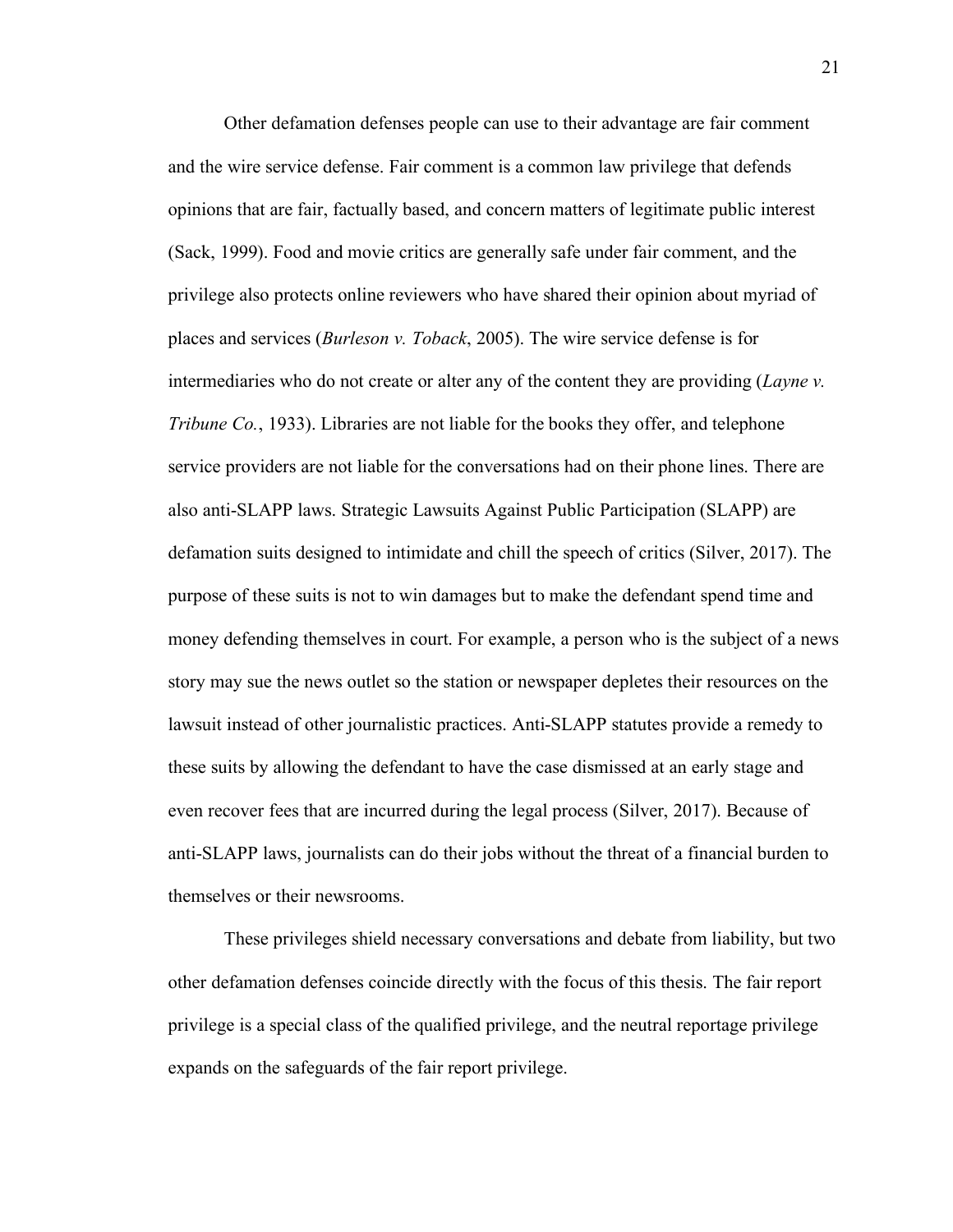## **F. Fair Report Privilege**

Initially recognized in the mid-nineteenth century (*Barrows v. Bell*, 1856), the fair report privilege enables journalists to shine a light on information of public interest (Youm, 1991). Similar to the qualified privilege, the fair report privilege allows the dissemination of defamatory comments that are said in public or official proceedings without liability as long as they are accurate, fair, complete, and not malicious (Prosser  $\&$ Wade, 1977). The only difference between fair report and the qualified privilege is that the reporter's state of mind is not relevant and they do not have to believe the statements they are publishing are true (*Moreno v. Crookston Times Printing Co.*, 2000). The privilege grants this right for the same reason *Sullivan* established the actual malice standard – so the press can perform its watchdog functions and monitor the conduct of the government (*Wilson v. Birmingham Post Co.*, 1986).

There are a few rationales for the fair report privilege. The first revolves around the theory of agency. When citizens cannot be present at public proceedings, a reporter is an agent for the community (American Law Institute, 1975). This allows the reporter to witness significant events and accurately retell what happened when it is not possible for everyone to attend. The next rationale is supervision. In a free democracy like the United States, the public has the right to supervise their government and vote as they see fit (American Law Institute, 1975). The only way this is feasible is if someone has the power to share details that are not accessible to all, so citizens can hold their representatives accountable. The last rationale for the fair report privilege is information. For a society to be fully informed about public affairs and the controversies that surround them, reporters need the ability to provide citizens with the greatest amount of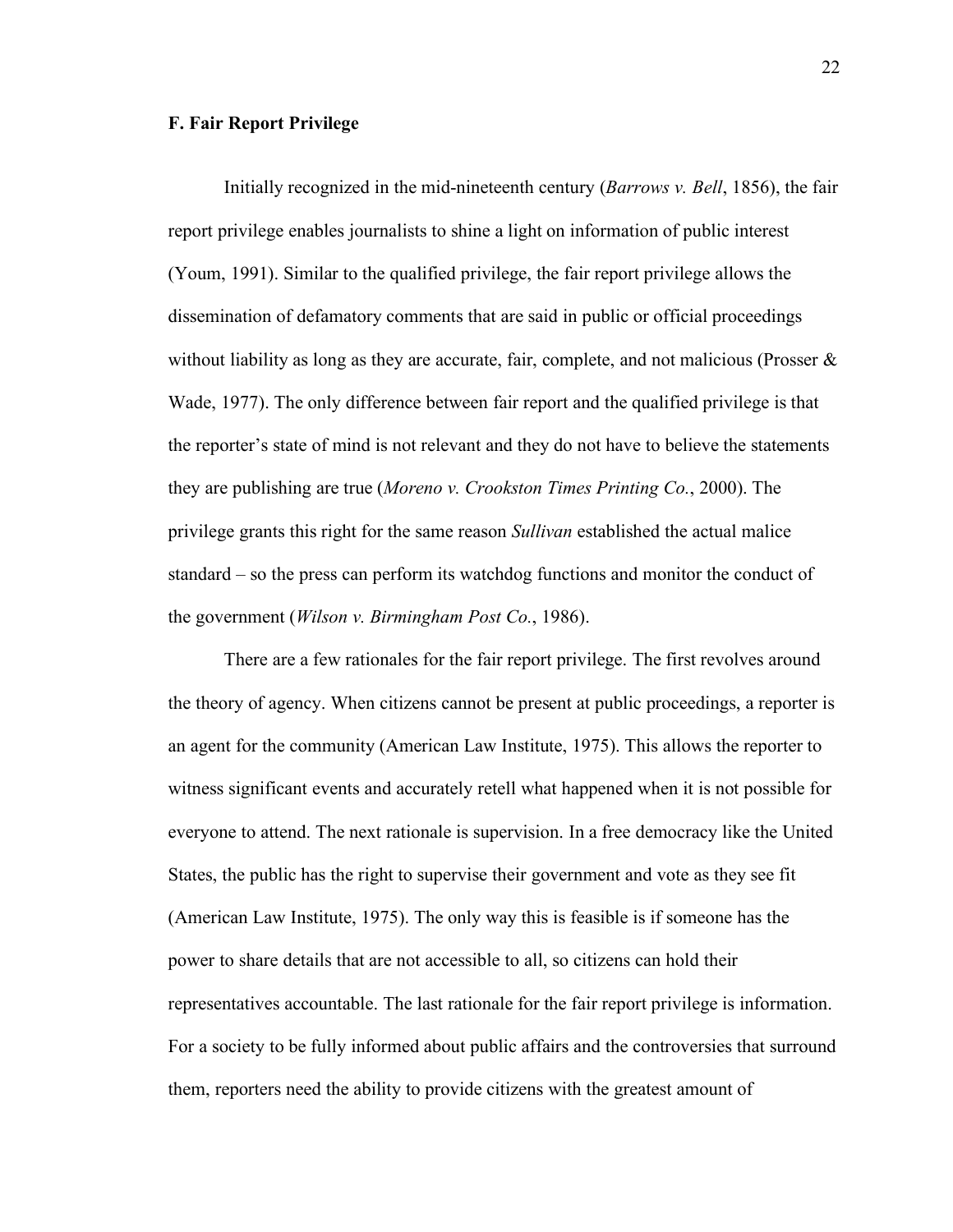information (American Law Institute, 1975). The full appraisal of government actions outweighs the preservation of an individual's reputation.

Justice Oliver Wendell Holmes commented on the fair report privilege while serving on the Massachusetts Supreme Judicial Court in 1884 saying, "… the trial of cause should take place in the public eye, not because the controversies of one citizen with another are of public concern, but because it is of the highest moment that those who administer justice should always act under the sense of public responsibility and that every citizen should be able to satisfy himself with his own eyes as to the mode in which a public duty is performed" (*Cowley v. Pulsifer*, p. 394). The fair report privilege gives reporters the capability to repeat knowledge from or about members of government even if it contains falsehoods, so the public can comprehend who is running their country. A more contemporary example of this is *Gubarev v. Buzzfeed, Inc.* In February 2017, Russian Internet entrepreneur Aleksej Gubarev sued the internet media and news company BuzzFeed for publishing a dossier defaming him. The dossier in question contained intelligence about misconduct between Donald Trump's presidential campaign and the government of Russia leading up to the United States' presidential election of 2016. The contents of the dossier were unverified and claimed that Gubarev and two of the companies he led aided the Russian government in hacking documents from Democratic Party officials. BuzzFeed released the dossier without altering or confirming the validity of the claims. A U.S. district court judge for the Southern District of Florida ruled that BuzzFeed's actions fell under the fair report privilege because they wholly and accurately reported information that was actively being investigated by the FBI and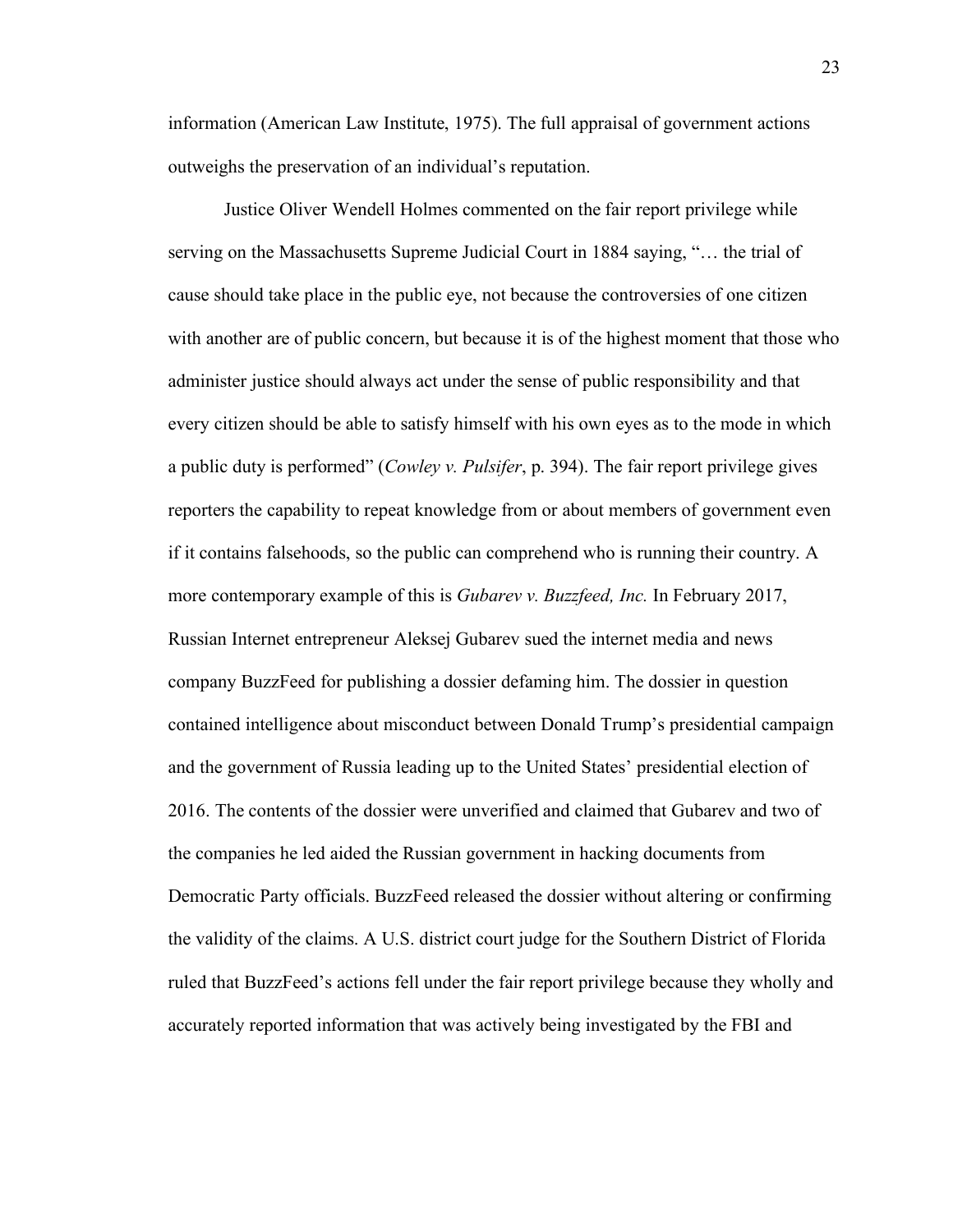because the dossier was an artifact of an official government proceeding (*Gubarev v. Buzzfeed, Inc.*, 2018).

The fair report privilege helps with promoting a transparent government, but it does not cover speech or topics of debate outside of government proceedings. Journalists do not have this privilege as a defense if they are to report about a government official's slanderous comments in a restaurant, at a basketball game, or on social media. They are also not protected under this privilege when repeating a famous actor's or professional athlete's remarks. The fair report privilege is only helpful under the confines of government procedures. The neutral reportage privilege remedies these shortcomings.

#### **G. Neutral Reportage Privilege**

There are not many states that recognize the neutral reportage privilege, which can defend a person who republishes defamatory yet newsworthy remarks. It was not until 1977 when the 2nd Circuit Court of Appeals first recognized the privilege as a libel defense in *Edwards v. National Audubon Society, Inc.* (1977). U.S. defamation law traditionally holds an individual responsible for repeating libelous statements, but this privilege relieves a defendant of liability when they report newsworthy accusations made by a prominent organization or person against another. As long as they do not act with malicious intent, the privilege protects a reporter regardless of the state of their mind – that is, even if they knew or suspected that the information was false.

In *Edwards*, the National Audubon Society alleged that a group of scientists were being paid by pesticide companies to lie about the effects DDT had on bird populations. When the *New York Times* heard about these accusations, they faced a dilemma because they could either choose to run the story and risk a libel lawsuit or cut the story and avoid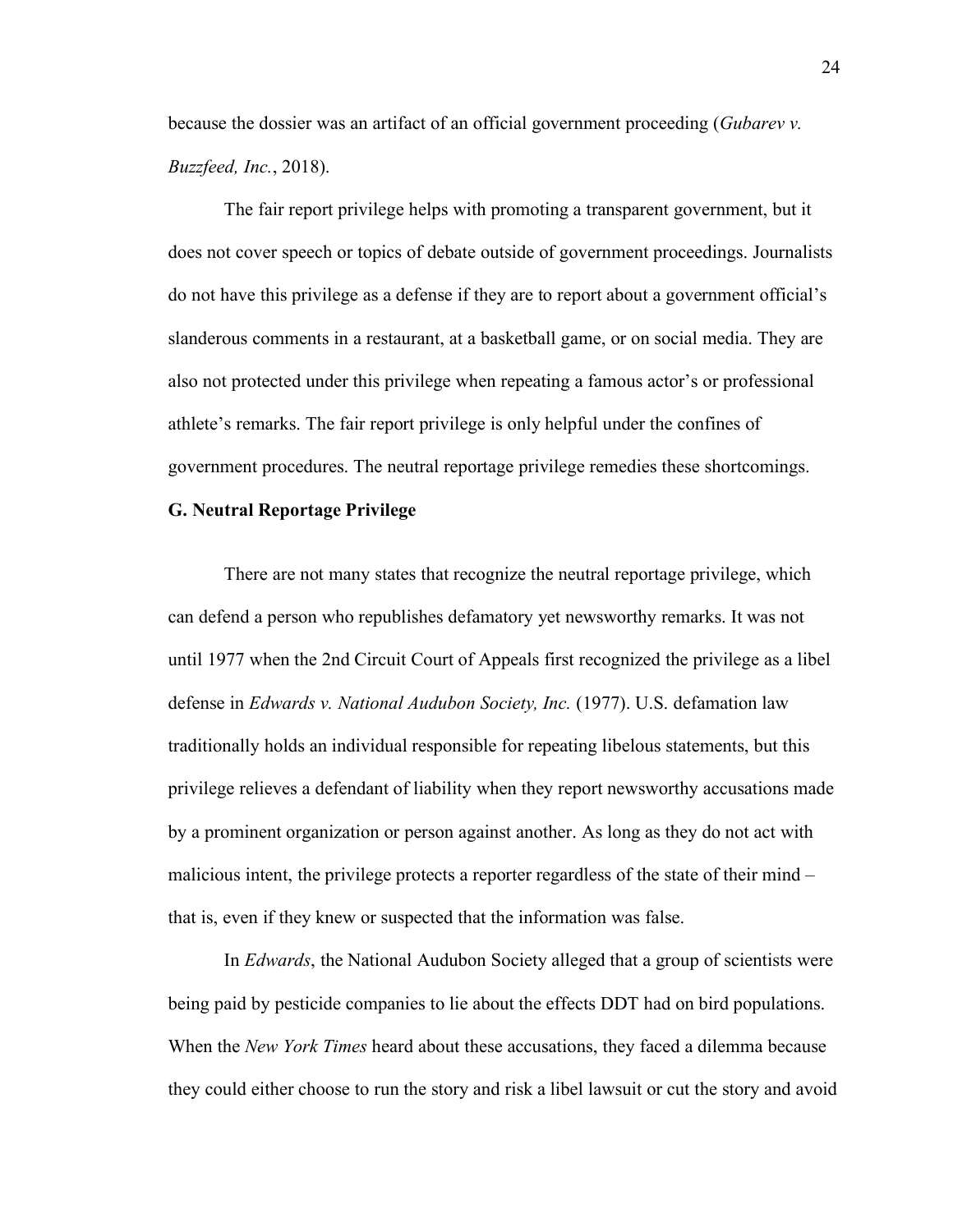liability. The journalist writing the article did not believe in the environmental organization's claims but also knew that the allegations alone were newsworthy. After the *Times* published the piece, many of the scientists sued the National Audubon Society and the paper for defamation. The court ruled in favor of the *Times* under the neutral reportage privilege stating that "the interest of a public figure in the purity of his reputation cannot be allowed to obstruct that vital pulse of ideas and intelligence on which an informed and self-governing people depend" (p. 123).

*Edwards* set a precedent by stating the neutral reportage privilege should apply when the statements under question are newsworthy, made by a prominent and responsible organization against another prominent organization or figure, and are reported accurately and impartially. There are a number of rationales behinds these guidelines. Newsworthiness is not normally a factor in defamation suits; however, it is relevant to this privilege because the statements that are published are information that is of public significance. For a reporter to be justified in republishing defamatory material, the remarks should come from a place that has some form of influence over society. In the California district court case, *Barry v. Time, Inc.* (1984), the court expanded the privilege from prominent and responsible organizations to public figures as well. For the neutral reportage privilege to apply in the most critical circumstances, the criteria need to cover both prominent organizations and individuals.

Accuracy in reporting is the most important factor of this privilege. To properly raise the defense of neutral reportage, the defendant has to demonstrate that they did not alter or editorialize the story. The purpose of neutral reportage is to allow a reporter to disseminate newsworthy statements that they do not believe are factual. In these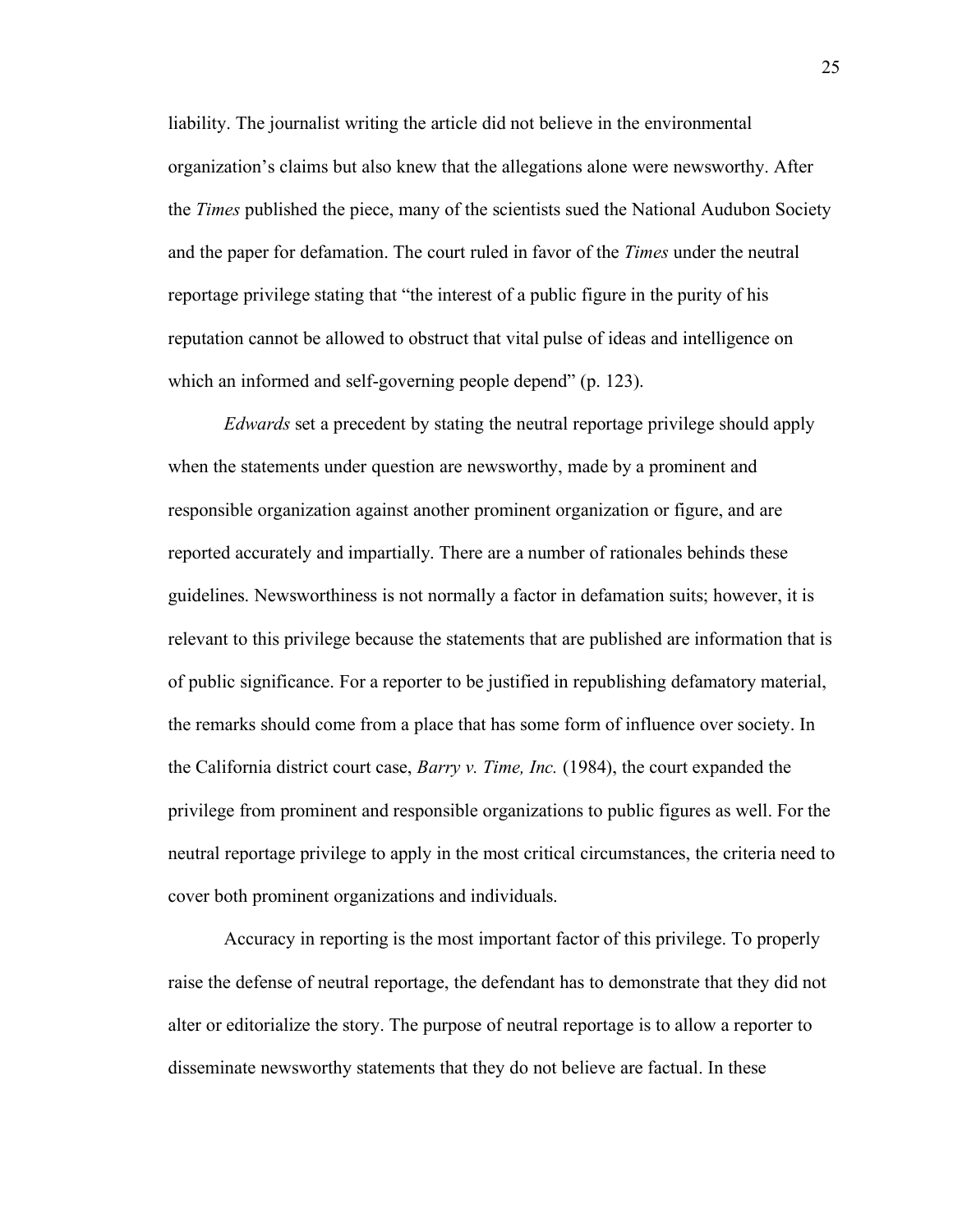situations, actual malice standards like reckless disregard for the truth are irrelevant as long as the reporter did not set out to "deliberately distort [the] statements to launch a personal attack of [their] own on a public figure" (*Edwards v. National Audubon Society, Inc.*, 1977, p. 120).

The neutral reportage privilege may seem like it should be a vital facet of defamation law in a democracy, but the courts continue to treat it inconsistently, and it is still only recognized in a minority of jurisdictions. Many courts do not accept the privilege because they believe it is inconsistent with *Sullivan* or that there is already enough protection for defamation defendants (*Dickey v. CBS, Inc.*, 1978). A good case to illustrate the need for the privilege is the Pennsylvania Supreme Court case *Norton v. Glenn* (2004). City Councilman William Glenn, Sr., defamed council president James Norton and mayor Alan Wolfe by claiming they were gay and implying that they were child molesters. A newspaper restated the events accurately and included Norton's denial in the piece. Both Norton and Wolfe sued the newspaper and Glenn. The jury found the statements to be false, and although the Pennsylvania Supreme Court recognized the fair report privilege, it did not recognize the neutral reportage privilege, so the newspaper lost, because the claims were made outside the context of an official government proceeding.

Glenn's outburst about these two men occurred during a city council meeting and continued once the meeting was over and they left the council chambers. Under Pennsylvania law, the journalist was safe to report the comments made inside the meeting but not what was said afterward. The court's ruling takes away the public's right to know about the actions of their representatives. Even though the statements about Norton and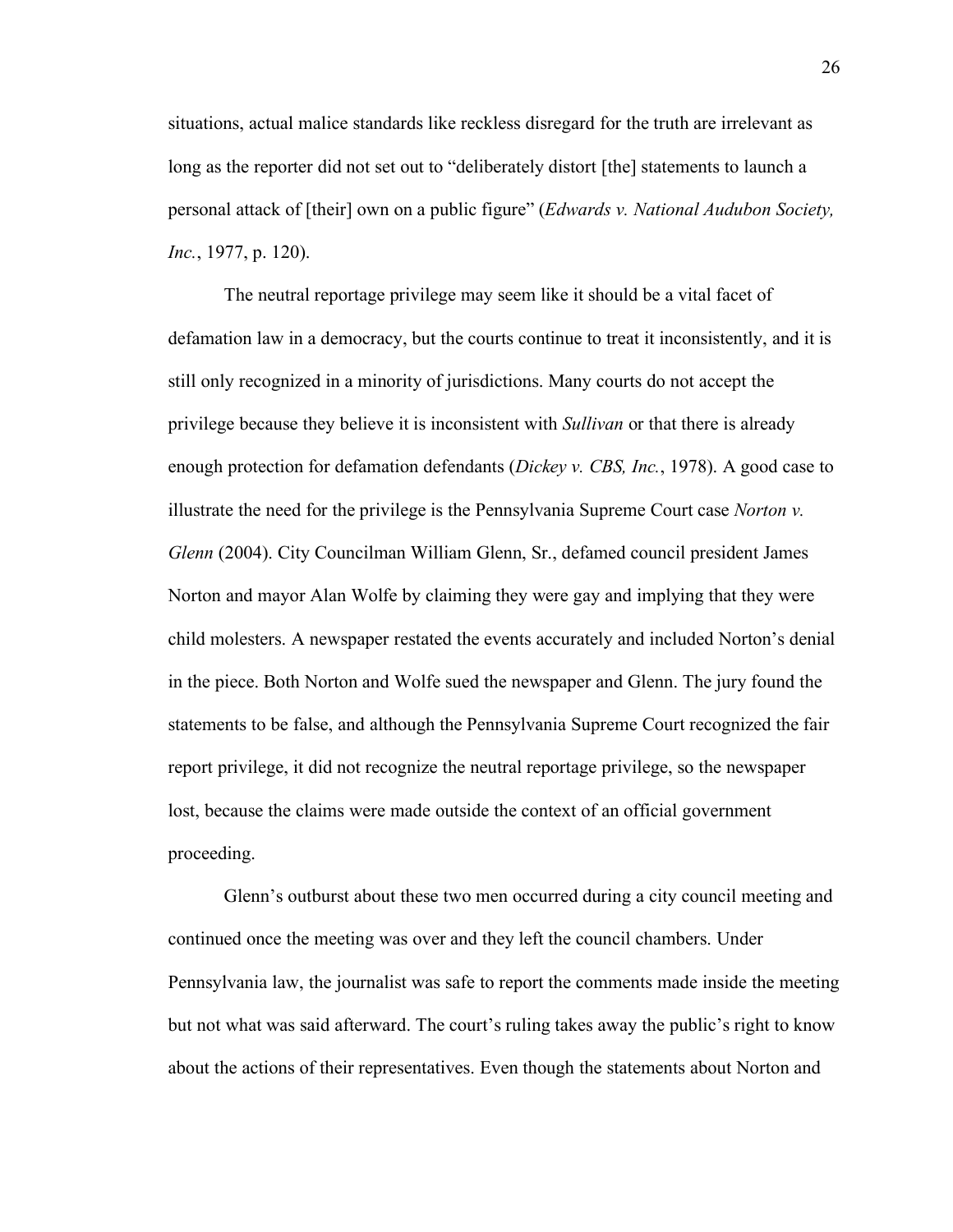Wolfe were not true, the comments reflect Glenn's fitness for office. This ruling places a chilling effect on these types of comments and stories, and keeps information about community leaders from the average voter.

The neutral reportage privilege does not encourage the destruction of a person's reputation or the spread of inaccurate news. Instead, it supports a free press, a transparent government, and the public's right to know about prominent figures. The privilege does not create a free pass for reporters; it encourages them to report both sides of a story and expose what is false. In doing so, the privilege supports the broader First Amendment goal of encouraging "the widest possible dissemination of information from diverse and antagonistic sources" (*Miami v. Tornillo*, 1974, p. 252).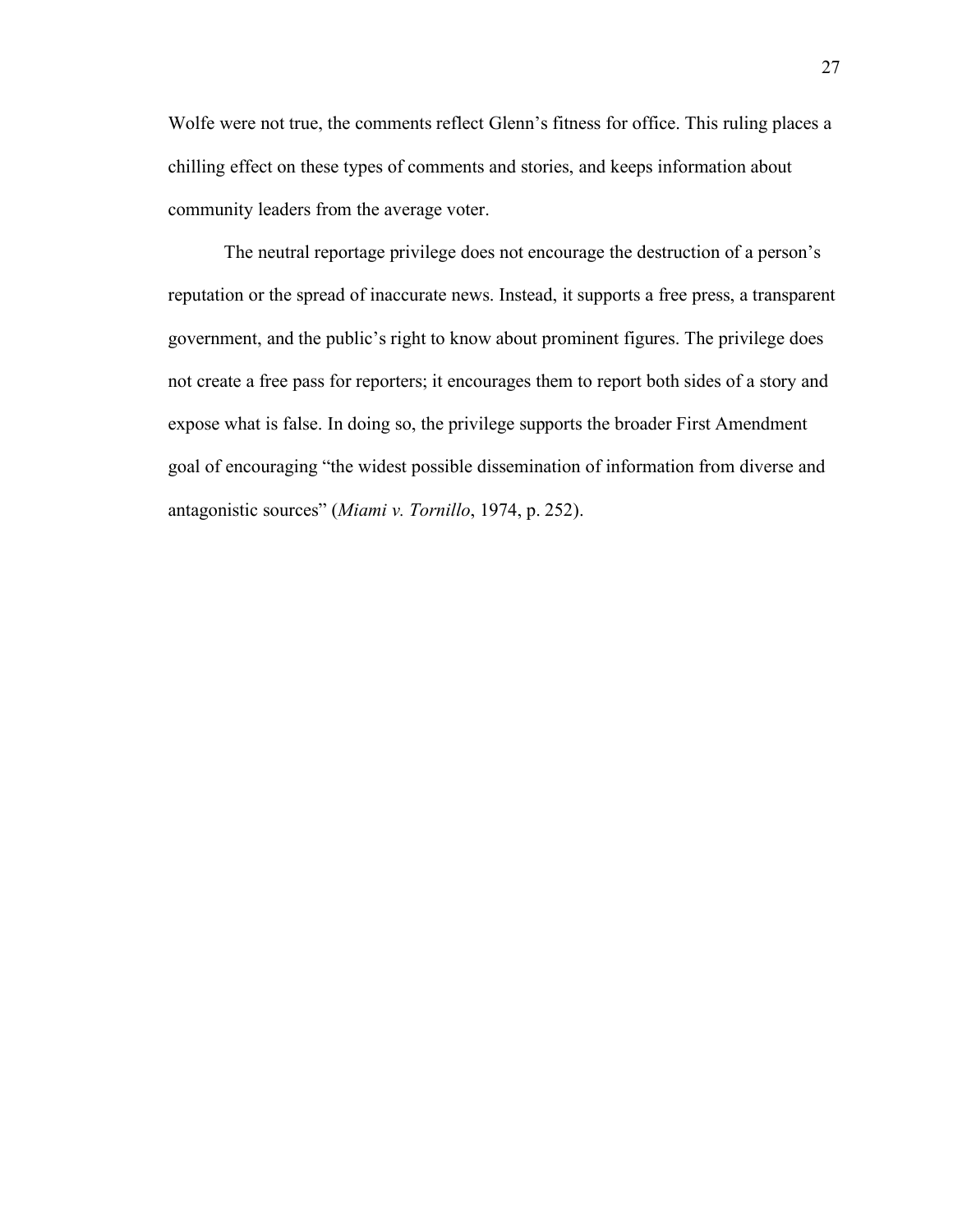### **III. Literature Review**

This review of relevant literature will provide insight into the current research on the neutral reportage privilege. It will start with foundational theories of the First Amendment and then discuss scholarly work that assesses defamation law in general and the neutral reportage privilege more specifically.

# **A. First Amendment Theory**

The purpose of the First Amendment has never been set in stone and there has yet to be a consensus about the theories and philosophies that support it. Legal scholars have debated the framers' intent for centuries and continue to question the amendment's meaning and scope. These deliberations have led to First Amendment theories that have various ideas about free expression and have made their way into several Supreme Court decisions. The central tenets of these theories recognize the ways in which protecting freedom of expression enables individuals' search for truth, their pursuit of their own self-fulfillment, and their efforts to engage in democratic self-governance (Emerson, 1963). The search for truth is the basis for the marketplace of ideas theory, which argues that it is more likely that truth will prevail in a system that allows people to express themselves freely rather than one in which limits are placed on who can speak and what they can say (Blocher, 2008). John Milton and John Stuart Hill developed this theory, but Supreme Court Justice Oliver Wendell Homes introduced the theory as a First Amendment rationale in the 1919 case *Abrams v. United States*.

The principle of self-fulfillment proposes that everyone should have the right to speak, no matter its value. While the goal of the marketplace of ideas theory is to achieve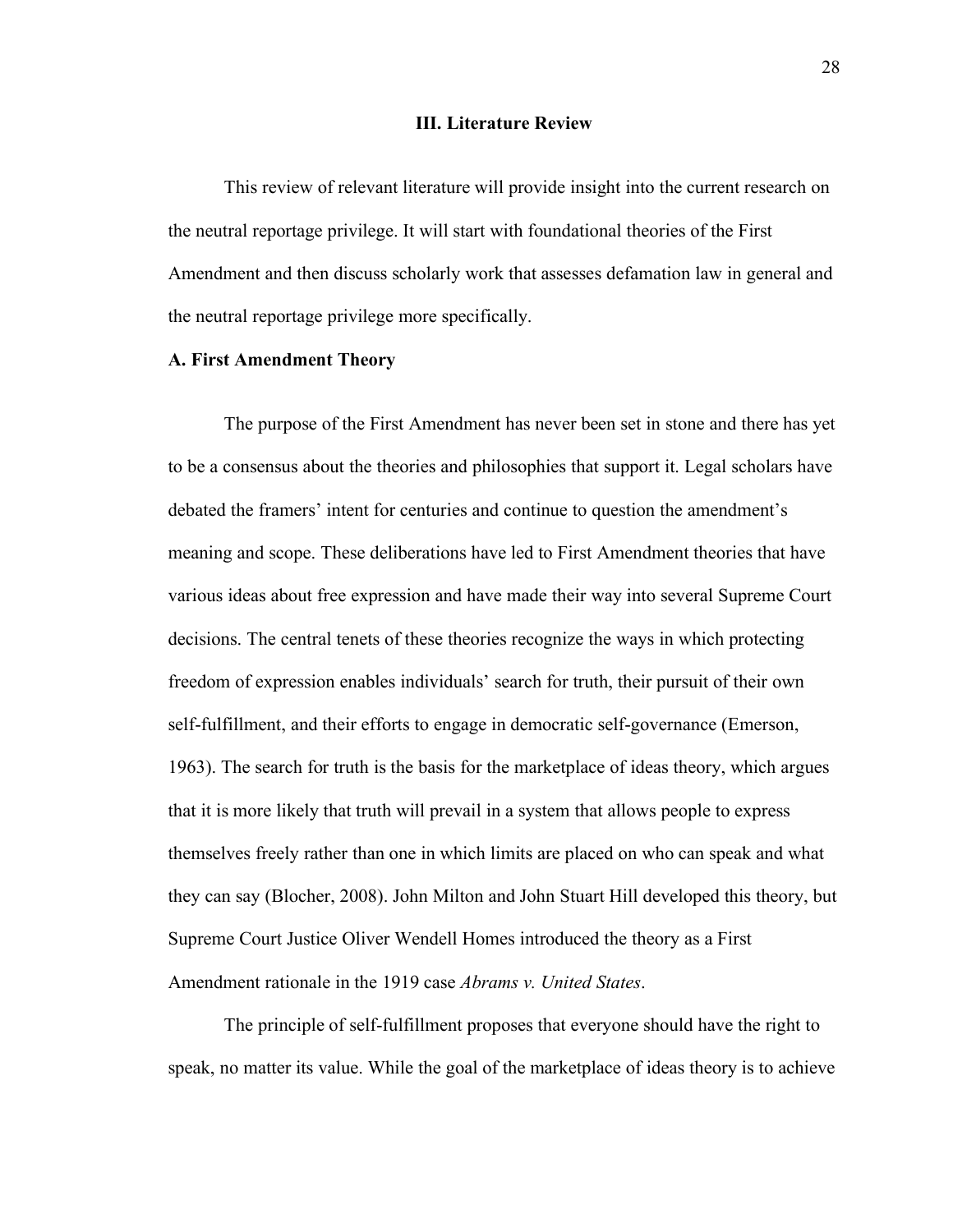an objective for society's sake, the goal of the self-fulfillment theory is to protect people's individual autonomy and their pursuit of their own realization (Smolla, 1992). This idea tends to contrast with the third rationale of First Amendment theory, selfgovernance, a notion that is most famously supported by Alexander Meiklejohn who posits that citizens govern themselves in a democratic society by assuming both roles of the governors and the governed (Meiklejohn, 1948). He believed that the First Amendment was concerned with the power of the citizenry as a whole and not individual rights by asserting "what is essential is not that everyone shall speak, but that everything worth saying shall be said" (Meiklejohn, 1960, p. 26). The theory of self-governance also coincides with the checking value, a theory that deems free expression as an equalizer to an oppressive government. Also known as the watchdog theory, it promotes selfgovernment by encouraging the press to hold the ones in power accountable. As attorneys David Anderson and Marc Franklin note, "there is no necessity to choose one exclusive justification for protecting speech" (1995, p. 29). Given the circumstances, one of these theories may be more salient than the others, but they are not mutually exclusive. Even though each of these values may view the meaning of the First Amendment differently, there is not one that is the ideal when validating free speech and free expression.

### **i. Marketplace of ideas.**

The objective of the marketplace of ideas is for truth to be uplifted in a competitive system that acknowledges all viewpoints and speech (Baker, 1989). This notion started to form in the 17th century when writer John Milton admonished censorship by the English parliament in his essay *Areopagitica* (Milton, 1792). He opposed restricting certain works from dissemination and believed that truth would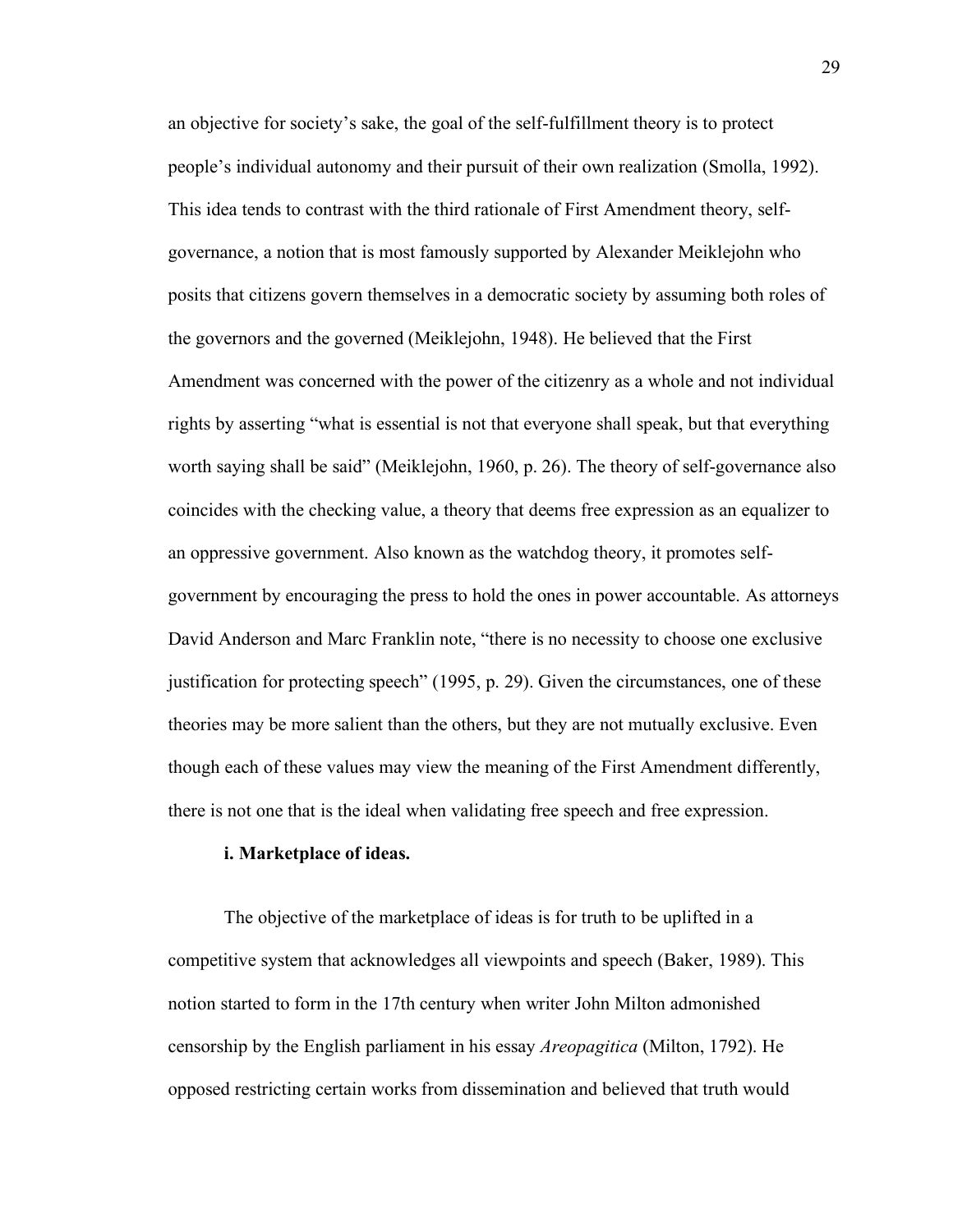survive in a market that permitted all ideas to be expressed. Milton stressed that sanctioning some ideas while repressing others would stifle discourse throughout society. He reasoned that as long as people were free to publish and debate about what they wish, the material with veracity would prosper. Milton's philosophy was furthered 200 years later by John Stuart Mill and his essay *On Liberty* (Milton, 1975). Both men worried about the influence powerful majorities held and their capability of silencing minorities and regulating their expression. Mill thought for a society to be uninhibited by this type of power, it needs to accept all mindsets and allow minority viewpoints to be freely expressed. He argued that all expression in society, true and untrue, has value, and stated "the peculiar evil of silencing the expression of an opinion is that it is robbing the human race … those who dissent from the opinion, still more than those who hold it. If the opinion is right, they are deprived of the opportunity of exchanging error for truth; if wrong, they lose, what is almost as great a benefit, the clearer perception … of truth, produced by its collision with error" (p. 76).

The values emphasized by Milton and Mill were incorporated by Justice Oliver Wendell Holmes into his dissenting opinion in one of the first Supreme Court cases concerning the First Amendment. The case, *Abrams v. United States*, examined the free speech rights of individuals who distributed leaflets about undermining the U.S. war effort during World War I. *Abrams* came only a few months after *Schenck v. United States* (1919), in which the Court made clear that protections for speech were lower during wartime. When the Court upheld the defendants' conviction in *Abrams*, Holmes dissented, contending that "the ultimate good desired is better reached by free trade in ideas – that the best test of truth is the power of the thought to get itself accepted in the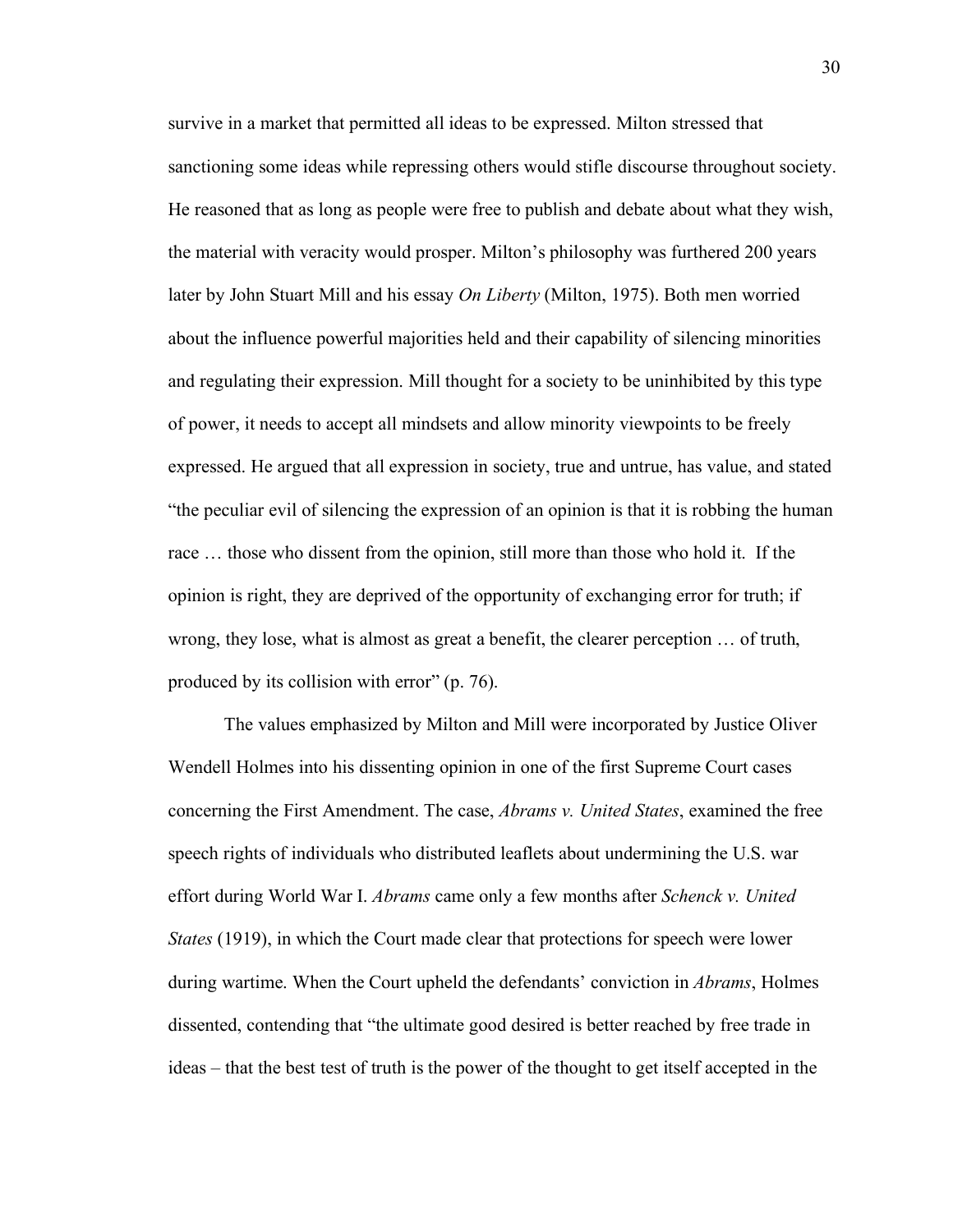competition of the market …" (p. 630). He considered a marketplace of ideas to be the best way to evaluate their truth and for the public to be able to scrutinize all statements instead of prohibiting them.

Since *Abrams*, the Supreme Court has regularly utilized the marketplace of ideas as a rationale in First Amendment cases (Hopkins, 1996). Not all Court justices have agreed with justifying the theory, yet it has been used as validation for all types of speech from the highly protected political speech (*McIntyre v. Ohio Elections Commission*, 1995) to the vulnerable commercial speech (*Bigelow v. Virginia*, 1975). The marketplace of ideas has a couple of weaknesses, however, one being that privileged individuals have more access to financial or communication resources than others to circulate their opinions (Smolla, 1992). In *Gertz*, the Court noted the special influence that public people can wield in their communities, and in *Tornillo* it noted that public people tend to have easier access to the media, and therefore more tools and opportunities to vindicate their reputations, than private people. The Court added in *Tornillo* that there may have been a true marketplace of ideas when media content came at a low price for everyone, but increased prices and the dependence on electronic mediums have generated economic circumstances that were not there before and have distorted a fair marketplace.

Another fault of the marketplace of ideas is that statements that are prejudiced or are false tend to circulate efficiently (Baker, 1989; Smolla, 1992). There are times when pieces that are inaccurate or stir hate and division do better than honest reporting because they are sensationalized. In *Hustler Magazine, Inc. v. Falwell* (1988), the Court noted that "false statements of fact are particularly valueless; they interfere with the truth-seeking function of the marketplace of ideas, and they cause damage to an individual's reputation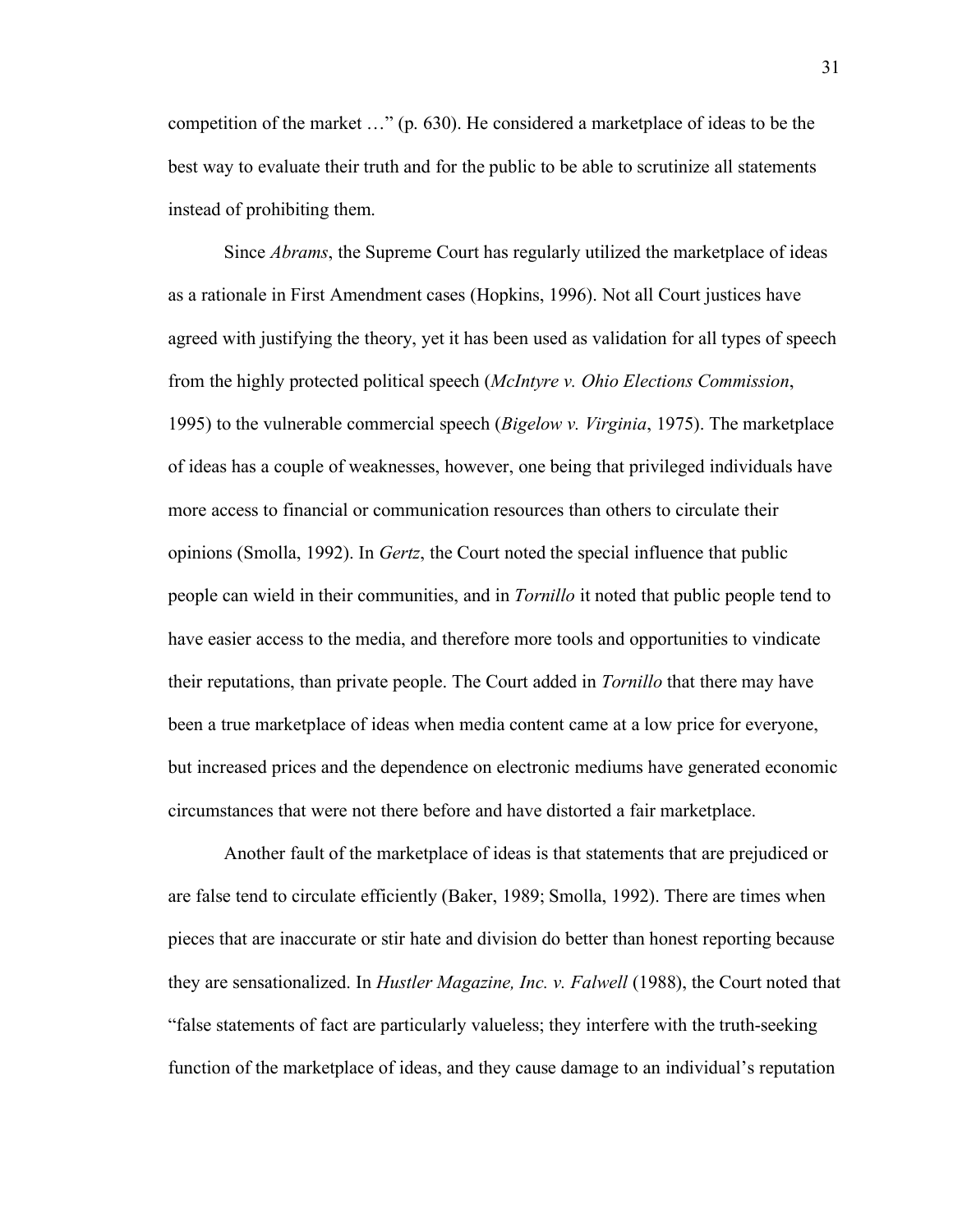that cannot be repaired by counterspeech, however persuasive or effective" (p. 52). The marketplace theory has its weaknesses, yet it is still a dominant First Amendment rationale. The appearance of the theory in several Supreme Court cases (*Lamont v. Postmaster General of the United States*, 1965; *Rosenberger v. Rector and Visitors of University of Virginia*, 1995) shows the role it plays in shaping the Court's First Amendment doctrine. Even though false statements of fact are valueless, the marketplace of ideas and the neutral reportage privilege support a system that elevates the truth and gives others the ability to refute a person's false remarks.

### **ii. Self-governance.**

Self-governance was key to the framers of the Constitution and continues to be of importance through the work of Alexander Meiklejohn and the Supreme Court. The basis of the theory is for citizens in a democracy to be able to participate in their government and hold one another accountable (Meiklejohn, 1948). If people can follow the laws that they themselves have established, Meiklejohn reasons, then the notion of free speech will be enhanced. One of the caveats to Meiklejohn's idea of self-governance is that he argues the First Amendment is in place to protect political speech. He claims the purpose of free speech in a self-governed society is to guarantee that citizens are cognizant of and able to contribute to political decisions (Meiklejohn, 1948) and contends that "wise decisions about public policy issues require that all facts and interests relevant … shall be fully and fairly presented" (1960, p. 26). Meiklejohn is not alone in this thinking. Judge Robert Bork wrote in 1971 that "constitutional protections should be accorded only to speech that is explicitly political" (p. 20). The intention behind this way of thinking goes back to the necessity of citizens being as informed as possible. If the public discourse is limited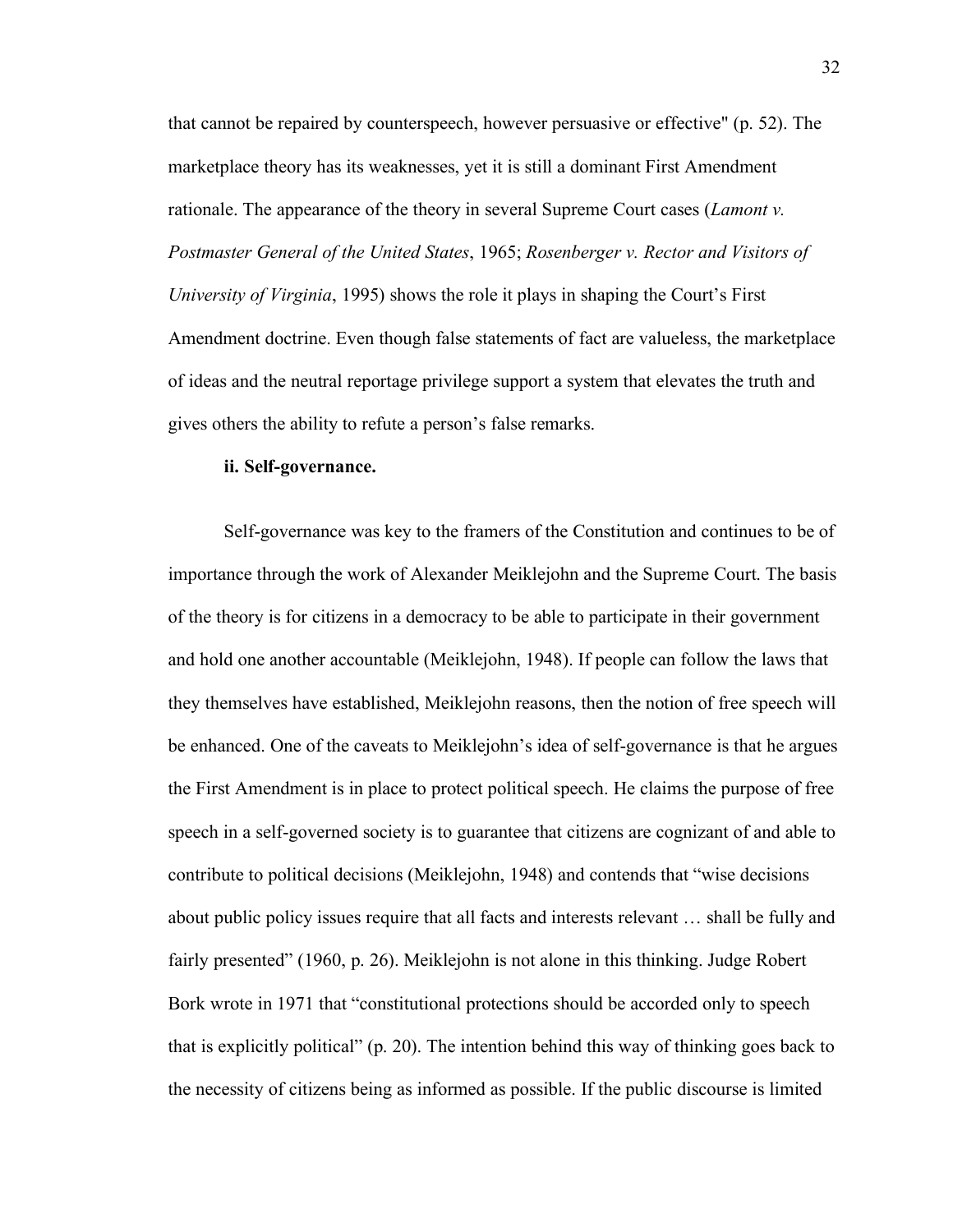in a way that best serves the voters, then this ensures the community is well-informed while continuing to endorse free speech.

Although Meiklejohn's approach to self-governance limits expression, the theory influenced the Supreme Court, which leaned on this rationale in *New York Times v. Sullivan* (1964). Justice Brennan, writing for a unanimous court, emphasized that the "central meaning" of the First Amendment was to advance self-governance and the "profound national commitment to the principle that debate on public issues should be uninhibited, robust, and wide-open" (p. 270). Because this is a self-governing society, Justice William Brennan wrote, speech about or against the government should be constitutionally protected as long as the statements are not made with actual malice. A year after *Sullivan*, Brennan mentioned the similarities between his opinion for the majority in *Sullivan* and the work of Meiklejohn (Brennan, 1965). He said the Justices were guided by Meiklejohn's outlook of the First Amendment and discussed other cases where the court took a Meiklejohnian approach. Self-governance is not the sole theory to support the First Amendment, but Brennan reiterated that "speech concerning public affairs is more than self-expression; it is the essence of self-government" (*Garrison v. Louisiana*, 1964, p. 75).

### **iii. Checking value.**

The purpose of the First Amendment is not only to expand free expression but also to guarantee the right of the people, especially the press, to serve as watchdogs of government. One of the clearest markers of a free society is the ability of people to criticize public officials without punishment. This is the main focus of *New York Times v. Sullivan* (1964), where the Court references James Madison's view of press freedom and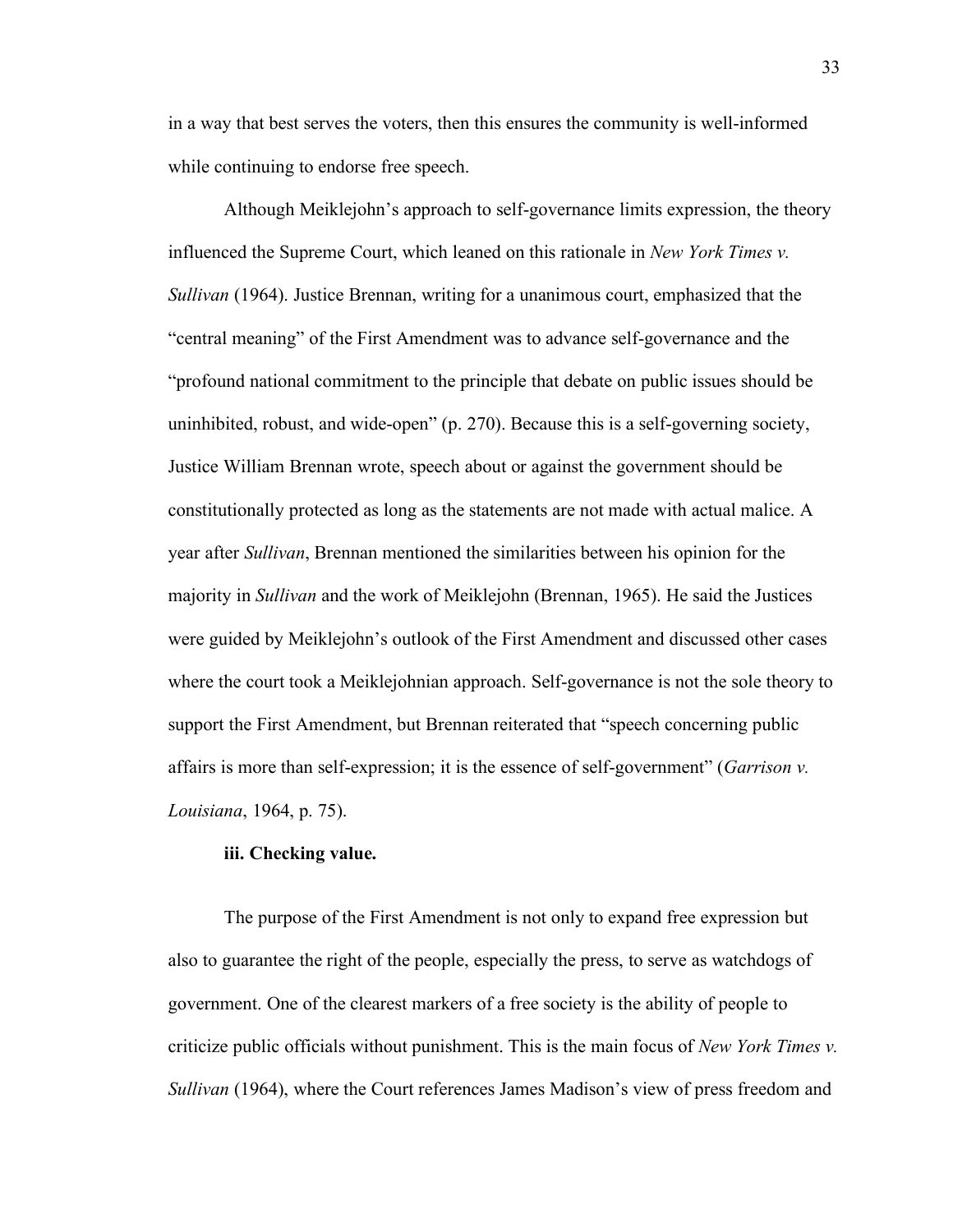states "the right of free public discussion of the stewardship of public officials [is]…a fundamental principle of the American form of government" (p. 275). A country is not truly free if the people are not able to comment on or have knowledge about the actions of their government.

This theory has many names, but one of the most popular is the checking value. Law scholar Vincent Blasi coined this term in his 1977 article "The Checking Value in First Amendment Theory." In the paper, he discusses that even though values like selffulfillment and the search for the truth are important, keeping the government in check was a top priority for the drafters of the Constitution. He continues by noting the types of ideals the theory promotes including self-governance, autonomy, and diversity. These values apply to several areas of First Amendment law and mass communication like defamation, access to media, and newsgathering (Blasi, 1977). Access to media and newsgathering are two of the only ways to keep an eye on the government and adequately inform the public, but scholars Edward S. Herman and Noam Chomsky have insisted that the news media do not always serve the public (1988) because they defer to government authority and give attention to what political leaders want citizens to know. This practice marginalizes the priorities of other parties and creates dysfunction in the marketplace of ideas. A society that is self-governed strives for autonomy, yet it does not always produce equitable outcomes.

Versions of the checking value have appeared in a number of Supreme Court cases (*New York Times v. United States*, 1971; *Branzburg v. Hayes*, 1972), with several Justices supporting the philosophy. Also, in his essay "Or of the press," Justice Potter Stewart (1975) argued that the First Amendment protects the press as an institution,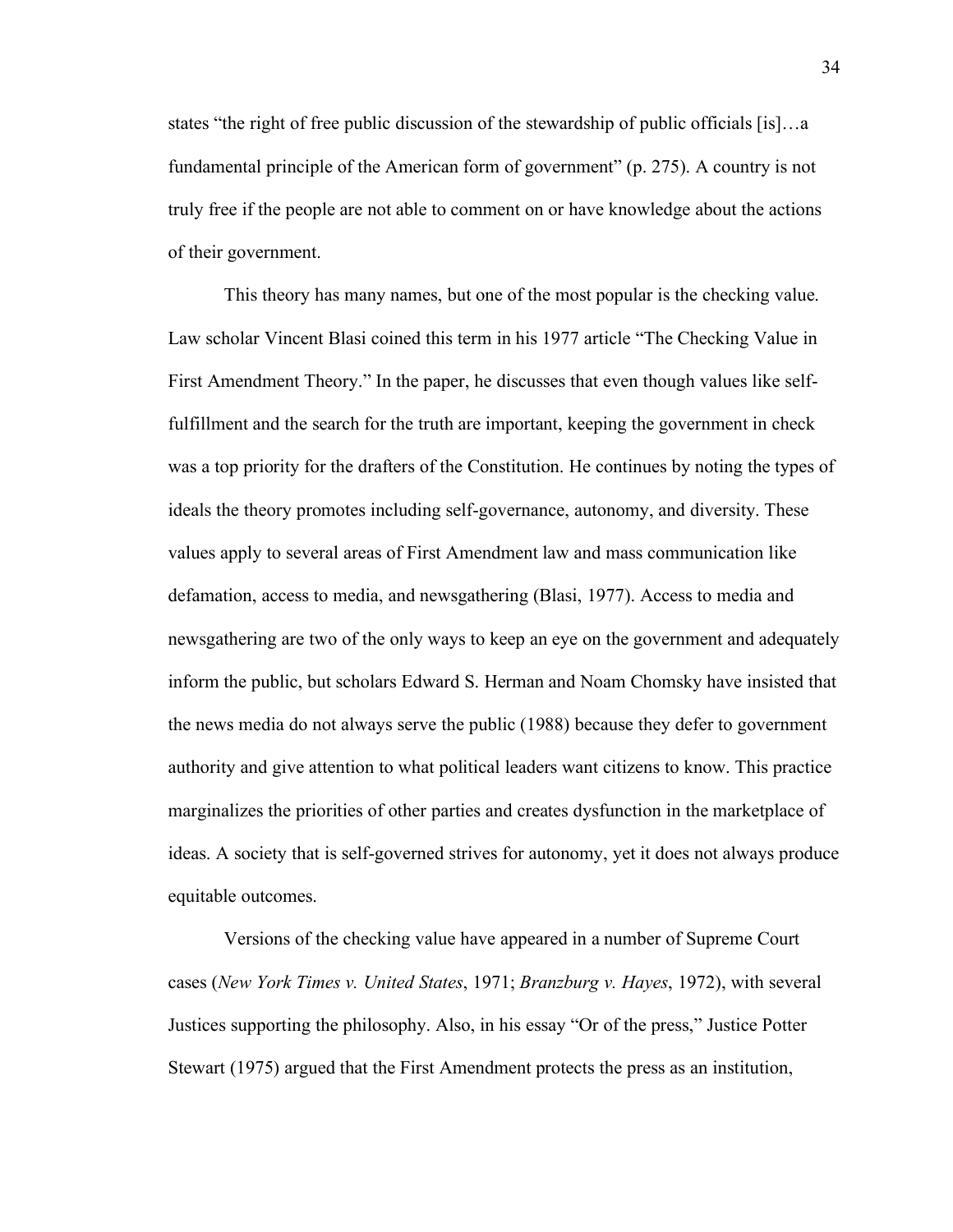which was designed to serve as a monitor of government power. In Justice Hugo Black's concurrence in *New York Times v. United States* (1971), he wrote "the Government's power to censor the press was abolished so that the press would remain forever free to censure the Government" (p. 717). Black continues by explaining the rights and protections the press have when it comes to reporting about the government, revealing its secrets, and notifying the public. Both justices emphasized the deep historical origins of press freedom and its unique role in preserving balance in democratic societies. The ideas of self-governance and the checking value go hand-in-hand with the neutral reportage privilege. With a government that is controlled by the people, the people also need the protection to report about what officials say no matter what it may be.

## **iv. Self-fulfillment.**

While the marketplace of ideas and self-governance serve certain objectives outside of the speaker, some believe personal gratification is enough justification for freedom of speech (Franklin & Anderson, 1995). Self-fulfillment does not concentrate on the effect speech has on society but on how it helps with an individual's growth and autonomy. It largely contrasts with the views of Meiklejohn and self-governance because it encourages expression from all, no matter what it is or if it is of value to others. Not restricting what a person can say benefits the development of their identity and their character. Thomas Emerson, First Amendment scholar and strong proponent of the selffulfillment rationale, asserted that "suppression of belief, opinion, and expression is an affront to the dignity of man, a negation of man's essential nature" (1963, p. 5).

Emerson wrote that First Amendment theory should not only recognize selfgovernance but self-fulfillment as well, so the scope of free expression is balanced.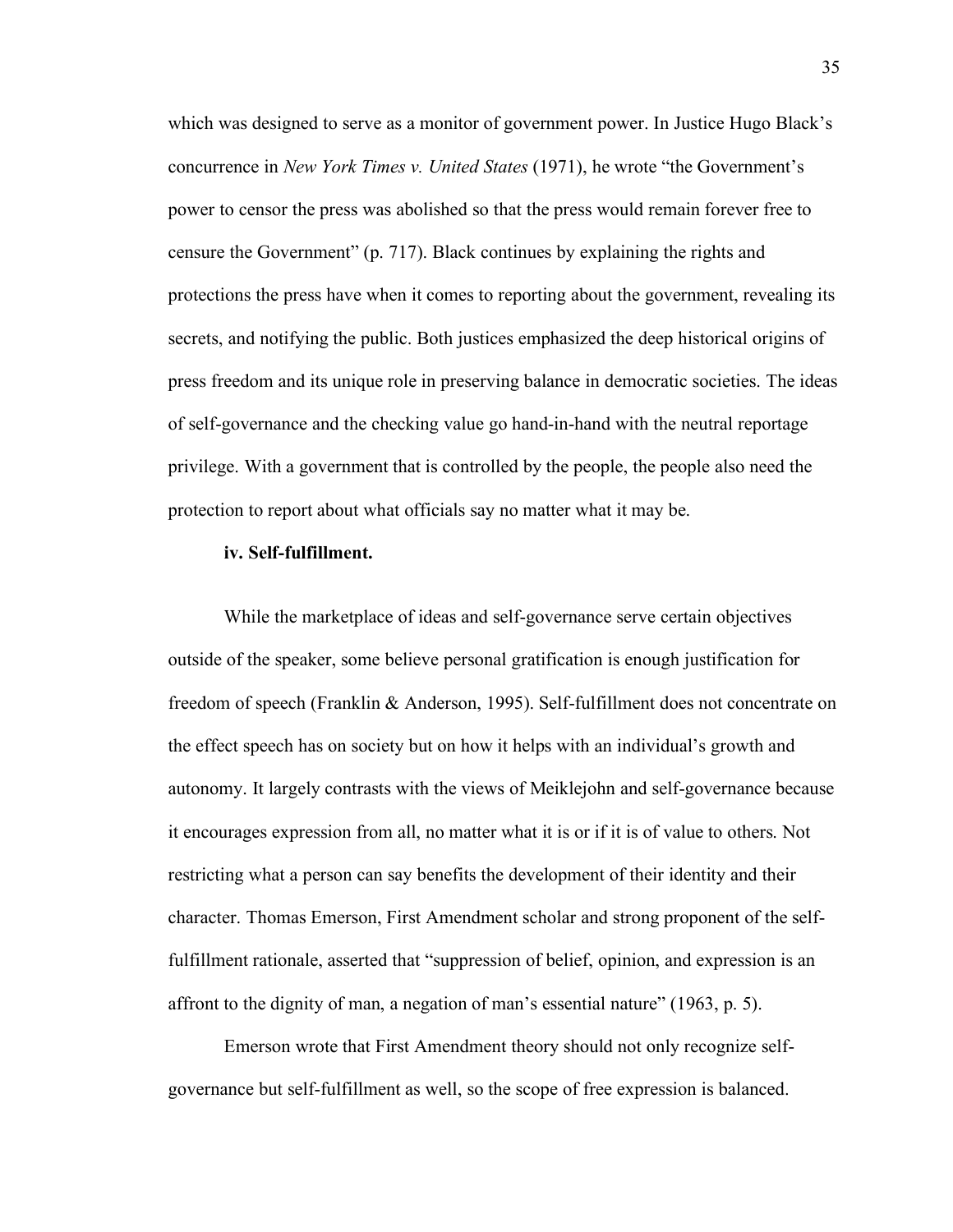Emerson posited that self-fulfillment rationalizes free expression because humans have the capacity to think and communicate, and everyone should have the opportunity to comprehend life and the world around them without being impeded. People should be free to express themselves, form a set of values, and achieve their own self-realization. Inhibiting these processes impairs people's self-worth, so Emerson stresses that "freedom of expression, while not the sole or sufficient end of society, is a good in itself, or at least an essential element in a good society" (1970, p. 6).

Legal scholar C. Edwin Baker offered some examples of what would help a person's development and self-fulfillment. He says there are solitary uses and nonsolitary uses of speech, both of which enhance self-fulfillment (Baker, 1989). A solitary use is any expression that fosters self-growth even though no one else will see or hear it. This may be writing a story or painting a picture. Non-solitary use is speech or expression in public that will not have a significant effect on other members or aspects of society. Baker describes, as an example, a person who is at a public demonstration protesting a war. The protester might not ultimately influence the state of the war, but by participating, the protestor can define themselves through the experience, realize what they value, and possibly gain some pride in the process. Baker explains that "any time a person engages in chosen, meaningful conduct, whether public or private, the conduct usually expresses and further defines the actor's identity and contributes to his or her selfrealization" (p. 53). The Supreme Court case *Cohen v. California* demonstrates why this use of speech is warranted. In 1971, Paul Cohen wore a jacket inscribed with the words "Fuck the Draft. Stop the War" to a public courthouse. The Court ruled in Cohen's favor, stating he did not direct the expletive toward anyone in particular and no one would be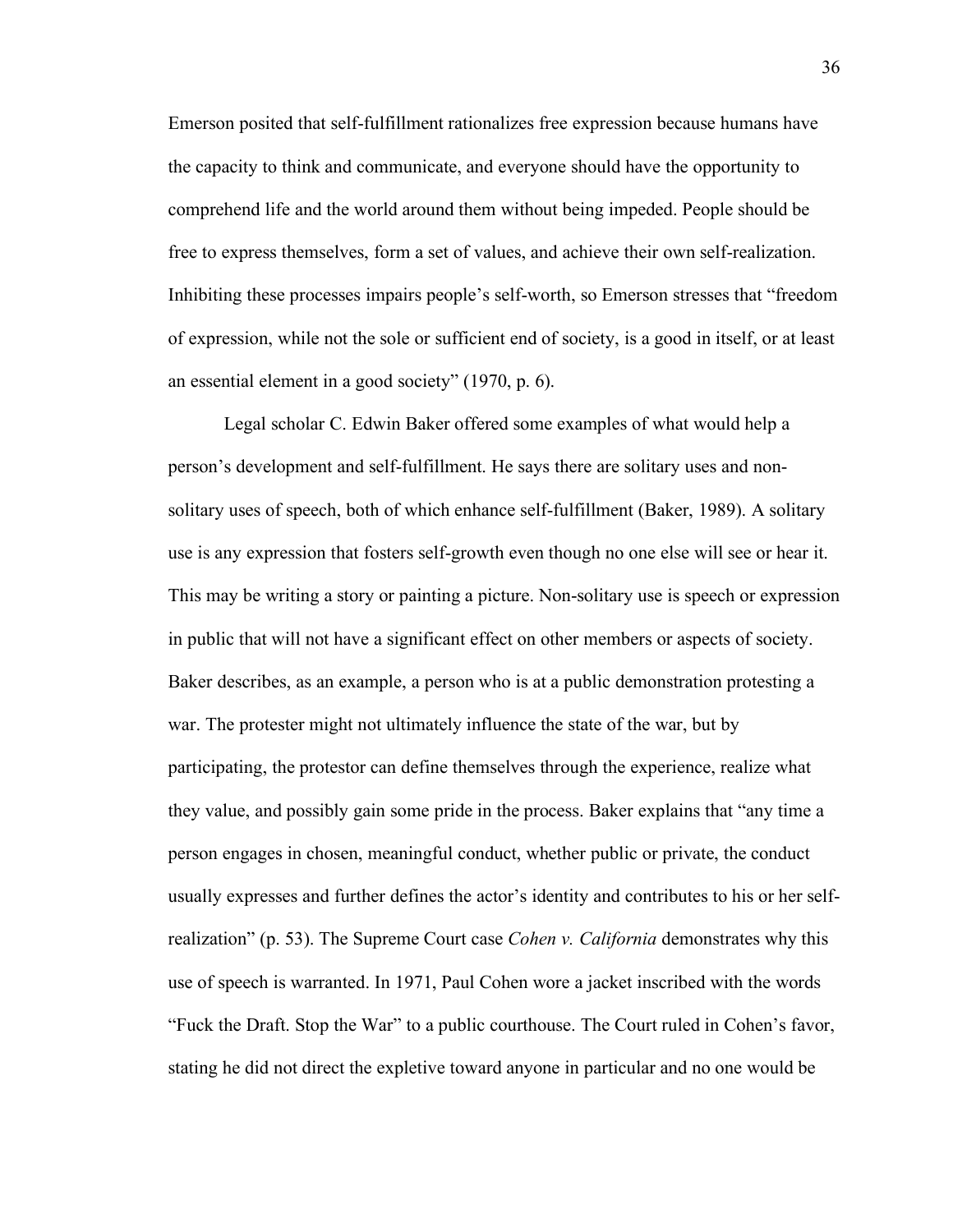provoked to take action after looking at his jacket. Justice John Harlan added that "one man's vulgarity is another's lyric" (p. 25). Cohen expressed himself by wearing the jacket, which was conducive to his sense of being and identity.

The theory of self-fulfillment might not be as commonly cited as the marketplace of ideas or democratic self-governance, but it has not been overlooked by the Court. In *Whitney v. California* (1927), for example, a case that involved allegedly threatening speech, Justice Louis Brandeis wrote in his concurrence that "those who won our independence believed that the final end of the State was to make men free to develop their faculties …. They believed liberty to be the secret of happiness and courage to be the secret of liberty" (p. 375). The capability of expressing oneself without boundaries is vital, yet this type of autonomy needs to be limited if speech entails "violence or coercion" (Baker, p. 54). Forcing a person to believe certain things or make certain choices does not fall under the scope of the First Amendment. The same goes for speech that is violent or threatens violence. Self-fulfillment is a cornerstone of free speech but is not always protected if it causes harm to others.

#### **B. The Progression of Defamation Law**

As one of the most complex areas of law (Gillmor, Barron, Simon, & Terry, 1990), legal scholars relentlessly debate the nuances of defamation. Two tort-law scholars, W. Page Keeton and William Prosser (1984), agreed with this description, saying that defamation law "contains anomalies and absurdities for which no legal writer ever has had a kind word, and it is a curious compound of a strict liability imposed upon innocent defendants, as rigid and extreme as anything found in the law, with a blind and almost perverse refusal to compensate the plaintiff for real and very serious harm" (p.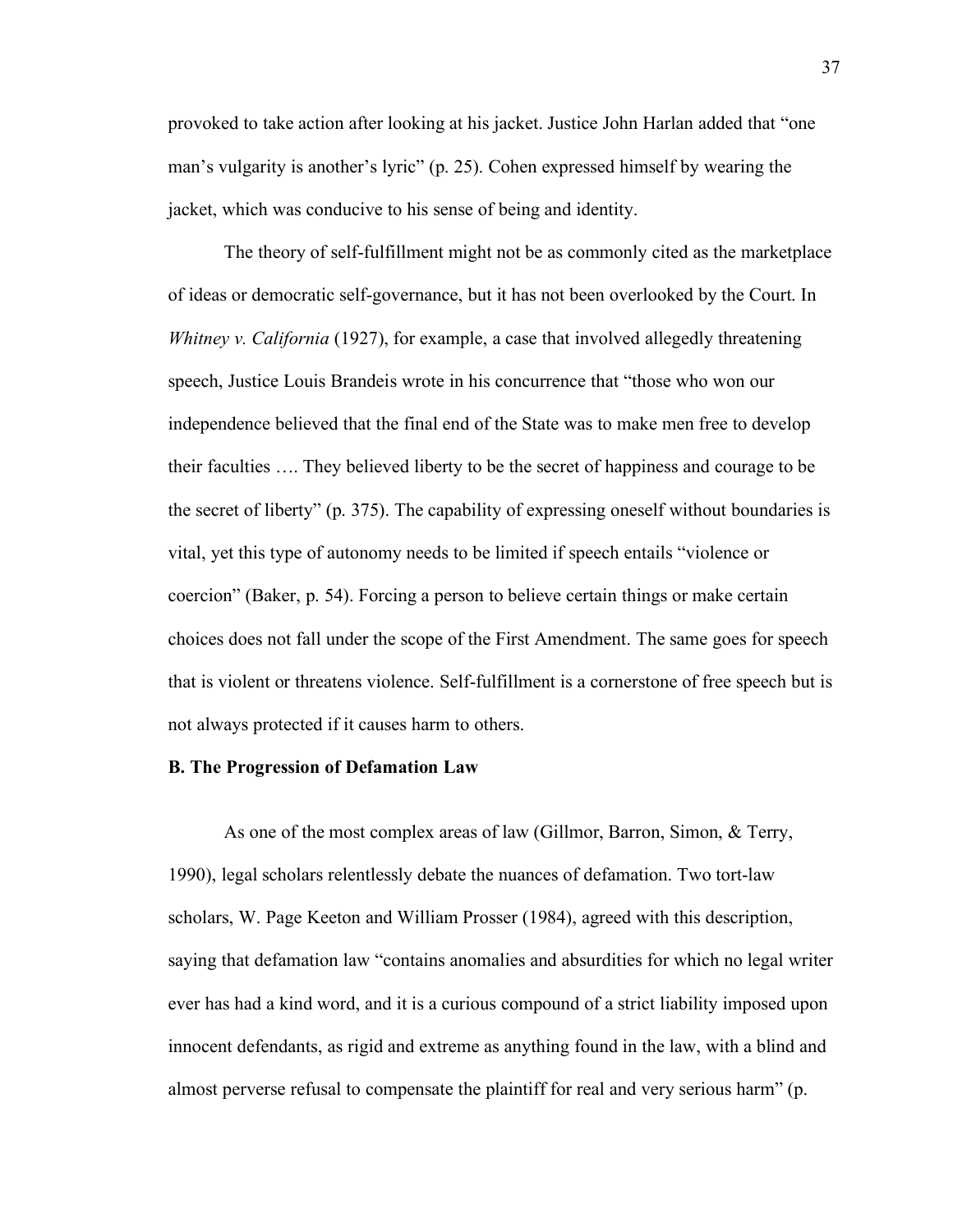771). The byzantine rules of defamation law are frustrating to many, but the intricacies can be for the better. These laws come from the values of the First Amendment which supports openness rather than repression (Smolla, 1992). Because everything is easily shared in a world where everyone is connected through smartphones, online newspapers, and social media applications, regulating or silencing speech online can be tempting. Ideas and stories can spread so quickly that a person's reputation could be completely ruined in a matter of a few hours. Controlling speech online is a reason why "censorship anywhere can become censorship everywhere" (Bollinger, 2010, p. 113). While the advancement of technology has given a voice to the voiceless, it has also made defamation law much more convoluted. If someone were to post something on Twitter, the factors of a defamation lawsuit could depend on how many people saw the tweet, how many retweets it received, and if the plaintiff could prove the defendant was stating fact and not making a joke or being sarcastic – something tweets are known for. The tort's role has begun to change due to the ubiquitous nature of the Internet and the anonymity of the people who use it (Sanders, 2007). It is difficult to protect an individual's reputation when the defamer may be an unidentifiable user of a chat room or social media platform.

There are discrepancies in defamation law that may favor one medium over another. An example of this is the republication doctrine. Traditionally, when someone repeats, shares, or reposts someone else's libelous statement, they claim it as their own and are just as liable as the original defamer. Under Section 230 of the Communications Act, however, operators of websites cannot be held liable for content posted to their sites by third-parties. "No provider or user of an interactive computer service," the law states,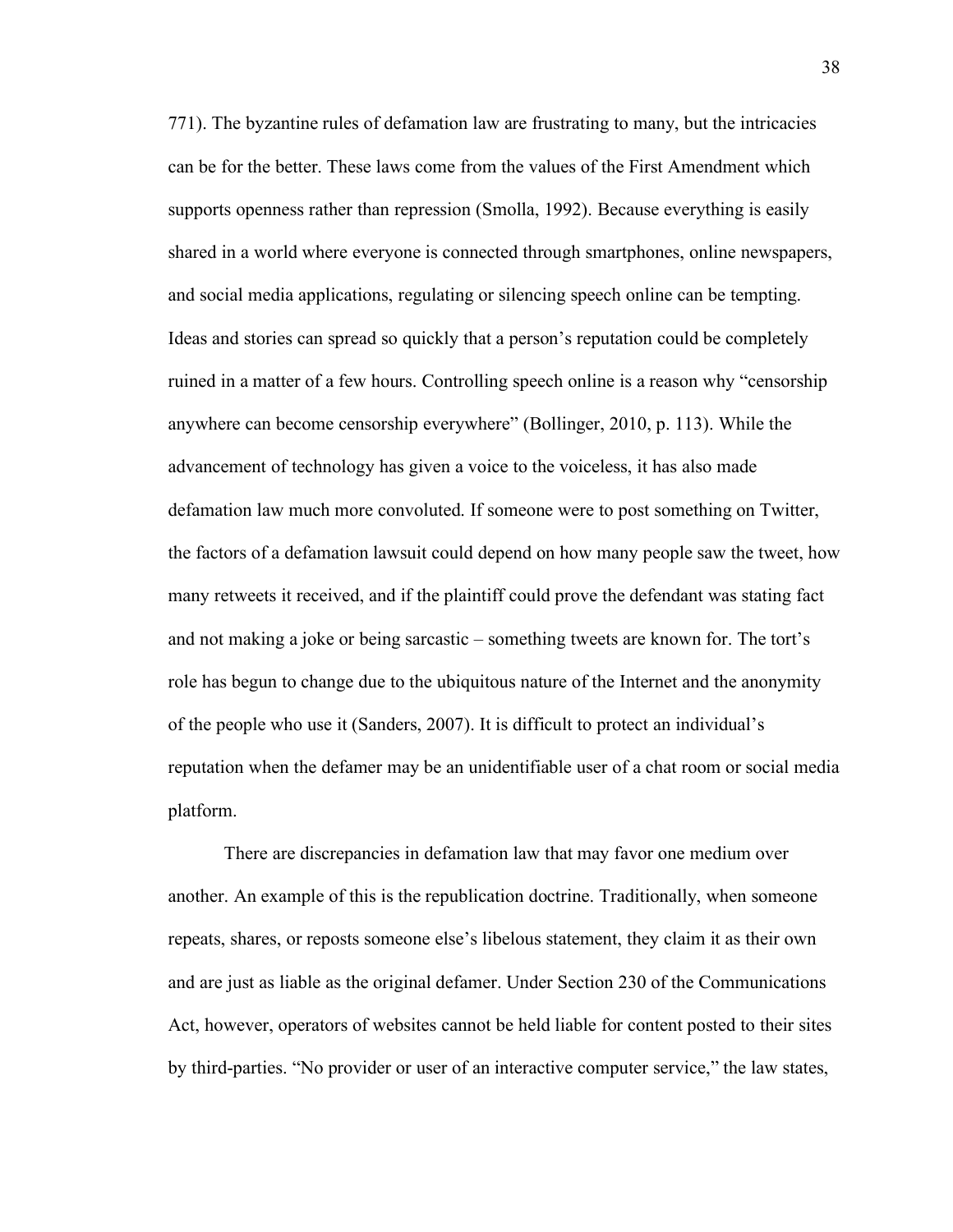"shall be treated as the publisher or speaker of any information provided by another information content provider" (47 U.S.C. § 230, p. 80). This safeguard is not available to print media and gives special protection to online media outlets.

The traditional republication doctrine also hinders individuals trying to utilize the neutral reportage privilege because the rule does not differentiate between someone repeating the libel to increase who knows about it versus repeating it to question or expose the defamer (Laidman, 2010). David McCraw (1991) says there are two tiers of truth or falsity in libel republication cases. The first tier is the defamatory remark itself and the second tier is the report about the defamatory remark. If someone is republishing a defamatory comment, people need to question why they are publishing it and if they are publishing it accurately. McCraw reasons that protecting a person's right to republish is consistent with the First Amendment, as long as the original statement is accurately reported. The basis of the neutral reportage privilege supports these tiers of truth or falsity and abides by the accuracy of a statement. If a reporter repeats defamatory statements in a story, it is important that their reader understands the context of the situation and can comprehend that the statements are not reliable. Unlike actual malice, the neutral reportage privilege focuses on what the words of the story are instead of only concentrating on the reporter's intent. When someone claims neutral reportage, they are already admitting that they doubted the veracity of the statements they republished. That is why a person needs to be accurate in their retelling of the comments, so they do not mislead their readers.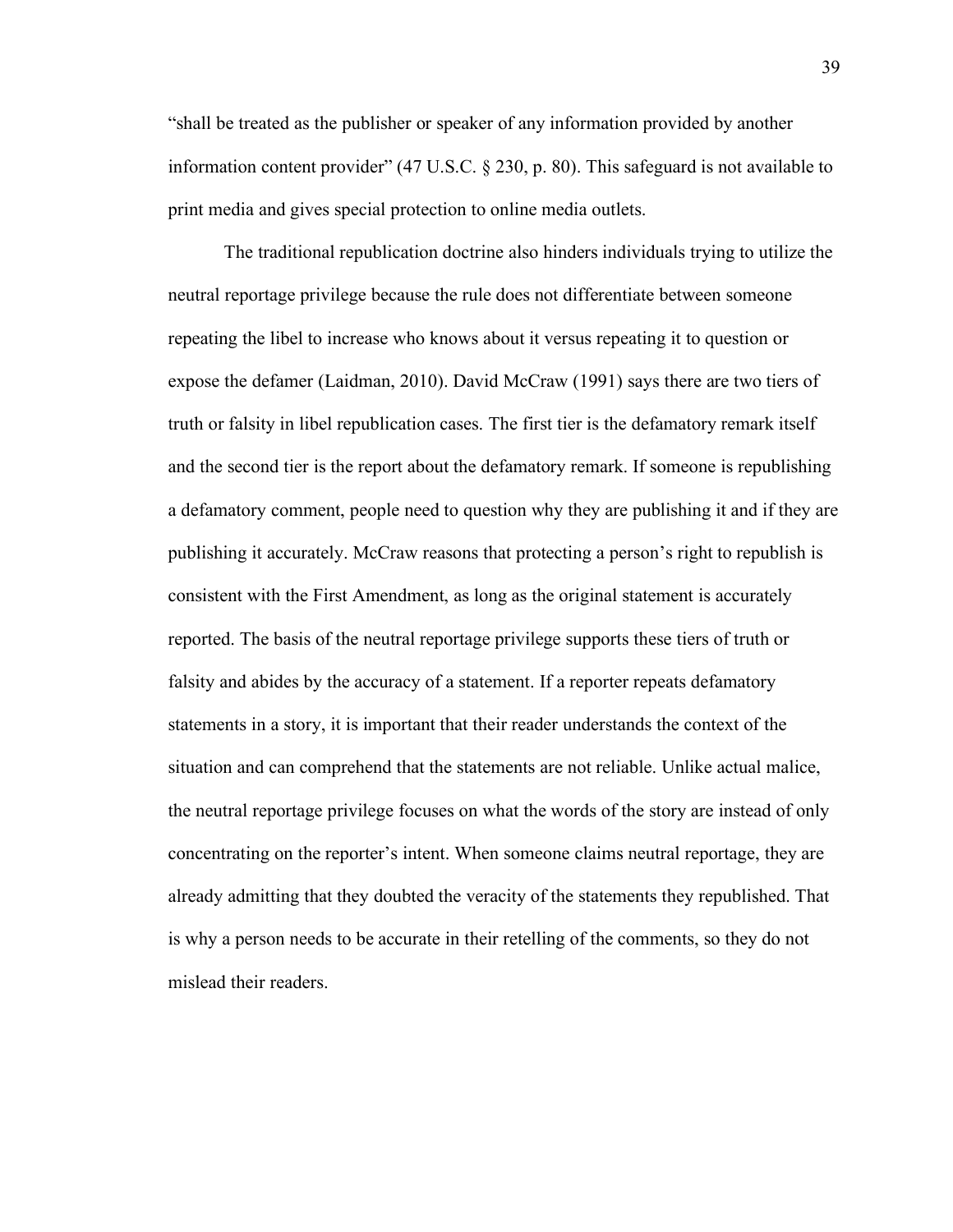#### **C. Responsibilities and Ethics of a Journalist**

Journalism ethics is an important factor concerning the neutral reportage privilege. A journalist is responsible for the accuracy of a story when repeating a person's defamatory remarks and it is their duty to ensure that they are not misleading their readers.

# **i. Responsibilities.**

Laws regarding defamation, the neutral reportage privilege, and online-publisher liability need to evolve, but journalists still need to take some responsibility for what they disseminate and readers need to consume the news intelligently. There are plenty of suggestions from scholars of what journalists can do to remain ethical in their reporting. Richard Peltz (2008) suggests that writers can attempt to be more sensitive about an individual's privacy and reputation in order to minimize harm in their reporting. He adds that media outlets should work on developing their online corrections so they can avoid future reputational harm. These actions may help in some cases, but scholars like Randall Bezanson argue that the most important thing a journalist can do when republishing defamatory comments is to make clear to the reader that there is doubt the statements are accurate (Huber, 2002). Steps journalists can take to ensure an accurate account of the defamatory material without misleading the readers are including the full context of the story, allowing denials from the accused, and incorporating evidence of the defamer's credibility (Bezanson, 1985; Smolla & Gaertner, 1989).

If the reporter makes these efforts, the question to ask is if "the story reasonably put readers on notice that the disputed allegations were not assertions of truth by the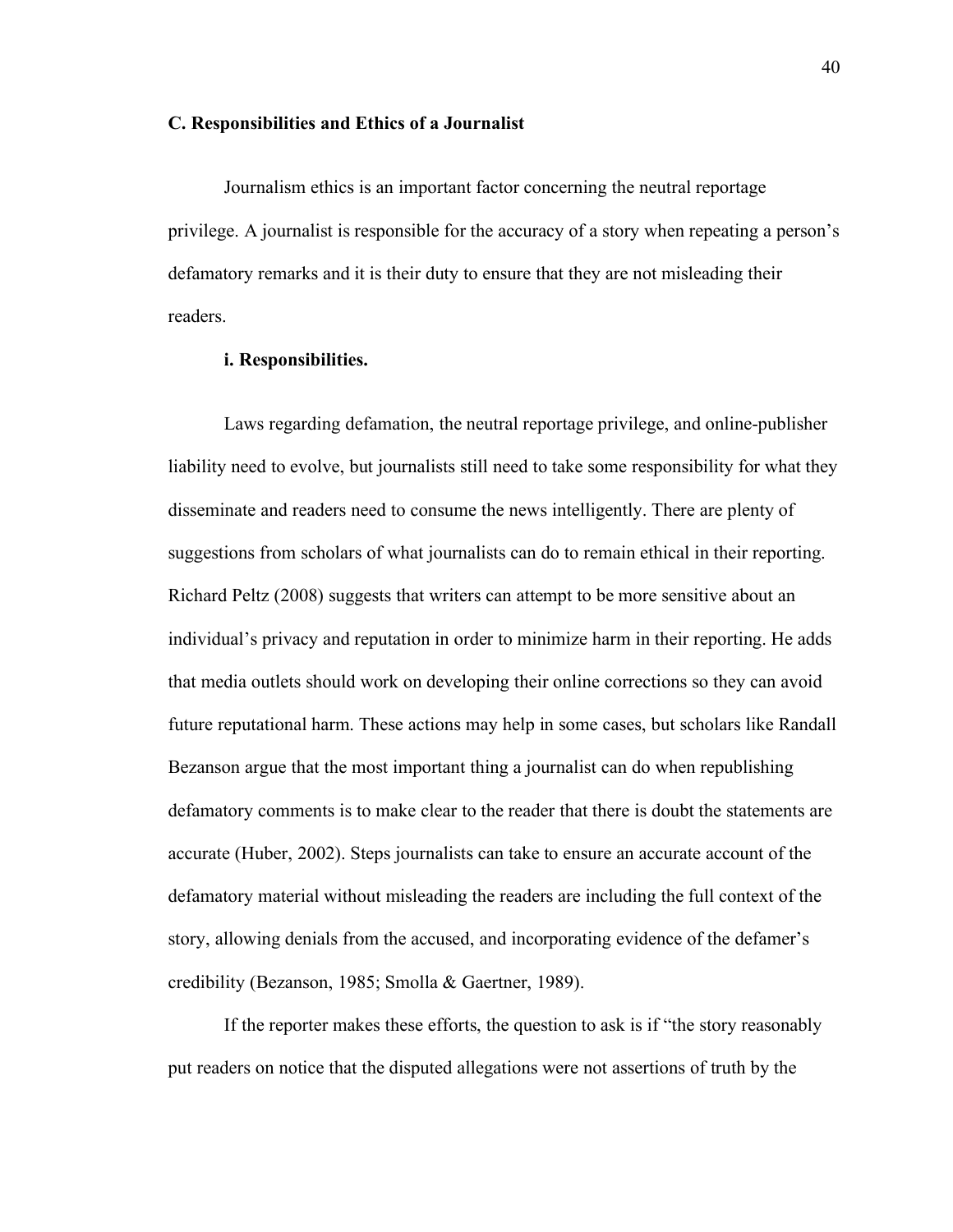publication and should not be read as such" (McCraw, 1991, p. 365). An example of when the responsibilities of a journalist were important was during the hearings for Supreme Court Justice Brett Kavanaugh. In the summer of 2018, as Congress was questioning Brett Kavanaugh for a seat on the U.S. Supreme Court, Christine Blasey Ford accused him of sexual assault while they were in high school together (St. Félix, 2018). Ed Whelan, a well-known conservative activist and president of the right-leaning Ethics and Public Policy Center, posted several tweets refuting these claims (Coaston, 2018). In the tweets, Whelan said someone who looked like Kavanaugh and who went to high school with Kavanaugh and Ford was actually the person who assaulted Ford. Whelan tweeted out this person's name, address, and yearbook photo. After Whelan published his theory, Ford said there was "zero chance" (Coaston, 2018, para. 5) she confused Kavanaugh with this classmate. These events are clearly matters of public concern, but when journalists repeated what Whelan tweeted, they were at risk of a lawsuit from the classmate for defamation. Without the promise of protection from the neutral reportage privilege, this could lead to a chilling effect of reporting that could affect the public's understanding of this situation. Under these circumstances, the journalists need to make sure their readers understand that Whelan's claims are false by following the advice of Bezanson and report the full context of the Kavanaugh hearings, include the denial from Ford, and write about the lack of evidence from Whelan.

No matter what a journalist does, a "reasonable reader" may still blame the reporter for spreading defamatory content and further harming a person's reputation. This blame is prevalent in defamation cases when a third-person effect influences jurors. The third-person effect occurs when a person assumes a persuasive form of communication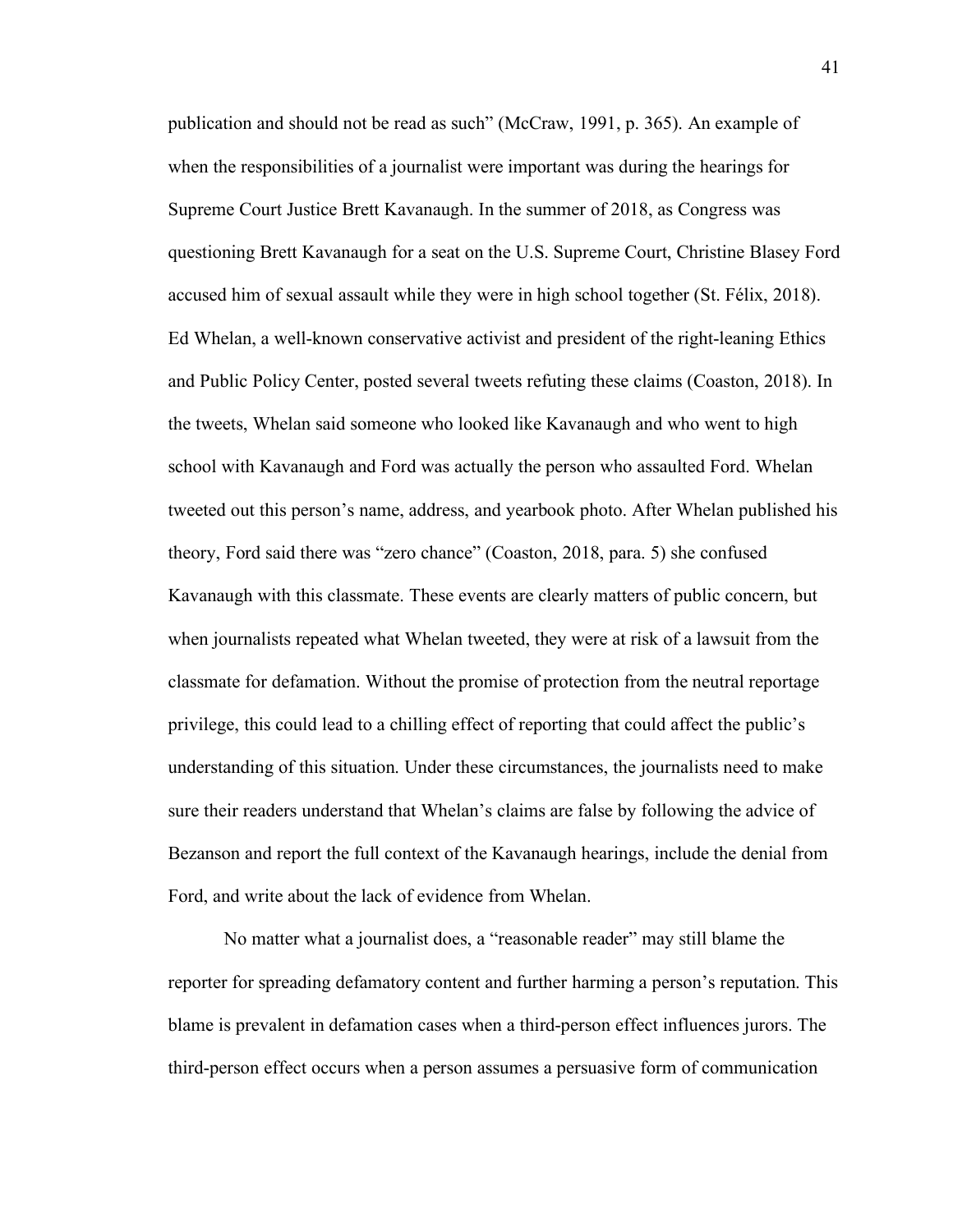will have more of an effect on others than it will on themselves (Davison, 1983). In a defamation trial, the jurors are more likely to rule in favor of the plaintiff instead of the journalist (Cohen, Mutz, Price, & Gunther, 1988). This is because the jurors do not think of themselves when considering if the plaintiff's reputation was harmed but how others might view the plaintiff's reputation after seeing the libelous material. Laurie Mason (1995) discovered that people have the habit of distrusting the republisher more than the person who originally stated the accusations, noting that people "appear to see others as more vulnerable to a message that is delivered by someone other than the message originator" (p. 617). The results from Mason's study show the need for a libel defense that allows the trial to be based on how the reporter presented the defamatory statements instead of focusing on their state of mind when publishing the content. And moving past the simple question of whether the statement was true or false.

### **ii. Ethics.**

Ethics is an integral component of the neutral reportage privilege because the protection of the privilege is conditional and will be surrendered in situations in which a reporter does not act ethically. This is consistent with the responsibility of the journalist and how they present the story to their readers but pertains to the journalist's motive for the statements they are publishing as well. With the neutral reportage privilege, it is more important to focus on why the reporter is disseminating the accusations instead of focusing solely on the accuracy of the claims (Harmon, 2011). Is the journalist reporting the story to expose someone or to spread false information? The Fox News channel is infamously known for their extremely biased and partisan reporting. The channel is even described by some as a "propaganda operation" and "state TV" (Illing, 2019). If an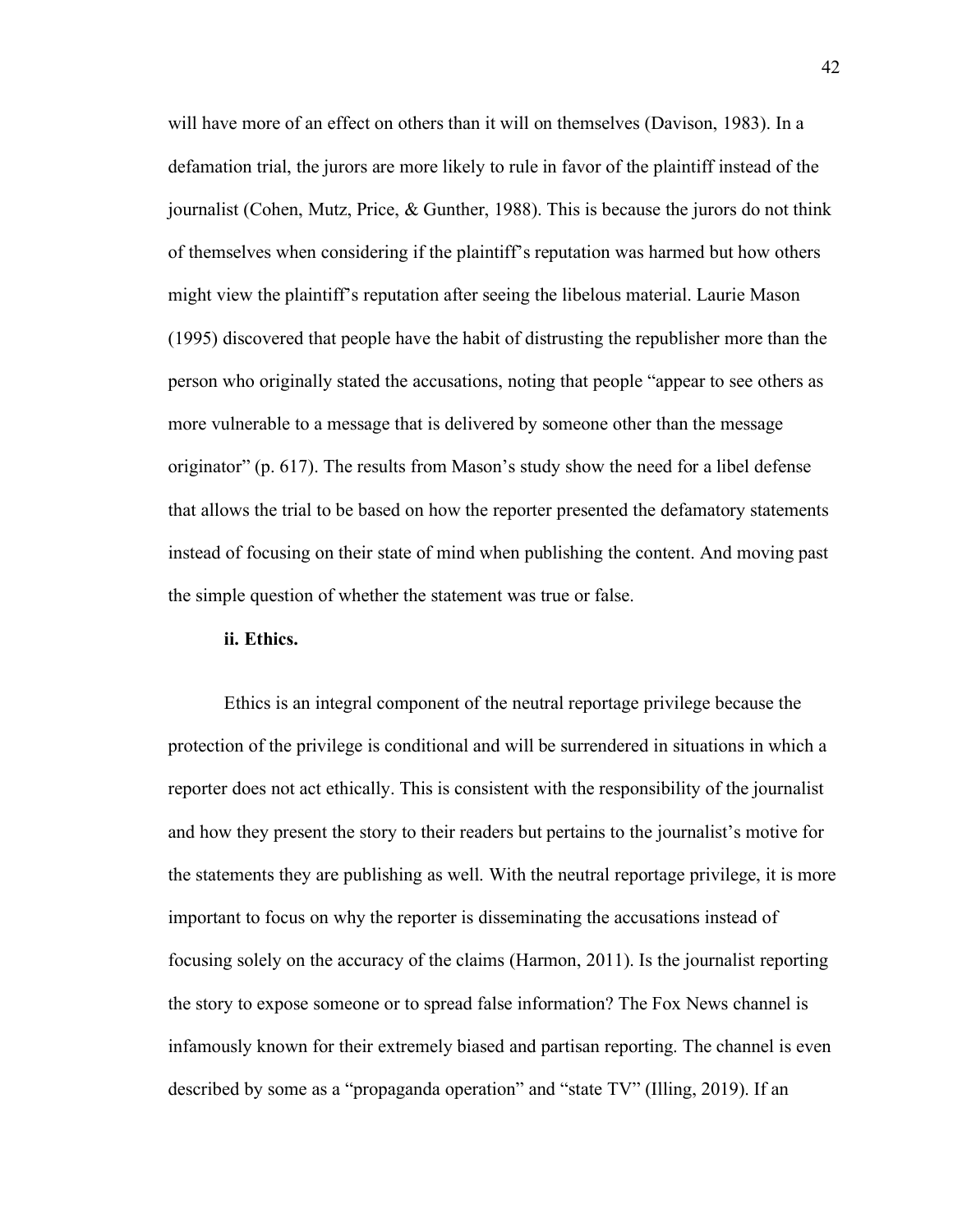anchor on the channel were to say something defamatory, like a conspiracy theory about Hillary Clinton or House Representative Alexandria Ocasio-Cortez, it is vital that other journalists have a defense to report on what the Fox News anchors are saying so they can refute the falsities. A protection would enable the journalists to reveal what type of reporters Fox News is made of instead of having to ignore it and letting viewers believe what they are saying.

Without considering the outcomes of their actions and the ethics behind their decisions, the media have the ability to hurt innocent people through carelessness or malice (Peltz, 2008). The Society of Professional Journalists' Code of Ethics (2014) tells members to minimize harm by "balanc[ing] the public's need for information against potential harm or discomfort[,] show compassion for those who may be affected by news coverage[,] avoid pandering to lurid curiosity, [and] consider the long term implications of the extended reach and permanence of publication" (p. 1). Not only is ethics fundamental to good journalism, it is also encouraged in libel defenses (Peltz, 2008). The values of neutrality, accuracy, and fairness are obligatory for privileges like fair comment and neutral reportage to be accepted by the courts. If a plea of neutral reportage is meant to be accepted, the claim needs to be grounded in similar ethical principles. In short, the neutral reportage privilege should not be misunderstood as blanket immunity for the press but rather as a conditional privilege that protects those engaged in responsible reporting but not those acting in bad faith.

### **D. Neutral Reportage Privilege**

There are various criticisms of the neutral reportage privilege. Opponents argue that case law makes it unnecessary (*Gertz v. Robert Welch, Inc.*, 1974; *New York Times v.*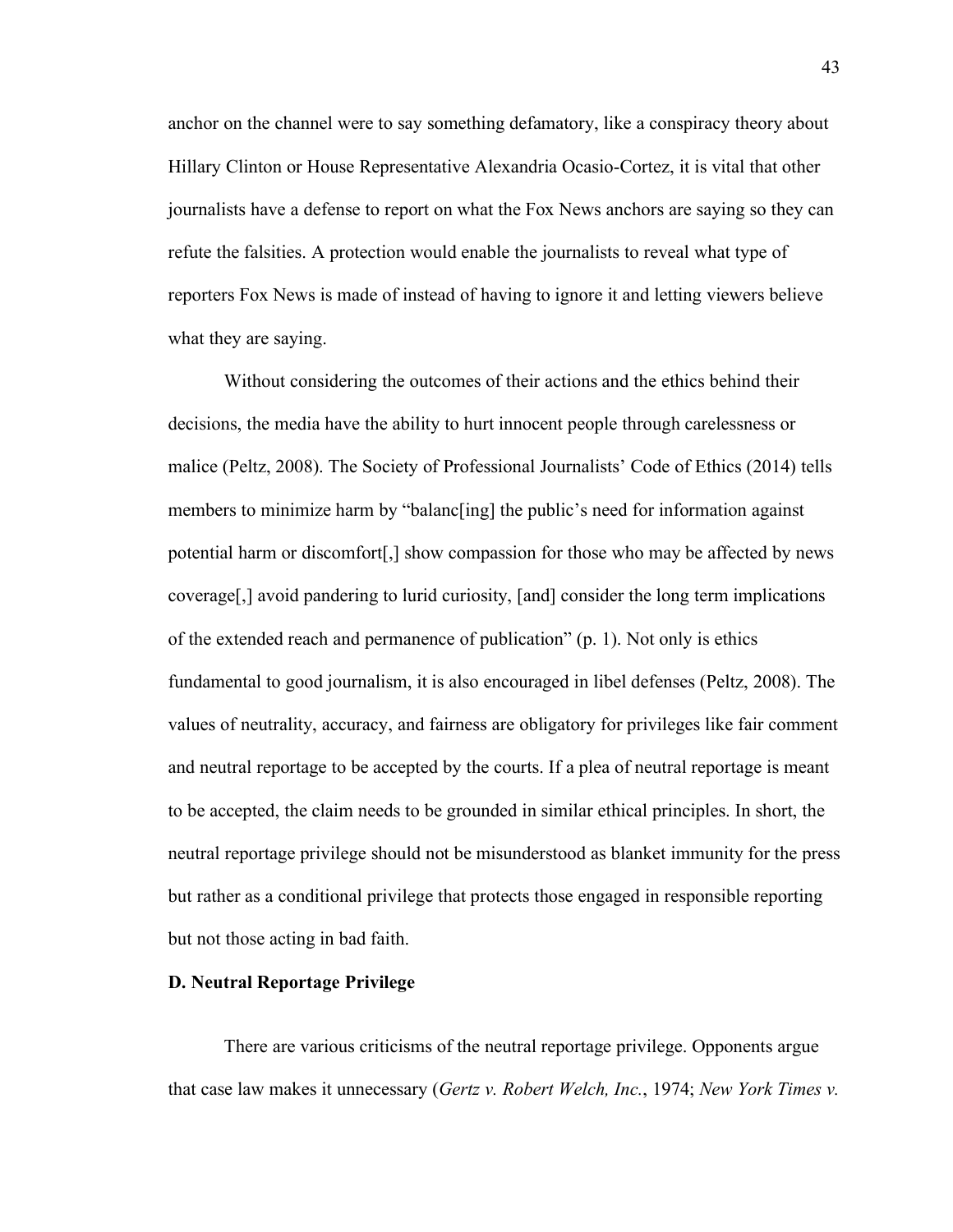*Sullivan*, 1964), because the actual malice standard already protects those who innocently report false and defamatory information about public people (*Norton v. Glenn*, 2004), and that allowing this privilege would enable demagogues (Rovere, 1959). These reasons are why many courts have been unwilling to recognize neutral reportage and has left people, specifically journalists, without a defense. Nevertheless, these seemingly valid points can be refuted by past research and a clearer understanding of what the privilege actually protects.

Legal scholars who oppose the neutral reportage privilege typically emphasize *Gertz v. Robert Welch* (1974) and *New York Times v. Sullivan* (1964) (R.W.C, 1983), which they believe offer sufficient protections. Both Supreme Court decisions applied the First Amendment to libel law, and also set precedents that makes various courts believe other types of libel defenses are redundant (*Barry v. Time, Inc*., 1984). Some believe there is an inconsistency between the *Gertz* ruling and the premise of neutral reportage (Dobbels, 1982). The *Gertz* decision held that the public or private status of the plaintiff, not the newsworthiness of the story, should be used to determine the level of protection the First Amendments affords media defendants. While it seems that this ruling contradicts one of the principles of the neutral reportage privilege, newsworthiness is not a requirement in the privilege's landmark case, *Edwards v. National Audubon Society, Inc.* As the judge defines the elements of the privilege, newsworthiness is not referenced as a required condition. The term is mentioned shortly after neutral reportage is outlined, but it is not a fundamental of the privilege. Chief Judge Irving Kaufman stated, "when a responsible, prominent organization … makes serious charges against a public figure, the First Amendment protects the accurate and disinterested reporting of those charges,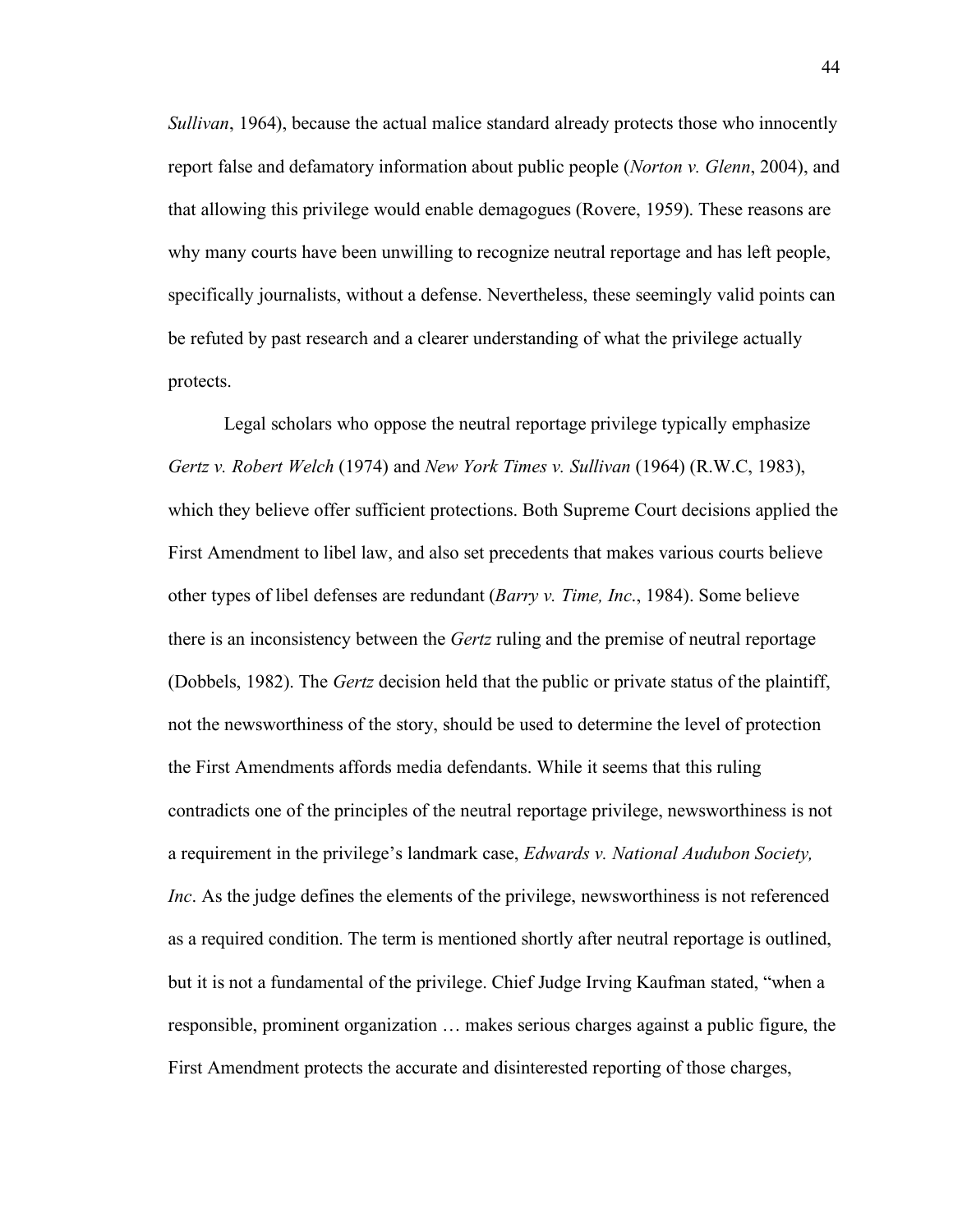regardless of the reporter's private views regarding their validity … What is newsworthy about such accusations is that they were made" (1977, p. 120). *Edwards* even follows *Gertz* precedent by evaluating if the plaintiff qualifies as a public figure instead of relying on the public value of the accusations. This shows that *Gertz* and neutral reportage are able to coexist because the primary attributes of the privilege do not mandate newsworthiness.

Another reason many courts do not recognize neutral reportage is because the *Sullivan* actual malice standard already provides substantial protection in neutral reportage situations (Lewis & Ottley, 2014). The Pennsylvania Supreme Court made this argument in *Norton v. Glenn* (2004). Even though the court presented these reasons to rebuff the privilege, they did not explain how actual malice would protect defendants in neutral reportage circumstances. Because they did not go into the safeguards of actual malice, they also did not attempt to clarify that there are contrasts between actual malice and the neutral reportage privilege.

When analyzing a libelous statement, there is a difference in proving actual malice and neutral reportage (Sack, 1999). The differences can be explained through a hypothetical example of a public figure's defamatory comments. It would be of public interest if the current quarterback of the Minnesota Vikings, Kirk Cousins, were to post a defamatory tweet saying his rival Aaron Rodgers, the franchise quarterback for the Green Bay Packers, takes performance enhancing drugs. When journalists report about Cousins' claim, it would be a situation of actual malice if they found Cousins' remarks believable. It would be a situation of neutral reportage if reporters doubted the statements by Cousins but believed that Cousins defaming Rodgers was newsworthy itself.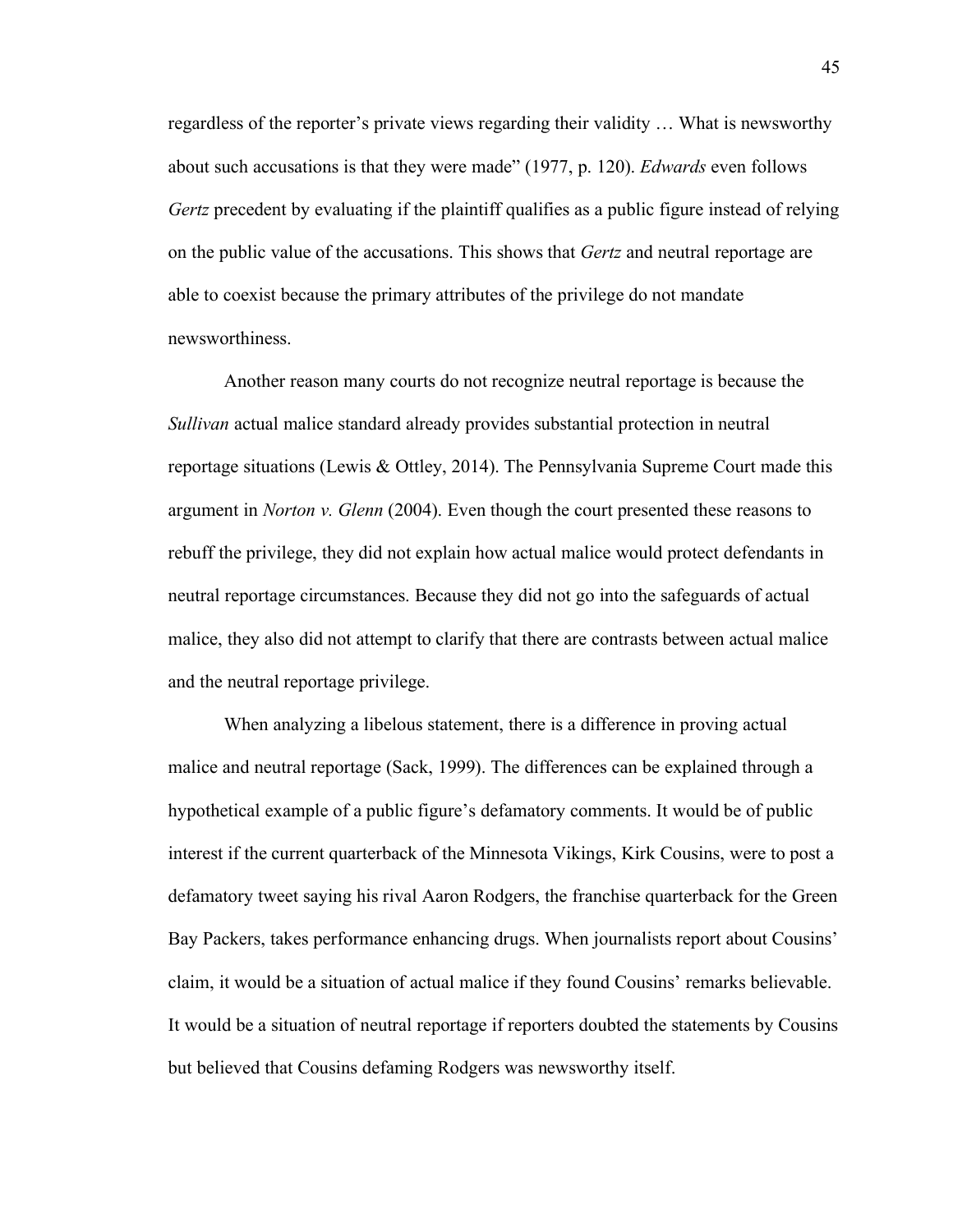It is difficult to ascertain clear evidence from libel cases when trying to prove actual malice because the judge or jury has to understand what the reporter's state of mind was before they published the statements, which can lead to second-guessing and uncertainty of motives (McCraw, 1991). It is slightly easier to comprehend the objectives of a journalist in neutral reportage cases because judicial attention is focused on the words of the article itself. The court can question if the story was presented entirely and accurately and if all parties involved were written about fairly. When a defendant claims neutral reportage, the state of their mind is clear cut since the privilege is useless without actual malice (Sack, 1999). This reasoning demonstrates there are times where the neutral reportage privilege can protect a journalist when actual malice cannot; the journalist can have a defense for publishing something they did not think was truthful but believed it was something the public needed to know. Floyd Abrams, who represented the *New York Times* in *Edwards*, reasons "if a journalist has to be in a position to believe in the charge, Watergate wouldn't have been reported" (Huber, 2002, p. 15).

Another concern among critics of the neutral reportage privilege is that it will empower demagogues. Attorney Alan Fein fears the privilege "would protect someone like Joe McCarthy because it allows people to make false allegations as long as they're newsworthy" (Huber, 2002, p. 16). Senator Joseph McCarthy spewing harmful statements during Senate proceedings and the media disseminating the events under fair report privilege is a cautionary example used by opponents of neutral reportage. Although this is a legitimate concern, the apprehension of letting people like McCarthy make false allegations favors the proper use of the neutral reportage privilege because it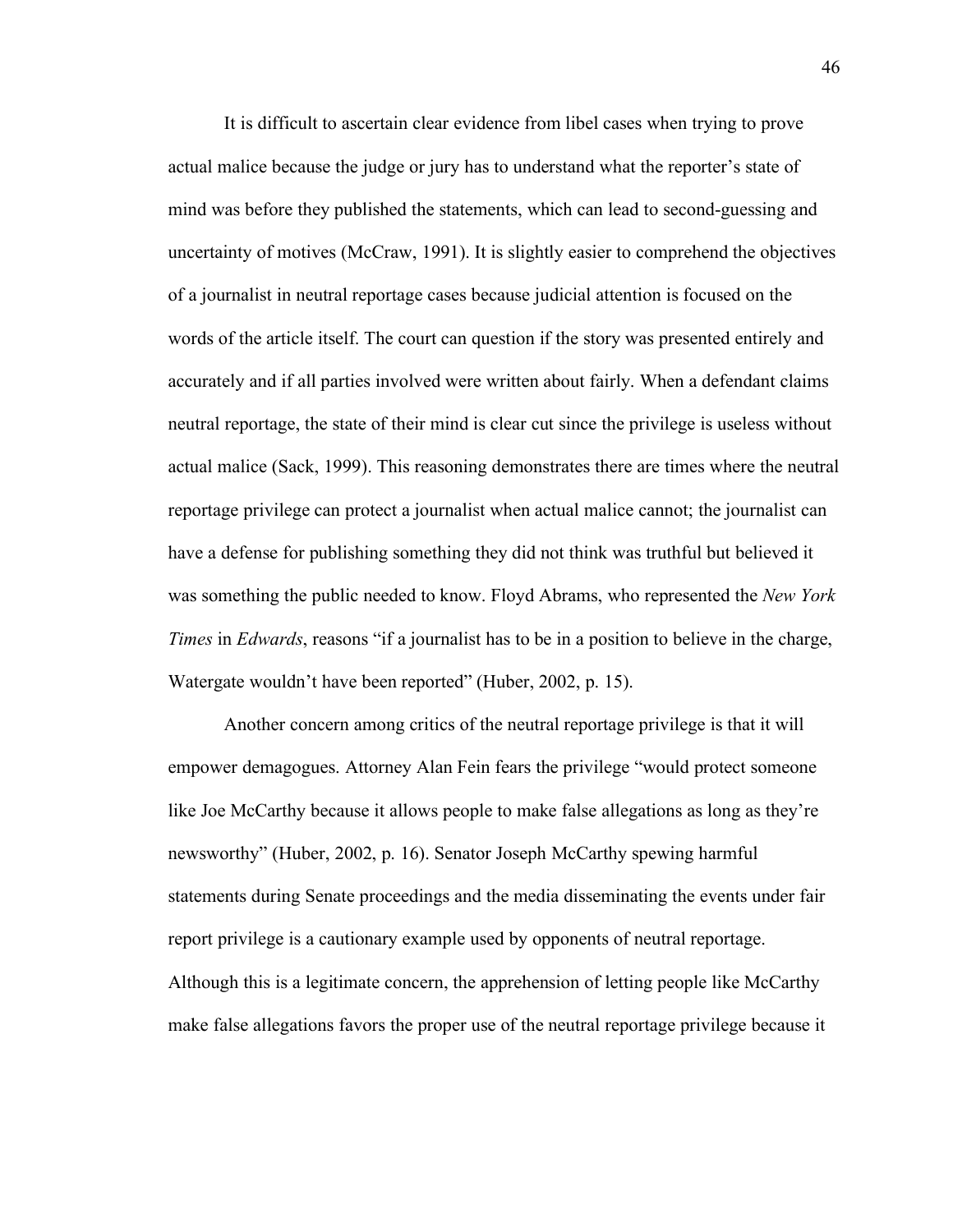would not be possible for the press to expose individuals like him without the ability to print the accuser's own words and convey the extent of their actions.

The final argument against adopting the neutral reportage privilege is that the issues the privilege protects do not come up often enough, so the press can survive without it. Results from a 2010 survey show otherwise (Laidman). Journalists who report on municipal and state government responded to a survey about their experiences as a reporter and if they have ever been in a situation where they feel a neutral reportage privilege is needed. Out of all the respondents, 72% of them said they have encountered events when a public figure has made a defamatory and newsworthy statement, yet they would not be protected by any current libel privileges if they were to report about these occurrences. This demonstrates a lack of First Amendment protection in an area that comes up more often than the courts realize. While the press may not require a neutral reportage privilege for reporting on private figures, they are not able to freely perform their responsibilities of reporting on public officials and figures without a libel defense that covers these instances. Other evidence from the Laidman survey shows that jurisdictions with a neutral reportage privilege do not promote irresponsible journalistic behavior (Laidman, 2010). The fear that reporters will take advantage of this privilege is unfounded as long as they follow the criterion of neutral reportage. This includes reporting the story completely, accurately, and not omitting information that would lead to reader misunderstanding. Jurisdictions that recognize a neutral reportage privilege are only shielding responsible and ethical journalism – something that should be the utmost priority in the United States.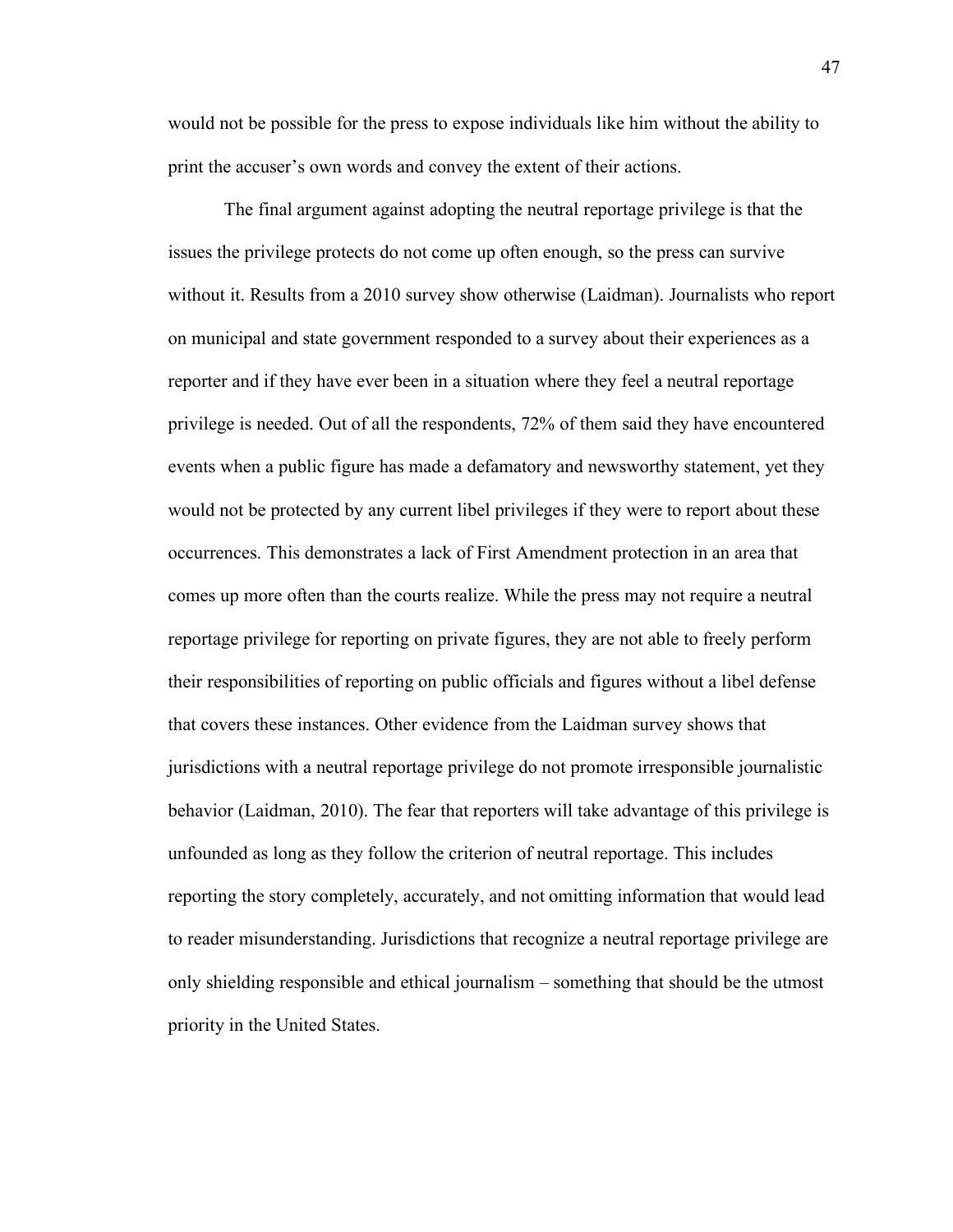The next section of this thesis will be to see how the theories and ideas regarding the neutral reportage privilege are reflected in the opinions of the courts. This analysis will show if the courts believe the privilege coincides with First Amendment theory and how differently the courts view the privilege compared to scholars' attitudes toward the privilege. The previously reviewed principles and critiques of the privilege also serve as the context for the proposal for why courts should more consistently recognize the privilege and how they should implement it.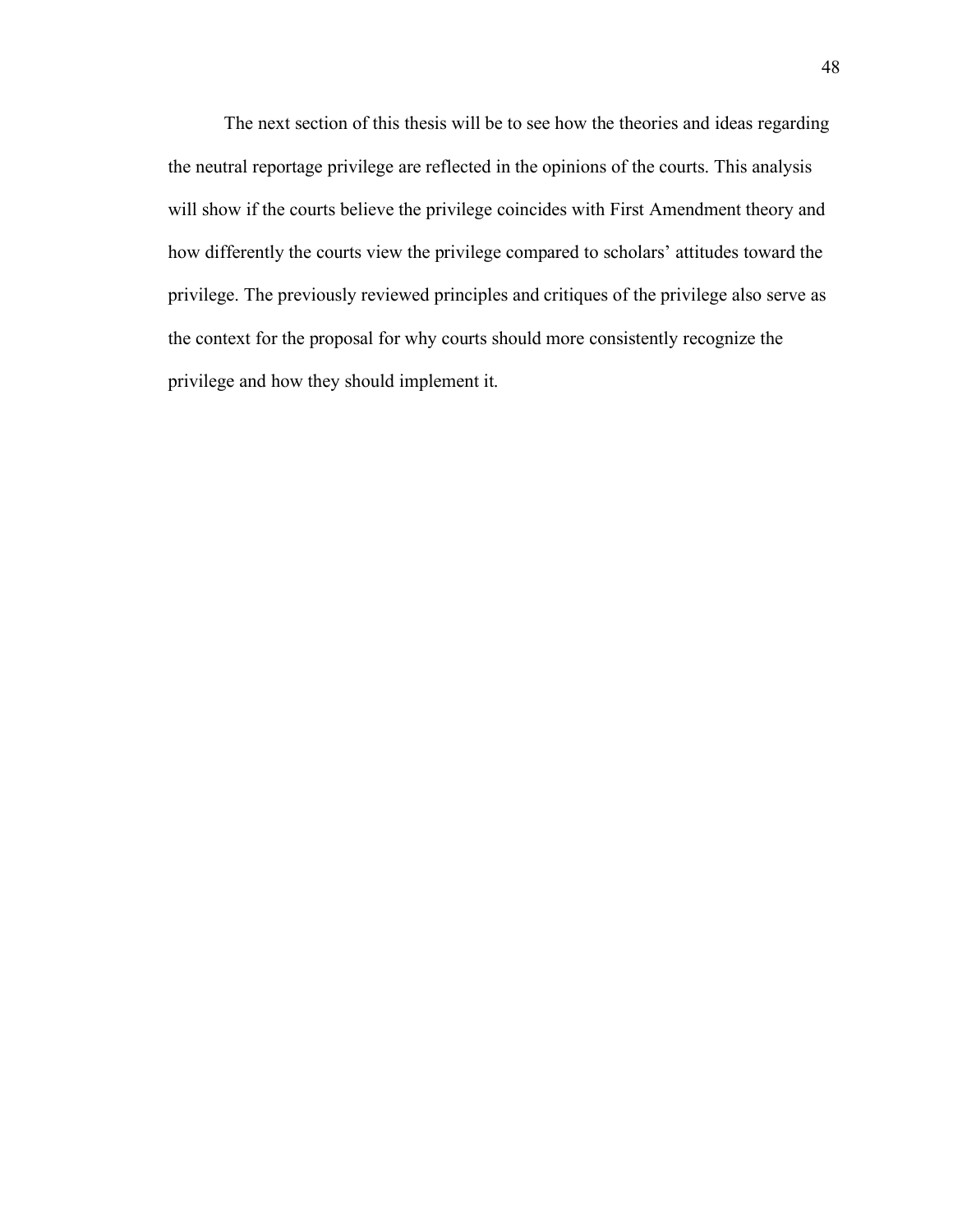### **IV. Method**

This thesis utilized legal research methods to examine the current state of the neutral reportage privilege in the U.S. The study focuses on understanding how the courts have approached the neutral reportage privilege and its validity by analyzing cases in which courts have discussed the defense. The aim was to provide a comprehensive examination of all U.S. court decisions addressing the privilege in order to identify the extent to which it is recognized across the country, the rationales used by the courts to support their decisions, and the trends over time. The search for relevant cases was limited to the years 1977-2018. The year 1977 was chosen as the starting point because it is the year the Second Circuit decided *Edwards v. National Audubon Society, Inc.*, the first and highest court case to recognize the neutral reportage privilege. The case has set the strongest precedent for the privilege, and it is what courts cite most often when presented with a similar case. The primary source used to gather these cases was the *Media Libel Law 2017-2018 Media Law Resource Center 50-State Survey*. This resource includes the current developments in media libel law, which is prepared by media attorneys and law firms in every state and U.S. territory. Every aspect of libel law is covered, and every case that has discussed the neutral reportage privilege in circuit and state courts is contained within the most recent edition.

The U.S. Supreme Court has never addressed the neutral reportage privilege, so the starting point of this analysis was to identify relevant federal circuit court decisions. Because only 24 circuit court decisions were found in which the courts addressed the privilege, the sample was broadened to include state court cases as well. Another reason for analyzing state court cases was because several of the cases are frequently referenced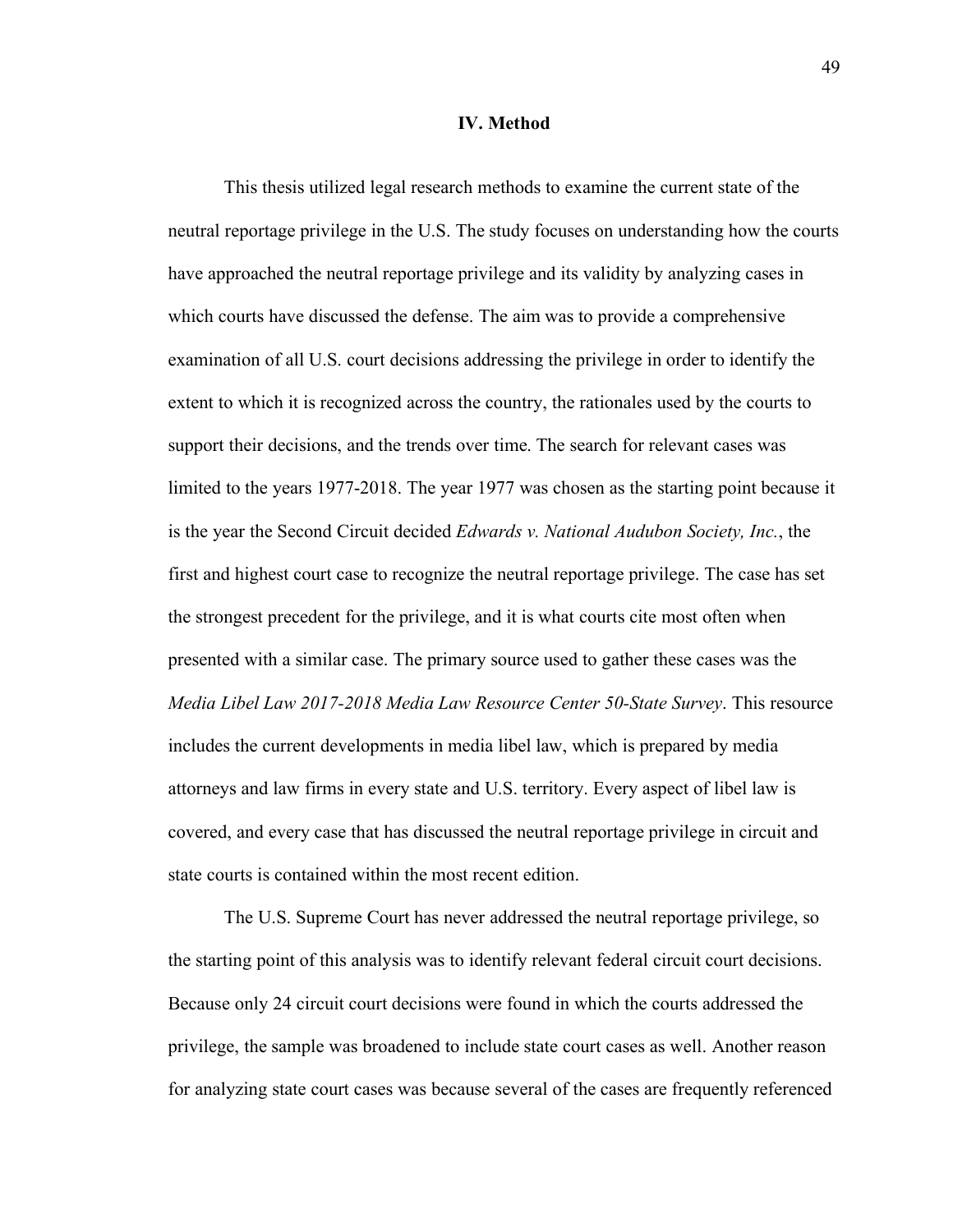in scholarly literature on the neutral reportage privilege and are valuable components to the neutral reportage precedent. Despite state courts not having as much influence as federal courts, they have had a significant impact on today's neutral reportage privilege. It would not be a complete analysis of the neutral reportage privilege if prominent state court cases were not included. There were 80 cases from 32 states and D.C., which put the preliminary total number of cases to 104. Each case was then searched on LexisNexis and Shepardized in order to see if other cases cited them, to evaluate the full opinions, and to identify if any relevant cases were not listed in the Media Law Resource Center book.

After this search was performed, the list of cases was reduced by applying certain criteria. Cases where the courts applied a privilege that was too similar to fair comment or fair report privilege were not included. Also, cases were removed when the court only mentioned the privilege in the footnotes or briefly referenced it in the main text of the opinion but without any analysis. The final number of cases that were analyzed was 75. There were 17 circuit court cases and 58 state court cases. Of the federal circuit cases, two were from the First Circuit, four from the Second Circuit, one from the Third Circuit, one from the Fourth Circuit, three from the Sixth Circuit, one from the Seventh Circuit, one from the Eighth Circuit, three from the Ninth Circuit, and one from the Tenth circuit. All 75 cases were examined to see whether the courts accepted or rejected the privilege and to understand their rationales. Cases in which the courts accepted the privilege were further examined to identify the ways in which the courts defined the privilege and the conditions it applied. When looking for how the courts defined neutral reportage, the factors the researcher evaluated were how the journalist wrote about the defamatory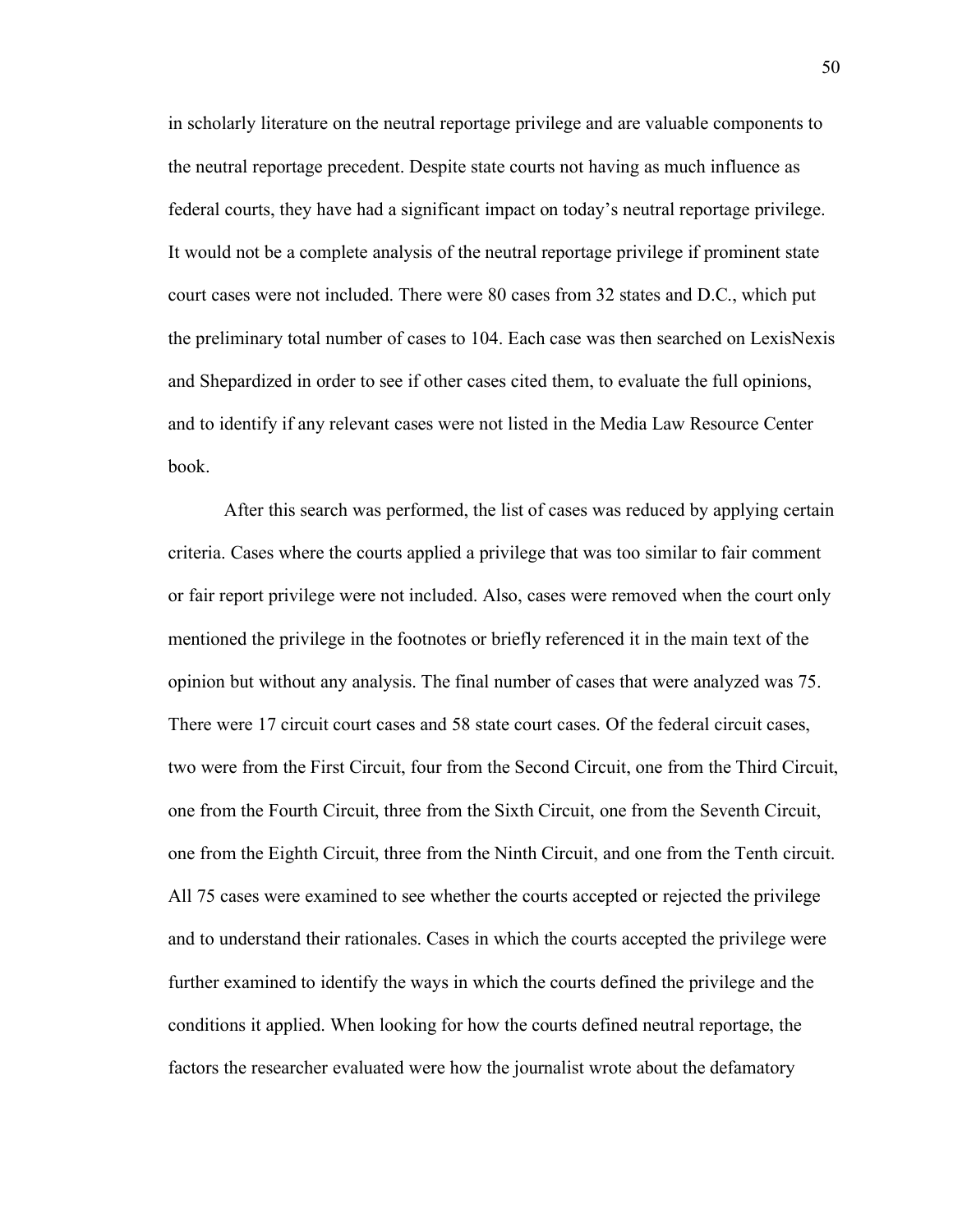remarks, if the court found the statements – or the mere fact that the statements were made – to be newsworthy, and whether the plaintiff was a public or private figure. When analyzing why the privilege was accepted or rejected, the researcher assessed what precedents the courts considered for their decisions, the state of mind of the defendant, the value of public interest versus the plaintiff's reputation, and the accuracy and neutrality of the republication of the defamatory statements.

# **A. Research Questions**

The specific questions asked were as follows:

- 1. How do courts define the neutral reportage privilege?
- 2. Which courts have accepted or rejected the neutral reportage privilege?
- 3. What rationales have courts used to justify their acceptance or rejection of the neutral reportage privilege?
- 4. Are there jurisdictional variations in the courts' treatment of the neutral reportage privilege?
- 5. Are there variations over time in the courts' treatment of the neutral reportage privilege?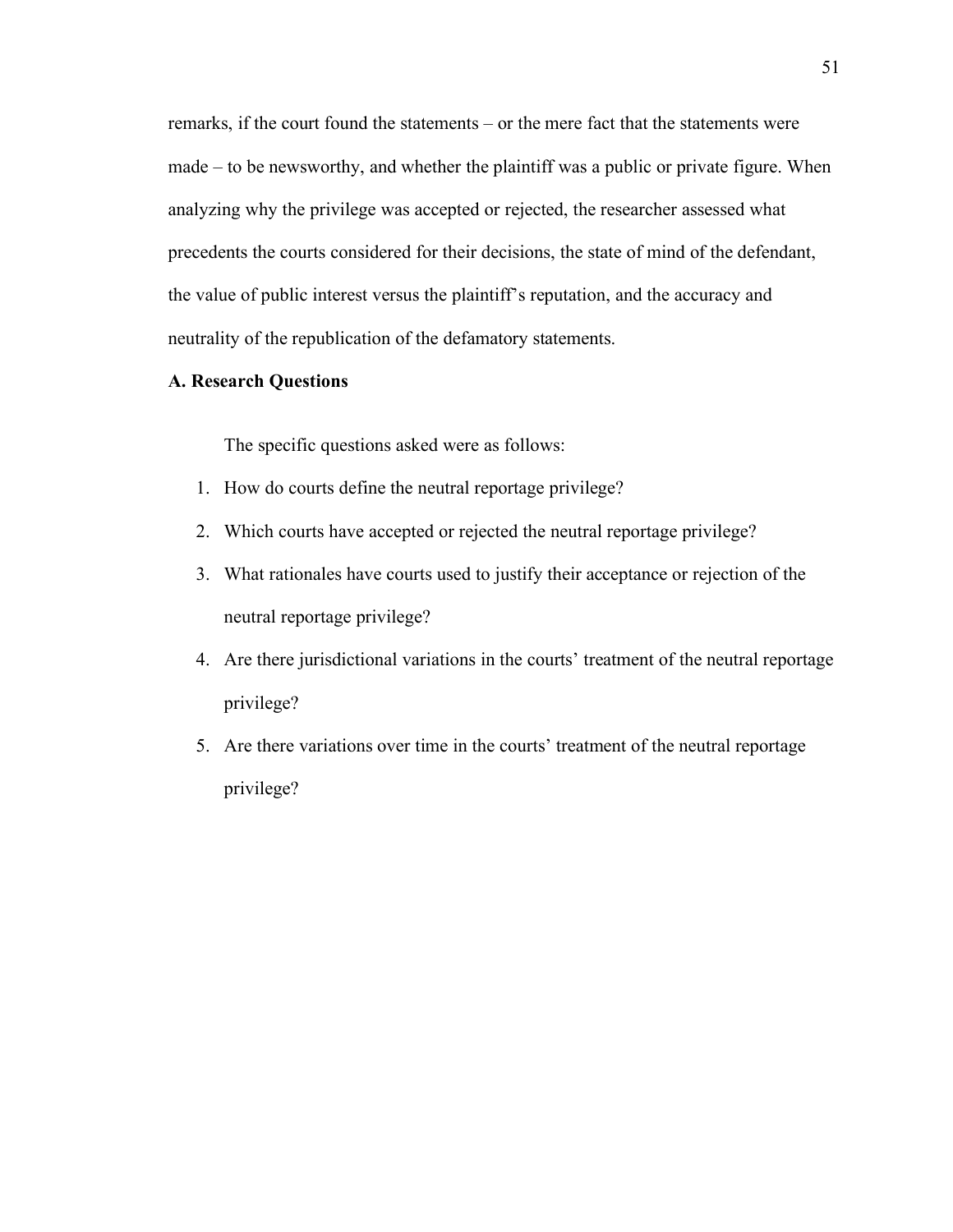#### **V. Case Analysis Results**

The 75 cases included in this study were analyzed in order to answer five research questions. The questions were answered after each case was evaluated with the same set of criteria. What was revealed is that the definition of the neutral reportage privilege varied from jurisdiction to jurisdiction, but there were some key aspects of the privilege that were recognized by all or most of the courts. The analysis also presented the courts' rationales for either accepting or rejecting the privilege. Jurisdictional and time trends of the cases were compared and analyzed as well.

# **A. Definition of the Neutral Reportage Privilege**

There are a number of conditions the courts applied before the defendants could claim the privilege. One is that the journalist needs to report the defamatory remarks fully, accurately, and fairly. In the First District Court of Appeal of Florida case *Huszar v. Gross* (1985), attorney Arlene Huszar sued the Gainesville Sun newspaper and Michael Gross, an employee in the Office of the Comptroller, for libel after Gross described her as "unethical" (p. 514) in an article about a case she was working on. The court stated that the article in question "was a fair and accurate report of Gross' official statements," and that "[s]uch neutral reportage is protected by the First Amendment" (p. 515). The court added that accurate and complete reports about official government proceedings and meetings open to the public are privileged under fair report and that neutral reportage is just an extension of those protections to other settings. Several cases noted that if the report is "substantially accurate," neutral reportage should apply (*Young v. Morning Journal*, 1996; *Young v. Gannett Satellite Information Network, Inc.*, 2013), but other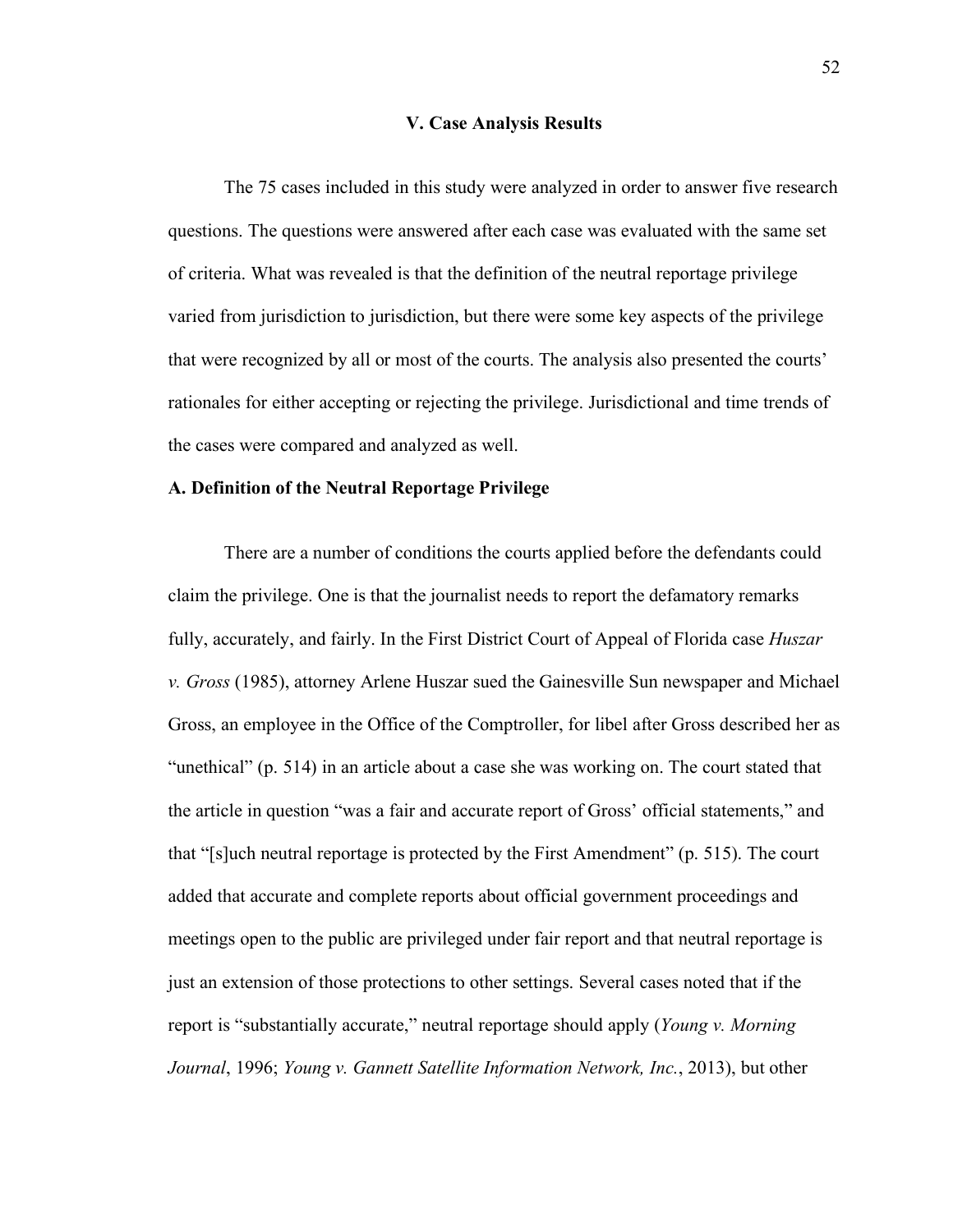courts applied additional criteria. In *Ryan v. Herald Association, Inc.* (1989), the Supreme Court of Vermont denied the privilege to a reporter who did not report the original defamatory allegations word for word. On the other hand, the Court of Appeals of Georgia held in *Lawton v. Georgia Television Co.* (1995) that reporters do not have to repeat accusations verbatim. They can be abridged or condensed as long as the statements are not edited or arranged in a way that creates a defamatory meaning.

Many of the courts indicated that a full, accurate, and fair account of the allegations is one of the essential features of the neutral reportage privilege because that requirement was integral to the *Edwards* (1977) decision. *Edwards* provided a template that clearly shaped how other courts later defined the privilege and the contexts in which they would allow it. In *Cianci v. New Times Pub. Co.* (1980), the *New Times* magazine pulled quotes from a previously published article accusing the Mayor of Providence, Rhode Island, Vincent Cianci, Jr., of sexual assault. The *New Times* article did not include Cianci's side of the story or mention that he was never found guilty. The Second Circuit held that the magazine fulfilled "almost none of the conditions laid down in *Edwards*" and that the plaintiff cited "examples which would undermine a claim of 'fair' and 'neutral' reporting" (p. 69). Courts were consistent in emphasizing the importance of neutrality. As the United States District Court for the Northern District of California noted in *Barry v. Time* (1984), "the neutrality of the report ... is critical" (p. 1127) when determining the applicability of the privilege.

To demonstrate neutrality, journalists must show that they did not purposefully distort the statements to make them more newsworthy or harmful to the plaintiff. In the *Flowers v. Carville* (2002), the Ninth Circuit rejected the defendant's claim of neutral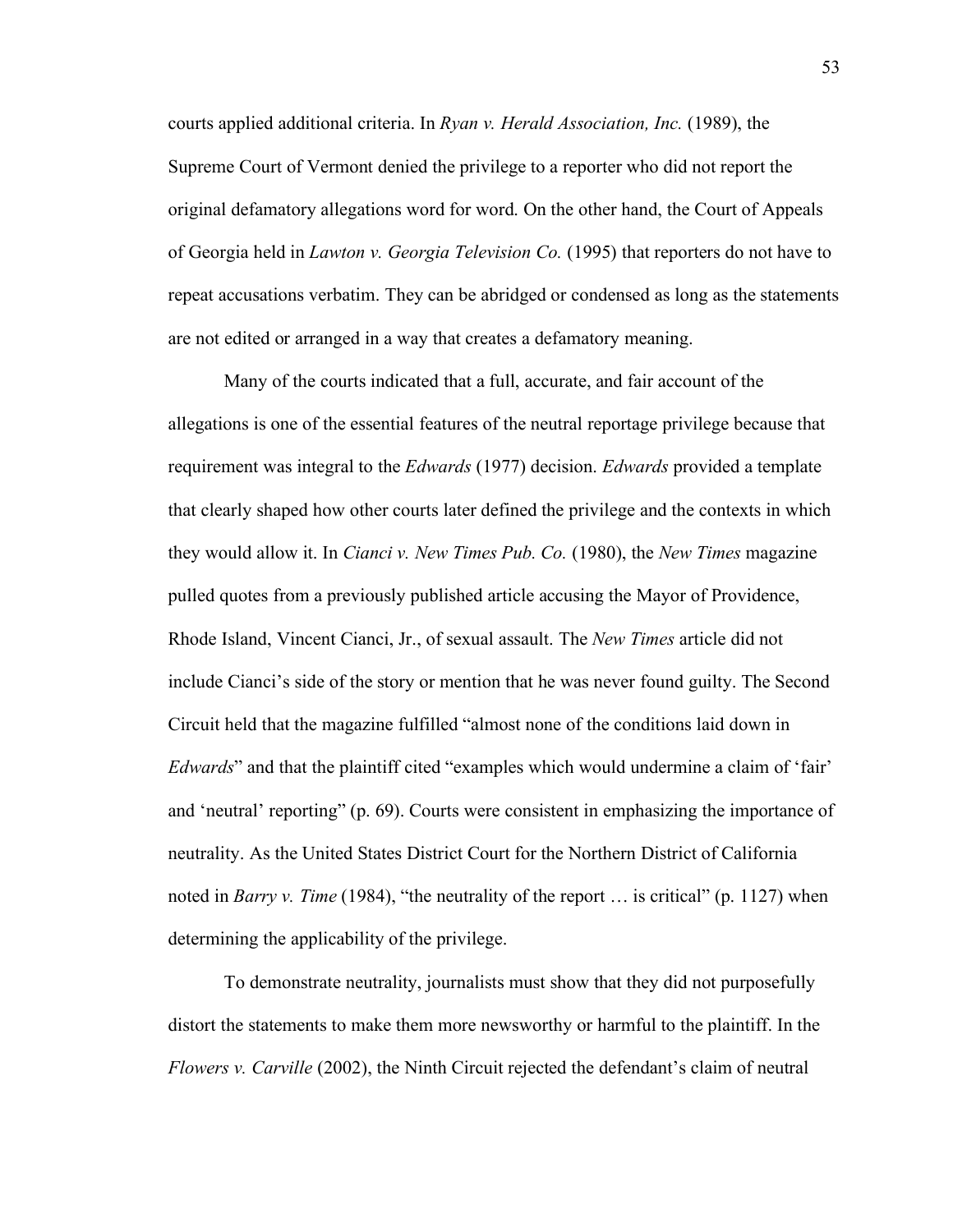reportage because the defendant "selectively edited" (p. 1122) the original statements that created a defamatory meaning. The court ruled that the privilege was "inapplicable because the context in which these statements were made belies any claim that they were merely neutral reports of earlier news stories" (p. 1133). Some courts have added that accurate reporting is not always enough for journalists to claim the privilege; they must also present each side of the controversy and describe the context of the dispute. In *International Association of United Mine Workers Union v. United Mine Workers of America* (2006), several newspapers were sued for libel over their reporting on a labor dispute. The district court in U.S. District Court for the District of Utah granted the protection of the neutral reportage privilege to two of the newspapers because they obtained "each party's position" (p. 86) and adequately displayed the standpoint of each organization in the dispute. The other newspapers, which did not maintain neutrality and did not feature the "perspective of both" sides (p. 89), were denied the privilege.

The next defining factor of the neutral reportage privilege is that published allegations need to be newsworthy and of strong interest to the public. Many of the cases turned to an often cited quote from *Edwards* (1977): "What is newsworthy about such accusations is that they were made" (p. 120). Newsworthiness was not the reason why the Second Circuit allowed the privilege in *Edwards*, yet many jurisdictions relied on this characteristic when evaluating the defamatory statements. In *Herron v. Tribune Publishing Company* (1987), the Supreme Court of Washington specifies "that the purpose behind recognizing a conditional privilege of this type is to allow the public to learn of newsworthy allegations … even when the allegations are false" (p. 183). The cases emphasized the need to protect defendants who publish information that is of public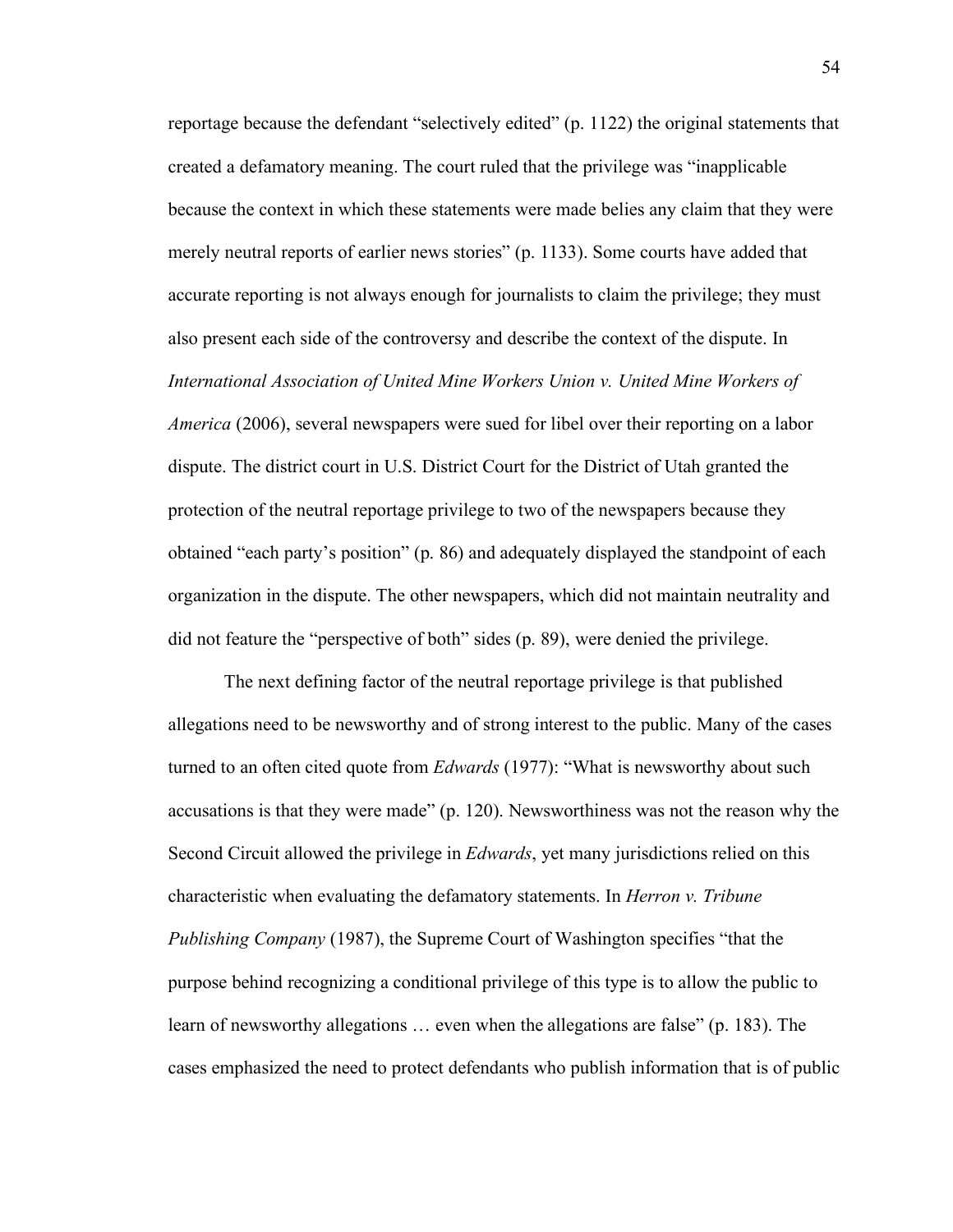concern. The U.S. District Court judge for the Central District of California, who presided over *Ward v. News Group International, Ltd.* (1990), affirmed that "the whole purpose of the privilege is to inform the public and let it judge which side is true. To do otherwise would have a chilling effect on speech and dissemination of information" (p. 84).

Another part of the courts' definition of neutral reportage was the public or private status of the plaintiff. Unless a private citizen decides to enter the public spotlight through their own actions, the privilege does not shield a defendant for republishing defamatory remarks about the plaintiff (*Khawar v. Globe Int'l, Inc.*, 1998). The Court of Appeals in Kansas added in *Haskell v. Stauffer Communications, Inc.* (1999) that even when a defendant makes a convincing argument for neutral reportage, the defendant can only invoke the privilege when the plaintiff is a public official or figure. This was the approach taken by a majority of the courts, except the Court of Appeals in Ohio. In *House of Wheat v. Wright* (1985) and *April v. Reflector-Herald, Inc.* (1988), the court prioritized public concern over the private status of the plaintiff. In *April*, the county sheriff told a reporter that he fired Mary April, the plaintiff, from the sheriff's office for stealing. The court asserted that they saw "no legitimate difference between the press's accurate reporting of accusations made against a private figure and those made against a public figure, when the accusations themselves are newsworthy and concern a matter of public interest" (p. 98). *April* and *House of Wheat* were anomalies, however, since every other private citizen case rejected the neutral reportage privilege.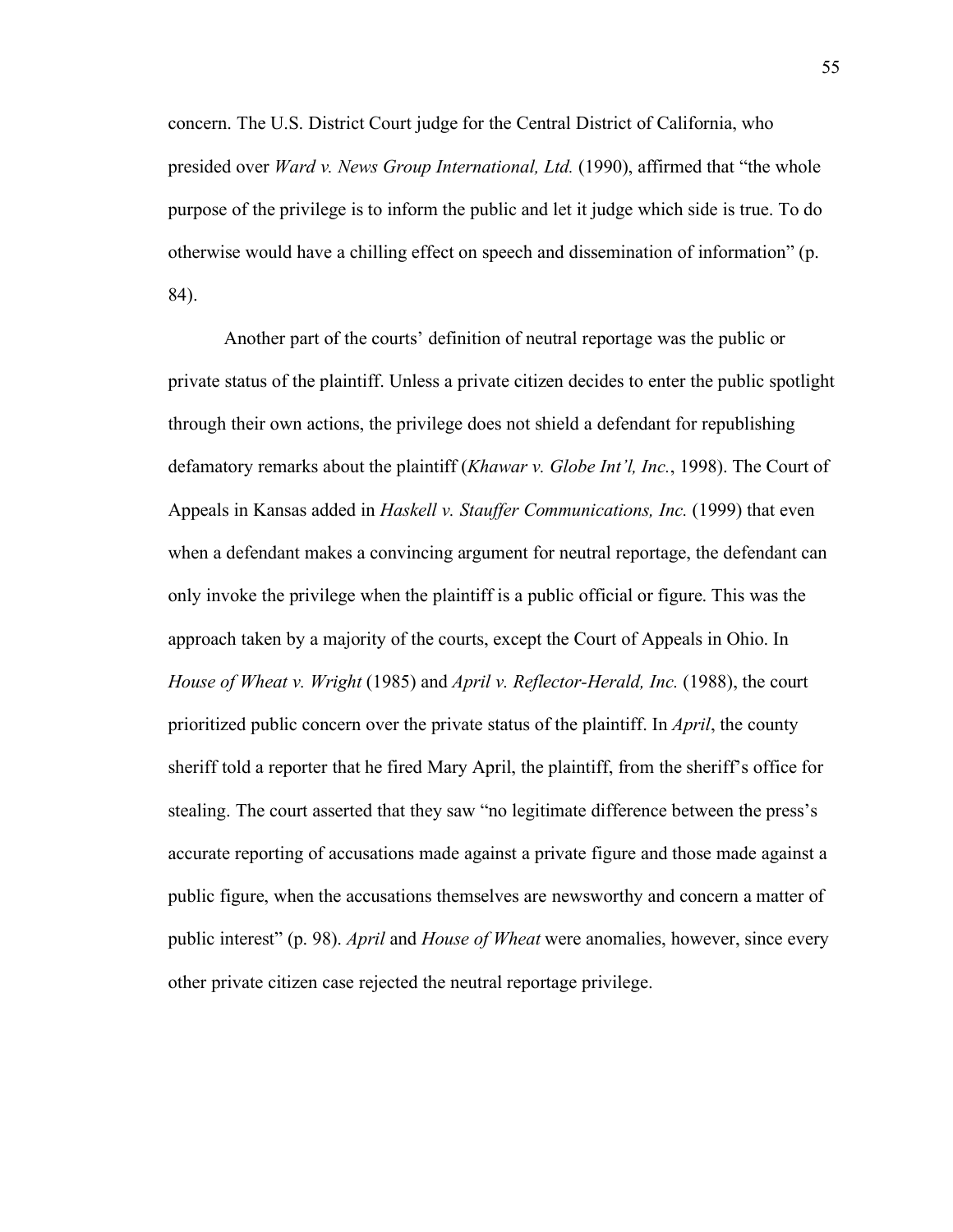## **B. Rationales for Accepting or Rejecting the Privilege**

The courts provided various rationales for why they either accepted or rejected the neutral reportage privilege as a defense. One of the most prevalent rationales was case precedent. While the courts for two cases in the sample did not acknowledge the privilege because their state Supreme Courts rejected it (*Trover v. Kluger*, 2007; *Bahen v. Diocese of Steubenville*, 2013), the courts for 10 other cases did not accept the privilege due to U.S. Supreme Court precedent. In four of the ten cases, *New York Times v. Sullivan* (1964) was cited (*Postill v. Booth Newspapers*, 1982; *Janklow v. Viking Press*, 1985; *Spreen v. Smith*, 1986; *Rouch v. Enquirer & News of Battle Creek*, 1992). The justices on the Supreme Court of South Dakota in *Janklow v. Viking Press* (1985) provided the primary reason why these courts referred to *Sullivan* when they stated "that the media already enjoys the generous protection accorded by *New York Times Co. v. Sullivan* with respect to erroneous statements of fact and opinion" (p. 881). Courts in four other cases cited *Gertz v. Robert Welch, Inc*. (1974) (*McCall v. Courier-Journal & Louisville Times*, 1981; *Hogan v. Herald Co.*, 1982; *WKRG-TV, Inc. v. Wiley*, 1986; *Little v. Consol. Pub. Co.*, 2011). The reason the Supreme Court of Alabama considered *Gertz* in its ruling in *WKRG-TV, Inc. v. Wiley* (1986) is because the court deemed "it instructive that the United States Supreme Court … rejected a "newsworthiness" test for determining whether a defamatory publication is protected by the First Amendment. Such a test ... was disapproved in *Gertz v. Robert Welch, Inc* …" (p. 619). There were also two cases in which courts based their decision on *St. Amant v. Thompson* (1968) (*Dickey v. CBS*, 1978; *Norton v. Glenn*, 2004). In *St. Amant*, the Court ruled that for public figures to prove a defendant defamed them, they need to present evidence that the defendant said or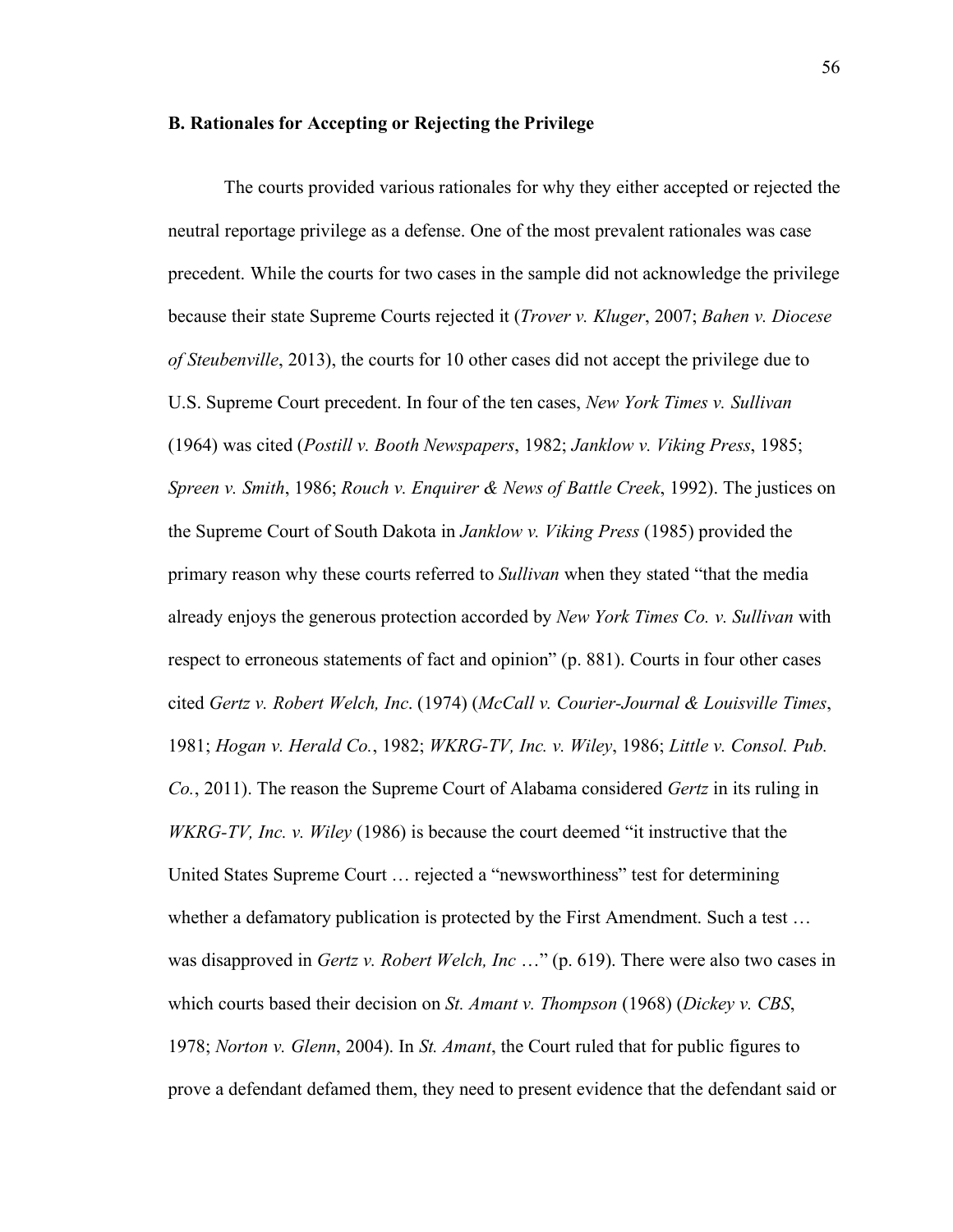published these statements with serious doubts about their veracity. The Third Circuit applied this holding in *Dickey v. CBS* and concluded "that a constitutional privilege of neutral reportage is not created … merely because an individual newspaper or television or radio station decides that a particular statement is newsworthy" (p. 1226).

Another repeated rationale was the notion that there are circumstances in which it is more important for the public to be informed than it is to protect a person's reputation. When justifying this stance, many courts pulled from the *Edwards* decision that cites "the public interest in being fully informed about controversies that often rage around sensitive issues demands that the press be afforded the freedom to report such charges without assuming responsibility for them" (p. 49). Some courts said the reason the privilege exists is so public knowledge of relevant controversies can take precedence over legal recourse for the defamed party (*Stockton Newspapers, Inc. v. Superior Court*, 1988; *McCracken v. Gainesville Tribune, Inc.*, 1978; *Ward v. News Group International, Ltd.*, 1990). The cases in which the court did not prioritize the public interest over the plaintiff's reputation were in situations when they did not believe there was a newsworthy controversy in the first place (*Lasky v. ABC*, 1986; *Condit v. Dunne*, 2004).

The state of mind of the defendant was also something the courts considered as a part of their rationale for the privilege. This meant that if the journalist believed they accurately conveyed the story, they should be able to claim the privilege. In *Davis v. Oberly* (1995), the Third Circuit explained that if the journalist is acting in good faith and reasonably believes the accuracy of what they reported, the neutral reportage privilege should apply. In *Krauss v. Champaign News Gazette* (1978), the Illinois Fourth District Appellate Court concurred: "Unless it is shown that the journalist deliberately distorts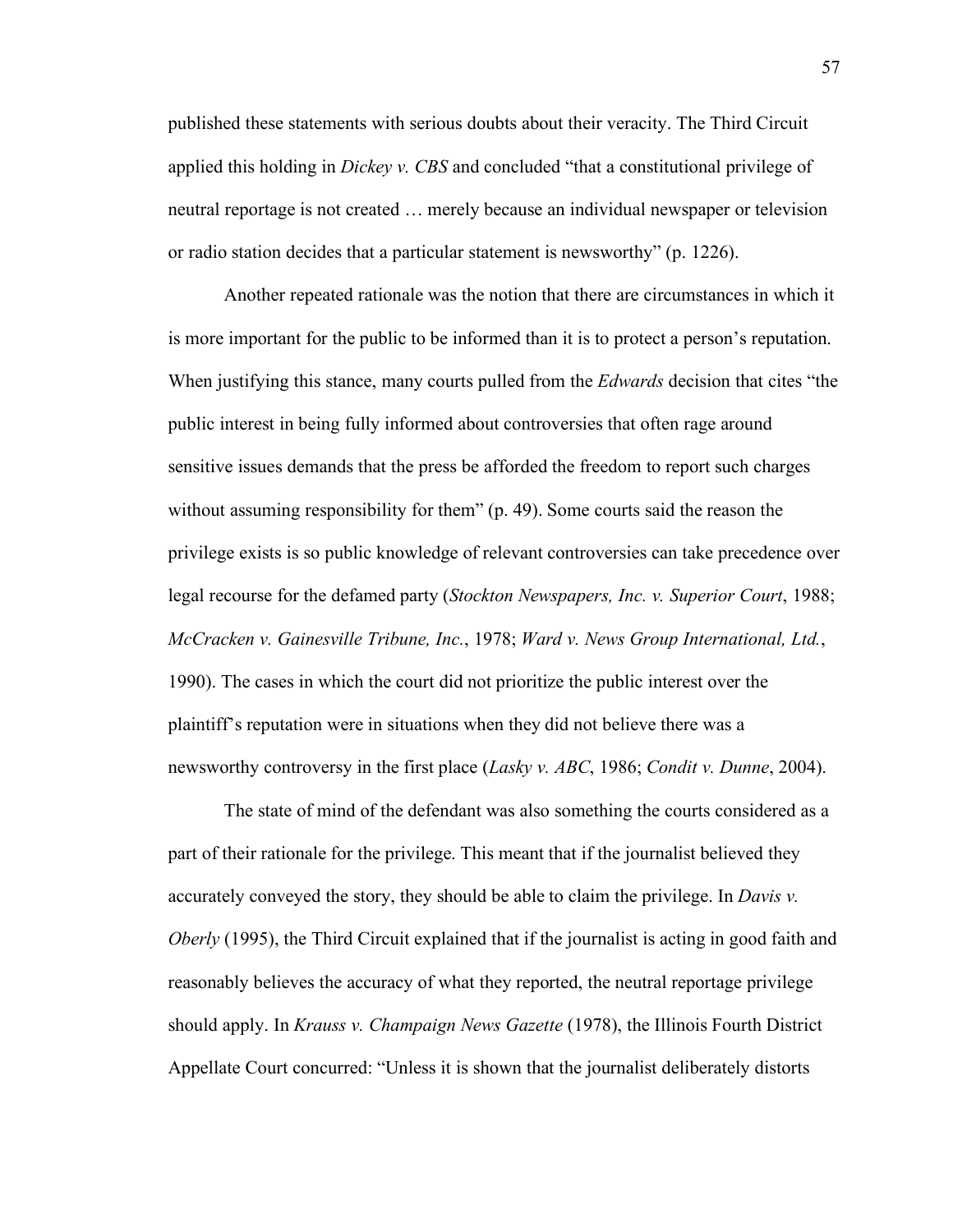these statements to launch a personal attack of [their] own upon the public figure or the program, that which [they] report under such circumstances is privileged" (p. 747). A related criterion that appeared in various cases is the amount of burden the journalist has with proving the truth of the accusations. None of the courts in the cases studied required the defendant to conduct an independent investigation of the statements they reported. In fact, some courts addressed this directly and explicitly rejected the idea. In *Minton v. Thomson Newspapers, Inc.* (1985), for example, the Court of Appeals of Georgia asserted that the journalist or news organization do not have to perform an independent investigation. The same court in *McCracken v. Gainesville Tribune, Inc.* (1978) reasoned that there is "no indication that the republisher has any burden except fairness, honesty, and accuracy" (p. 276).

Two courts in Vermont went as far as to say that a journalist could be covered by the privilege even when reporting anonymous accusations (*Burns v. Times Argus Association, Inc.*, 1981; *Paquette v. Vanguard Publishing Co.*, 1982). The Supreme Court of Vermont reasoned that "quoting from an anonymous letter, although perhaps lacking in responsibility, did not constitute an actionable offense" (*Burns v. Times Argus Association, Inc.*, 1981, p. 778). The judges admitted that statements from an anonymous source may not be as legitimate as those from an identified source, but they turned to a section in the *Edwards* (1977) opinion to support their decision: "We do not believe that the press may be required under the First Amendment to suppress newsworthy statements merely because it has serious doubts regarding their truth" (p. 120).

Another factor the courts considered, and about which there was some disagreement, was whether defendants could be denied the privilege when they have a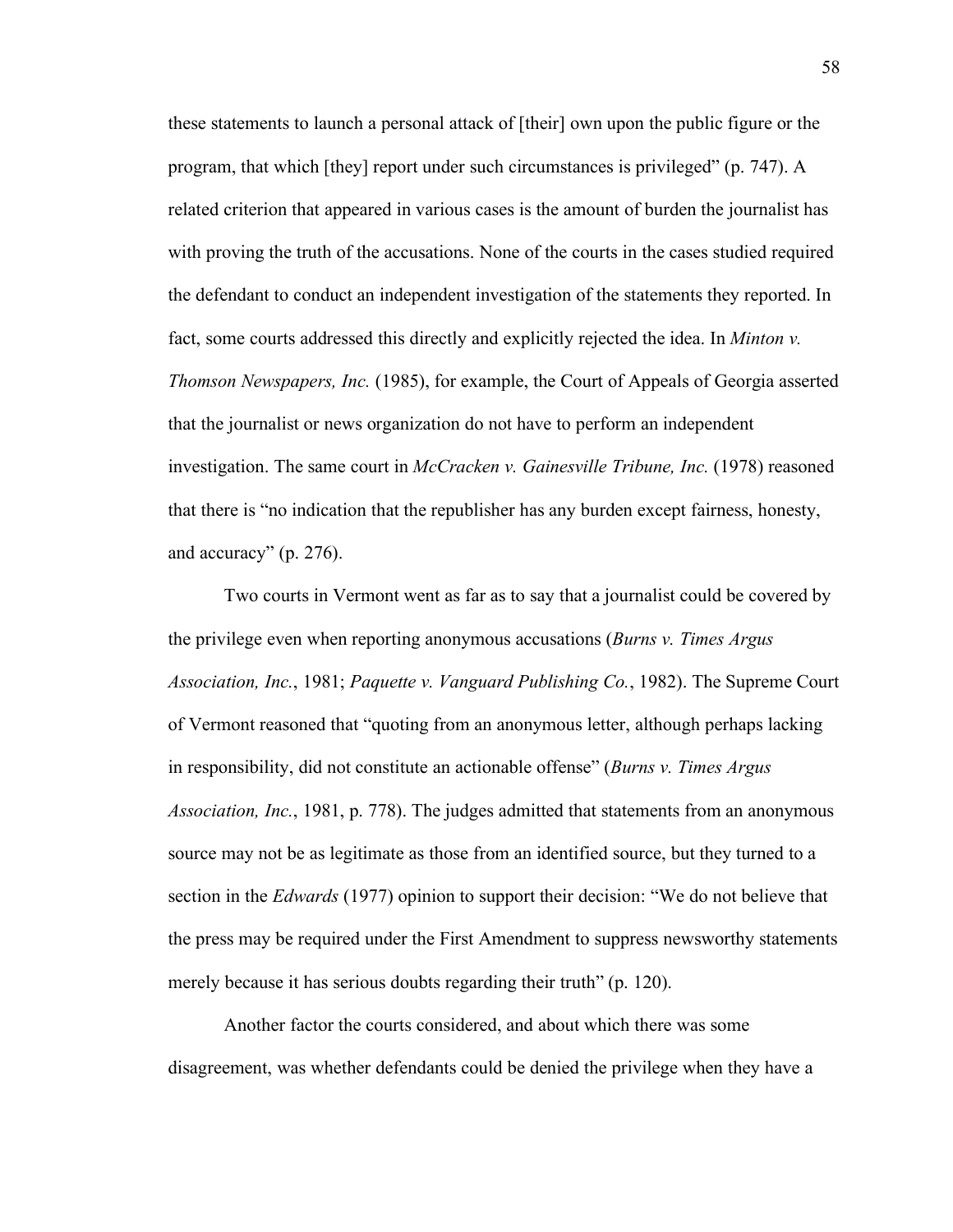bias against the plaintiff, even if there is nothing biased about their reporting of the accusations at the heart of the lawsuit. In *Price v. Viking Penguin, Inc.* (1989), the Eighth Circuit holds that it does not matter if the journalist has favorable or unfavorable feelings for the individuals involved in the story, they can claim the privilege as long as they report the events entirely and fairly. Despite the defendant's evident support for one of the subjects of the piece, the court concluded that "the primary focus must be on the defendant's attitude toward the truth of the statements, rather than on the defendant's attitude toward the plaintiff … [It matters] whether the reports were accurate reflections of what was said or done. Evidence of the author's general disposition towards his topic does not establish whether he espoused each particular allegation" (p. 1434). In contrast, other courts decided that the neutral reportage privilege should only apply if the reporter was unbiased toward the parties involved and the article was "disinterested reporting of the information" (*Schwarz v. Salt Lake Tribune*, 2005, p. 195; *Smith v. Taylor County Publishing Co., Inc.*, 1983; *Sunshine Sportswear & Electronics, Inc. v. WSOC Television, Inc.*, 1989).

In a handful of other cases, the courts mentioned the neutral reportage privilege but chose not to apply it because the claims were easily resolved by applying more conventional libel principles. The Court of Appeals of Louisiana in *Romero v. Abbeville Broadcasting Service* (1982) found "it unnecessary to apply the [privilege] here, because … the defendant did not recklessly disregard the truth" (p. 1250). In a First Circuit case, *Pan Am Systems Inc. v. Hardenbergh* (2015), the court cited the neutral reportage privilege approvingly but offered similar reasoning as *Romero*, saying the defendant's comments were protected opinion. Courts in other cases did not apply the privilege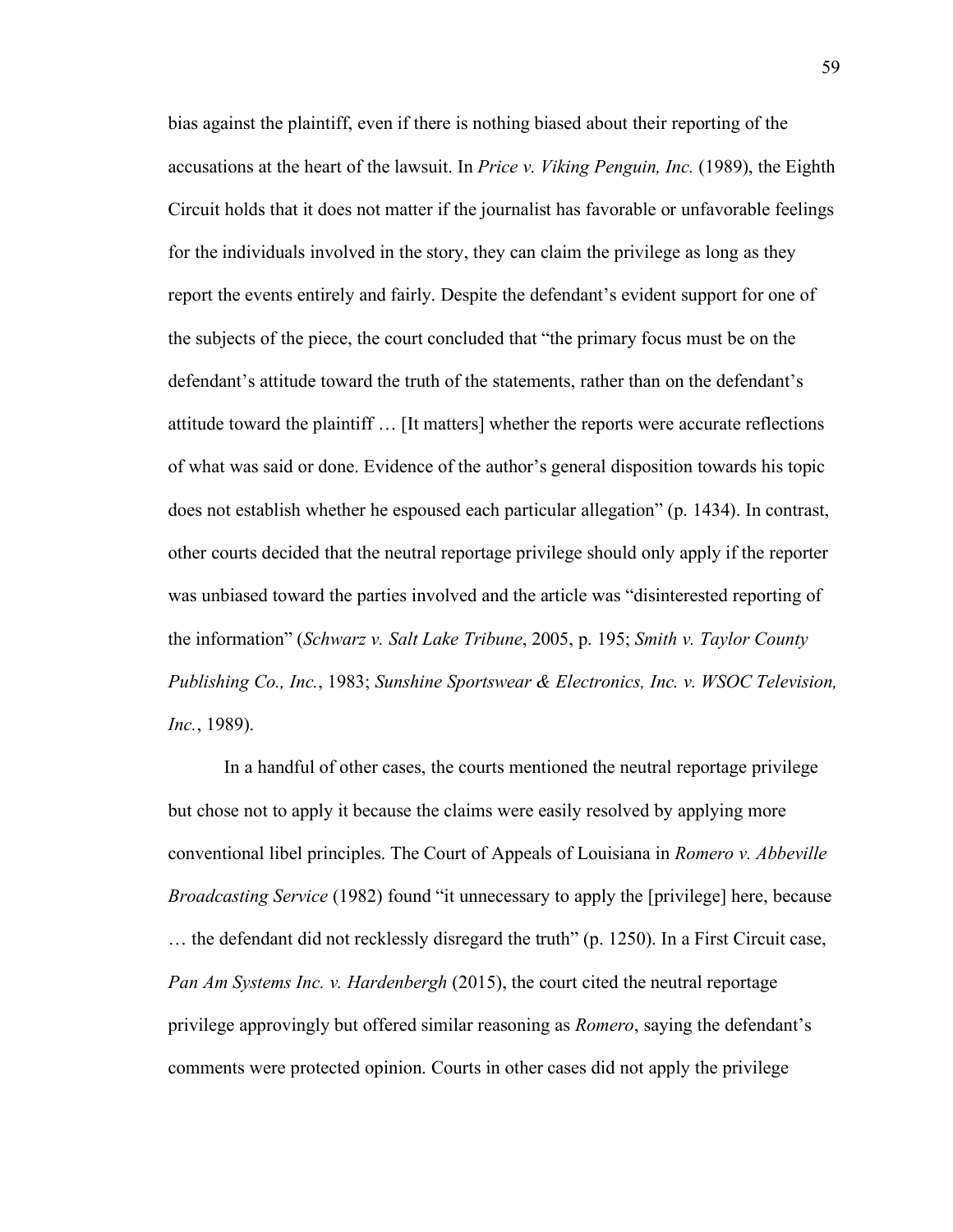because they affirmed a lower court's decision on other grounds, like the Seventh Circuit case, *Woods v. Evansville Press Company* (1986), in which the court could not find enough evidence of actual malice to sustain the plaintiff's claim.

Finally, in six cases the courts did not fully accept or fully reject the neutral reportage privilege. In half of these cases, the courts approved something comparable to the neutral reportage privilege but did not specifically name it. The U.S. District Court for the Northern District of Oklahoma decided in *Ackley v. Bartlesville Examiner-Enterprise* (2007) that "when assessing the truth of a report concerning an investigation, a defendant is under no requirement to show that the allegations against the plaintiff are true, but must only show that the allegations were made and that the allegations themselves were accurately recited" (p. 5), yet the court never categorized this ruling as a neutral reportage privilege.

Another two cases were decided by courts that approved the idea of neutral reportage, but, like the courts that cited the *Sullivan* precedent, believed privileges like fair report were equivalent and provided sufficient protection (*Costello v. Ocean County Observer, et al.*, 1994; *Howard v. Antilla*, 2002). And, in *Chapin v. Knight-Ridder, Inc.* (1993), the Fourth Circuit chose not to take a stance on the privilege until it had a more appropriate case in which to address it. "Until we face a case with a 'prominent, responsible,' but nongovernmental speaker, we need not cast our lot one way or the other on the full *Edwards* neutral reportage privilege" (p. 1097). In the 26 years since *Chapin*, the Fourth Circuit has not heard a case involving neutral reportage.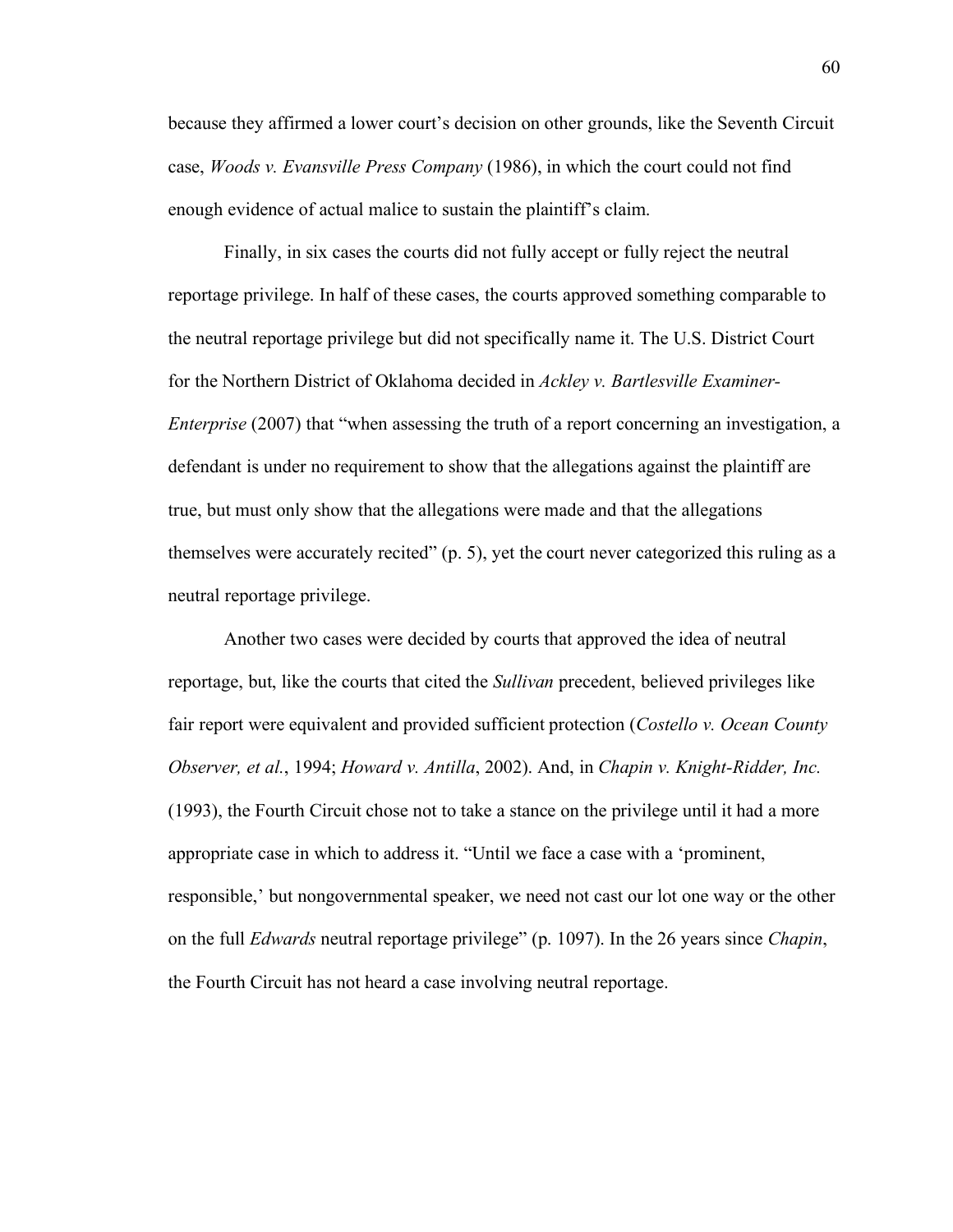# **C. Jurisdictional and Time Trends of the Neutral Reportage Privilege Decisions**

After analyzing the case data first as a whole and then separating the data between the circuit court and state cases, jurisdictional and time trends emerged. As shown in Figure 1 and Table 1, the number of cases heard overall was highest in the 1980s and took a sharp decline in the decades after. What most likely contributed to the initial incline was the Second Circuit's recognition of the privilege in *Edwards v. National Audubon Society, Inc.* in 1977.



Figure 1: Rulings for the Neutral Reportage Privilege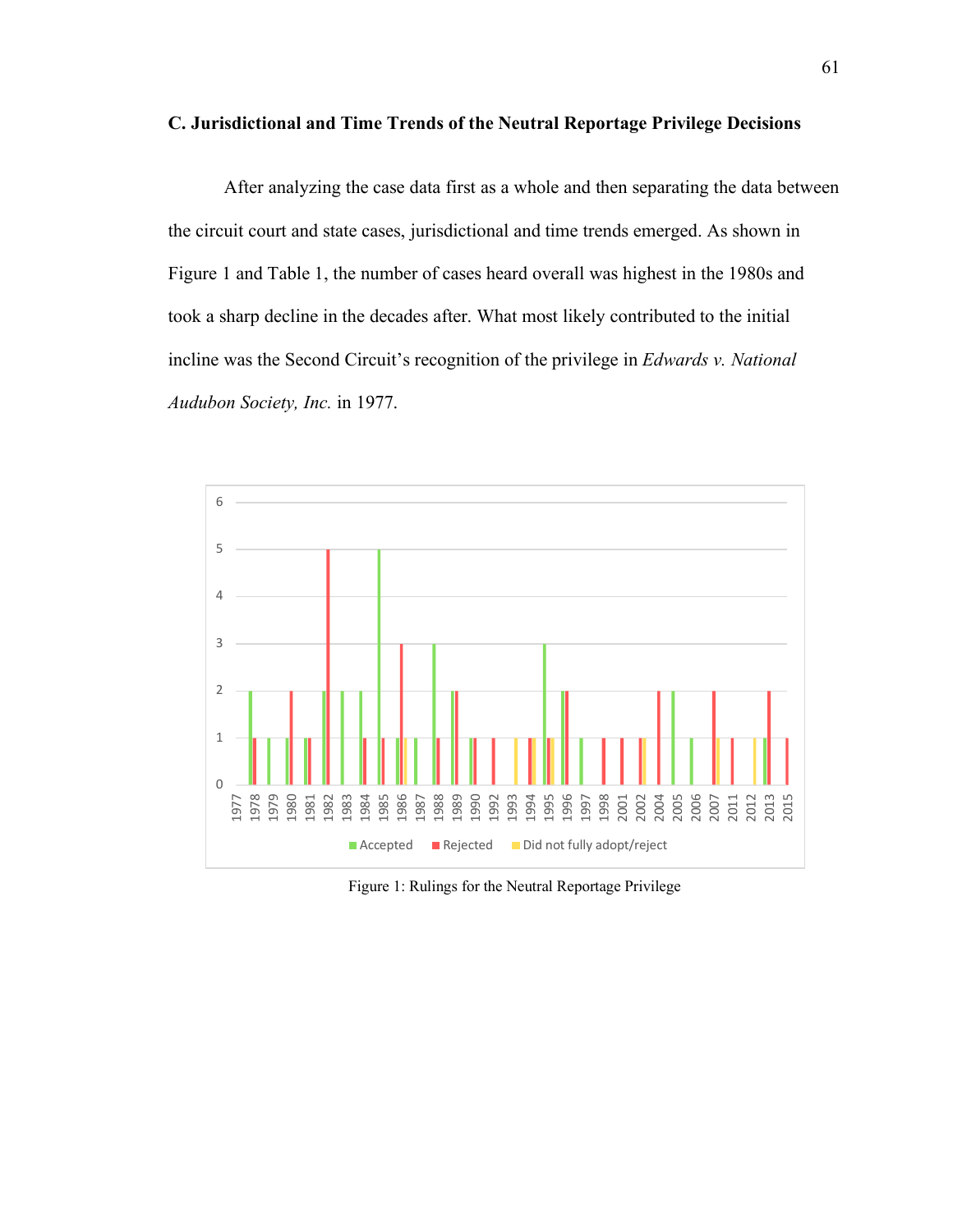| <b>Decade</b>     | Number of Cases   Accepted |    | Rejected | Did not fully accept or reject |
|-------------------|----------------------------|----|----------|--------------------------------|
| 1970s             |                            |    |          |                                |
| 1980s             |                            | 20 | 16       |                                |
| 1990s             | 16                         |    |          |                                |
| 2000s             |                            |    |          |                                |
| 2010 <sub>s</sub> |                            |    |          |                                |

Table 1: Frequency of All Neutral Reportage Cases

The same phenomenon happened with the acceptance of the privilege versus rejection. The privilege was accepted slightly more often in the 1970s and 1980s than it was rejected. This trend started to reverse in the 1990s and continued through the 2000s and 2010s. Figure 2 shows that courts are not addressing the neutral reportage privilege as often as in the past, and they are now more likely to reject it than accept it.



Figure 2: Most Recent Trends of Neutral Reportage Decisions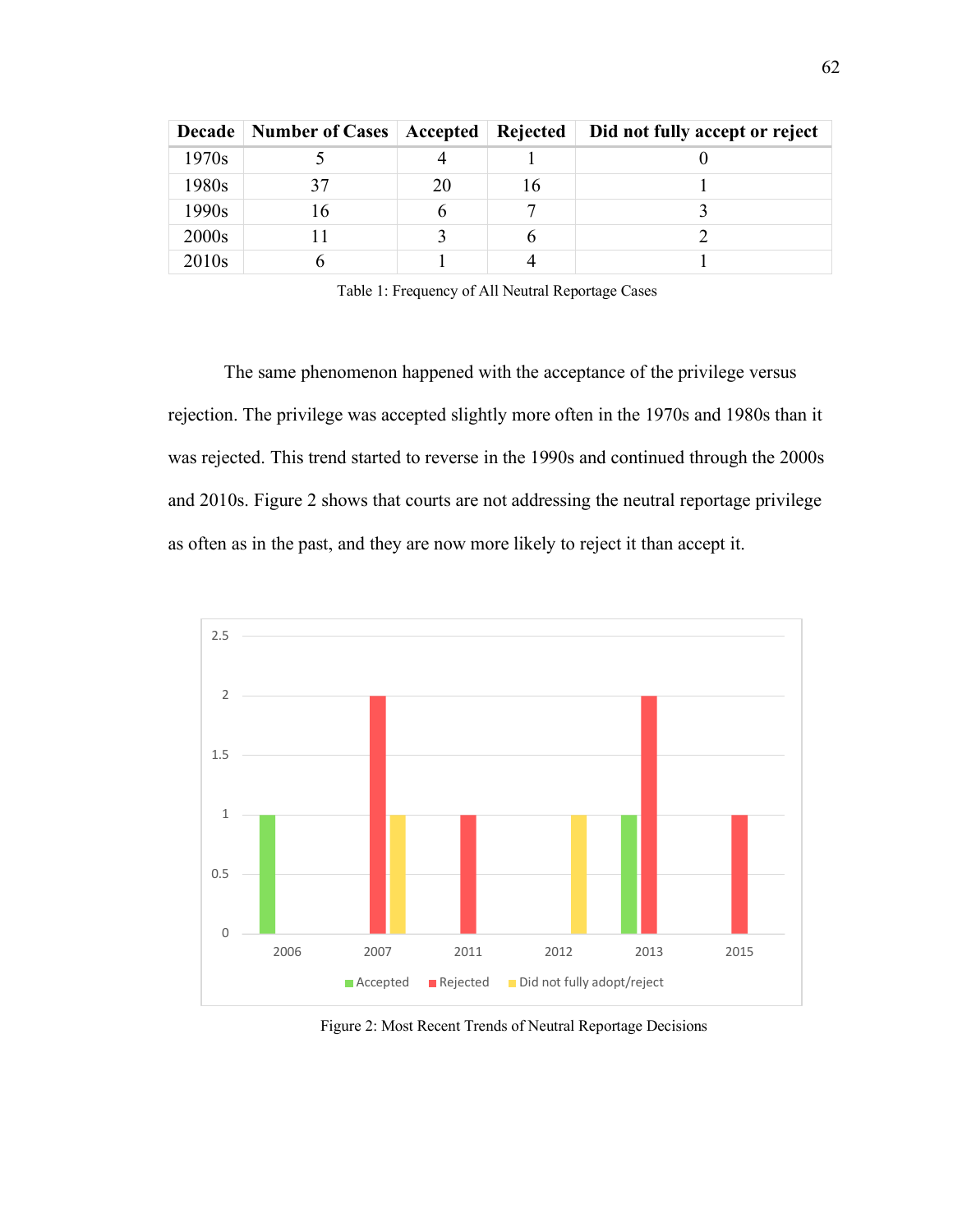In the first twenty years of the study, when the privilege was accepted more often, the most common rationales the courts gave were: 1) the statements were newsworthy and therefore were of public interest even though they were defamatory; 2) the article was neutral and accurate; and 3) the journalist did not have the burden to prove the validity of the remarks before publishing them. Over the last 20 years of the study, when the courts were more likely to reject the privilege, many of the courts ruled that the stories were not neutral or accurate enough or that the U.S. Supreme Court cases *Sullivan* and *St. Amant* already provided enough protection for libel defendants. These reasons for rejection show that the courts' standards for neutral reportage became more strict, or that those courts simply did not believe the privilege added anything significant to existing defamation law.

Although there is a slight decline in the number of cases where the court accepts the privilege, the decisions by the courts after 1988 are mostly inconsistent. Between 1989 and 2015, there was a lot of variation in the courts' recognition of the privilege. There is no discernable trend during that period. Out of all 75 cases, the courts accepted the neutral reportage privilege 34 times, rejected the privilege 34 times, and did not fully accept or reject it seven times. Because of this uneven application, the law is unpredictable for journalists and other communicators. It is difficult for them to know when they will and will not be protected. The variance in these decisions does not provide enough guidance for whether an individual has the freedom to republish defamatory statements without punishment.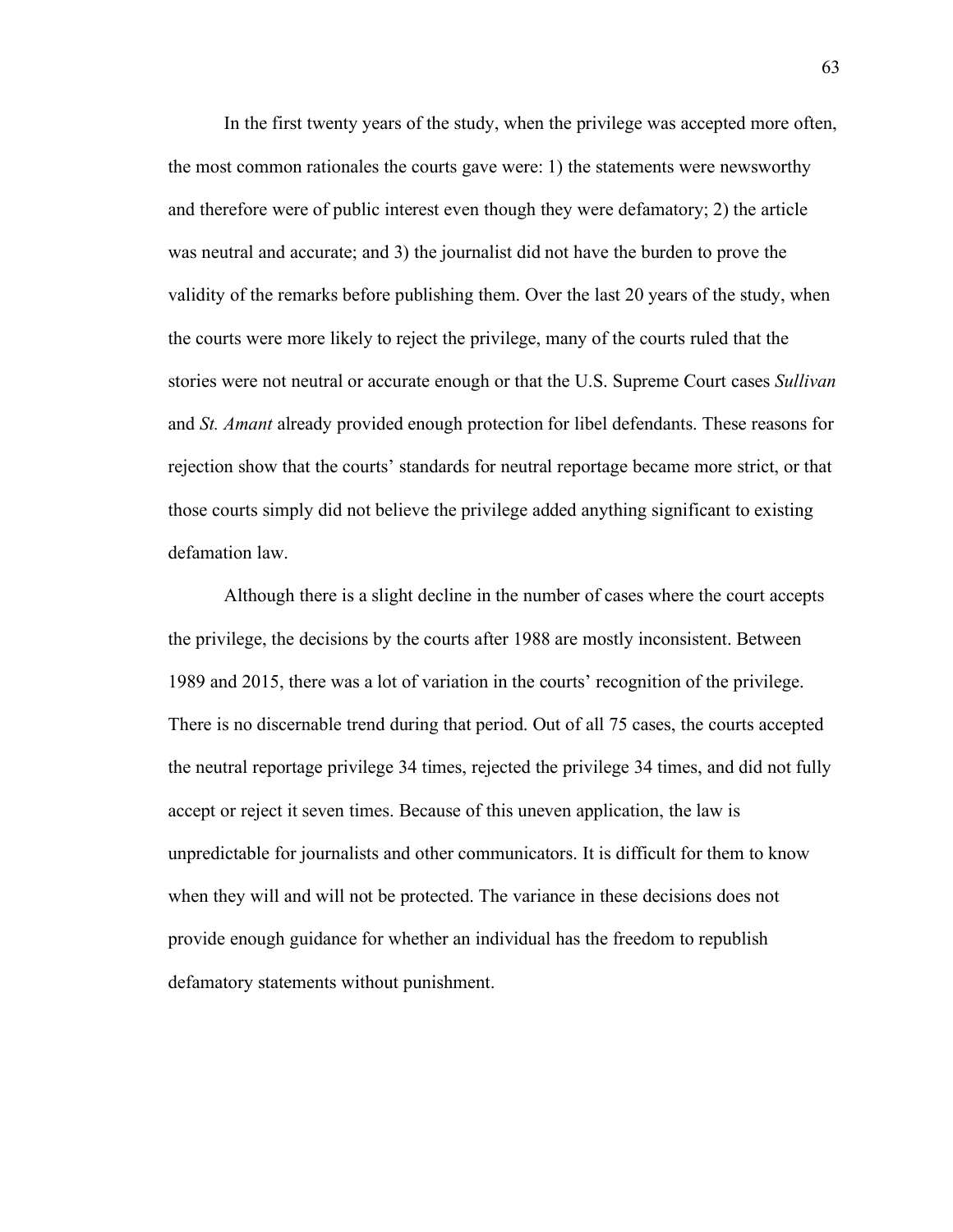| <b>Decade</b>     | Number of<br>Cases | Accepted | Rejected | Did not fully accept or<br>reject |
|-------------------|--------------------|----------|----------|-----------------------------------|
| 1970s             |                    |          |          |                                   |
| 1980s             |                    |          |          |                                   |
| 1990s             |                    |          |          |                                   |
| 2000s             |                    |          |          |                                   |
| 2010 <sub>s</sub> |                    |          |          |                                   |

Table 2: Frequency of Circuit Court Cases

| <b>Decade</b>     | Number of<br>Cases | Accepted | Rejected | Did not fully accept or<br>reject |
|-------------------|--------------------|----------|----------|-----------------------------------|
| 1970s             |                    |          |          |                                   |
| 1980s             | 33                 | 18       |          |                                   |
| 1990s             |                    |          | O        |                                   |
| 2000s             |                    |          |          |                                   |
| 2010 <sub>s</sub> |                    |          |          |                                   |

Table 3: Frequency of State Court Cases

Data from all the analyzed cases is reflected in Table 2 and Table 3, divided between federal and state cases. The state court cases did not show anything significant but the circuit court cases revealed some tendencies. Out of the 17 circuit court cases in the study, the courts only accepted the neutral reportage privilege four times. One of these cases was *Edwards* at the beginning of the study in 1977, and the other three cases came from the 8th (*Price v. Viking Penguin, Inc.*, 1989) and 9th Circuits (*Barry v. Time*, 1984; *Ward v. News Group International, Ltd.*, 1990). The privilege was applied in these cases because the statements in question were newsworthy, and the articles published were neutral or accurate.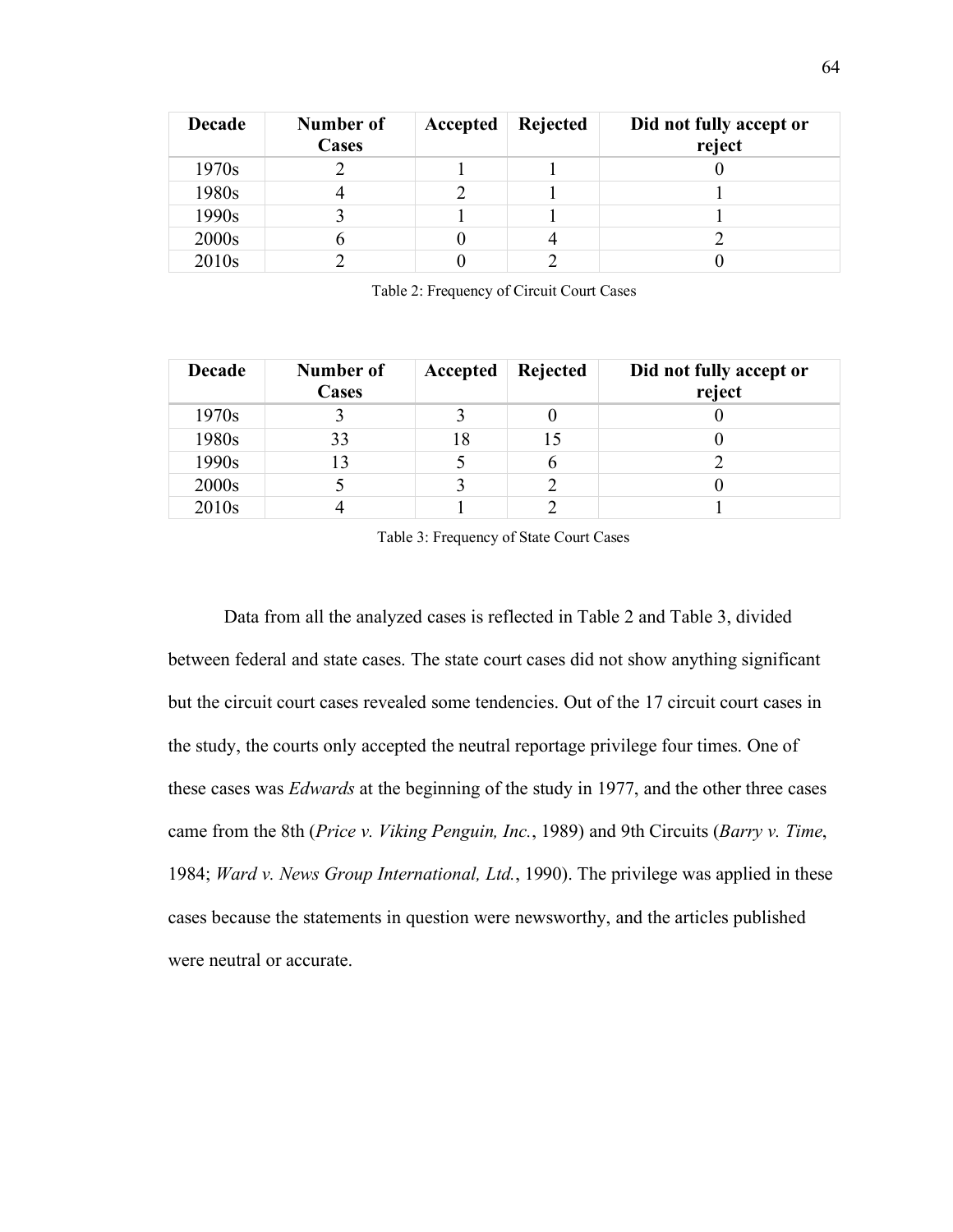| <b>Circuit</b> | Year | <b>Rationale</b>                                      |
|----------------|------|-------------------------------------------------------|
| 1st Circuit    | 2015 | Privilege was unnecessary.                            |
| 2nd Circuit    | 1980 | Sullivan precedent.                                   |
| 2nd Circuit    | 1995 | Privilege was unnecessary.                            |
| 2nd Circuit    | 2004 | Gertz precedent.                                      |
| 3rd Circuit    | 1978 | St. Amant precedent.                                  |
| 6th Circuit    | 2007 | Privilege was unnecessary.                            |
| 6th Circuit    | 2007 | State Supreme Court precedent.                        |
| 6th Circuit    | 2013 | Privilege does not apply to inaccurate<br>statements. |
| 9th Circuit    | 2002 | Privilege does not protect doctored statements.       |

Table 4: Rejected Circuit Court Cases

Of the nine rejected circuit court cases, Table 4 shows a majority of them are well after the *Edwards* decision and after the few accepted cases by the 8th and 9th Circuit as well. The rationales the courts gave for not accepting the privilege are similar, including that the story was not neutral or accurate or that the court believed the privilege was not necessary. Something else to note with the circuit court cases is that the 2nd Circuit, the court that decided *Edwards*, rejected every other neutral reportage case that it heard. This shows how highly fact-specific not only neutral reportage privilege cases are but defamation cases in general and that it is most likely impossible to create a bright line test for every court to follow with these cases.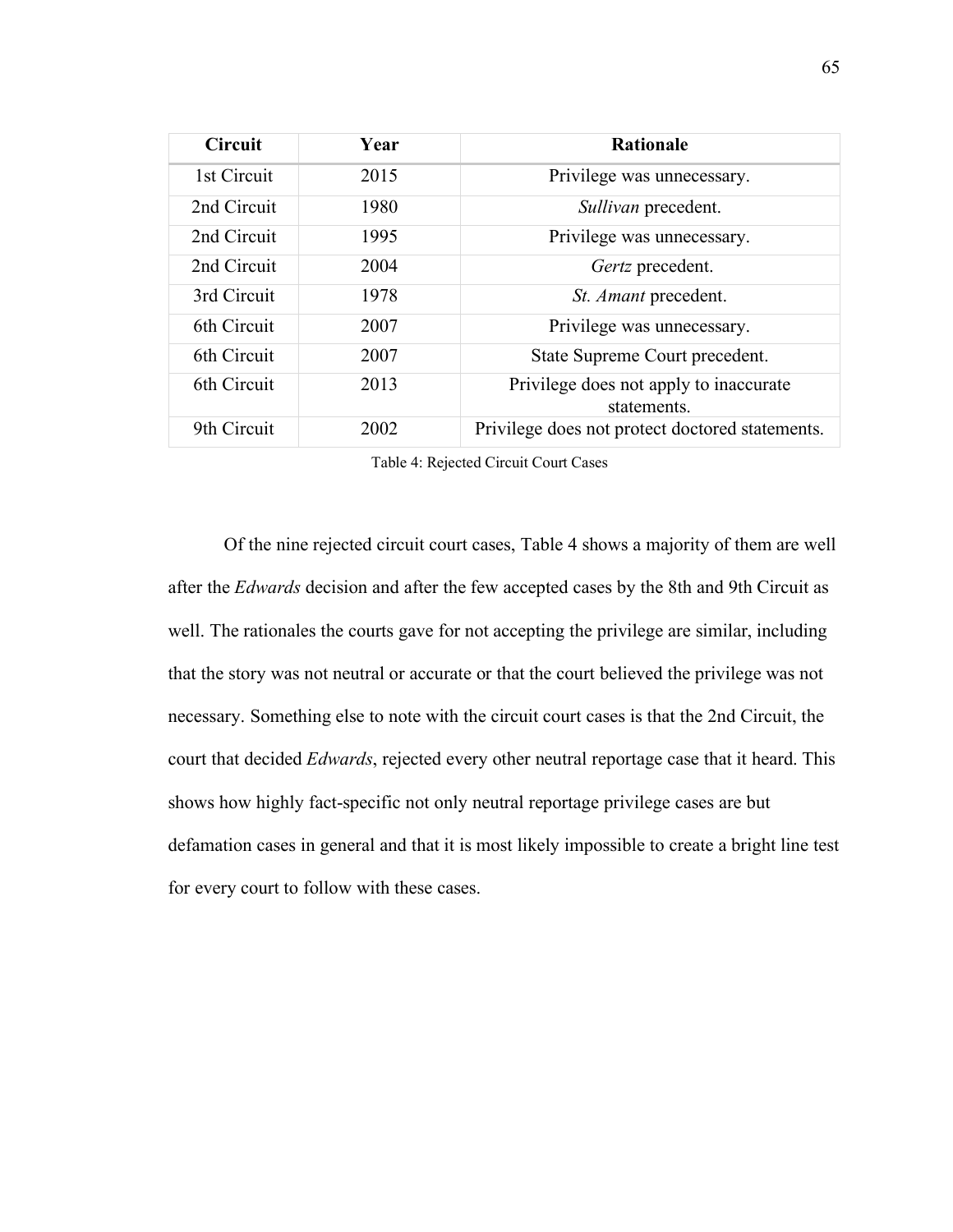#### **VI. Proposal**

When the courts amend defamation law, one of their top priorities is to strike a proper balance between the freedom of speech and press and the need to protect one's reputation. This proposal will try to do the same by offering recommendations to the courts about how to conceptualize and apply the neutral reportage privilege while also advising journalists and those sharing information on social media about how to use it. The neutral reportage privilege promotes a free press, but it does not reward the sharing of baseless accusations for the purpose of spreading a false narrative. People are constantly lying. Whether it be a pundit on a cable news network or the leader of the free world, people are and will continue to contaminate the marketplace of ideas with disinformation. The point of the neutral reportage privilege is not to enable this but to combat it. It is meant to give citizens the freedom to share newsworthy information in a way that ultimately exposes the people making false allegations so that they can be held accountable.

It is crucial that journalists and others have protection to rebut inaccuracies when they are presented as fact. For example, when Donald Trump criticized pro-choice advocates at an April 2019 rally in Green Bay, Wisconsin, he told the almost 10,000 attendees (Schneider, BeMiller, & Soellner, 2019) that after a baby is born, pro-choice doctors and mothers "determine whether or not they will execute the baby" (Cameron, 2019, para. 1). This fabricated story cannot be classified as defamation because he did not identify anyone by name. If he had, however, journalists would not have been able to report his statements without risking a libel suit. A story like this will not go completely uncontested, but if journalists feel like they could be in danger of a lawsuit, it is likely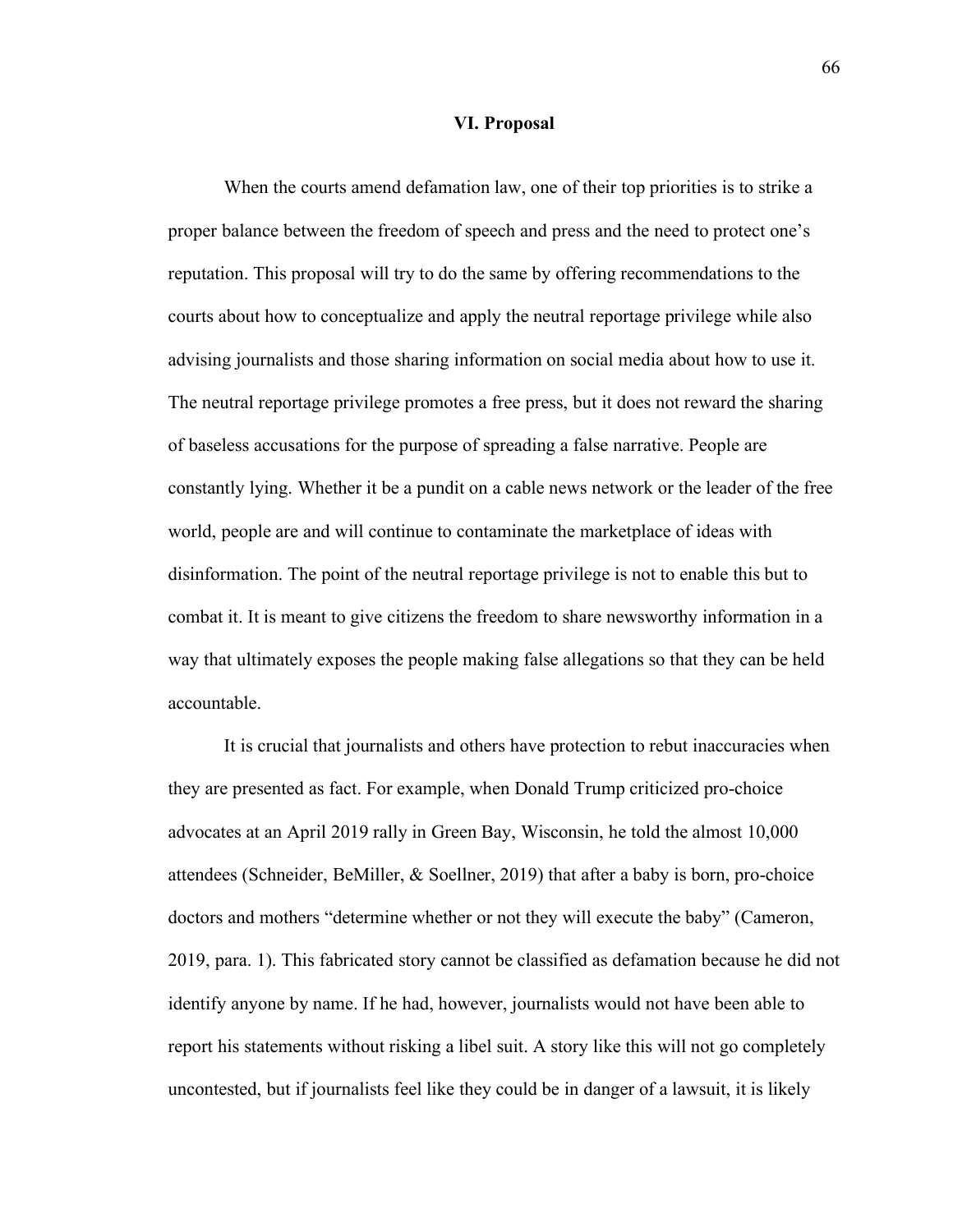they will not report the whole story in the hopes of avoiding liability. They could decide not to print Trump's full quote or not report parts of the story thinking this will help their case. Not only does this not help them, it contributes to the distortion of the truth. The concern for what journalists will publish if protected by the neutral reportage privilege should not be as great of a concern as letting these stories circulate without being accurately fact checked. When someone fully and accurately reports an event with good motives, they should be able to claim neutral reportage. They did not alter any storylines or make accusations of their own. There are certain guidelines that people should follow and that the courts should accept for neutral reportage protection to apply. If these guidelines are met, the journalists should be protected, which will not only strengthen freedom of the press but will empower citizens by ensuring they have access to the information they need to understand the full context of these situations.

# **A. How a Story is Presented**

What a reader takes away from a story after reading it is dependent on how that story is told. How a journalist illustrates the events that transpired and the actions of the parties involved shapes the narrative and alters a reader's viewpoint. What a writer decides to include in an article and how in depth their reporting is can be small but relevant factors to neutral reportage circumstances and ones that the courts should consider when deciding if they should validate the privilege.

### **i. Good faith v. spreading disinformation.**

The motive for why a writer publishes a story containing defamatory statements is necessary to understand when considering whether the neutral reportage privilege should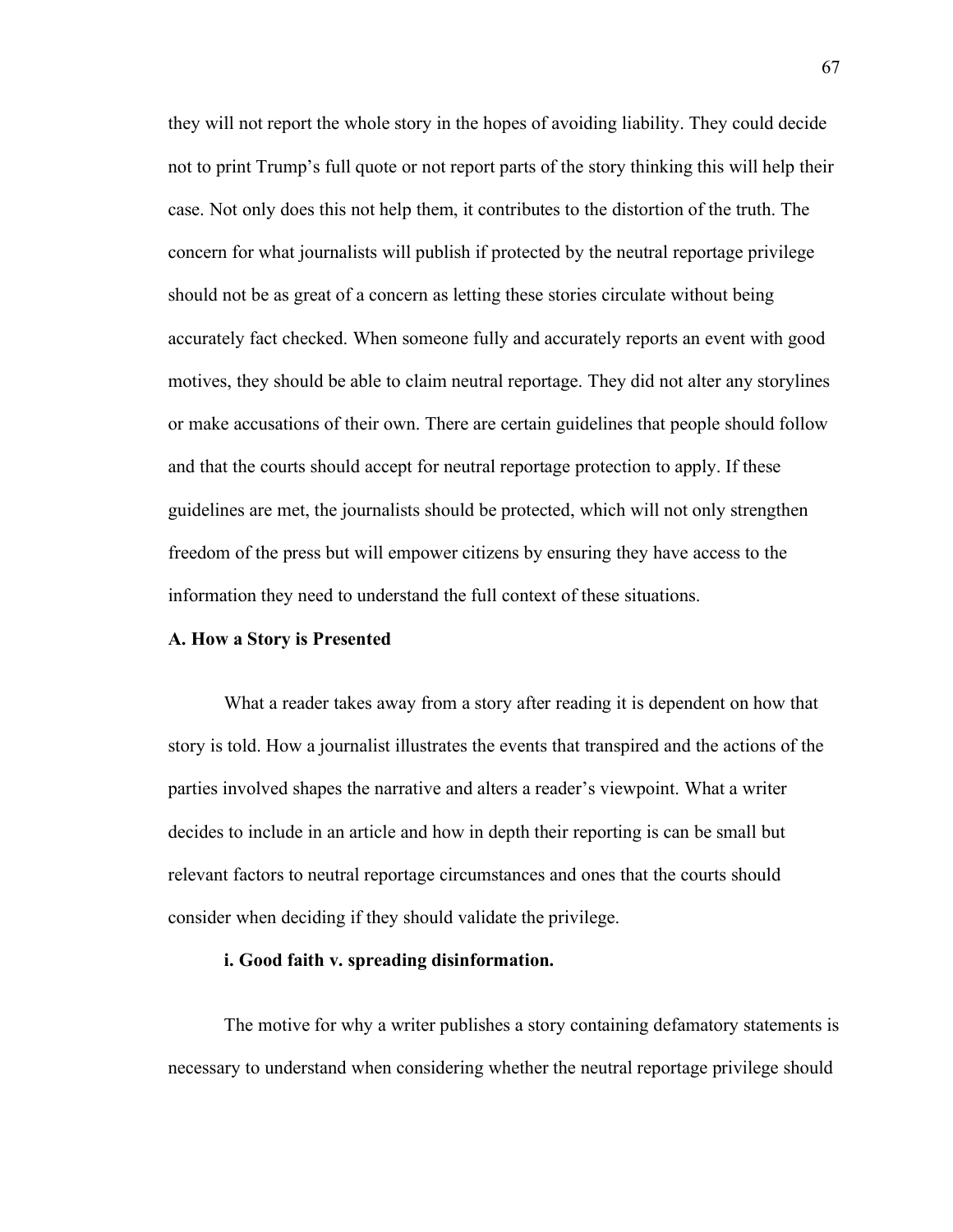protect a libel defendant. The pizzagate conspiracy theory can be used as an example of this. During the 2016 U.S. presidential election, a conspiracy theory entered mainstream public discourse when the private email account of John Podesta, Hillary Clinton's campaign manager, was hacked (Lopez, 2016). When the hackers released Podesta's emails to the public, conspiracy theorists began to claim that the emails contained coded messages that translated into information about human trafficking and Democratic public officials' involvement in a child-sex ring located in a Washington, D.C., pizzeria. This was all debunked, but it spread throughout social media and was even mentioned on some more prominent news outlets. If Podesta were to sue any of the journalists who reported on these rumors, or others who shared the information online, the defendants could invoke the neutral reportage privilege, at least where they shared the information in good faith. Good faith is grounded in the intentions of the writer. This means they are not reporting the story as truth but as a newsworthy event. Even though the pizzagate conspiracy was entirely fictitious, it was still of public interest that opponents of a presidential candidate were trying to harm her campaign by spreading dangerous conspiracies. The neutral reportage protection should not apply, however, to those who publish stories or share information in order to advance the conspiracy. If there is no indication in a story that the statements or events are untrue, then the reporter is not acting in good faith and should not be able to rely on the privilege.

This does not mean that the reporter has to independently investigate the rumor, or to flatly reject its validity in the story, but they should somehow make it clear that they are not validating the source's claims but merely reporting them as newsworthy activity. There are several ways a reporter can do this, including providing background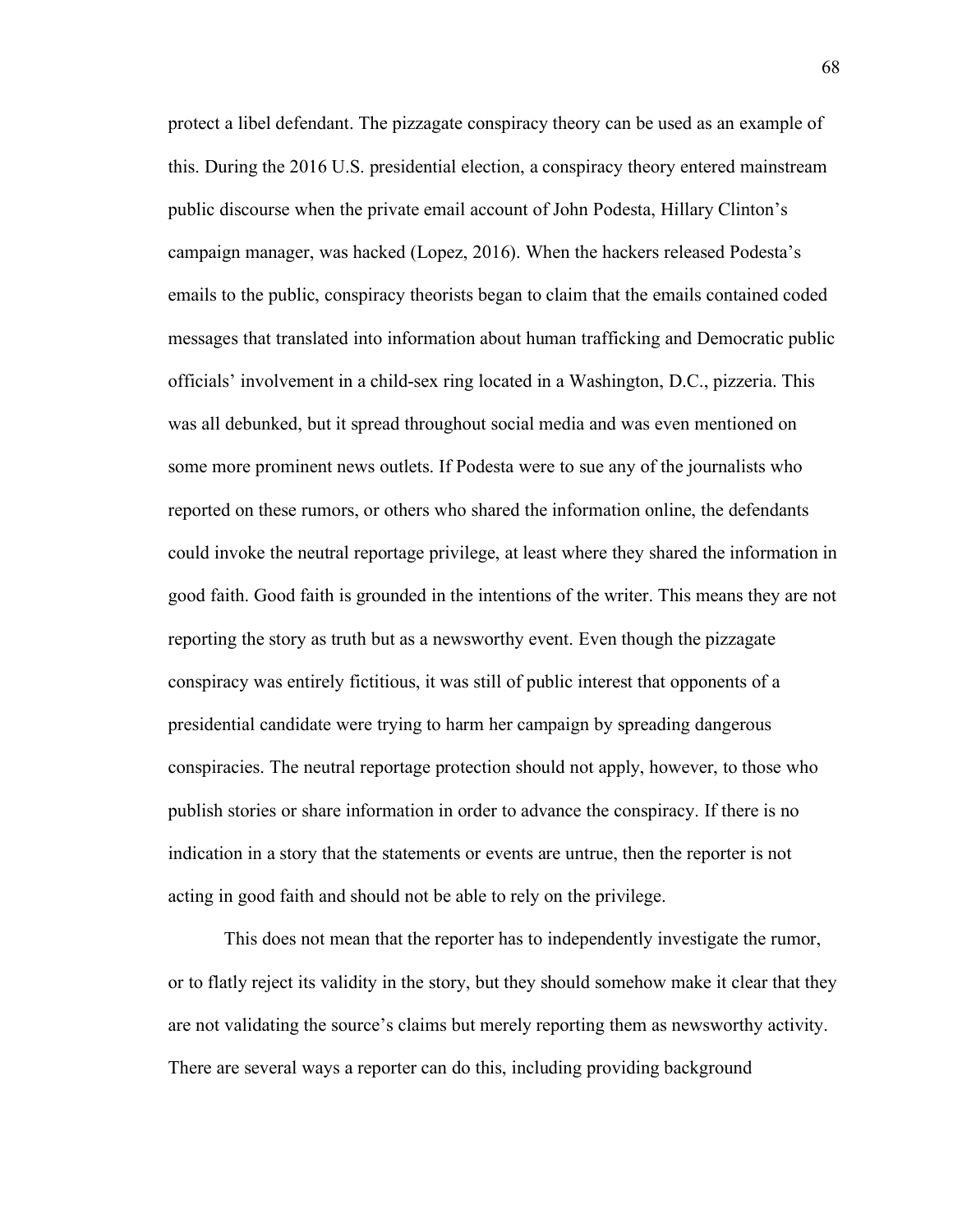information on the story or the parties involved. In 2018, SpaceX and Tesla CEO Elon Musk tweeted that diver Vern Unsworth was a "pedo guy" because Unsworth would not accept Musk's help with rescuing 12 Thai boys from a flooded cave (Sharma, 2019). There is not a lot a journalist can do to prove the accuracy of Musk's tweet, nor should they have to. The fact that a person as powerful as Musk is accusing someone of being a pedophile is newsworthy, and writers can faithfully report this news by giving the background of the story and the character of Musk.

Courts make a consequential oversight when they only focus on the accuracy of the defamatory remarks and not the motives of those retelling them. Several courts have rejected the privilege by saying that it is unnecessary in light of the protections provided by the Supreme Court's decision in *St. Amant* (1968), which held that public plaintiffs could not successfully sue for defamation absent evidence that "the defendant in fact entertained serious doubts as to the truth of his publication." (p. 731). But this actual malice protection does not go far enough, because there are times when a reporter might have doubts about the truth of certain statements but still feel it serves the public interest to report them. *St. Amant*, by itself, provides no leeway for such writers. The question that should be asked is not whether the journalists had doubts about the legitimacy of the remarks, but whether they alerted the reader about their doubts. It is reasonable to punish the defendant if evidence is found that they knew the statements were false and published them without warning their readers. If, however, the defendant reports the defamatory comments while alerting the audience about the questionable reliability of the comments, courts should view this as evidence of good faith.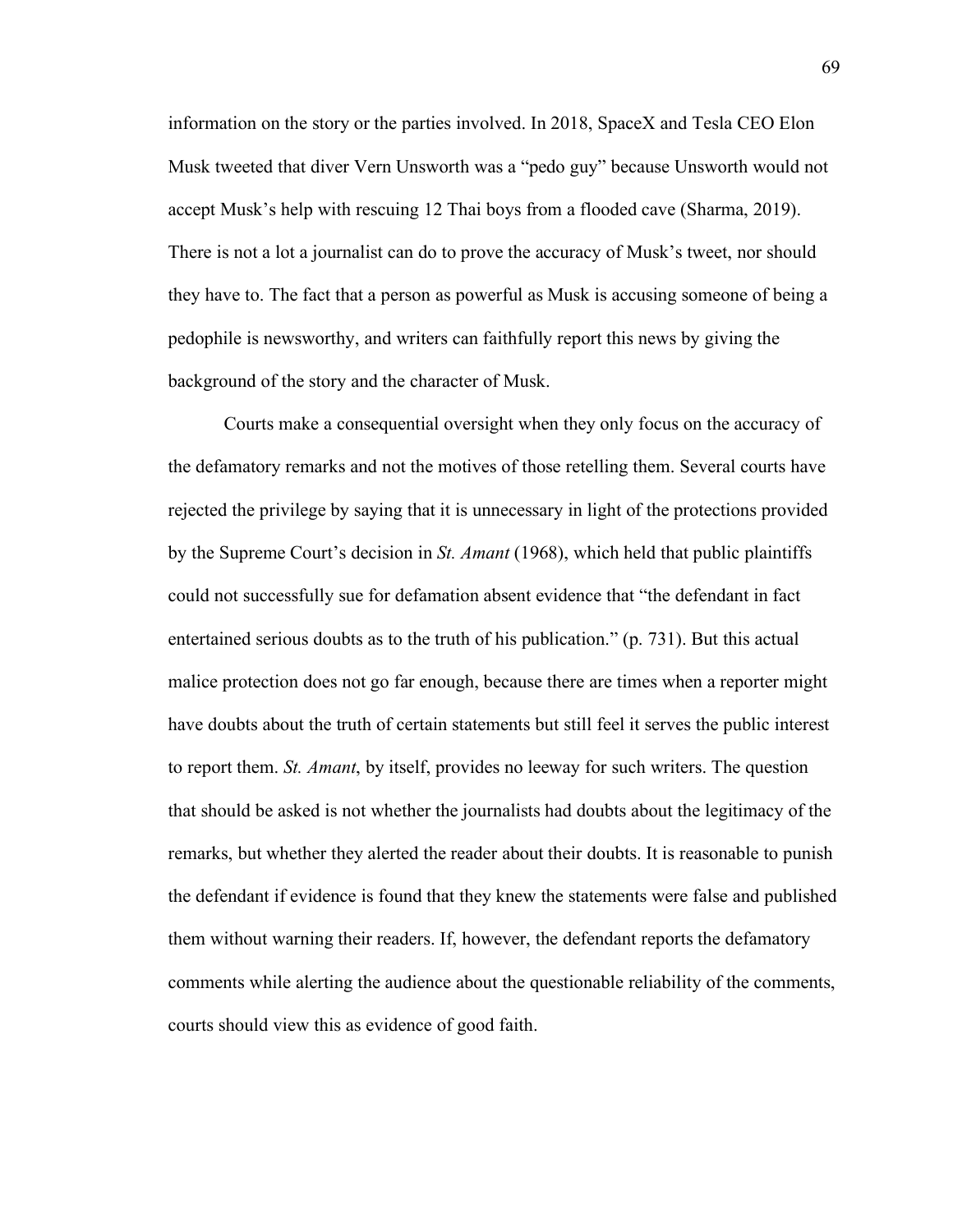The *St. Amant* decision only covers a limited set of circumstances. It also creates a chilling effect on the dissemination of comments that, while false, are nevertheless newsworthy because the person making them is a public figure. Journalists, and the public in general, have no fighting chance against aspiring despots if they are not able to fully report on these rulers' actions. Good faith and motive are evident in stories where the writer does not treat the defamatory statements as fact, but accurately reports the fact that the statements were made. In these situations, *St. Amant* is not enough. Reporters need the added layer of protection that the neutral reportage privilege provides.

# **ii. Accuracy, context, and neutrality.**

The courts most commonly define neutral reports as those that are "fair and accurate" (*Herron v. Tribune Publishing Co.*, 1987, p. 182). The United States District Court for the Northern District of California contended in *Barry v. Time, Inc.* (1984) that neutrality is when a "plaintiff does not and [cannot] assert that the articles present an unbalanced or one-sided picture of the public controversy …" (p. 1127). The Supreme Court of Vermont in *Ryan v. Herald Association, Inc.* (1989) said neutrality is when the defamatory quotes are as accurate and precise as possible without any editorializing. The courts state what they think neutrality is, but not what journalists should do to ensure their report is neutral. A journalist needs to make clear that they are just reporting what the public figure said and are not validating the underlying claims. They need to illustrate the whole story and not leave out vital details that might alter how the audience views the statements. One way to do this is by giving more context regarding the relationship between the defamer and the defamed. Similar to David McCraw's (1991) suggestion of including the existence of controversy between the two parties, the privilege should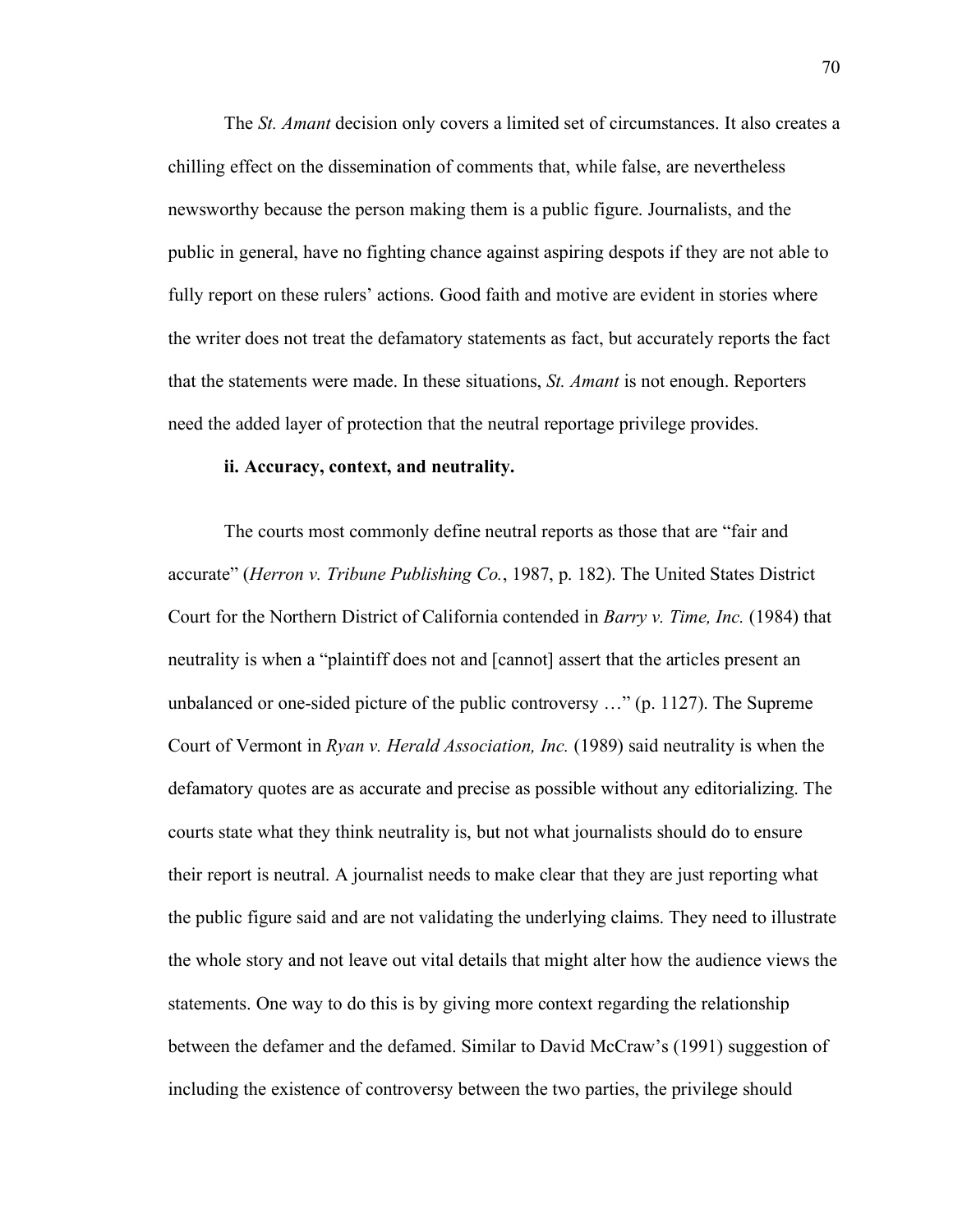protect the author if they provide each side of the story in their piece. This allows the reader to understand the bigger picture and possibly question the false remarks. Journalists can use this tactic when covering cases about sexual assaults. In 2019, the *Salt Lake Tribune* reported that libel lawsuits were going up in Utah and the suspected cause was the #MeToo movement (Miller). Men were suing women for libel after they made accusations of sexual assault, and the women were suing the men for labeling them as liars. For writers to avoid lawsuits when reporting these stories, explaining the positions of each party would give the reader enough information to make their own decisions about what is true and false. Claiming neutral reportage can become tricky in these situations if both parties are private individuals, but the public concern of criminal behavior is more important for the community to know rather than keeping the identities of each party private. Shining light on these stories can offer support to the victim, expose the assailant, and possibly encourage other victims to come forward.

Another practice journalists can implement when reporting a person's defamatory remarks is concentrating on the background and reputation of the accusers. The writer can apprise their audience of the defamer's possible biases and if they are known for holding certain beliefs. If Senator Mitch McConnell were to make dubious accusations about Judge Merrick Garland, a journalist could supplement his comments with information about McConnell's political ideology and past actions. The author of an article can also gauge the credibility of someone if they have made libelous remarks in the past. In 2009, musician and actress Courtney Love was the first celebrity to be sued for tweets she posted (Frizell, 2014). Love was sued for defamation by fashion designer Dawn Simorangkir and later by Love's own former laywer. The first suit was for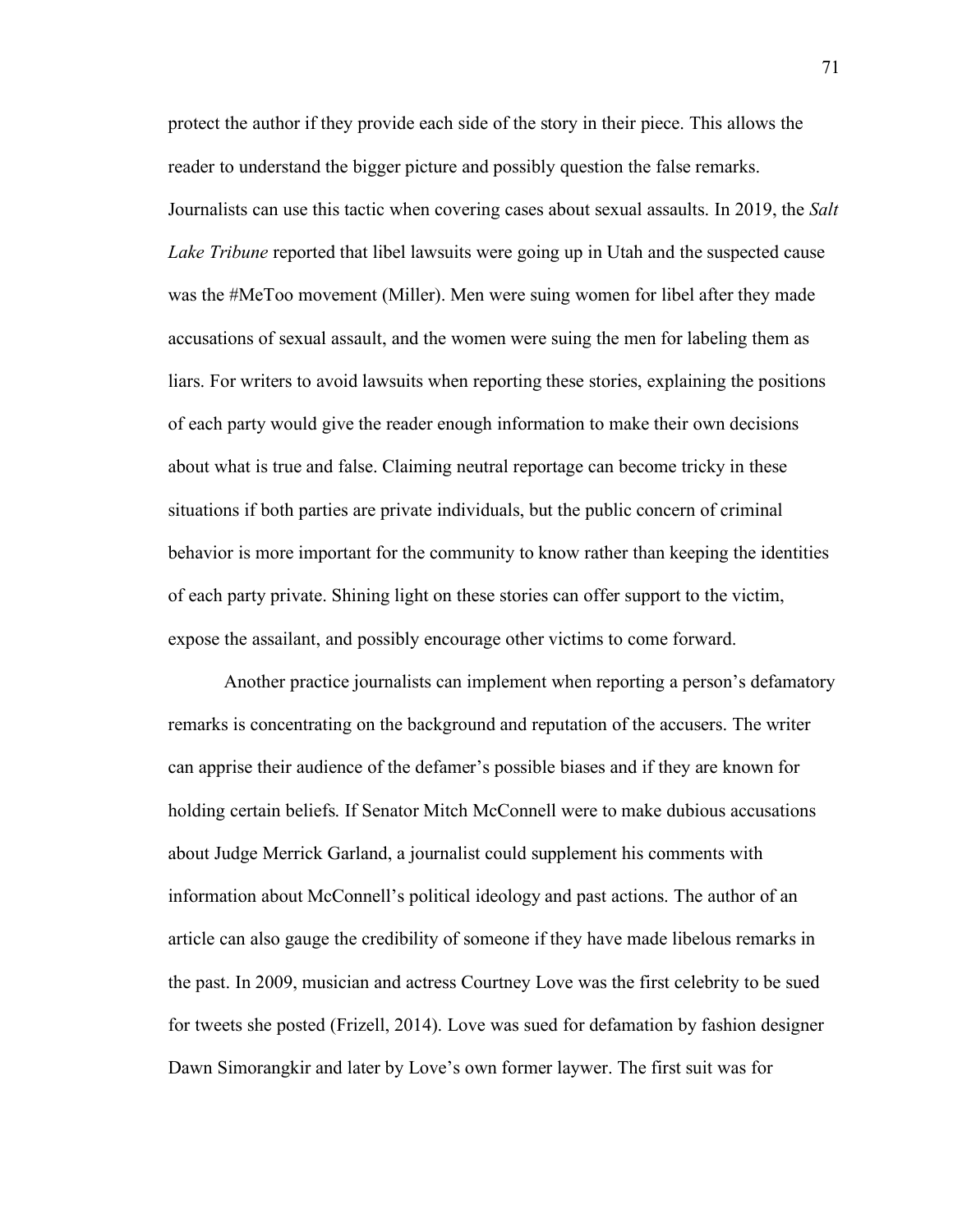tweeting that Simorangkir was a drug dealer, thief, and prostitute (Grebey, 2015). Shortly after Love settled the suits with Simorangkir, her former lawyer Rhonda Holmes sued her for defamation as well after Love tweeted Holmes "was bought off" (Grebey, 2015, para. 2). When reporting the controversy between Love and Holmes, a writer can include the past incidences with Simorangkir to note her history with defamation and let the reader decide if Love should be seen as a reliable source. Not providing background of the controversy or the credibility of the accusers is not a requirement of the neutral reportage privilege, but it does offer more evidence for the intentions of the defendant and provides more information for the reader.

Similar to a suggestion by media law scholar Randall Bezanson (1985), writers can also prove their neutrality by including denials of the comments from the accused. This will give the defamed the opportunity to prevent further harm to their reputation and evidence of a full and accurate story that the defendant can turn to if the plaintiff ends up suing. The journalist can also back up their claim of neutrality by commenting on the absence of proof of the allegations. This method of reporting is critical when the defamer is trying to peddle a conspiracy about a well-known tragedy to advance a political agenda. After the mass shooting at Sandy Hook Elementary School in 2012, far-right conspiracy theorist Alex Jones repeatedly claimed that the massacre was a hoax (Williamson, 2019). For years, Jones publicized lies about the shooting, saying it was staged by crisis actors who wanted to diminish the Second Amendment. Jones' conduct has become newsworthy over the past several years, mostly for its extremism, so it is of public interest for journalists to report his latest behavior, but these stories need to include that there is no proof of legitimacy to his accusations. It would be negligent to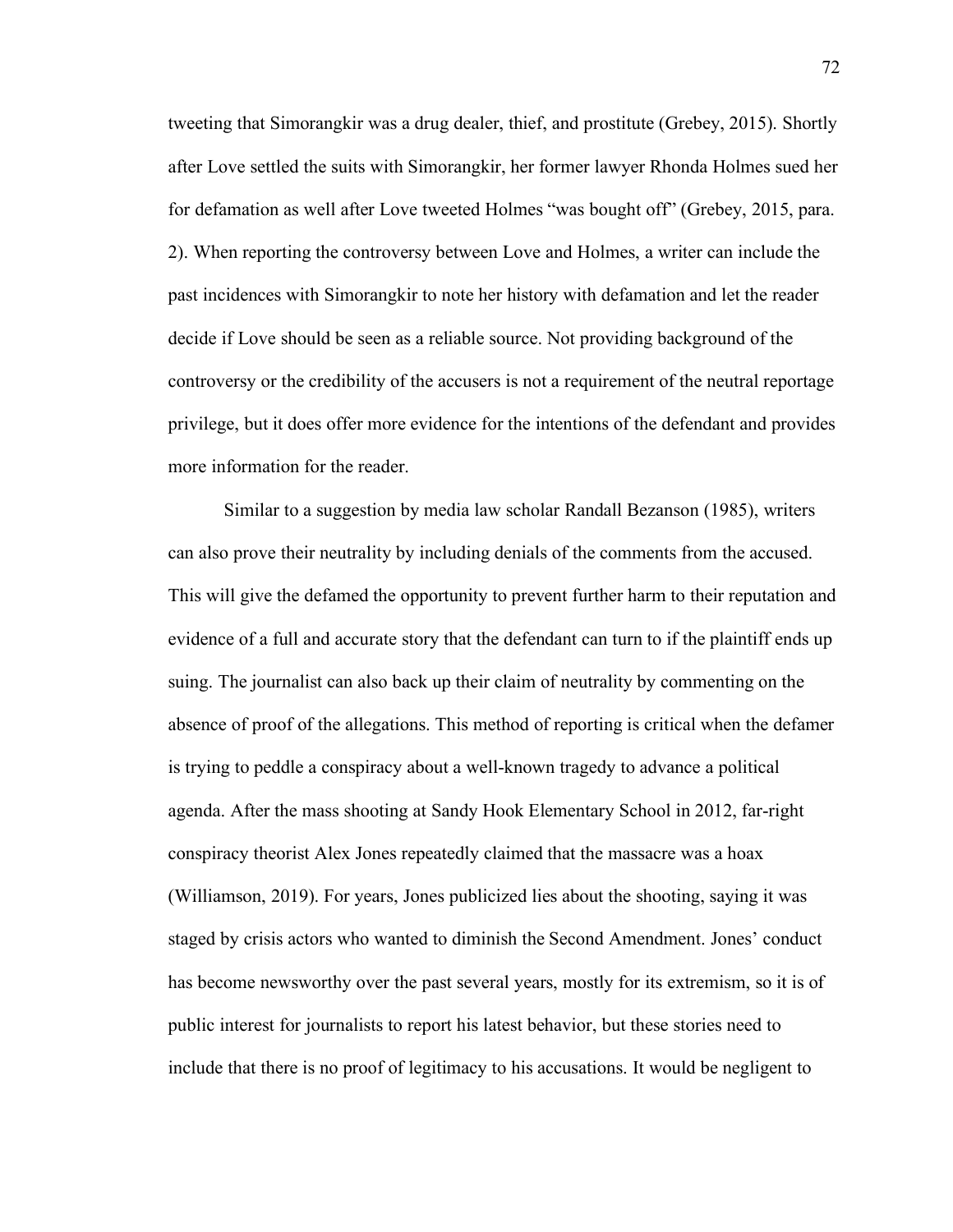write about Jones' beliefs without also noting their inaccuracy, or at least making reference to Jones' past history of fabrication. There are situations where comments are so transparently false, like stating that someone comes from another planet, that a reporter should not be required to alert their audience about their falsity. It is likely that under these circumstances, the plaintiff would not be able to establish a prima facie case because if nobody believes the undoubtedly false claims, then the plaintiff's reputation would not be damaged. If an accusation is going to harm a person's reputation and the reporter cannot verify it, then they should include something in their article to alert their audience.

Adhering to each of these suggestions is not necessary for a journalist to be protected by the neutral reportage privilege, yet it needs to be clear that the writer has taken steps to let their audience know the public figure's statements have not been verified. Because every defamation case is unique and contextual, a bright line test is not feasible. The closest the courts can get to a test like this is to ask if the defendant made it apparent to their audience that the assertions they are publishing should not necessarily be read as truth. If it is evident that they were reporting the comments because they were newsworthy and not because they were trying to spread a false narrative, it is not justifiable to make the journalist liable for defamation. Even if the writer has doubts about the allegations, that should not matter as long as the statements are not presented as fact.

# **B. Newsworthiness**

Courts have made newsworthiness or matters of public concern a substantial part of their rationale when deciding neutral reportage privilege cases. The drawback with this

73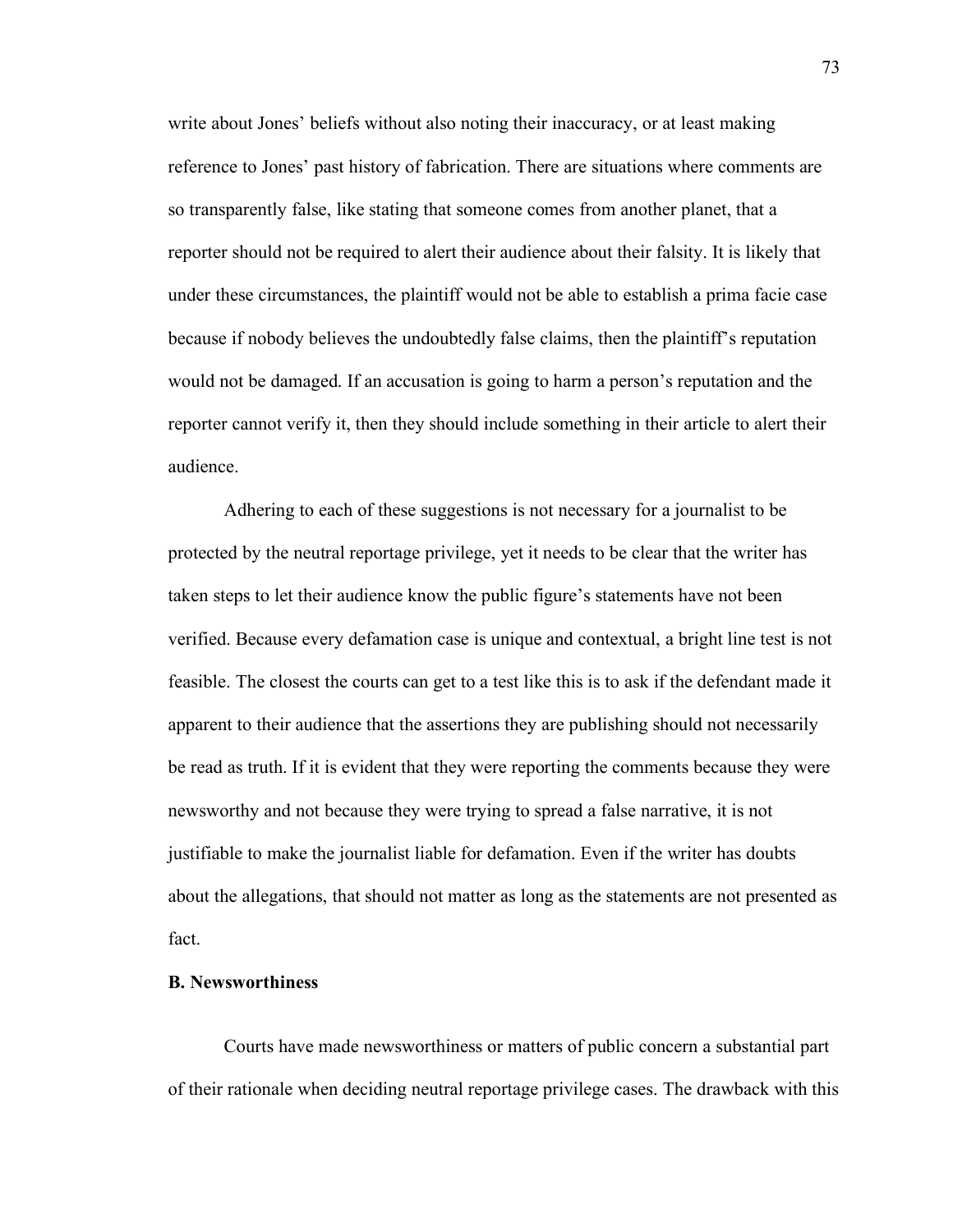is that there is no consensus about what those terms mean. Even though it is perceived that a newsworthiness standard "involves essentially the same inquiry as a public concern test," (Papandrea, 2007, p. 580) there is not a customary assessment that every court follows. The task of defining what a matter of public concern is has eluded the Supreme Court for decades. Despite attempting to create a framework for this problem (*Philadelphia Newspapers v. Hepps*, 1986; *Dun & Bradstreet v. Greenmoss*, 1985; *Snyder v. Phelps*, 2011), the Court has not been able to come up with a test that can apply to distinctive cases across various contexts. In *Dun & Bradstreet v. Greenmoss* (1985), the Court said it depends on "whether the [expression]'s 'content, form, and context' indicate that it concerns a public matter" (p. 762). The Court decided in *Philadelphia Newspapers v. Hepps* (1986) that public interest was a necessary part of defamation suits and that speech involving "the legitimacy of the political process" (p. 778) should be classified as matters of public concern, but they do not provide any guidance after that. As De Vonna Joy (1987) suggests, the Court's opinions imply that lower courts should approach the matter of public concern the same way Justice Potter Stewart dealt with obscenity: they should know it when they see it (*Jacobellis v. Ohio*, 1964).

Chief Justice John Roberts tried to construct a test for what qualifies as a matter of public concern in the 2011 case *Snyder v. Phelps*. Justice Roberts test dealt with two categories: community concern and news interest. He reasoned that "speech deals with matters of public concern when it can 'be fairly considered as relating to any matter of political, social, or other concern to the community,' or when it 'is a subject of legitimate news interest; that is, a subject of general interest and of value and concern to the public.' The arguably 'inappropriate or controversial character of a statement is irrelevant to the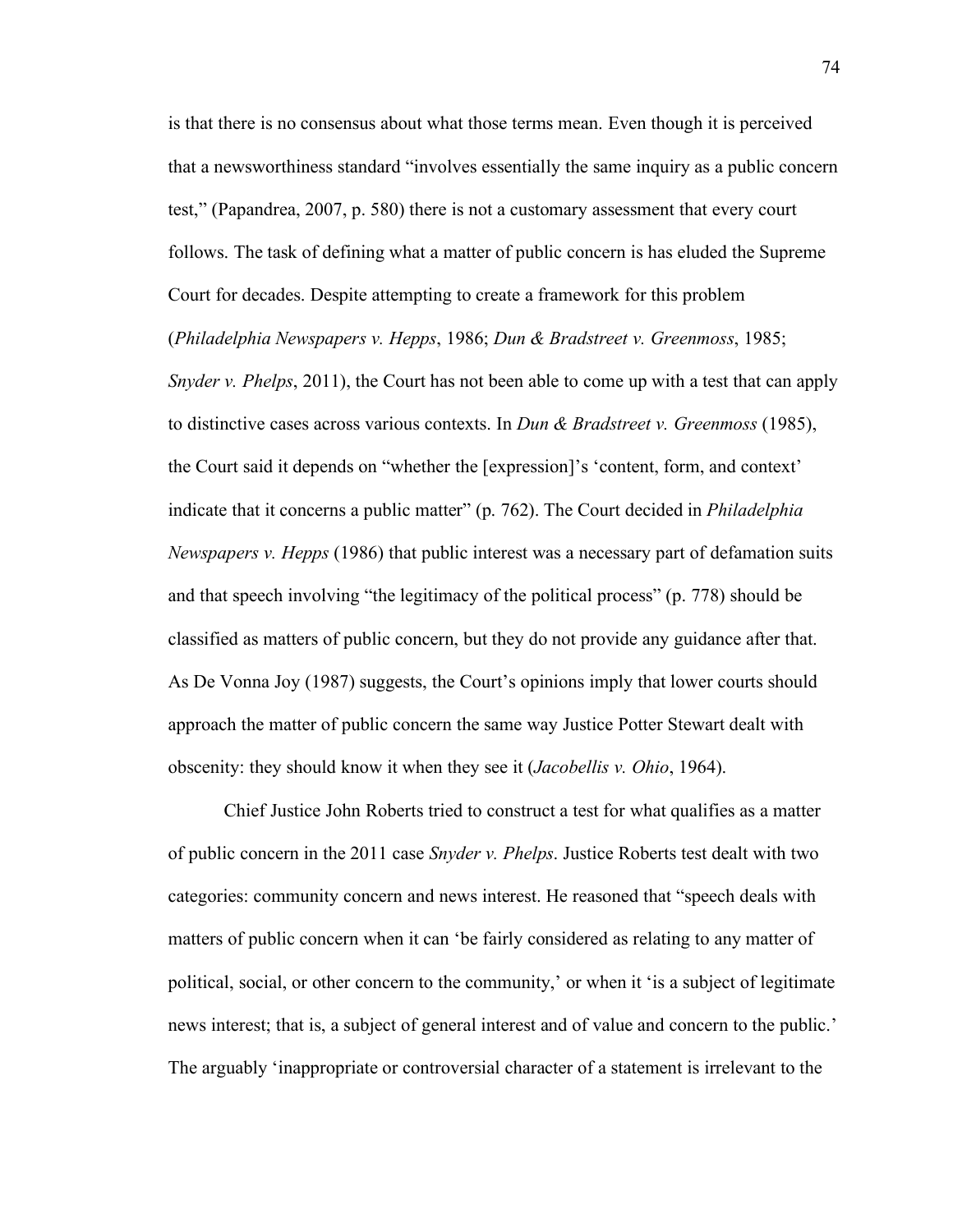question whether it deals with a matter of public concern'" (p. 1216). Justice Roberts tries to solve the puzzle of defining a public concern in a few succinct sentences but leaves many questions unanswered. Questions like what is the difference between "concern to the community" and "of legitimate news interest?" When referencing the phrase "any matter of political, social, or other concern," what type of speech does "other" include. And, when using the word "value," he is saying that there are forms of speech that are not of value to the public but does not explain what they are or even offer examples to offer some clues. Nevertheless, some lower courts still use this test as a guideline when deciding cases that pertain to public concerns. Using a test that is not clear or detailed leads to confusion and differential treatment of cases.

Developing an adequate public concern test is important for neutral reportage situations because it is a question that needs to be asked when determining if the court should apply the privilege. Many courts rely on the *Gertz* precedent, looking at whether the plaintiff is a public or private person, and using that as a proxy for newsworthiness. The public or private status of an individual should not be the sole determinant of newsworthiness, however. There are two examples from this study in which the court allowed the privilege even though a private citizen was involved. In *April v. Reflector-Herald, Inc.* (1988), Mary April was fired from the sheriff's office and she sued her former employer for age discrimination. The sheriff settled with April, but when he was asked by a reporter why she was fired, he said it was because she was stealing. In *House of Wheat v. Wright* (1985), the county coroner, an elected public official, made serious accusations against the plaintiffs who ran a funeral home and went to government agencies to revoke their license and have a criminal investigation opened against them.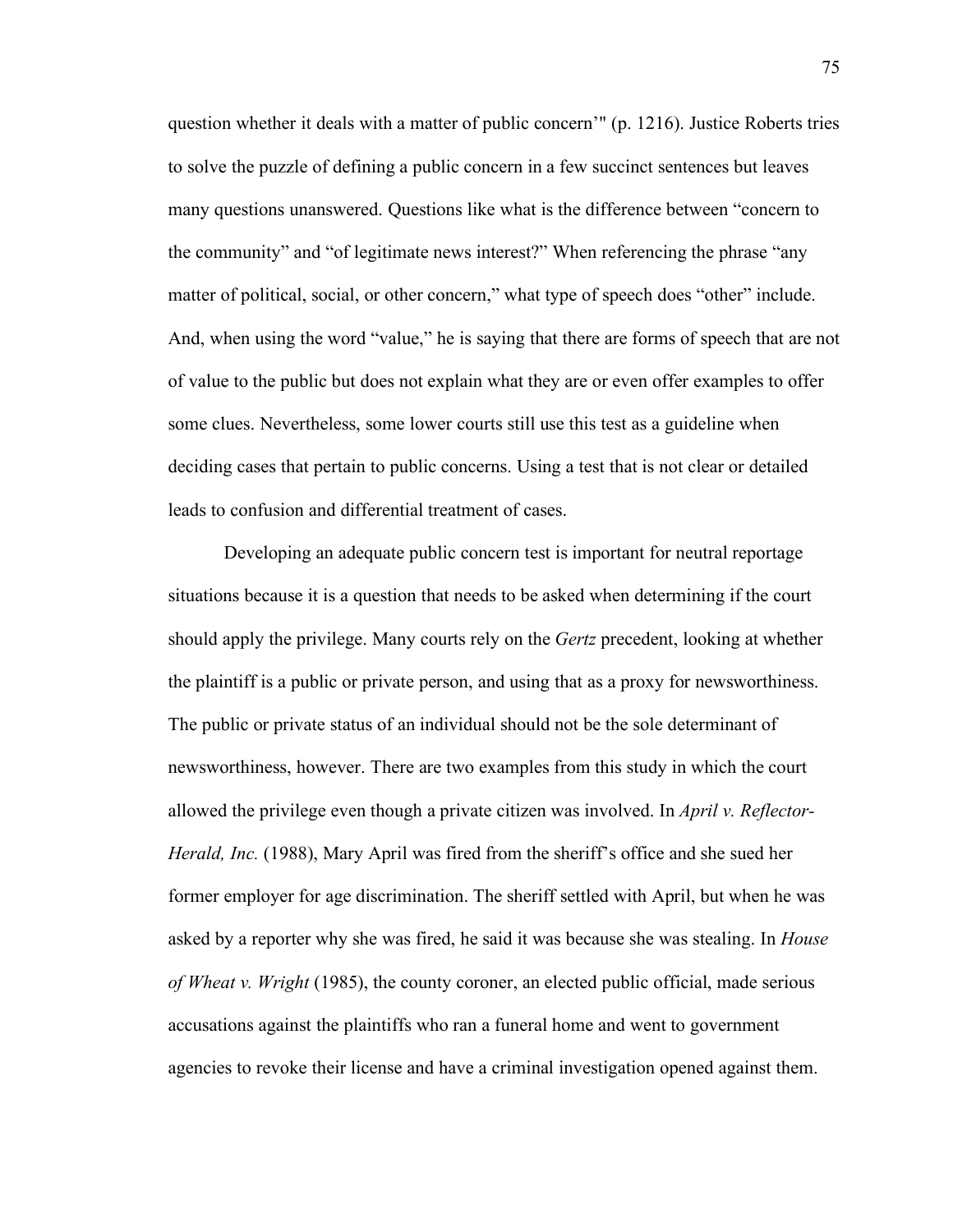Both of the defamatory remarks made in these cases were about private citizens, but they were of public interest as well. It is newsworthy if a public figure is defaming another individual, even if they are a private person. The knowledge of these events is more important than safeguarding a private figure's reputation. These figures have considerable influence and power over a community, and it is a necessity for the public to be aware of it.

The courts should look at whether the circumstances of the case are newsworthy before rejecting the neutral reportage privilege due to the private status of the plaintiff. For this to happen, some baseline criteria of what represents a public concern need to be set. Clay Calvert (2012) says, "perhaps, when it comes to the question of whether speech constitutes a matter of public concern, the line between public and private is deliberately left ambiguous in order to provide courts with flexibility and legal leeway to make difficult judgements based on the unique facts of each case" (p. 69). Calvert goes on to say that while this may be true, the courts need to at least follow similar guidelines, so they are not "liable to breed inconsistency" in cases regarding public concern. Coming up with benchmarks for what is newsworthy for public and private individuals will start to answer what Justice Roberts meant by "other concern[s] to the community" (2011, p. 1216). It is reasonable that the lives of public figures are more newsworthy than the lives of private individuals; however, the status of someone should not ultimately determine if their actions are newsworthy or not.

For public officials and figures, their day-to-day lives are newsworthy. The public is interested in the lives and engagements of government officials because they were put in office by the majority and are making decisions about everyone's livelihood. Reports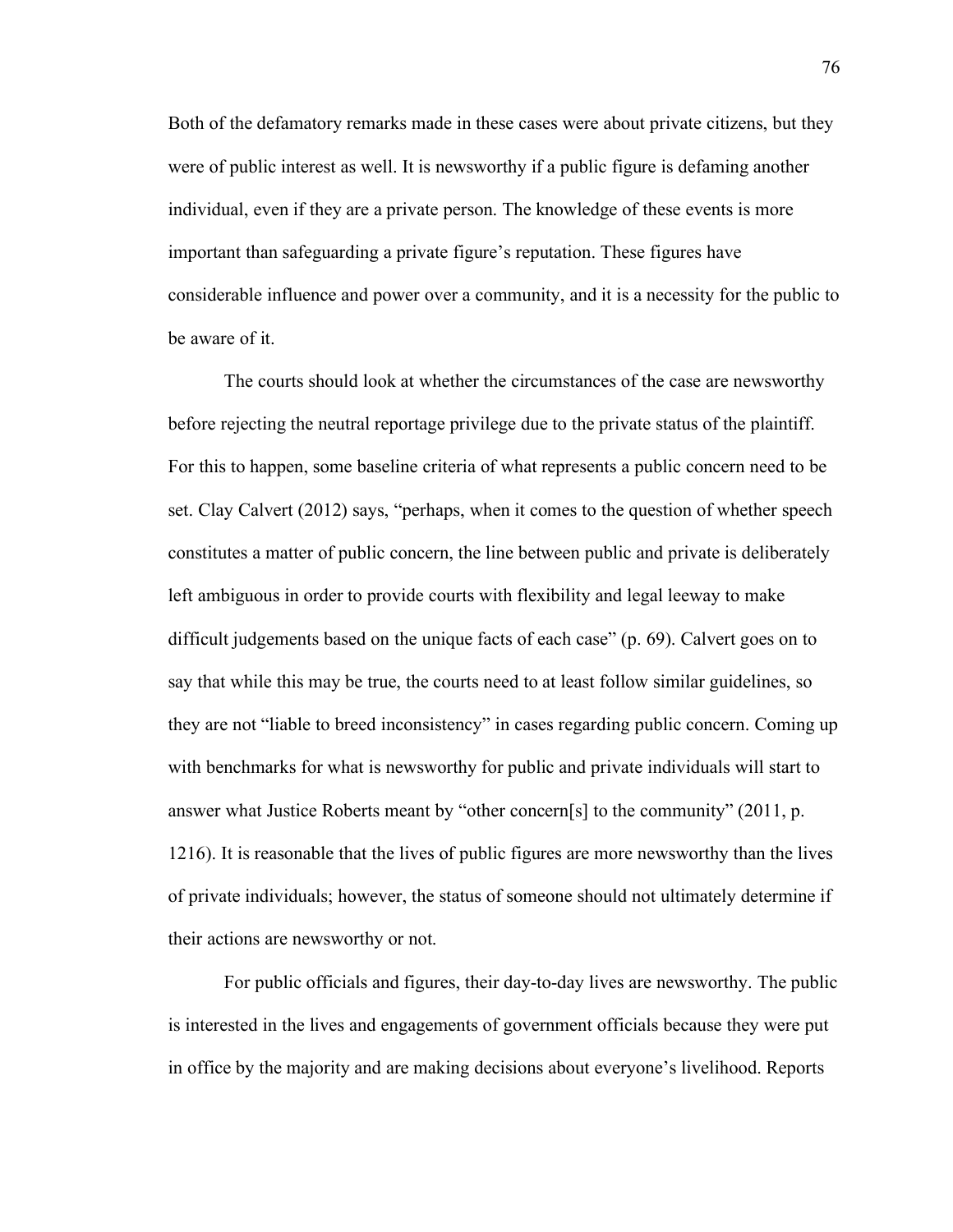about how they act, whether it is on the Senate floor or talking to constituents on the street, enhance the public's knowledge and their ability to make the right political choices. With public figures, their actions can influence and inform the rest of society. The statements and ventures made by someone like Jeff Bezos could affect the stock market, thousands of jobs at Amazon, or the stability and reporting of the *Washington Post*, one of America's leading newspapers. Because of the authority and sway these individuals have, everything about their lives, besides what is included in privacy torts and the lives of their friends and families, should be fair game. The is not the case for private citizens. A significant amount of a private citizen's life is not of public concern unless they become involved in something similar to the two case examples above. This means that for a defendant to invoke the neutral reportage privilege, they need to demonstrate that the making of the accusations was of public interest and that the public or private status of the accuser and the accused are relevant considerations but not the sole determinants of newsworthiness.

# **C. Whom the Privilege Protects**

Many of the courts that have rejected the neutral reportage privilege have done so because they said *Sullivan* and its progeny provided sufficient protection for journalists. In *Janklow v. Viking Press* (1985), for example, William Janklow, then-governor of South Dakota and the former attorney general, sued Peter Matthiessen and the Viking Penguin publishing company for releasing a story that contained "false and unprivileged statements" (p. 876) about Janklow. In the South Dakota Supreme Court's decision, they observed that *Sullivan* already provides "generous protection" (p. 881) to media defendants and declined to adopt the privilege for that reason. While *Sullivan* is of the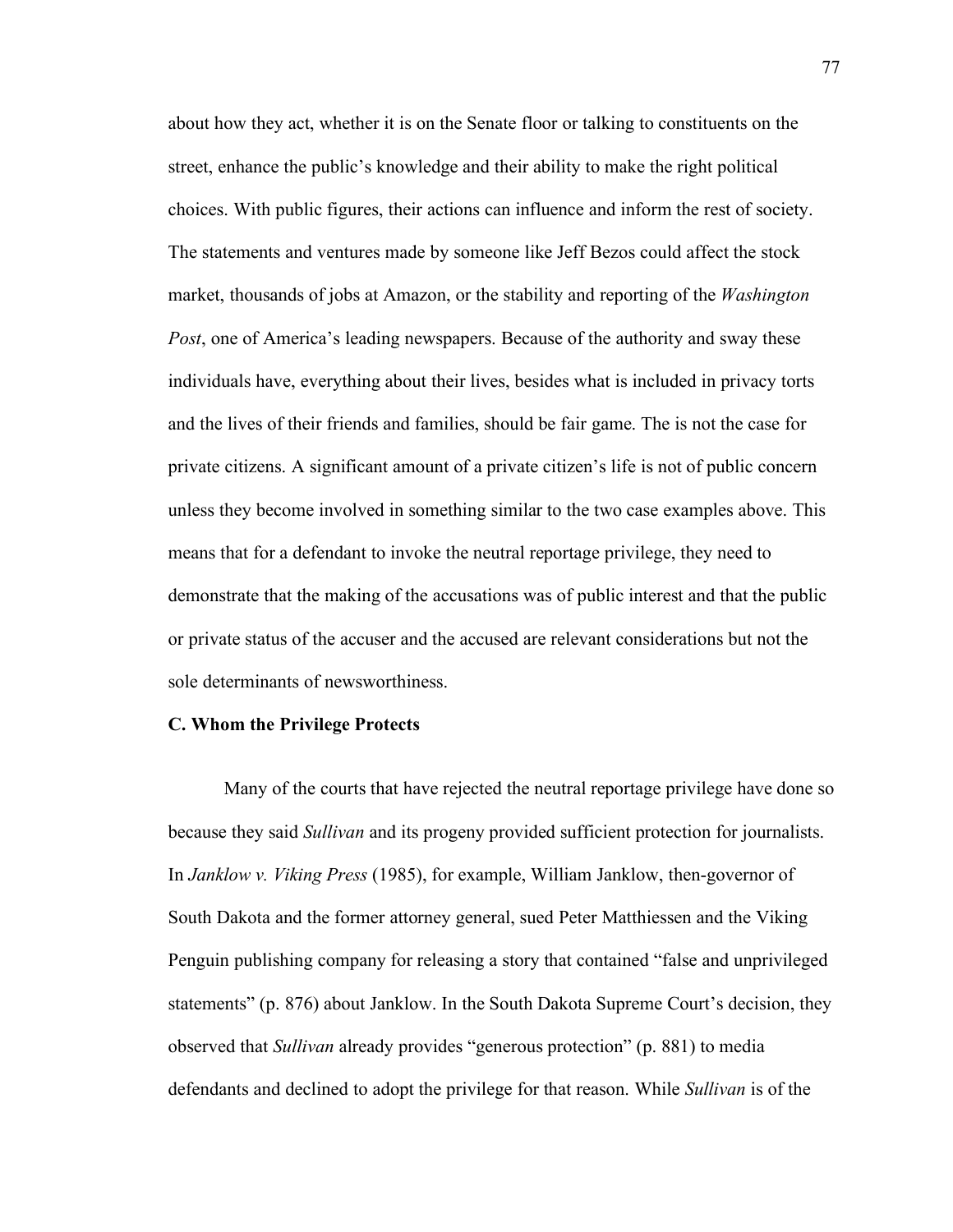utmost importance for journalists, it only provides protection when the plaintiff cannot prove actual malice. The purpose of the neutral reportage privilege is to protect journalists when they disseminate newsworthy comments that they know, or strongly suspect, are defamatory. Expanding the shield of *Sullivan* by recognizing the neutral reportage privilege would offer more freedom to the press, yet there is a need to delineate who this safeguard should cover.

As technology advances and the ways to consume media changes, the definition of journalist is consistently evolving. The "traditional" journalists are usually defined as ones who received a formal education in the field and are backed by elite newspapers (Gant, 2007). The non-traditional journalists, who do not have proper training or credentials, are not always recognized as media defendants under the law (Gant, 2007). This matters when trying to claim a privilege like the reporter's privilege, which protects journalists from being compelled by courts to disclose information about their confidential sources or information (Koningisor, 2018). These protections – recognized by some courts as components of the First Amendment and protected in other jurisdictions via state statutes ("shield laws") or common law rules – often exclude bloggers and citizen journalists who do not publish in mainstream outlets. During the Dakota Access Pipeline protests of 2016 and 2017, activists Shiyé Bidzííl and Myron Dewey started the Facebook page 'Digital Smoke Signals' to document the protests by using their drones (Al Jazeera, 2016). Bidzííl and Dewey's page was the primary source for breaking news on the conflict and captured the actions of the police including footage of them using tear gas, water cannons in freezing weather, and rubber bullets on protestors. Even though their reporting was accurate and of public interest, they were not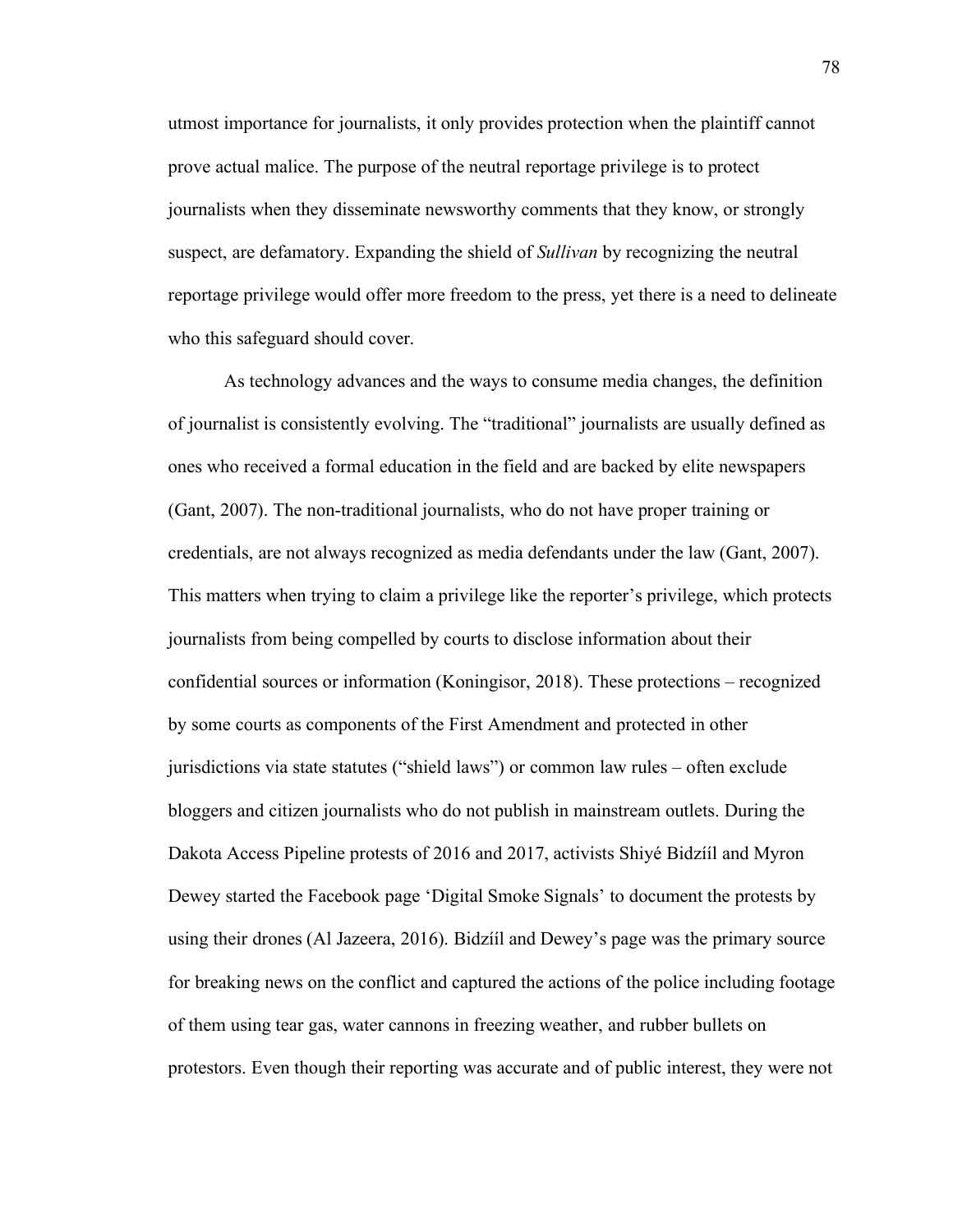traditional journalists and, therefore, would not be covered by the same privileges in many states.

The field of journalism will not be able to evolve if privileges for journalists do not apply to people like Bidzííl and Dewey. This is not to say that everyone should be categorized as a journalist, but parameters need to be set that include more types of publishers who contribute to public knowledge and interest. Ugland and Henderson (2007) believe the basic categories of journalist and non-journalist are impractical, and a tiered approach with multiple definitions is called for. They reasoned, "it is perilous to orient the debate around a simple journalist/nonjournalist dichotomy where there are potentially as many definitions of journalist as there are consumers of journalism" (p. 256). While it is necessary for some areas of the law to define what makes someone a journalist, the neutral reportage privilege seeks to protect the dissemination of newsworthy information regardless of the identity of the person sharing. Past experience or professionalism may be useful to determine the status of a journalist in other situations, but these conceptions are not helpful under neutral reportage circumstances because the privilege is more broadly applied. Everyone should be able to claim neutral reportage as long as they adhere to the proper criteria. Traditional journalists will benefit from the protection of the neutral reportage privilege as well, yet they are not the sole beneficiaries. The courts need to base the protection on the defendant's desire to faithfully and truthfully inform regardless of their status as a journalist.

The way information is shared will continue to evolve with every change in communication technology. The laws that protect free speech and a free press must adapt as well and must protect individuals who disseminate newsworthy information, even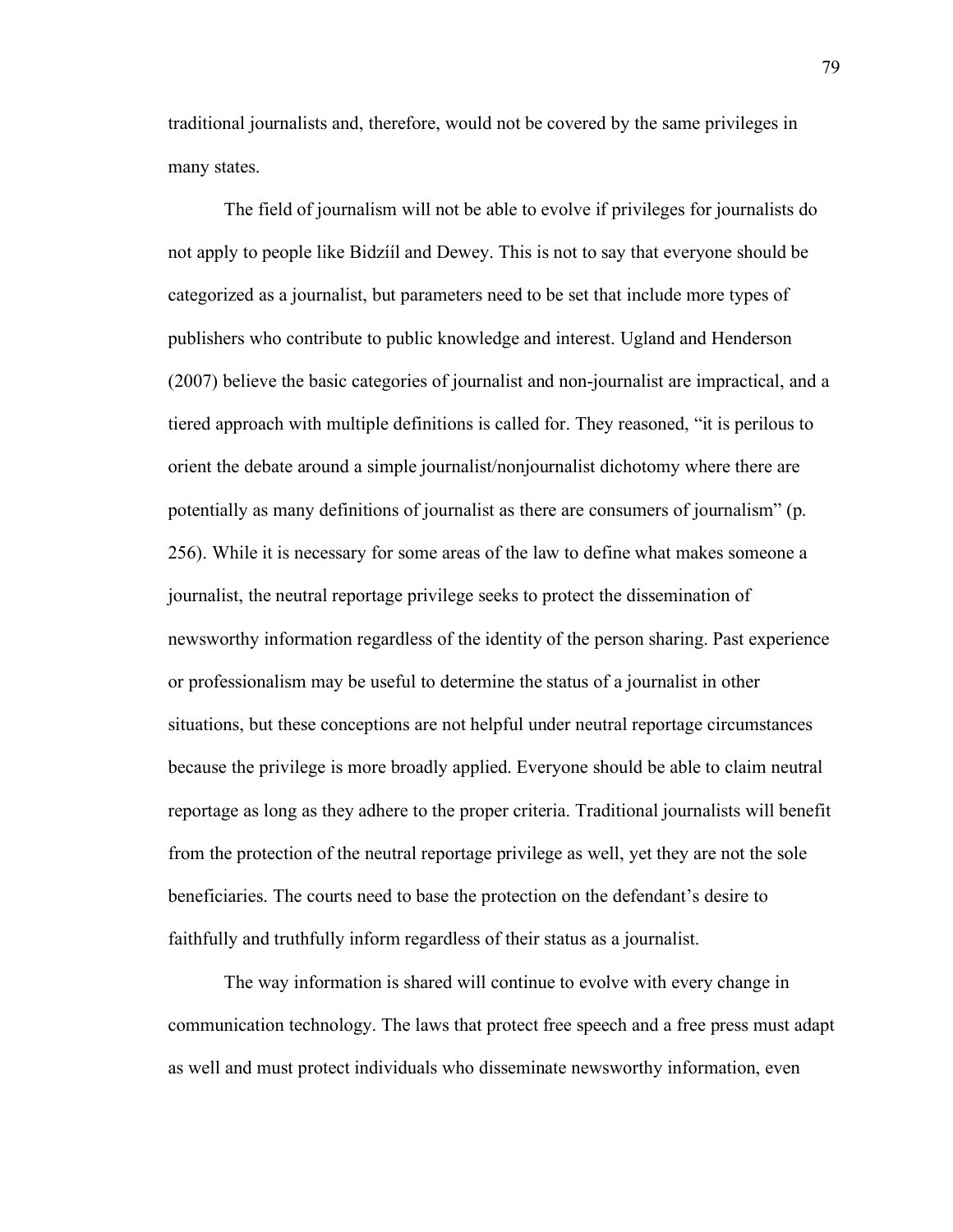when using newer media and platforms. These laws need to focus on whether the press is fair and accurate rather than on a reporter's education or place of employment. The public wants and needs people who have their welfare in mind when reporting the news; where they do it, in a newspaper or on a social media platform, should not be a factor for applying the neutral reportage privilege.

# **D. Social Media Headlines and Posts**

During the early days of social media, the platforms were not taken seriously as the place to post breaking news or hard-hitting journalism. These ideas have changed over the last several years, mainly since Donald Trump started using Twitter as president. He was not the first president to use social media, as former President Barack Obama was dubbed the "social media president" (Baldwin-Philippi, 2014), but Trump uses Twitter to make official proclamations, to insult his adversaries, and to distribute his thoughts on policies and tragedies. There is a preconceived notion that content posted on Twitter and other forms of social media are not as likely to be subjects of defamation lawsuits because they are seen as flippant or hyperbole (Silver, 2017). Attorney William Charron (2012) argued the medium "provides a context to more readily perceive and excuse seemingly defamatory statements as emotional, unguarded, and imprecise 'opinions'" (p. 60) and proposes that Twitter should be fully exempted under existing defamation law. Although many tweets are meant to be exaggerated, every user should not be immune from liability. Is the public not supposed to take the President at his word if Twitter is the form of communication he chooses? Is he supposed to be let off the hook if he spreads false information just because he disseminated the news on a social media platform instead of through a White House aide or at a press conference?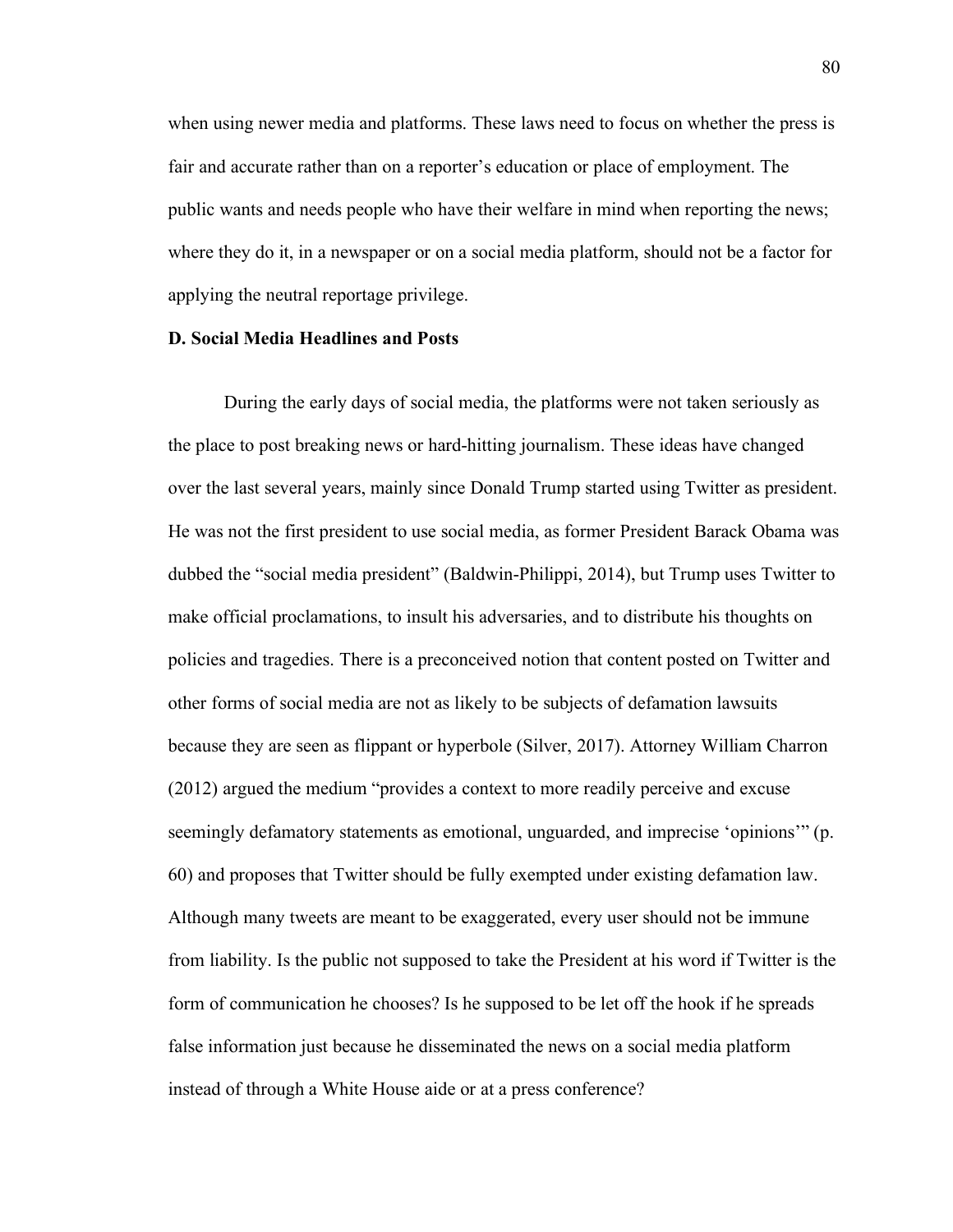Trump is not the only one using social media applications to communicate with the public. Journalists are turning to these platforms to share their latest story, to update their followers about ongoing investigations, and to comment on current events. People now use websites like Twitter for their daily news. For these reasons, social media users should be held accountable as if they were informing the public through television or a newspaper. They should have the same protections as those communicating through traditional media, but also take some ethical steps when disseminating information to the masses, especially when they plan to claim the neutral reportage privilege.

# **i. Headlines.**

A consequence of sharing articles on social media is that users are only able to see the headline of the story unless they click the link to read the whole piece. With many people only reading the headline and not clicking through, falsehoods can spread if the headline is out of context or misleading. An example of this is a *Politico* article about the 2018 Florida senatorial election. On November 11, 2018, the *Politico* Twitter account tweeted an article with the headline "Scott: Nelson is 'trying to commit fraud to win' Florida's Senate race" (Griffiths, 2018). Then-Florida Governor Rick Scott accused then-Florida Senator Bill Nelson of election fraud even though there was no proof of this. Despite the article mentioning that Scott made these claims without evidence, this does not matter if the majority of people are taking the headline at face value and not reading the full story. Journalists can write a story neutrally and in effect downplay the defamatory statements, but this does not help if the headline is solely the defamatory remark with no warning of its falsity. With clickbait and simple sharing functions, headlines involving libelous comments need an indicator that informs the reader the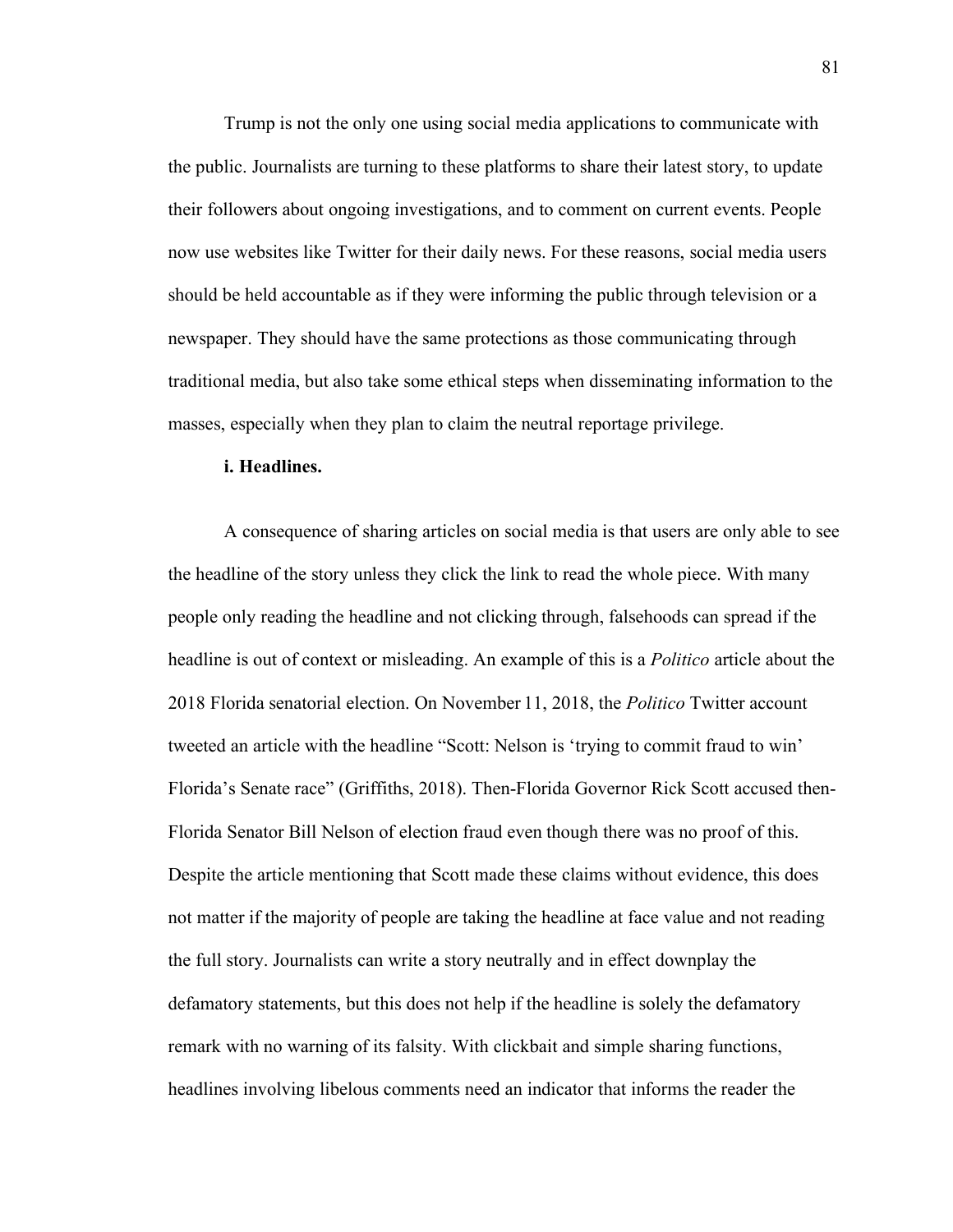accusations are doubtful. This is particularly important when the headlines appear on a newsfeed meant for scrolling and short attention spans. Examples of indicators could be to note the relationship between the accuser and the accused or refer to the credibility of the accuser.

# **ii. Social media posts.**

With rampant disinformation appearing on social media daily, it is not feasible to expect the platforms themselves to control all of it. Some of the onus to limit the falsehoods that are shared should be placed on the people posting. One of the ways this can be done is by the platforms offering a method for users to mark their posts to alert their followers of content that contains defamatory statements. This type of warning would act as a noticeable red flag for readers when they are scrolling through their feeds. The readers would understand that what they are looking at should not be taken as complete truth. Similar to the social media headlines, it would not be a legal requirement, but it would offer the person posting a defense when they are arguing their intent for republishing libelous remarks. By marking their content, it would show that the defendant's motive was to inform the public of a newsworthy event while also making sure their viewers know of its falsity. Another option that would help temper the virality of misleading news would be for an outside organization to fact-check the tweets and other posts of prominent social media participants who are verified and have a considerable influence. This would include public officials, celebrities, and political pundits with a large following. Similar to websites like Snopes, it would verify information and be a warning to the public of who they can and cannot trust. An organization like this could also corroborate popular tweets and Facebook posts that are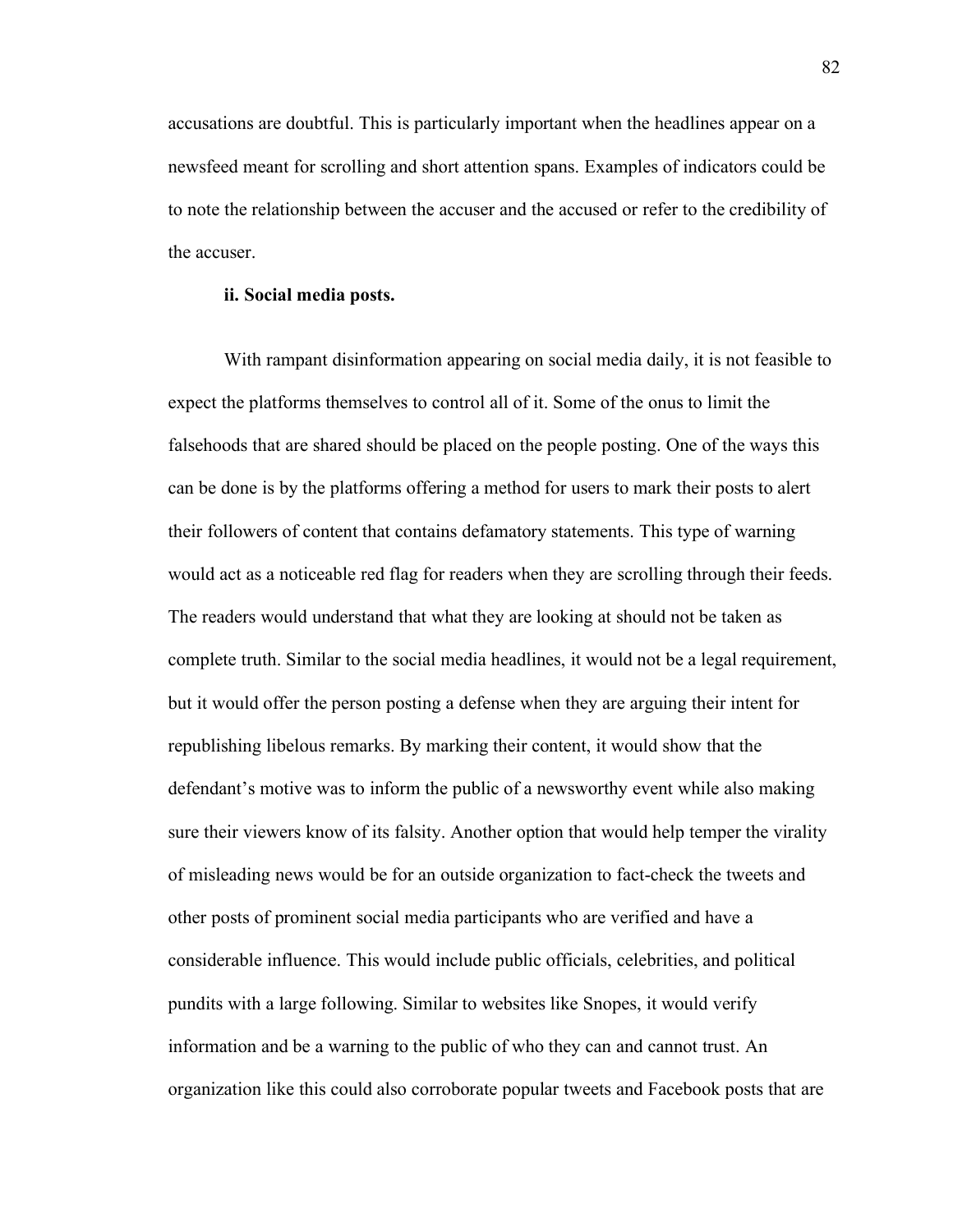circulating on the web any given week and combat dangerous disinformation that perpetuates a divisive society.

These suggestions of what the courts, journalists, and social media websites should do regarding inaccurate news and the neutral reportage privilege are not foolproof, but they are a start. They will give protection to the ones who deserve it while also placing barriers in front of those who seek to mislead the public. If applied correctly and effectively, the neutral reportage privilege will expand the right to free speech and press while still giving legitimately aggrieved plaintiffs a pathway for restitution.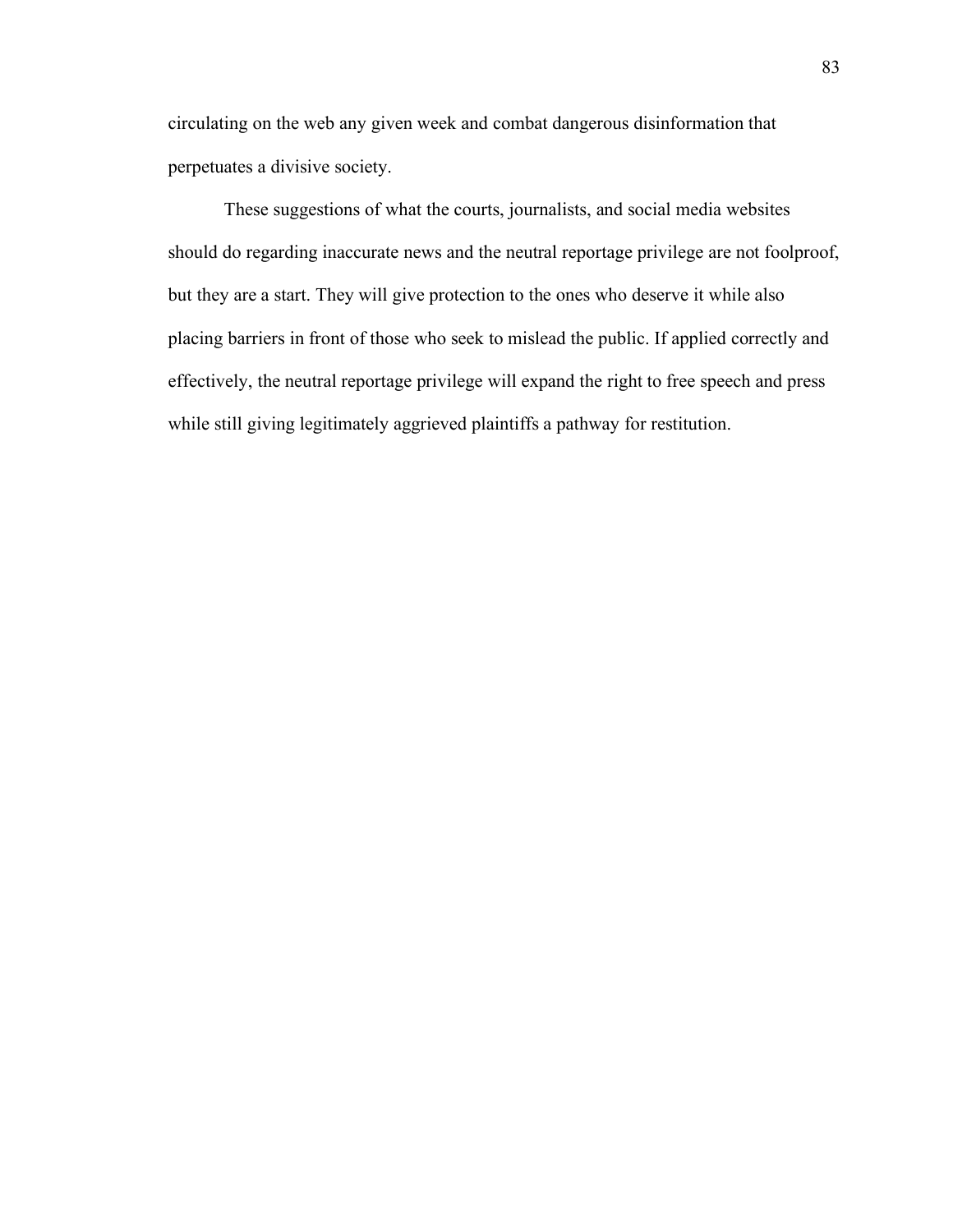# **VII. Conclusion**

In *Krauss v. Champaign News Gazette, Inc.* (1978), the Illinois Fourth District Appellate Court asserted that "a robust and unintimidated press is a necessary ingredient of self-government. Since the ultimate sovereign in this country is an informed citizenry, we must have information available of and about public issues and public figures upon which to make judgments as to public officials and public programs" (p. 746-747). The neutral reportage privilege defends the press and promotes an informed citizenry, but based on the case analysis, the courts are inconsistent with their views about the privilege and leave journalists unsure of the law and if they will be protected when repeating defamatory yet newsworthy statements.

If the United States wants to ensure the free flow of information, the neutral reportage privilege needs to be made a universal principle of libel law. While continuing to ensure that reputations of the innocent are not harmed and that disinformation is not promoted, the privilege is still able to give security to journalists who are reporting a complete and fair story to showcase the truth and expose a person's character. The integrity of the most influential and powerful figures is of public interest, and there need to be consequences for these individuals when they spread false rumors. The suggestions proposed in this thesis seek to strike the right balance regarding what should and should not be shielded by the privilege. If it is clear the writer published an accurate story with good motives, the newsworthiness of the information should outweigh the subject's reputation. It is vital that the U.S. has a strong and free press, and the neutral reportage privilege will only help that goal.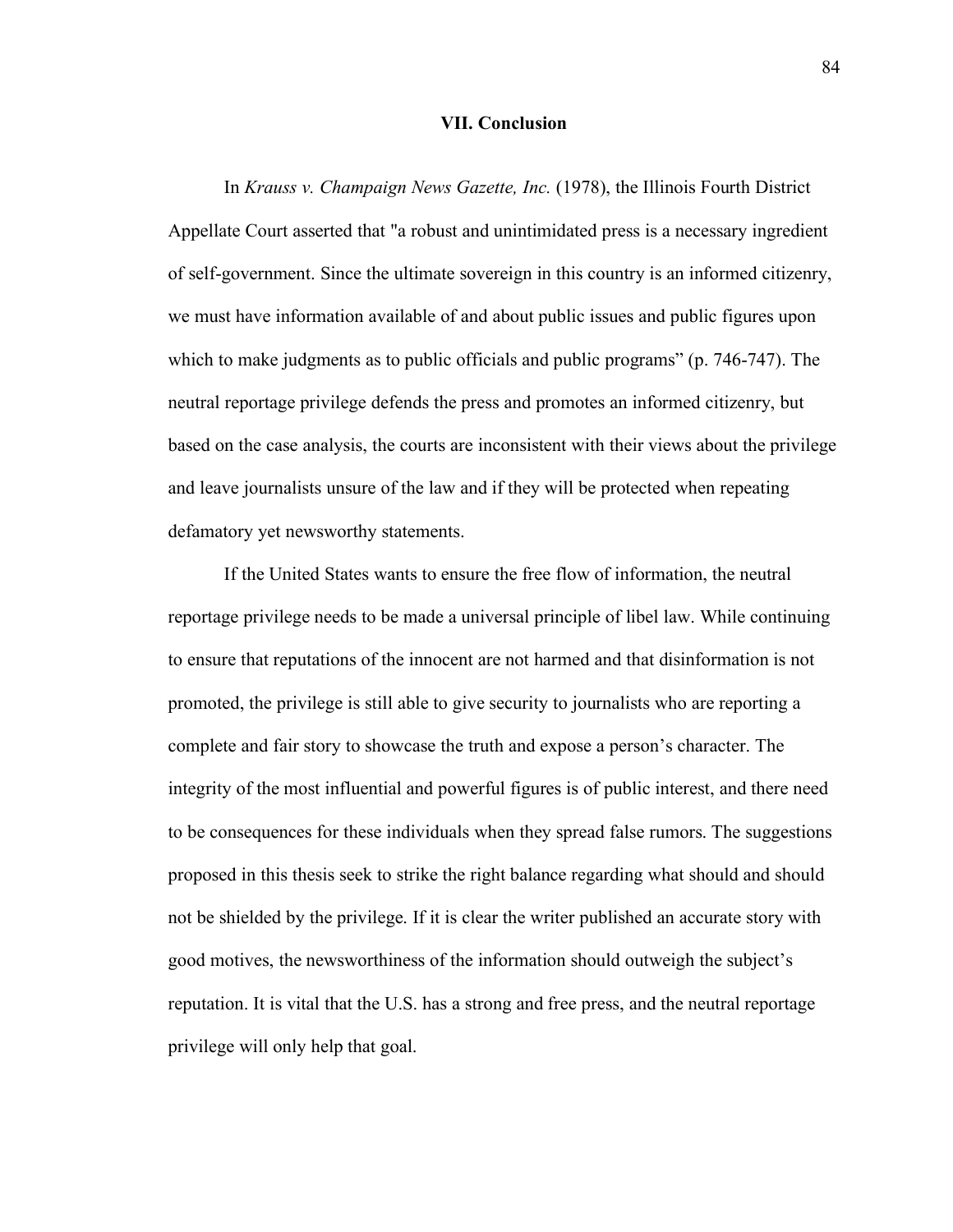### **REFERENCES**

47 U.S.C. § 230 (1996).

- Abrams v. United States, 250 U.S. 616 (1919).
- Ackley v. Bartlesville Examiner-Enterprise, Case No. 06-CV-529-TCK-PJC (N.D. Okla. Nov. 29, 2007).
- Allied Marketing Group Inc. v. Paramount Pictures Corp., 111 S.W. 3d 168 (2003).
- Al Jazeera. (2016). #NoDAPL drones monitor North Dakota police. *Al Jazeera*. Retrieved from https://www.youtube.com/watch?v=uXWw0y44xaM&t=186s
- American Law Institute. (1975). *Restatement of the law of torts (2nd ed.)*. Philadelphia, PA: American Law Institute.
- April v. Reflector-Herald, Inc, 46 Ohio App. 3d 95 (1988).
- Associated Press v. Walker, 389 U.S. 28 (1967).
- Bahen v. Diocese of Steubenville, 2013 Ohio 2168 (7th Appellate Dist. 2013).
- Baker, C. E. (1989). *Human liberty and freedom of speech*. New York, NY: Oxford University Press.
- Baldwin-Philippi, J. (2014). The social media president: Barack Obama and the politics of digital engagement. *Information, Communication & Society, 17*(10).
- Barr v. Matteo, 353 U.S. 171 (1959).
- Barrows v. Bell, 7 Gray 312 (1856).
- Barry v. Time, Inc., 584 F. Supp. 1110 (N.D. Cal. 1984).
- Beattie, K. M. (2007). From the wires to wireless: How mass communication technologies have affected the libel/slander distinction, single publication, and liability in defamation law (Master's thesis). Retrieved from ProQuest Dissertations & Theses Global. (304830095)
- Bezanson, R. (1985). Libel law and the realities of litigation: Setting the record straight. *Iowa Law Review, 71*, 226.

Bigelow v. Virginia, 421 U.S. 809 (1975).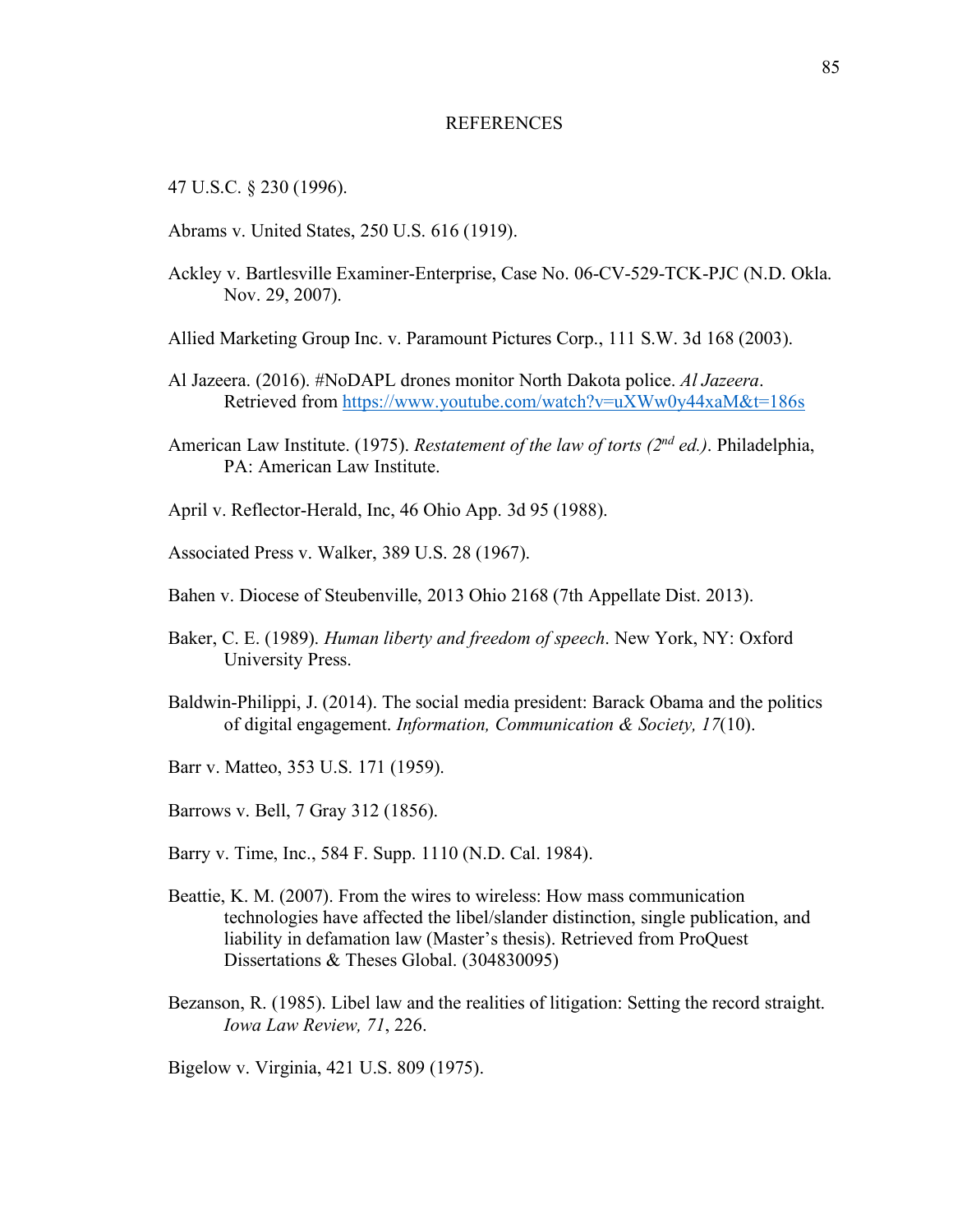- Blasi, V. (1977). The checking value in First Amendment theory. *American Bar Foundation Research Journal, 2*(3), p. 521-649.
- Blocher, J. (2008). Institutions in the marketplace of ideas. *Duke Law Journal, 57*, 4.
- Bochetto v. Gibson, 32 M.L.R. 2474 (2004).
- Bollinger, L. C. (2010). *Uninhibited, robust, and wide open: A free press for a new century.* New York, NY: Oxford University Press, Inc.
- Bork, R. H. (1971). Neutral principles and some first amendment problems. *Indiana Law Journal, 47*, 1.
- Branzburg v. Hayes, 408 U.S. 665 (1972).
- Brennan Jr., W. J. (1965). The Supreme Court and the Meiklejohn interpretation of the First Amendment. *Harvard Law Review, 79*, (1), 1–20.
- Bunker, M. (1992). Application of libel law principles by Kansas editors. *Newspaper Research Journal, 13*(3).
- Burleson v. Toback, 391 F. Supp. 2d 401 (M.D.N.C. 2005).
- Burns v. Times Argus Association, Inc., 430 A.2d 773 (1981).
- Calvert, C. (2012). Defining "public concern" after Snyder v. Phelps: A pliable standard mingles with news media complicity. *Villanova Sports and Entertainment Law Journal, 19*, 39.
- Cameron, C. (2019, April 28). Trump repeats a false claim that doctors 'execute' newborns. *New York Times*.
- Cerasani v. Sony Corp. 991 F. Supp. 343 (1998).
- Chapin v. Knight-Ridder, Inc., 993 F.2d 1087 (4th Cir. 1993).
- Charron, M. (2012). Twitter: A "caveat emptor" exception to libel law. *Berkeley Journal of Entertainment and Sports Law, 1,* 1.
- Clawson v. St. Louis Post-Dispatch, LLC, 906 A.2d 308 (D.C. 2006).
- Cianci v. New Times Pub. Co., 639 F. 2d 54 (1980).
- Coaston, J. (2018). Conservative activist Ed Whelan apologizes for insinuating a Kavanaugh doppelgänger assaulted Ford. *Vox*. Retrieved from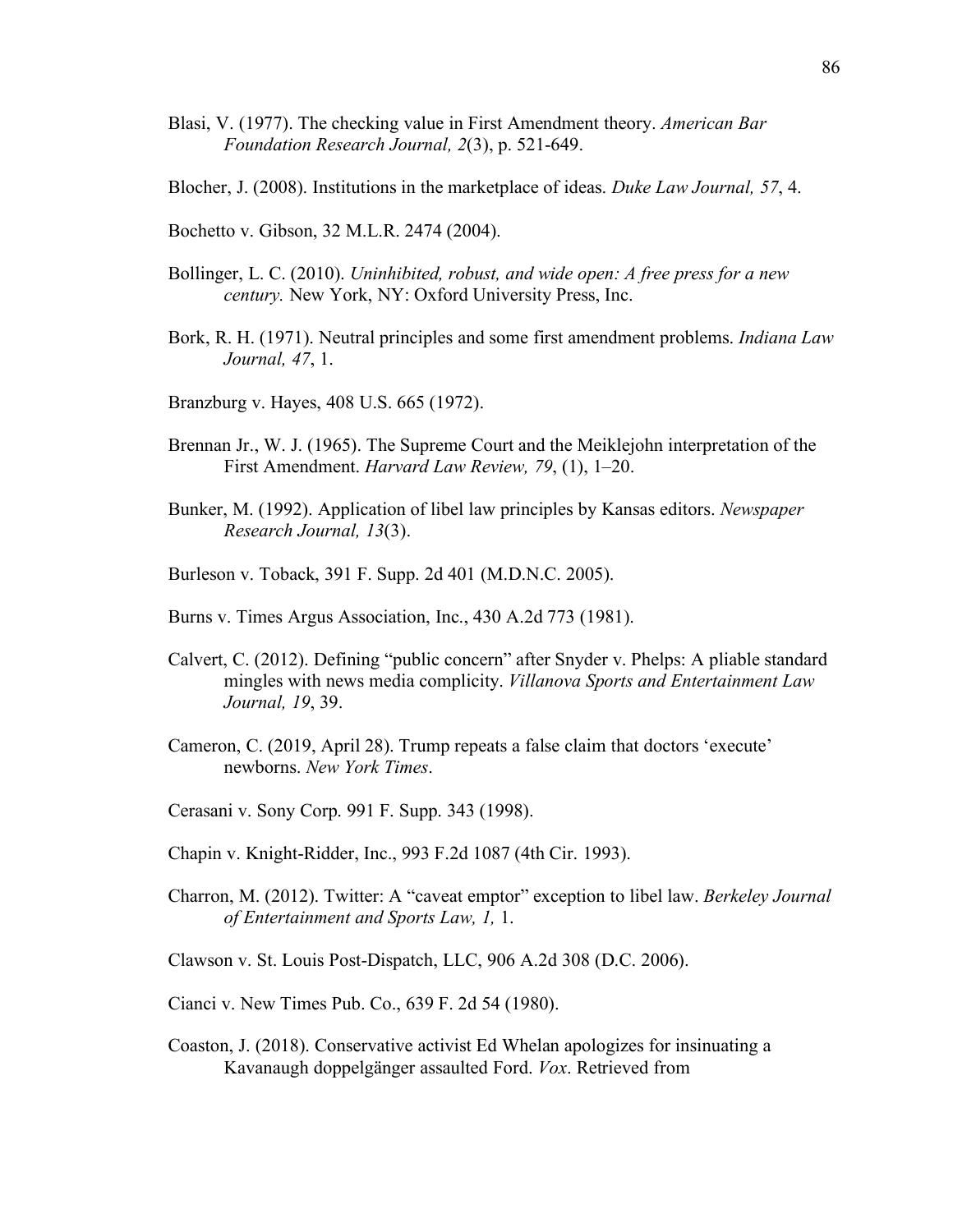https://www.vox.com/2018/9/20/17885050/ed-whelan-kavanaugh-christineblasey-ford-accusation

- Cohen v. California, 403 U.S. 15 (1971).
- Cohen, J., Mutz, D., Price, V, & Gunther, A. (1988). Perceived impact of defamation: An experiment on third-person effects. *The Public Opinion Quarterly, 52*(2).
- Condit v. Dunne, 225 F.R.D. 100 (2004).
- Costello v. Ocean County Observer, 136 N.J. 594 (N.J. 1994).
- Cowley v. Pulsifer, 137 Mass. 392 (1884).
- Curtis Publishing Co. v. Butts, 388 U.S. 130 (1967).
- Davis v. Oberly, State of Delaware, News Journal Co, 85 F.3d 611 (3d Cir. 1996).
- Davison, W. P. (1983). The third-person effect in communication. *Public Opinion Quarterly, 47*(1), 1-15.
- Dickey v. CBS, Inc., 583 F.2d 1221 (3d Cir. 1978).
- Dobbels, D. J. (1982). Edwards v. National Audubon Society, Inc.: A constitutional privilege to republish defamation should be rejected. *Hastings Law Journal, 33*, 5.
- Dun & Bradstreet v. Greenmoss, 472 U.S. 749 (1985).
- Edwards v. National Audubon Society, 556 F.2d 113 (2d Cir. 1977).
- Emerson, T. I. (1963). Toward a general theory of the first amendment. *Faculty Scholarship Series.* Paper 2796. Retrieved from http://digitalcommons.law.yale.edu/fss\_papers/2796
- Emerson, T. I. (1970). *The system of freedom of expression*. MI: Random House, Inc.
- Firestone v. Time, Inc., 305 So. 2d 172 (1974).
- Flowers v. Carville, 310 F. 3d 1118 (2002).
- Franklin, M. A. & Anderson, D. A. (1995). *Cases and materials on mass media law (5th ed.)*. Westbury, NY: Foundation Press.
- Franklin, M. A. & Bussel, D. J. (1984). The plaintiff's burden in defamation: Awareness and falsity. *William & Mary Law Review, 25*, 5.

Freyd v. Whitfield, 972 F. Supp. 940 (D. Md. 1997).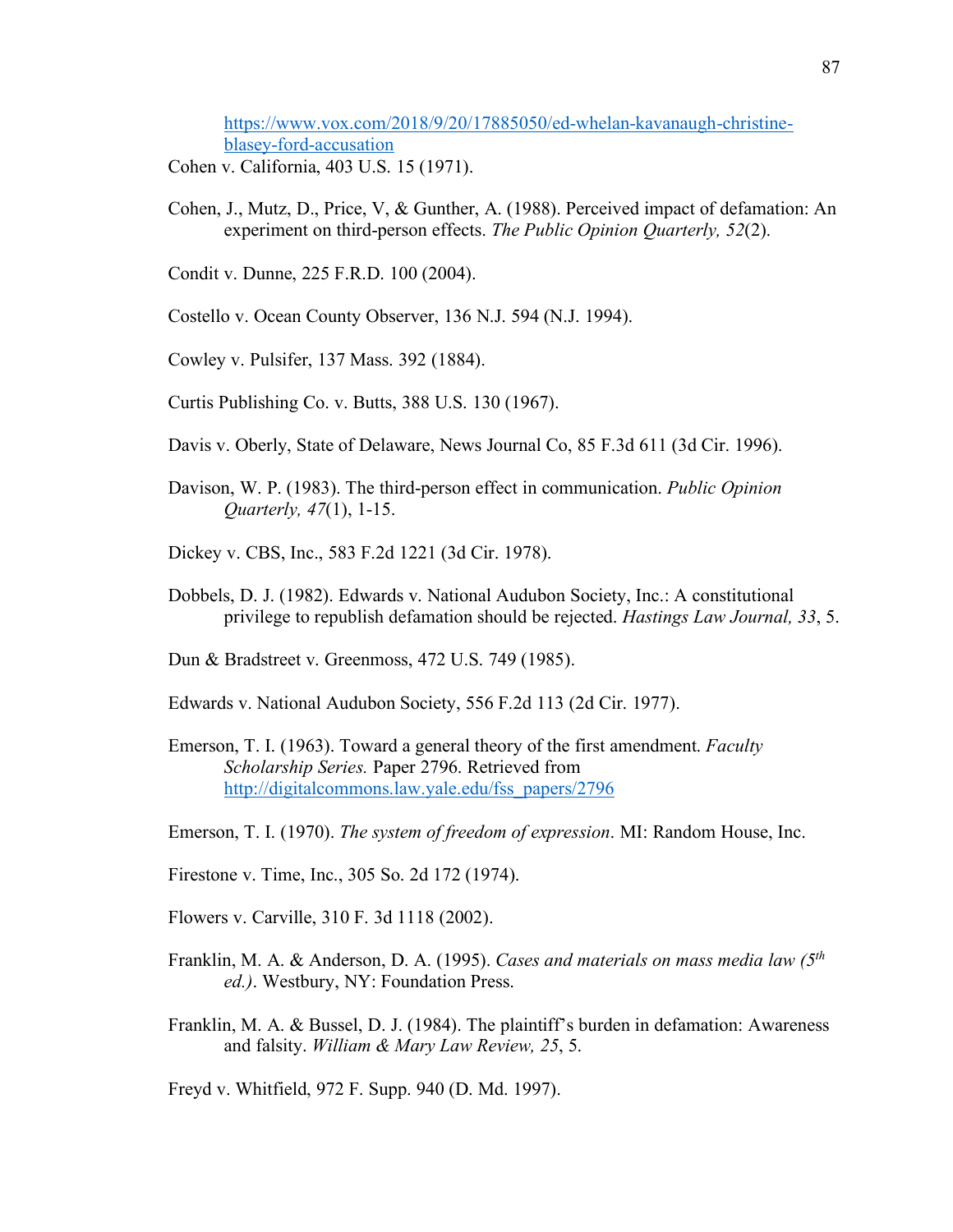- Frizell, S. (2014). Courtney Love's bittersweet Twitter update. *Time*. Retrieved from http://time.com/54276/courtney-love-twitter-defamation-lawsuits/
- Gant, S. E. (2007). We're all journalists now: The transformation of the press and reshaping of the law in the Internet age. New York, NY: Free Press.
- Garrison v. Louisiana, 379 U.S. 64 (1964).
- Garner, B. A. & Black, H. C. (2014). *Black's law dictionary*. St. Paul, MN: Thomson

Reuters.

- Gertz v. Robert Welch, Inc., 418 U.S. 323 (1974).
- Gillmor, D., Barron, J., Simon, T., & Terry, H. (1990). *Mass Communication Law (5th*

*ed.)*.

- Gold, H. (2016). "Donald Trump: We're going to 'open up' libel laws." *Politico*. Retrieved from https://www.politico.com/blogs/on-media/2016/02/donald-trumplibel-laws-219866
- Greby, J. (2015). Courtney Love pays \$350,000 to settle twitter-based defamation lawsuit. Retrieved from https://www.spin.com/2015/08/courtney-love-350000 dollars-defamation-lawsuit-twitter-dawn-simorangkir/
- Griffiths, B. (2018). Scott blasts Nelson over count in Florida Senate race. *Politico*. Retrieved from https://www.politico.com/story/2018/11/11/florida-senate-scottnelson-fraud-982952
- Grillo v. Smith, 144 Cal. App. 3d 868 (1983).
- Grotti v. Belo Corp., 34 M.L.R. 1969 (2006).
- Gubarev v. Buzzfeed, Inc., 253 F. Supp. 3d 1149 (2018).
- Hanks v. Wavy Broadcasting, LLC, 40 M.L.R. 1424 (2012).
- Harmon, A. G. (2011). Defamation in good faith: An argument for restating the defense of qualified privilege. *Barry Law Review, 16*, 27.
- Harte-Hanks Communications Inc. v. Connaughton 49 U.S. 657 (1989).

Haskell v. Stauffer Communications, Inc., 990 P. 2d 163 (1999).

Henry v. Lake Charles Am. Press, LLC., 566 F. 3d 164 (2009).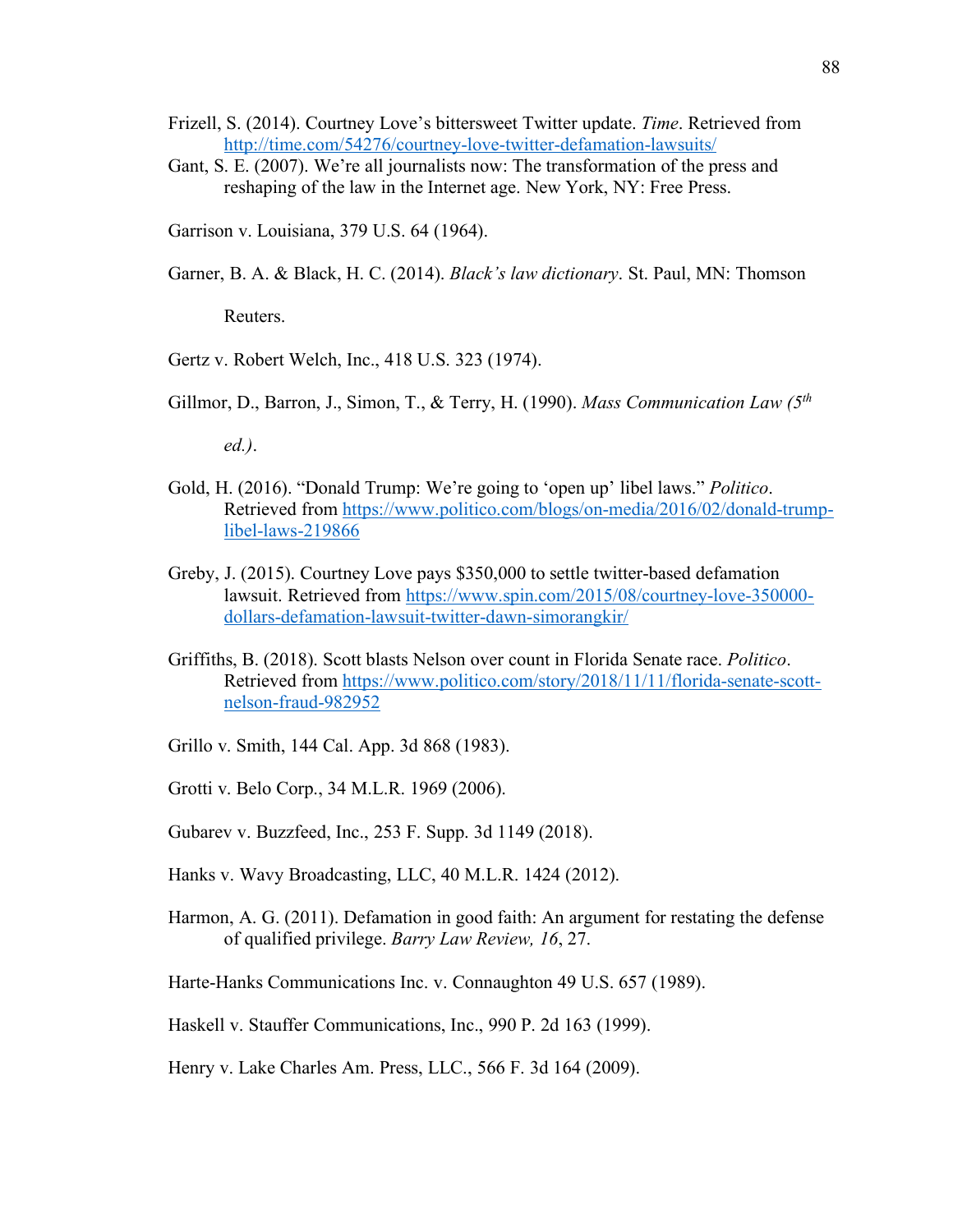- Herman, E. S. & Chomsky, N. (1988). *Manufacturing consent: The political economy of the mass media*. Cheektowaga, NY: Black Rose Books.
- Herron v. Tribune Publishing Co., 736 P. 2d 249 (1987).
- Hogan v. Herald Co., 84 A.D.2d 470 (1982).
- Hopkins, W. Wat. (1996). The Supreme Court and the marketplace of ideas. *Journalism & Mass Communication Quarterly, 40*.
- Hornby v. Hunter, 385 S.W. 2d 473 (1964).
- House of Wheat v. Wright, 2d Dist. Montgomery App. No. 8614 (1985).
- Houston Chronicle Publishing Co. v. Wegner, 182 S.W. 45 (Tex. Civ. App. 1915).
- Howard v. Antilla, 294 F.3d 244 (2002).
- Huber, M. (2002). *Edwards v. Audubon Society* twenty-five years later: Whatever happened to neutral reportage? *Communications Lawyer*.
- Hustler Magazine, Inc. v. Falwell, 485 U.S. 46 (1988).
- Huszar v. Gross, 468 So. 2d 512, Fla. App. (1985).
- Hutchinson v. Proxmire, 443 U.S. 111 (1979).
- Illing, S. (2019). How Fox News evolved into a propaganda operation. *Vox*. Retrieved from https://www.vox.com/2019/3/22/18275835/fox-news-trump-propagandatom-rosenstiel
- International Association of United Mine Workers Union v. United Mine Workers of Am., No. 2:04cv00901 U.S. Dist. 85 (D. Utah 2006).
- Jacobellis v. Ohio, 378 U.S. 184 (1964).
- Janklow v. Viking Press, 378 N.W.2d 875 (1985).
- Jewell v. NYP Holdings, Inc., 23 F. Supp. 2d 348 (S.D.N.Y. 1998).
- Joy, D. V.. (1987). The "public interest or concern" test Have we resurrected a standard that should have remained in the defamation graveyard? *Marquette Law Review, 70*, 47.

Karrigan v. Valentine, 184 Kan. P.2d 783 (1959).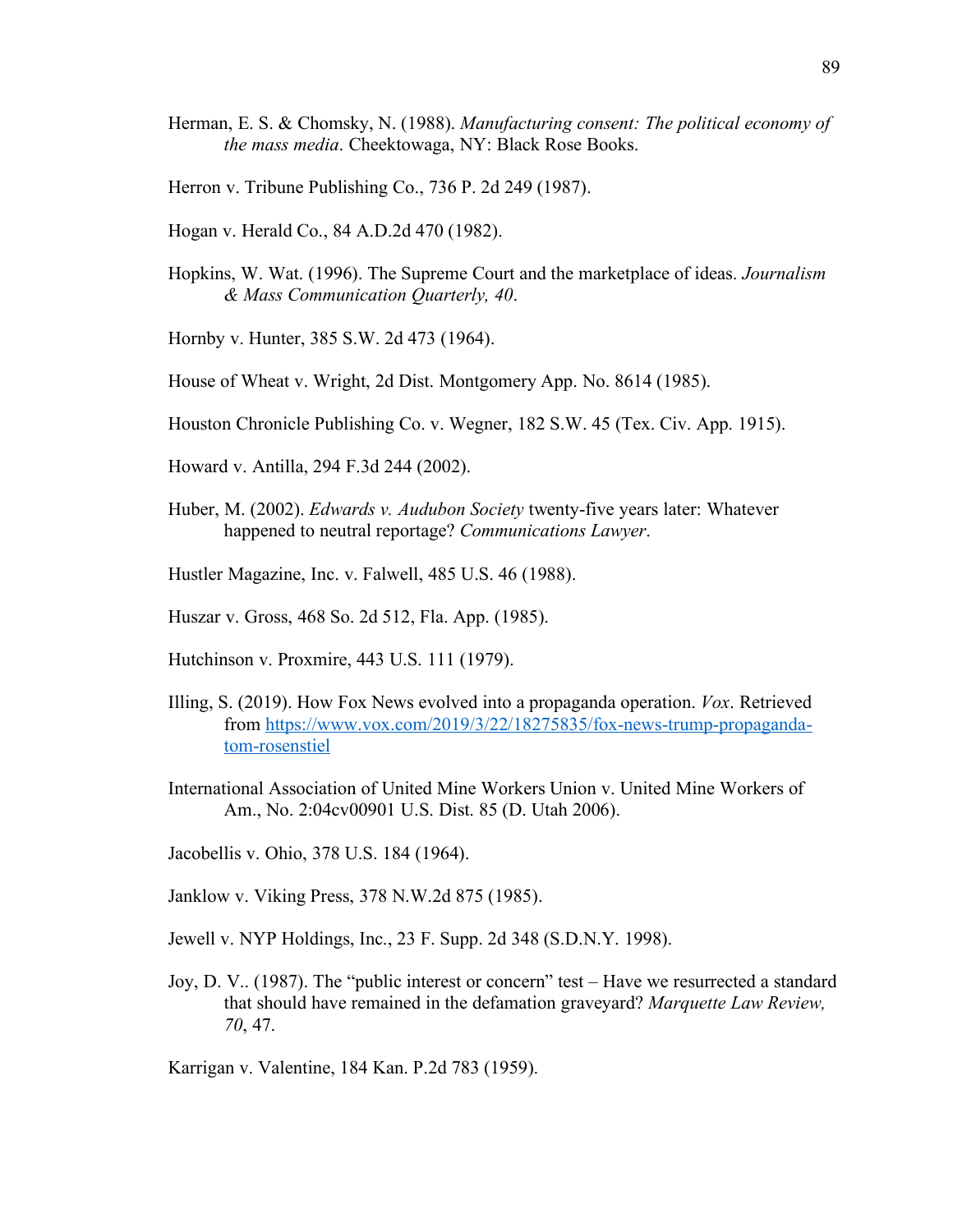- Keeton, P., & Prosser, W. L. (1984). *Prosser and Keeton on the law of torts*. St. Paul, MN: West Pub. Co.
- Kenyon, A. T. (2006). *Defamation: Comparative law and practice*. New York, NY: Routledge-Cavendish.
- Khawar v. Globe International Inc., 965 P. 2d 696 (1998).
- Krauss v. Champaign News Gazette, 375 N.E.2d 1362 (Ill. App. Ct. 1978).
- Koningisor, C. (2018). The De Facto Reporter's Privilege. *Yale Law Journal, 127*, 5.
- Laidman, D. (2010). When the slander is the story: The neutral reportage privilege in theory and practice. *UCLA Entertainment Law Review, 17*, 1.
- Lamont v. Postmaster General, 381 U.S. 301 (1965).
- Lawton v. Ga. Television Co., 216 Ga. App. 768 (1995).
- Layne v. Tribune Co., 146 So. 234 (1933).
- Leary, M. G. (2018). The indecency and injustice of Section 230 of the Communications Decency Act*. Harvard Journal of Law & Public Policy, 41*, 2.
- Levy v. Gelber, 25 N.Y. S. 2d 148 (1941).
- Lewis, A. (1991). *Make no law: The Sullivan case and the First Amendment*. NY:

Vintage.

- Lewis, J. B., & Ottley, B. L. (2014). New York Times v. Sullivan at 50: Despite criticism, the actual malice standard still provides "breathing space" for communications in the public interest. *DePaul Law Review, 64*, 1.
- Little v. Consol. Publ'g Co., 83 So. 3d 517 (2011).
- Lopez, G. (2016). Pizzagate, the fake news conspiracy theory that led a gunman to DC's Comet Ping Pong, explained. *Vox*. Retrieved from https://www.vox.com/policyand-politics/2016/12/5/13842258/pizzagate-comet-ping-pong-fake-news

MacDonald v. Riggs, 166 P. 3d 12 (2007).

- Masson v. New Yorker Magazine, Inc., 501 U.S. 496 (1991).
- Mason, L. (1995). Newspaper as repeater: An experiment on defamation and third-person effect. *Journalism and Mass Communication Quarterly, 72*, 3.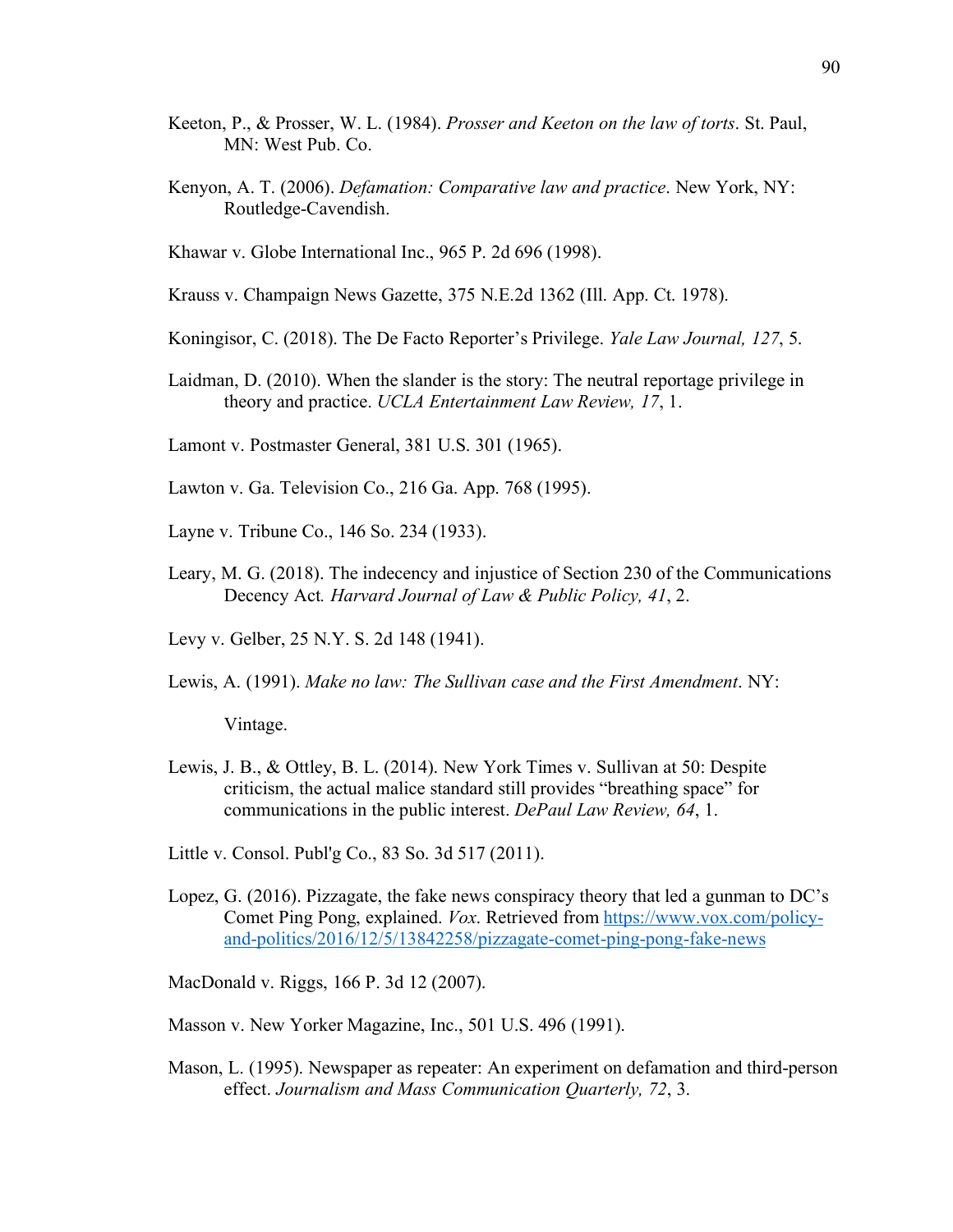McCall v. Courier-Journal & Louisville Times, 623 S.W. 2d 882 (1981).

McCracken v. Gainesville Tribune, Inc., 146 Ga. App. 274 (1978).

McCraw, D. (1991). The right to republish libel: Neutral reportage and the reasonable reader. *Akron Law Review, 25*, 2.

McGarry v. University of San Diego, 154 Cal. App. 4th 97 [64 Cal. Rptr. 3d 467] (2007).

McGovern, F. E. (2010). Punitive damages and class actions. *Louisiana Law Review, 70*.

McIntyre v. Ohio Elections Commission, 514 U.S. 334 (1995).

- McKee v. Cosby, 586 U.S. (2019).
- McLaughlin v. Rosanio, Bailets & Talamo, Inc., 751 A.2d 1066 (N.J. Super. Ct. App. Div. 2000).
- McNamara, L. (2007). *Reputation and defamation*. Oxford, England: Oxford UP.
- Meiklejohn, A. (1948). *Free speech and its relation to self-government*. New York, NY: Harper & Brothers.
- Meiklejohn, A. (1960). *Political freedom: The constitutional powers of the people*. New York, NY: Harper and Brothers.
- Miami Herald Pub. Co. v. Tornillo, 418 U.S. 241 (1974).
- Milkovich v. Lorain Journal Co., 110 S. Ct. 2695 (1991).
- Mill, J.S. (1975). *On liberty*. New York, NY: Norton & Company. (Original work published 1859).
- Miller, J. (2019). What's one big reason Utah is seeing more libel lawsuits? The #MeToo movement. *The Salt Lake Tribune*. Retrieved from https://www.sltrib.com/news/2019/03/24/whats-one-big-reason-utah/
- Milton, J. (1792). *Areopagitica*. [electronic resource]: A speech for the liberty of unlicensed printing, to the Parliament of England. By John Milton. London: reprinted for R. Blamire, Strand, M.DCC.XCII. [1792]. Retrieved from http://0 search.ebscohost.com.libus.csd.mu.edu/login.aspx?direct=true&db=cat02292a&A N=mar.b2841995&site=eds-live

Minton v. Thomson Newspapers, Inc., 175 Ga. App. 525 (1985).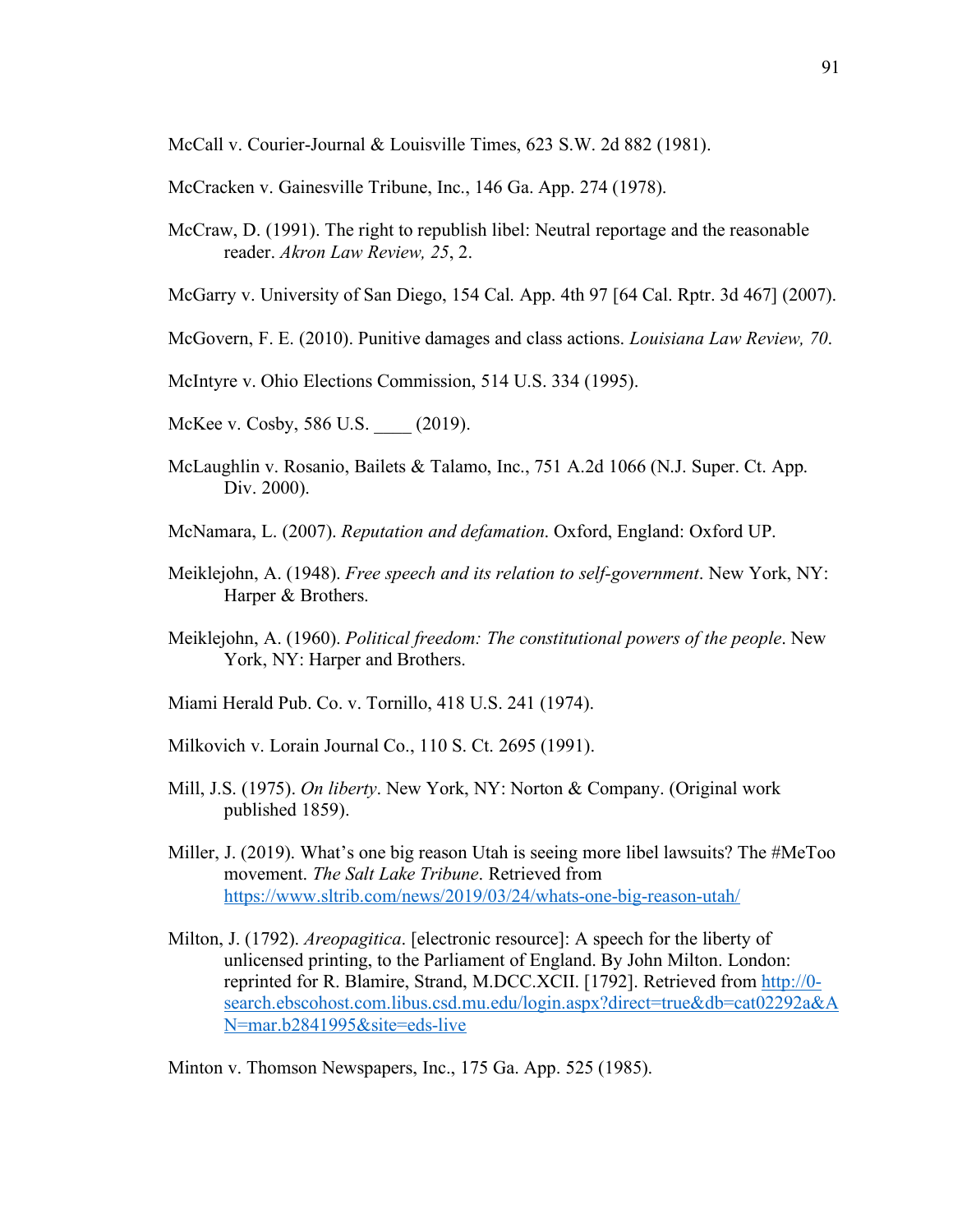Moreno v. Crookston Times Printing Co., 610 N.W.2d 321 (Minn. 2000).

- NAACP v. Button, 371 U.S. 415 (1963).
- N.D.C.C. § 31-01-06.2. (1973).
- New York Times Co. v. Sullivan, 273 Ala. 656, 144 So. 2d 25, (1962).
- New York Times Co. v. Sullivan, 376 U.S. 254 (1964).
- New York Times Co. v. United States, 403 U.S. 713 (1971).
- Norton v. Glenn, 860 A.2d 48 (Pa. 2004).
- Papandrea, M.R. (2007). Citizen Journalism and the Reporter's Privilege. *Minnesota Law Review, 91*, 515.
- Pan Am Systems, Inc. v. Hardenbergh, No. 14-2118 (1st Cir. 2015).
- Paquette v. Vanguard Publishing Co., 8 Media L. Rep. 2243 (1982).
- Peltz, R. (2008) Fifteen minutes of infamy: Privileged reporting and the problem of perpetual reputational harm. *Ohio Northern University Law Review, 34*.
- Pember, D. R. & Calvert, C. (2015). *Mass media law (19th ed.)*. New York, NY: McGraw-Hill Education.
- Philadelphia Newspapers v. Hepps, 106 U.S. 1558 (1986).
- Postill v. Booth Newspapers, 118 Mich. App. 608 (Mich. Ct. App. 1982).
- Powe, L. A., Jr. (1991). *The fourth estate and the constitution*. Berkeley, CA: University of California Press.
- Price v. Viking Penguin, Inc., 881 F. 2d 1426 (1989).
- Prosser, W. L., & Wade, J. W. (1977). *Restatement of the law second*. Philadelphia, PA: The Institute.
- Remington v. Bentley, 88 F. Supp. 166 (S.D.N.Y. 1949).
- Renas, S., Hartmann, C., & Walker, J. (1990). Elimination money damages in defamation: The chilling effect of non-economic sanctions on willingness to publish. *Newspaper Research Journal, 11*(1).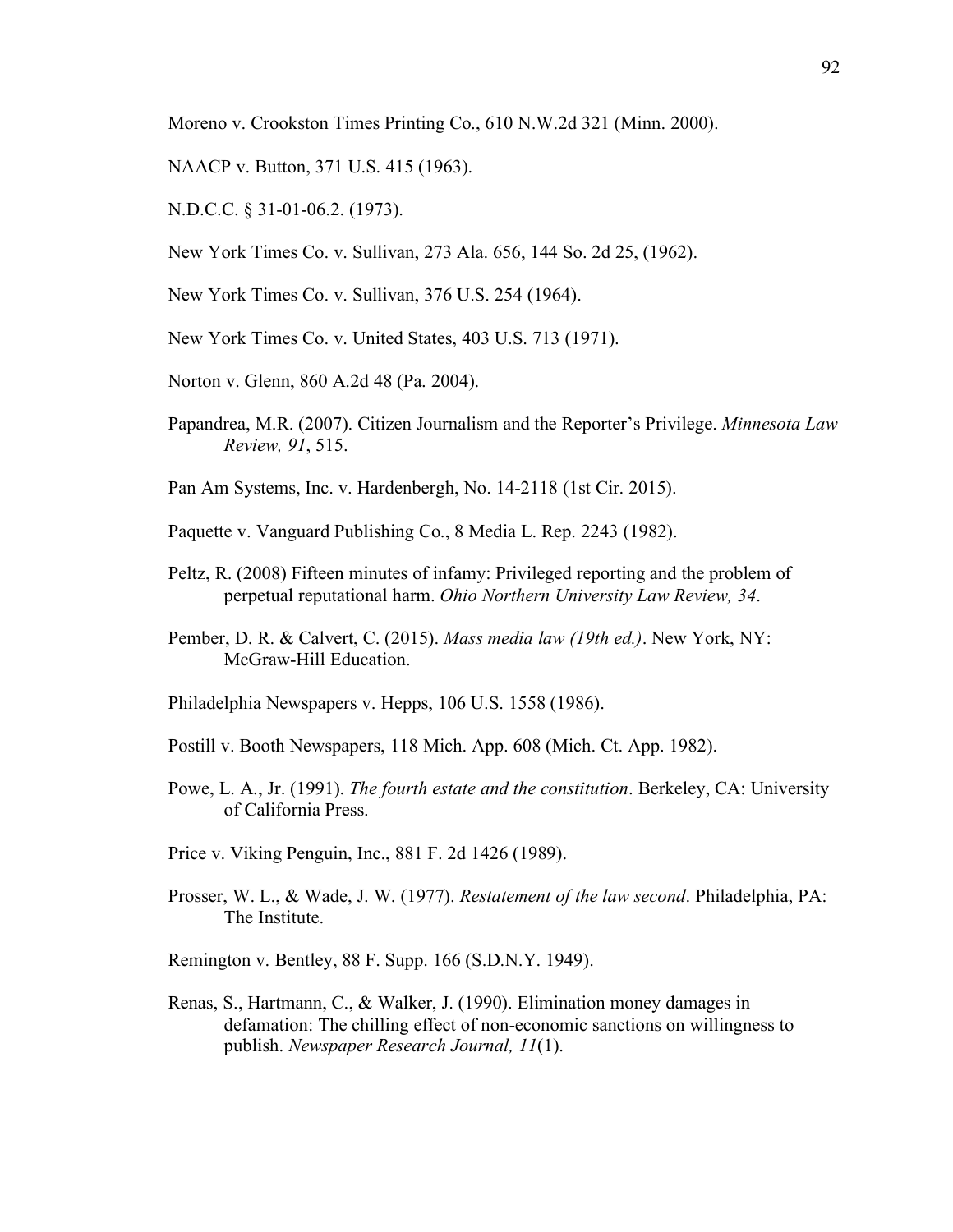- Reporters Committee for Freedom of the Press. (2019). Reporter's privilege compendium. *RCFP*. Retrieved from https://www.rcfp.org/reporters-privilege/.
- Rosenberger v. Rector and Visitors of the University of Virginia, 515 U.S. 819 (1995).
- Rosenblatt v. Baer, 383 U.S. 75 (1966).
- Romero v. Abbeville Broadcasting Service, 420 So. 2d 1247 (La. Ct. App. 1982).
- Rouch v. Enquirer & News of Battle Creek, 440 Mich. 238 (1992).
- Rovere, R. H. (1959). *Senator Joe McCarthy*. California: University of California Press.
- R.W.C. (1983). The developing privilege of neutral reportage. *Virginia Law Review, 69*,
	- 5.
- Ryan v. Herald Ass'n, Inc., 152 Vt. 275 (1989).
- Sack, R. D. (1999). *Sack on defamation: libel, slander, and related problems (3rd ed.)*. New York, NY: Practising Law Institute.
- Sanders, K. (2007). Defining defamation: Community, harm and plaintiff status in the age of the internet. *University of Florida*.
- Schenck v. United States, 249 U.S. 47 (1919).
- Schneider, D., BeMiller, H., & Soellner, M. (2019). Donald Trump's Green Bay rally: Scenes from outside the Resch Center. *Green Bay Gazette*.
- Sharma, V. (2019). Defamation suit against Elon Musk for 'pedo guy' tweet heads to court. *Washington Examiner.*
- Silver, D. (2017). Defamation. In D. R. Stewart (Ed.), *Social media and the law: A guidebook for communication students and professionals* (pp. 23-49). New York, NY: Routledge.
- Smith v. Taylor County Publishing Co., Inc., 443 So. 2d 1042 (1983).
- Smolla, R. A. (1986). *Law of defamation (2nd.*). St. Paul, MN: West Group.
- Smolla, R. A. & Gaertner, M. (1989). The Annenberg libel reform proposal: the case for enactment. *William & Mary Law Review, 31*.
- Smolla, R. A. (1992). *Free speech in an open society*. New York, NY: Alfred A. Knopf.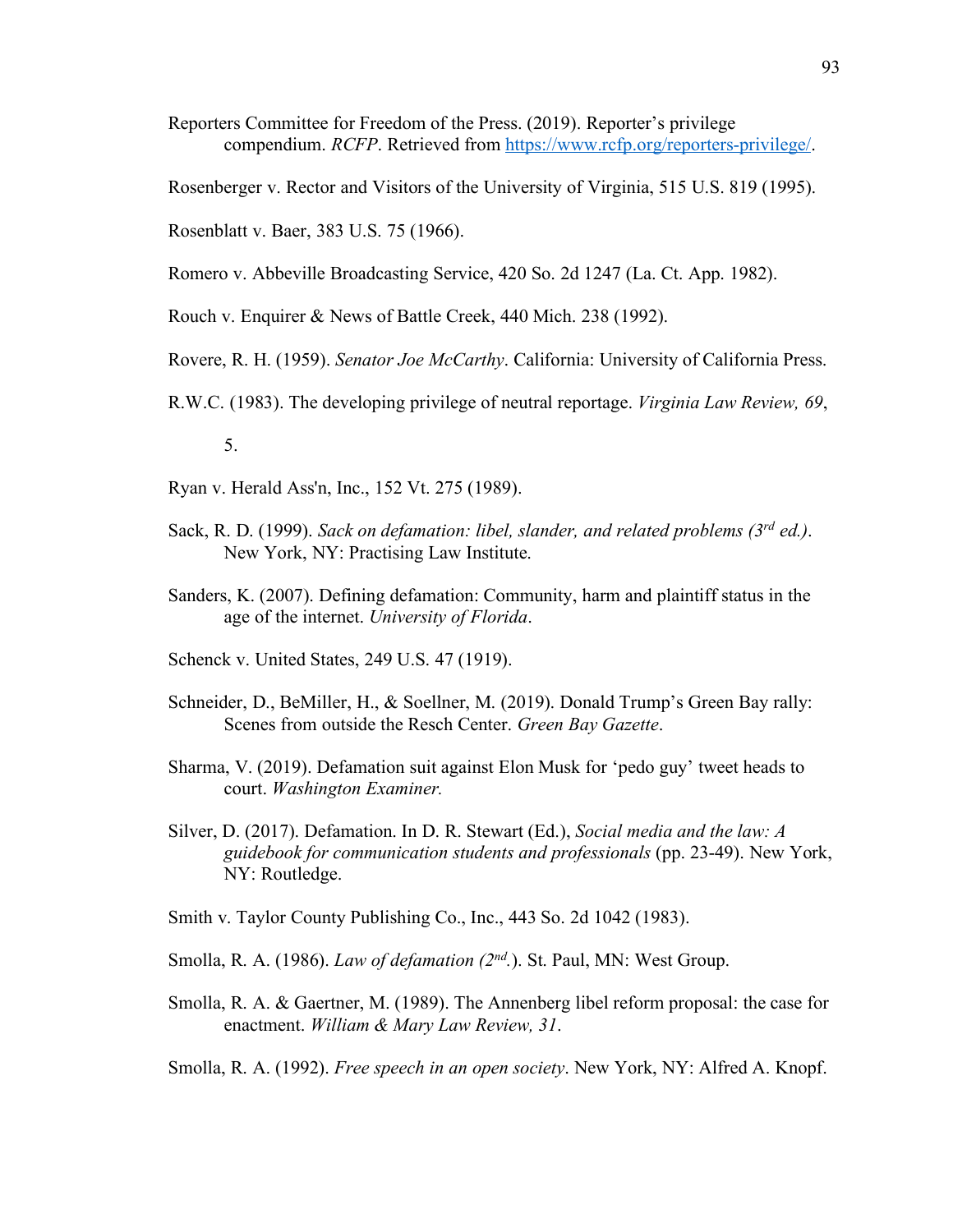Snyder v. Phelps, 562 U.S. 443 (2011).

- Society of Professional Journalists. (2014). *Code of ethics*. Retrieved from https://www.spj.org/pdf/spj-code-of-ethics.pdf
- Solosko v. Paxton, 119 A. 2d 230 (Pa. 1956).
- Sorenson v. Wood, 243 N.W. 82 (Neb. 1932).
- Sowle, K. D. (1979). Defamation and the First Amendment: The case for a constitutional privilege of fair report. *New York University Law Review, 54*.
- Spreen v. Smith, 394 N.W.2d 123 (1986).
- St. Amant v. Thompson, 390 U.S. 727 (1968).
- St. Félix, D. (2018). The Ford-Kavanaugh hearing will be remembered as a grotesque display of patriarchal resentment. *The New Yorker*. Retrieved from https://www.newyorker.com/culture/cultural-comment/the-ford-kavanaughhearings-will-be-remembered-for-their-grotesque-display-of-patriarchalresentment
- Stewart, P. (1975). Or of the press. *Hastings Law Journal, 26*, 3.
- Stewart, E. (2018). "Trump calls the media the "true enemy of the people" the same day a bomb is sent to CNN." *Vox*. Retrieved from https://www.vox.com/policy-andpolitics/2018/10/29/18037894/donald-trump-twitter-media-enemy-pittsburgh

Sunshine Sportswear & Electronics, Inc. v. WSOC Television, Inc., 738 F. Supp. 1499

(1989).

Schwarz v. Salt Lake Tribune, 2005 UT App 189 (2005).

- Trover v. Kluger, Civil Action No. 4:05CV-014-H (W.D. Ky. Feb. 14, 2007).
- Ugland, E. & Henderson, J. (2007). Who is a journalist and why does it matter? Disentangling the legal and ethical arguments. *Journal of Mass Media Ethics, 22*(4).

Varian Medical Systems, Inc., v. Delfino, 6 Cal. Rptr. 3d 325 (Ct. App. 2003).

Wade, J. W. (1979). Second restatement of torts completed. *American Bar Association Journal, 65*(3).

Ward v. News Group International, Ltd., 733 F. Supp. 83 (1990).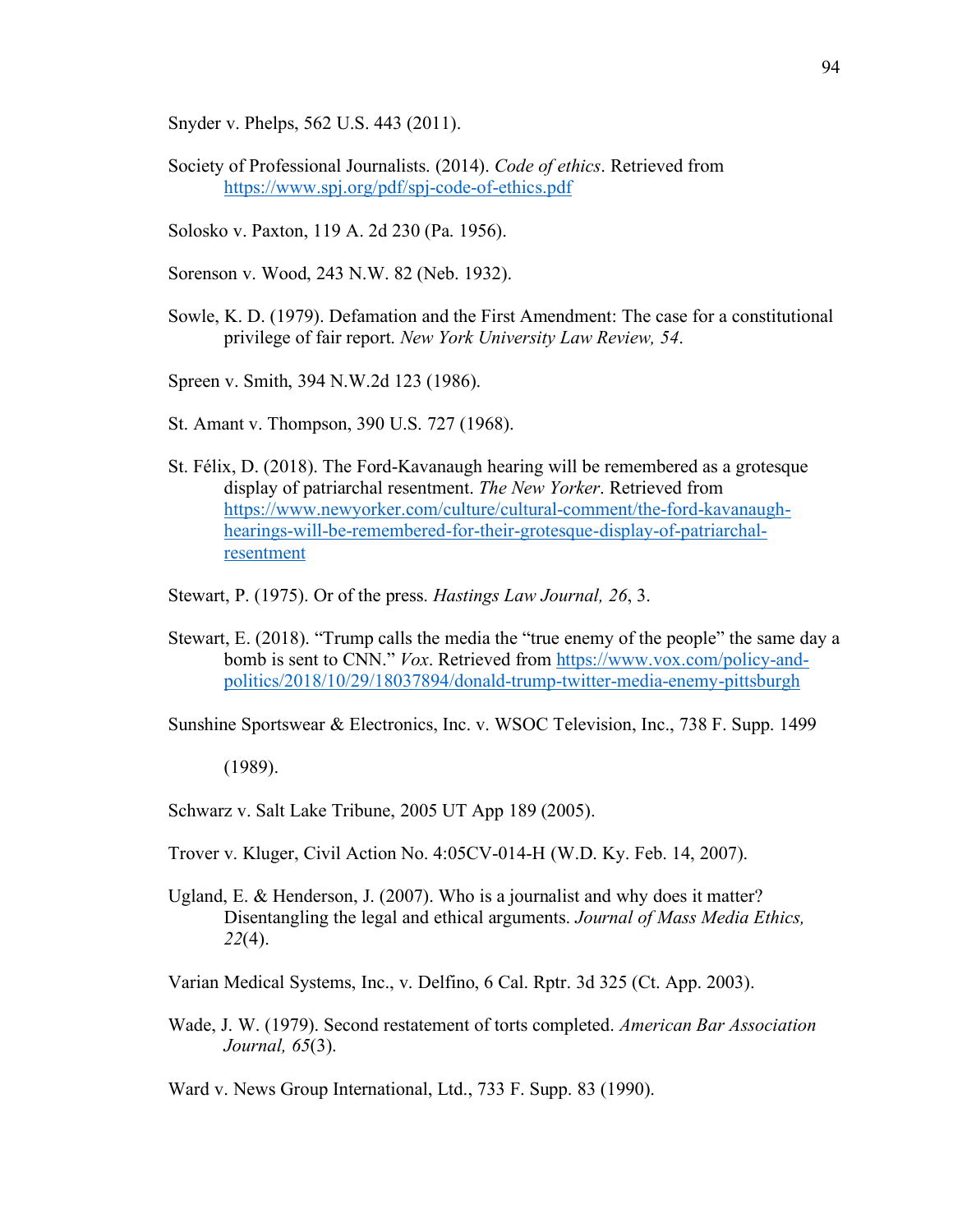Wilson v. Birmingham Post, 482 So. 2d 1209 (Ala. 1986).

Williamson, E. (2019). Sandy Hook Families Gain in Defamation Suits Against Alex Jones. *New York Times.*

WKRG-TV, Inc. v. Wiley, 495 So. 2d 617 (1986).

- Woods v. Evansville Press Company, Inc., 791 F. 2d 480 (1986).
- Youm, K. H. (1991). Fair report privilege versus foreign government statements: United States and English judicial interpretations compared. *The International and Comparative Law Quarterly*, *40*(1), 124-150.
- Youm, K. H. (1991). The "libel-proof" doctrine as a legal defense. *Newspaper Research Journal*, *12*(1), 46–63.
- Young v. Gannett Satellite Information Network, Inc., 734 F.3d 544 (6th Cir. 2013).
- Young v. The Morning Journal, 76 Ohio St. 3d 627 (1996).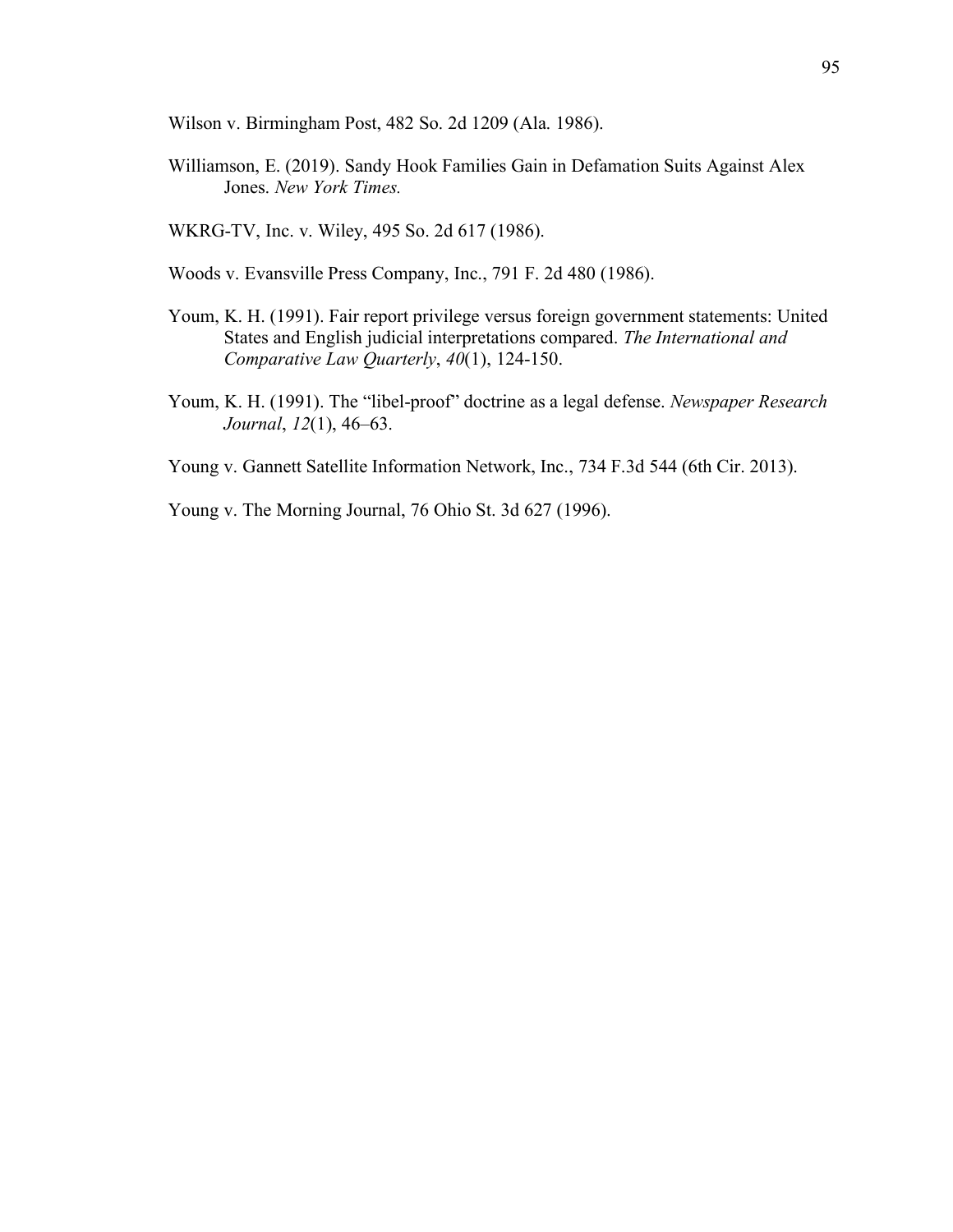### APPENDIX

# Cases Analyzed for the Study

- Ackley v. Bartlesville Examiner-Enterprise, Case No. 06-CV-529-TCK-PJC (N.D. Okla. Nov. 29, 2007).
- Am. Chem. Soc. V. Leadscope, Inc., 133 Ohio St. 3d 366 (2012).
- April v. Reflector-Herald, Inc., 46 Ohio App. 3d 95 (1988).
- Bahen v. Diocese of Steubenville, 2013 Ohio 2168 (7th Appellate Dist. 2013).
- Barry v. Time, Inc., 584 F. Supp. 1110 (N.D. Cal. 1984).
- Boone v. Sunbelt Newspapers, Inc., 556 F. 2d 732 (2001).
- See Brake & Alignment Supply Corp. v. Post-Newsweek Stations of Florida, Inc., 472 So. 2d 517 (1985).
- Burns v. Times Argus Association, Inc., 430 A.2d 773 (1981).
- Butler v. Southern, C.A. No. 92-0344 (Middlesex Cty. Super Ct. 1995).
- Chapin v. Knight-Ridder, Inc., 993 F.2d 1087 (4th Cir. 1993).
- Church of Scientology Int'l v. Time Warner, 903 F. Supp. 637 (1995).
- Cianci v. New Times Pub. Co., 639 F. 2d 54 (1980).
- Condit v. Dunne, 225 F.R.D. 100 (2004).
- Costello v. Ocean County Observer, 136 N.J. 594 (N.J. 1994).
- Davis v. Oberly, C.A. No. 93-562-LON (D. Del. 1995).
- Dickey v. CBS, Inc., 583 F.2d 1221 (3d Cir. 1978).
- Dresbach v. Doubleday & Co., 518 F. Supp. 1285 (1981).
- Edwards v. National Audubon Society, 556 F.2d 113 (2d Cir. 1977).
- Flowers v. Carville, 310 F. 3d 1118 (2002).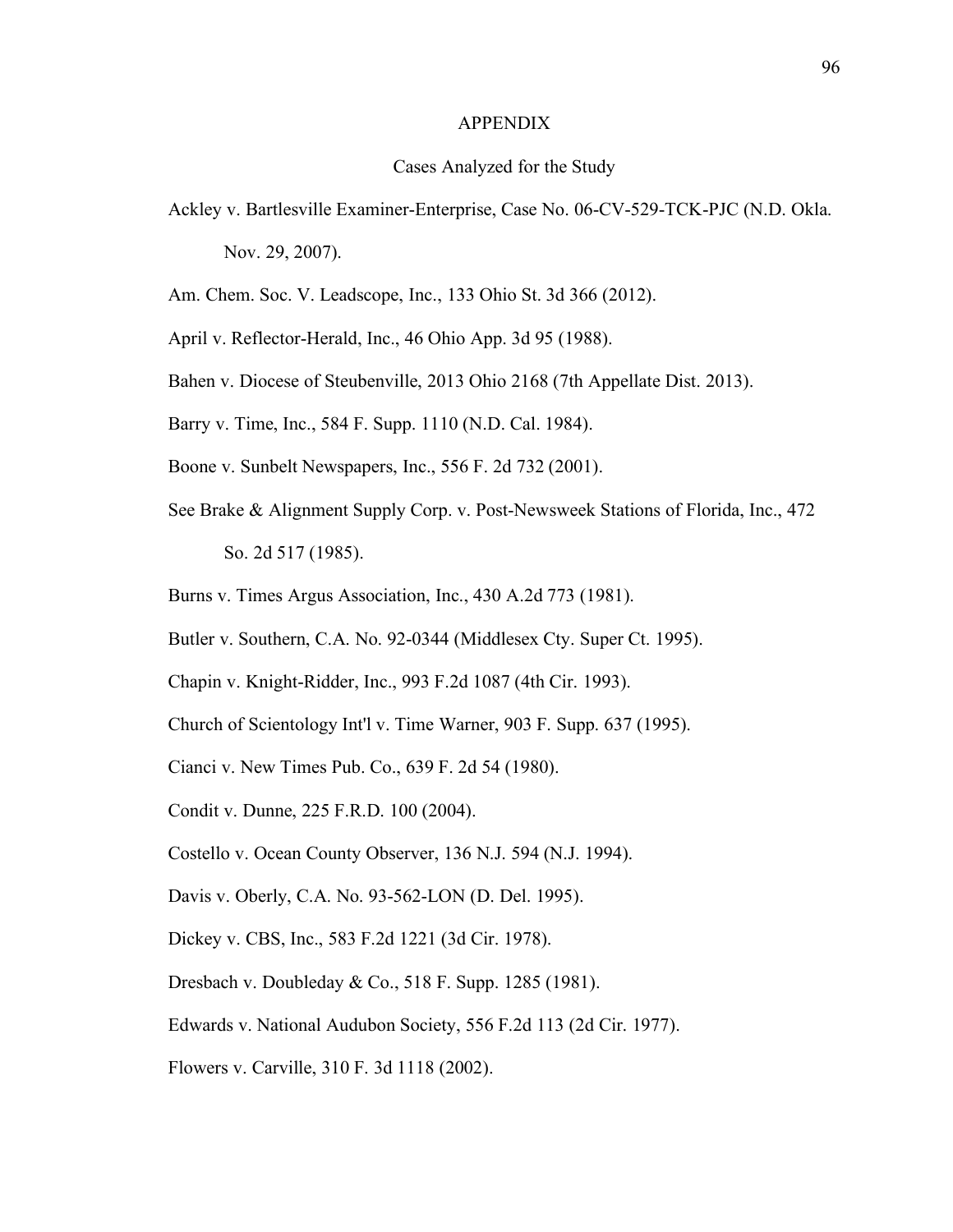- Fogus v. Capital Cities Media, Inc., 111 Ill. App. 3d 1060 (1982).
- Freyd v. Whitfield, 972 F. Supp. 940 (1997).
- Gist v. Macon County Sheriff's Dep't, 284 Ill. App. 3d 367 (1996).
- Godbehere v. Phoenix Newspapers, 1988 Ariz. LEXIS 6 (1988).
- Grillo v. Smith, 144 Cal. App. 3d 868 (1983).
- Haskell v. Stauffer Communications, Inc., 990 P. 2d 163 (1999).
- Hellman v. McCarthy, 10 Media L. Rep. 1789 (Sup. Ct. N.Y. Cty. 1984).
- Herron v. Tribune Publishing Co., 736 P. 2d 249 (1987).
- Hogan v. Herald Co., 84 A.D.2d 470 (1982).
- House of Wheat v. Wright, 2d Dist. Montgomery App. No. 8614 (1985).
- Howard v. Antilla, 294 F.3d 244 (2002).
- Huszar v. Gross, 468 So. 2d 512, Fla. App. (1985).
- International Association of United Mine Workers Union v. United Mine Workers of
	- Am., No. 2:04cv00901 U.S. Dist. 85 (D. Utah 2006).
- Janklow v. Viking Press, 378 N.W.2d 875 (1985).
- J.V. Peters & Co. v. Knight Ridder Co., 1984 Ohio App. LEXIS 9064 (1984).
- Jones v. Palmer Communications, 440 N.W.2d 884 (1989).
- Khawar v. Globe International Inc., 965 P. 2d 696 (1998).
- Krauss v. Champaign News Gazette, 375 N.E.2d 1362 (Ill. App. Ct. 1978).
- Lasky v. ABC, 631 F. Supp. 962 (S.D.N.Y. 1986).
- Lawton v. Ga. Television Co., 216 Ga. App. 768 (1995).
- Leveault v. Skolas, 2005 Me. Super. LEXIS 79 (2005).
- Little v. Consol. Publ'g Co., 83 So. 3d 517 (2011).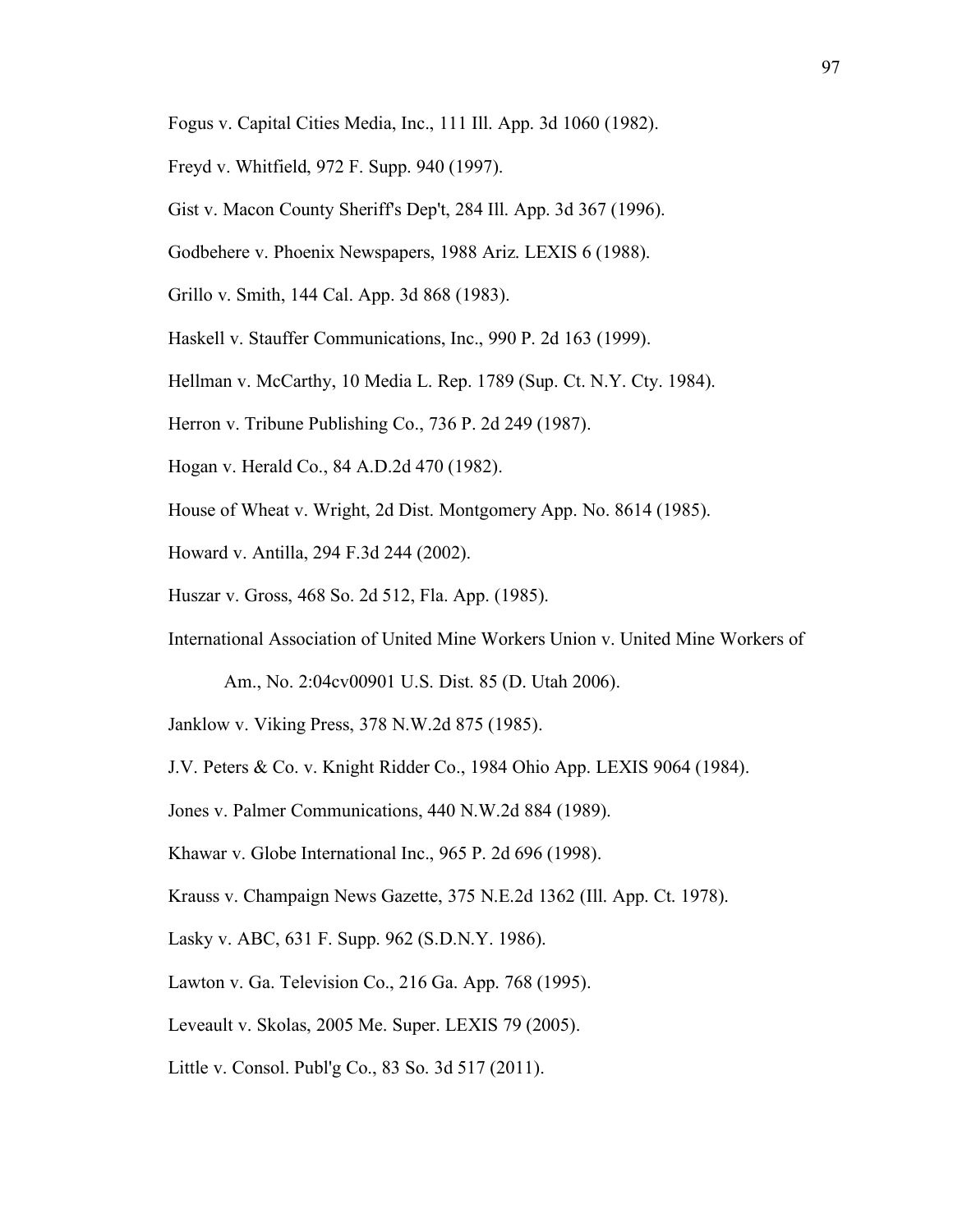- Martin v. Wilson Pub. Co., 497 A.2d 322 (1985).
- McCall v. Courier-Journal & Louisville Times Co., 623 S.W.2d 882 (1981).
- McCracken v. Gainesville Tribune, Inc., 146 Ga. App. 274 (1978).
- Minton v. Thomson Newspapers, Inc., 175 Ga. App. 525 (1985).
- Neely v. Wilson, 418 S.W.3d 52 (2013).
- Newell v. Field Enters., 91 Ill. App. 3d 735 (1980).
- Norton v. Glenn, 860 A.2d 48 (Pa. 2004).
- Owens v. CBS, Inc., 173 Ill. App. 3d 977 (1988).
- Pan Am Systems, Inc. v. Hardenbergh, No. 14-2118 (1st Cir. 2015).
- Paquette v. Vanguard Publishing Co., 8 Media L. Rep. 2243 (1982).
- Postill v. Booth Newspapers, 118 Mich. App. 608 (Mich. Ct. App. 1982).
- Price v. Viking Penguin, Inc., 881 F. 2d 1426 (1989).
- Romero v. Abbeville Broadcasting Service, 420 So. 2d 1247 (La. Ct. App. 1982).
- Rouch v. Enquirer & News of Battle Creek, 440 Mich. 238 (1992).
- Ryan v. Herald Ass'n, Inc., 152 Vt. 275 (1989).
- Schwarz v. Salt Lake Tribune, 2005 UT App 189 (2005).
- Senear v. Daily Journal-American, 97 Wn.2d 148 (1982).
- Smith v. Taylor County Publishing Co., Inc., 443 So. 2d 1042 (1983).
- Spreen v. Smith, 394 N.W.2d 123 (1986).
- Stockton Newspapers v. Superior Court, 206 Cal. App. 3d 966 (1988).
- Sunshine Sportswear & Electronics, Inc. v. WSOC Television, Inc., 738 F. Supp. 1499 (1989).
- Trover v. Kluger, Civil Action No. 4:05CV-014-H (W.D. Ky. Feb. 14, 2007).